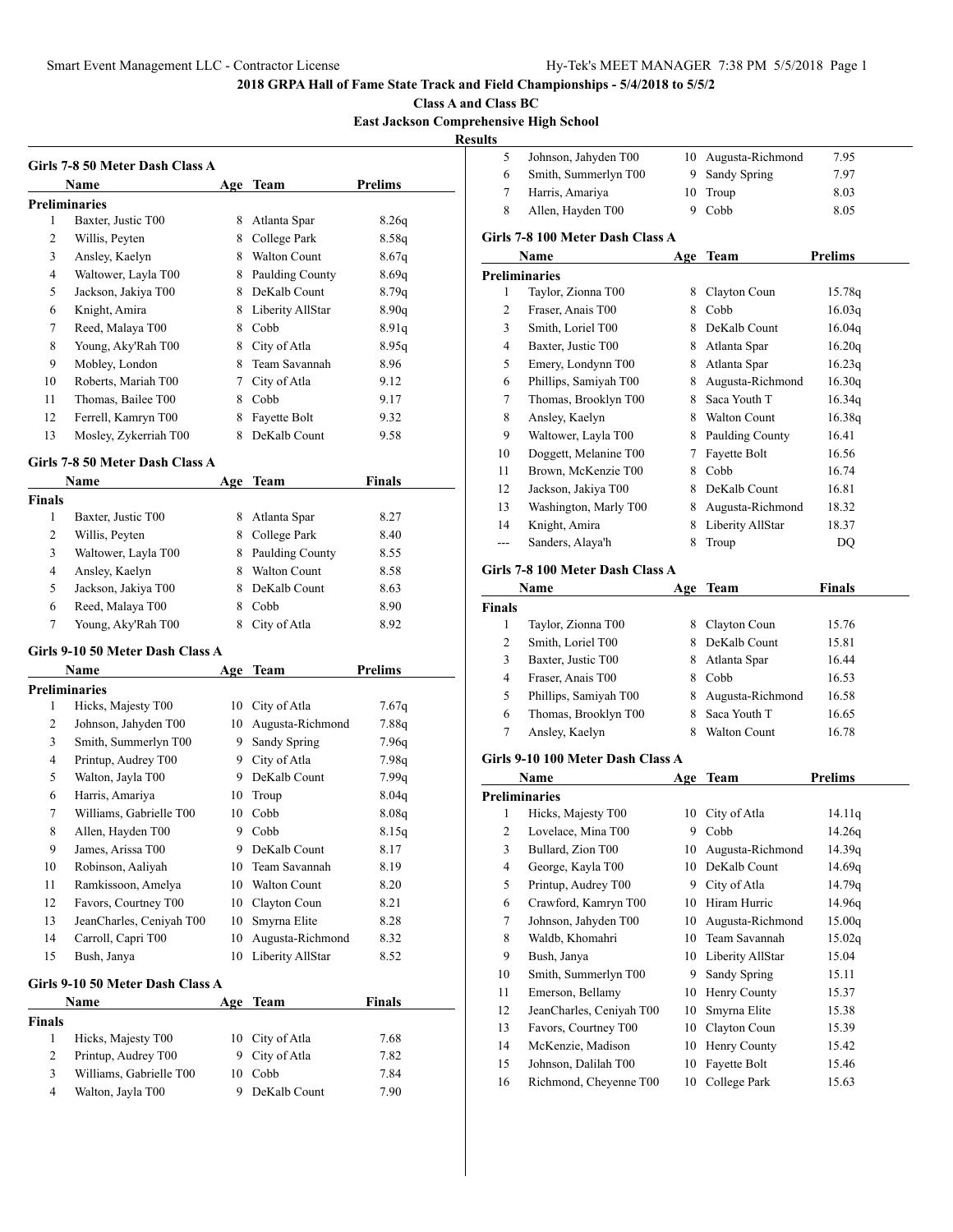**Class A and Class BC East Jackson Comprehensive High School**

**Results**

|               | Name                 | Age | Team             | <b>Finals</b> |
|---------------|----------------------|-----|------------------|---------------|
| <b>Finals</b> |                      |     |                  |               |
| 1             | Hicks, Majesty T00   |     | 10 City of Atla  | 14.26         |
| 2             | Lovelace, Mina T00   | 9   | Cobb             | 14.52         |
| 3             | Bullard, Zion T00    | 10  | Augusta-Richmond | 14.55         |
| 4             | George, Kayla T00    |     | 10 DeKalb Count  | 14.95         |
| 5             | Printup, Audrey T00  | 9   | City of Atla     | 15.12         |
| 6             | Waldb, Khomahri      | 10  | Team Savannah    | 15.26         |
| 7             | Johnson, Jahyden T00 | 10  | Augusta-Richmond | 15.43         |
| 8             | Crawford, Kamryn T00 | 10  | Hiram Hurric     | 15.44         |

## **Name Age Team Prelims Preliminaries** Wright, Ron-niah T00 12 DeKalb Count 12.80q 2 Smith, Grace T00 12 Smyrna Elite 12.99q Jefferson, Caylie T00 12 Atlanta Spar 13.03q 4 Olive, Bobbi T00 12 Fayette Bolt 13.13q 5 Lewis, Nijah T00 12 DeKalb Count 13.40q Boyd, Noelle T00 11 College Park 13.42q 7 Lee, Diaman T00 12 Cobb 13.51q Frazier, Kelcyee 12 Team Savannah 13.55q Johnson, Aniah T00 12 Augusta-Richmond 13.57 10 Gullatte, Taylor T00 11 Fayette Bolt 13.58 11 Small, Laila T00 12 DeKalb Count 13.63 Turner, Ashlyn T00 12 Cobb 13.71 Lowery, Imari T00 12 Augusta-Richmond 13.91 Ardoin, Jae T00 12 City of Atla 14.39 Anderson, Tatyana 12 Liberity AllStar 14.62

Chestnut, Jaida T00 12 City of Atla 14.88

#### **Girls 11-12 100 Meter Dash Class A**

|               | <b>Name</b>           | Age             | Team             | <b>Finals</b> |  |
|---------------|-----------------------|-----------------|------------------|---------------|--|
| <b>Finals</b> |                       |                 |                  |               |  |
| 1             | Wright, Ron-niah T00  | 12 <sup>1</sup> | DeKalb Count     | 12.87         |  |
| 2             | Smith, Grace T00      |                 | 12 Smyrna Elite  | 13.09         |  |
| 3             | Olive, Bobbi T00      |                 | 12 Fayette Bolt  | 13.21         |  |
| 4             | Boyd, Noelle T00      | 11              | College Park     | 13.44         |  |
| 5             | Lewis, Nijah T00      |                 | 12 DeKalb Count  | 13.60         |  |
| 6             | Jefferson, Caylie T00 |                 | 12 Atlanta Spar  | 13.62         |  |
| 7             | Lee, Diaman T00       | 12 <sub>1</sub> | Cobb             | 13.72         |  |
| 8             | Frazier, Kelcyee      |                 | 12 Team Savannah | 14.05         |  |

#### **Girls 13-14 100 Meter Dash Class A**

|   | <b>Name</b>           |    | Age Team            | Prelims |
|---|-----------------------|----|---------------------|---------|
|   | <b>Preliminaries</b>  |    |                     |         |
|   | Brown, Alexis T00     | 14 | Cobb                | 12.55q  |
| 2 | Burks, Niakoe T00     |    | 14 Troup            | 12.62q  |
| 3 | Baxter, Jordyn T00    |    | 13 Atlanta Spar     | 12.92q  |
| 4 | Tilliman, Kaliyah     |    | 14 Liberity AllStar | 13.07q  |
| 5 | Bowman, Taniyah       |    | 14 Liberity AllStar | 13.08q  |
| 6 | Gregory, Trinnyty T00 |    | 14 Augusta-Richmond | 13.19q  |
|   | Chatham, Ajanae T00   | 13 | Fayette Bolt        | 13.31q  |

| . . |                       |                     |        |
|-----|-----------------------|---------------------|--------|
| 8   | Joseph, Christina T00 | 13 Cobb             | 13.35q |
| 9   | Harmon, Nia           | 13 Henry County     | 13.38  |
| 10  | Mason, Zriyah T00     | 14 City of Atla     | 13.94  |
| 11  | Dallas, Khloe T00     | 14 Saca Youth T     | 14.03  |
| 12  | West, Destini T00     | 13 DeKalb Count     | 14.15  |
| 13  | Robinson, JeNascia    | 14 Macon-Bibb       | 14.69  |
| 14  | Echere, Stephanie T00 | 14 Augusta-Richmond | 15.49  |

#### **Girls 13-14 100 Meter Dash Class A**

| Name          |                       | Age | Team                | Finals |  |
|---------------|-----------------------|-----|---------------------|--------|--|
| <b>Finals</b> |                       |     |                     |        |  |
|               | Burks, Niakoe T00     | 14  | Troup               | 12.72  |  |
| 2             | Brown, Alexis T00     |     | 14 Cobb             | 12.72  |  |
| 3             | Baxter, Jordyn T00    |     | 13 Atlanta Spar     | 13.15  |  |
| 4             | Tilliman, Kaliyah     |     | 14 Liberity AllStar | 13.32  |  |
| 5             | Gregory, Trinnyty T00 |     | 14 Augusta-Richmond | 13.38  |  |
| 6             | Chatham, Ajanae T00   | 13  | Fayette Bolt        | 13.46  |  |
| 7             | Bowman, Taniyah       |     | 14 Liberity AllStar | 13.52  |  |
| 8             | Joseph, Christina T00 | 13  | Cobb                | 13.83  |  |

## **Girls 7-8 200 Meter Dash Class A**

|    | Name                     |   | Age Team         | Prelims |  |
|----|--------------------------|---|------------------|---------|--|
|    | Preliminaries            |   |                  |         |  |
| 1  | Fraser, Anais T00        | 8 | Cobb             | 32.47q  |  |
| 2  | Bell, Jakaria T00        | 8 | DeKalb Count     | 32.82q  |  |
| 3  | Emery, Londynn T00       | 8 | Atlanta Spar     | 32.83q  |  |
| 4  | Smith, Loriel T00        | 8 | DeKalb Count     | 33.60q  |  |
| 5  | Taylor, Zionna T00       | 8 | Clayton Coun     | 34.33g  |  |
| 6  | Doggett, Melanine T00    | 7 | Fayette Bolt     | 35.16q  |  |
| 7  | Johnson, Jordan T00      | 8 | Augusta-Richmond | 35.89g  |  |
| 7  | Grantham, Aaliyah T00    | 8 | Cobb             | 35.89q  |  |
| 9  | Brown, McKenzie T00      | 8 | Cobb             | 36.04   |  |
| 10 | Strickland, Emmerson T00 | 8 | Fayette Bolt     | 36.41   |  |
| 11 | Herriott, Leighla T00    | 8 | City of Atla     | 36.51   |  |
| 12 | Walker, Saige            | 8 | Team Savannah    | 36.87   |  |
| 13 | McGhee, Her'Niya T00     | 7 | City of Atla     | 37.11   |  |
| 14 | Hill, Kylie T00          |   | DeKalb Count     | 38.00   |  |
| 15 | Washington, Marly T00    | 8 | Augusta-Richmond | 40.62   |  |

### **Girls 7-8 200 Meter Dash Class A**

| Name          |                                   | Age | Team             | <b>Finals</b> |  |
|---------------|-----------------------------------|-----|------------------|---------------|--|
| <b>Finals</b> |                                   |     |                  |               |  |
| 1             | Fraser, Anais T00                 | 8   | Cobb             | 32.06         |  |
| 2             | Bell, Jakaria T00                 | 8   | DeKalb Count     | 32.28         |  |
| 3             | Smith, Loriel T00                 | 8   | DeKalb Count     | 32.69         |  |
| 4             | Emery, Londynn T00                | 8   | Atlanta Spar     | 33.50         |  |
| 5             | Taylor, Zionna T00                | 8   | Clayton Coun     | 34.09         |  |
| 6             | Doggett, Melanine T00             |     | Fayette Bolt     | 35.03         |  |
| 7             | Grantham, Aaliyah T00             | 8   | Cobb             | 35.50         |  |
| 8             | Johnson, Jordan T00               | 8   | Augusta-Richmond | 36.16         |  |
|               | Girls 9-10 200 Meter Dash Class A |     |                  |               |  |
|               | Name                              | Age | Team             | Prelims       |  |

| Preliminaries  |                 |        |  |
|----------------|-----------------|--------|--|
| Ricks. Madison | 10 Henry County | 29.15q |  |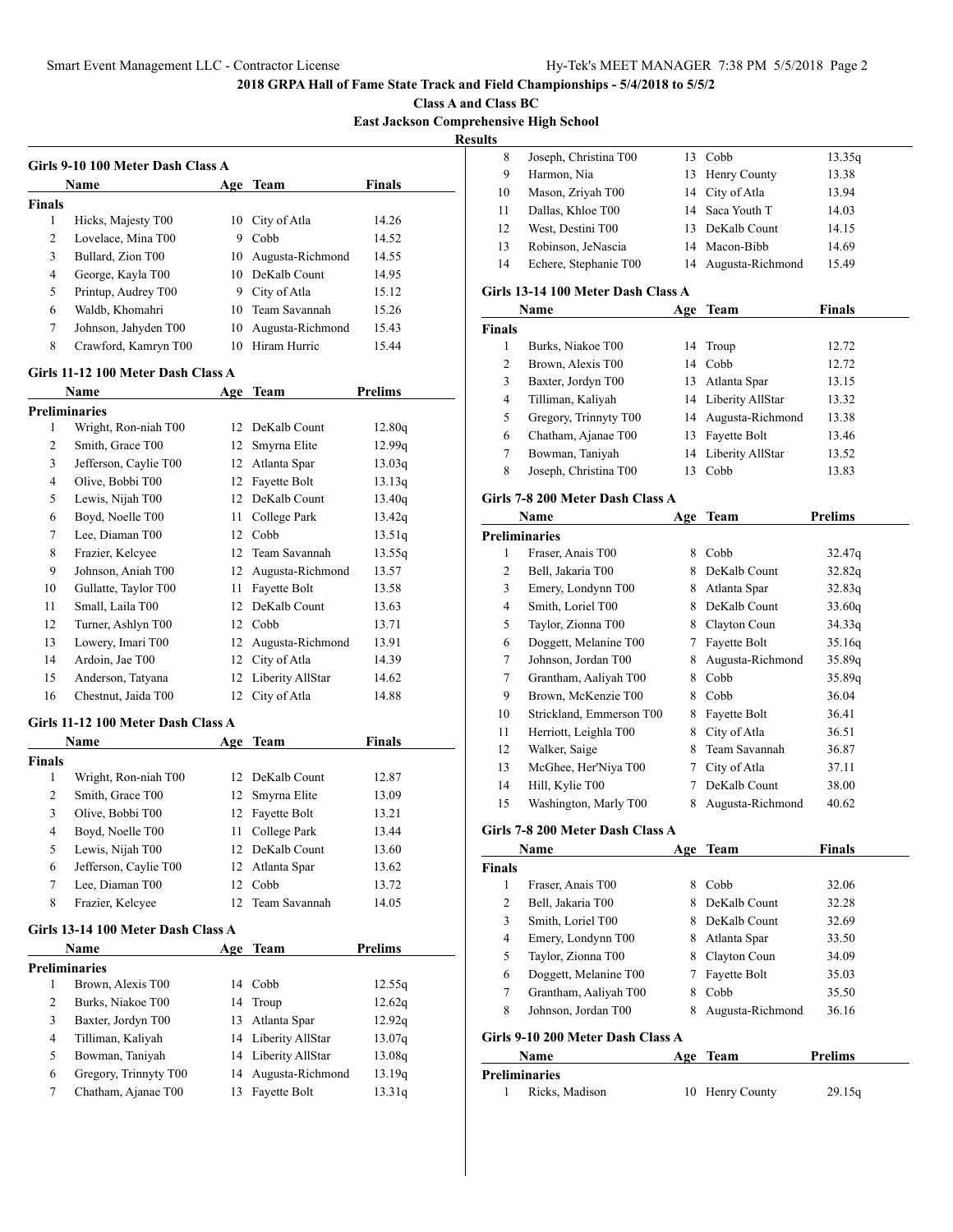**Class A and Class BC**

# **East Jackson Comprehensive High School**

**Resul** 

| Preliminaries  (Girls 9-10 200 Meter Dash Class A) |                                   |     |                  |                |  |
|----------------------------------------------------|-----------------------------------|-----|------------------|----------------|--|
|                                                    | Name                              |     | Age Team         | <b>Prelims</b> |  |
| 2                                                  | Bullard, Zion T00                 | 10  | Augusta-Richmond | 29.36q         |  |
| 3                                                  | George, Kayla T00                 | 10  | DeKalb Count     | 30.80q         |  |
| $\overline{4}$                                     | Lovelace, Mina T00                |     | 9 Cobb           | 31.70q         |  |
| 5                                                  | Emerson, Bellamy                  | 10  | Henry County     | 31.78q         |  |
| 6                                                  | Lee, Kennedy T00                  | 10  | Smyrna Elite     | 31.97q         |  |
| 7                                                  | Kutob, Raegan T00                 | 10  | Fayette Bolt     | 32.06q         |  |
| 8                                                  | Madison, Sha'niya T00             | 9   | City of Atla     | 32.16q         |  |
| 9                                                  | Ferrell, Kiahla T00               | 10  | Fayette Bolt     | 32.56          |  |
| 10                                                 | Waldb, Khomahri                   | 10  | Team Savannah    | 32.60          |  |
| 11                                                 | Rains-Evans, Ilyana               |     | 10 Team Savannah | 32.66          |  |
| 12                                                 | McKiver, Riley                    | 10  | College Park     | 32.75          |  |
| 13                                                 | Curry, Camden T00                 |     | 9 Cobb           | 32.89          |  |
| 14                                                 | Brown, Lorece T00                 | 10  | City of Atla     | 33.27          |  |
| 15                                                 | Wells, Nia T00                    | 10  | City of Atla     | 33.53          |  |
|                                                    | Girls 9-10 200 Meter Dash Class A |     |                  |                |  |
|                                                    | <b>Name</b>                       | Age | <b>Team</b>      | <b>Finals</b>  |  |
| <b>Finals</b>                                      |                                   |     |                  |                |  |
| $\mathbf{1}$                                       | Ricks, Madison                    | 10  | Henry County     | 29.31          |  |
| 2                                                  | Bullard, Zion T00                 | 10  | Augusta-Richmond | 29.33          |  |
| 3                                                  | George, Kayla T00                 | 10  | DeKalb Count     | 30.86          |  |
| $\overline{4}$                                     | Kutob, Raegan T00                 | 10  | Fayette Bolt     | 31.73          |  |
| 5                                                  | Emerson, Bellamy                  | 10  | Henry County     | 31.82          |  |
| 6                                                  | Madison, Sha'niya T00             | 9   | City of Atla     | 32.38          |  |
| 7                                                  | Lee, Kennedy T00                  | 10  | Smyrna Elite     | 32.54          |  |
| Girls 11-12 200 Meter Dash Class A                 |                                   |     |                  |                |  |
|                                                    | <b>Name</b>                       | Age | Team             | <b>Prelims</b> |  |

|    | Name                               |    | Age Team         | Prelims |
|----|------------------------------------|----|------------------|---------|
|    | <b>Preliminaries</b>               |    |                  |         |
| 1  | Stargell, Kayleigh T00             | 12 | Cobb             | 26.12q  |
| 2  | Fraser, Anaya T00                  | 11 | Cobb             | 26.49q  |
| 3  | Smith, Grace T00                   | 12 | Smyrna Elite     | 26.73q  |
| 4  | Olive, Bobbi T00                   | 12 | Fayette Bolt     | 27.01q  |
| 5  | Gardner, Madison T00               | 12 | City of Atla     | 27.58q  |
| 6  | Jones, Aaliah T00                  | 12 | DeKalb Count     | 27.67q  |
| 7  | Boyd, Noelle T00                   | 11 | College Park     | 27.80q  |
| 8  | Jackson, Tarrianna T00             | 11 | DeKalb Count     | 28.19q  |
| 9  | Small, Laila T00                   | 12 | DeKalb Count     | 28.33   |
| 10 | Johnson, Aniah T00                 | 12 | Augusta-Richmond | 28.53   |
| 11 | Gullatte, Taylor T00               | 11 | Fayette Bolt     | 28.54   |
| 12 | Frazier, Kelcyee                   | 12 | Team Savannah    | 28.62   |
| 13 | King, Lena                         | 12 | Team Savannah    | 29.65   |
| 14 | Woods, Jordan T00                  | 12 | Augusta-Richmond | 30.05   |
|    | Girls 11-12 200 Meter Dash Class A |    |                  |         |

|        | <b>Name</b>            | Age Team        | <b>Finals</b> |  |
|--------|------------------------|-----------------|---------------|--|
| Finals |                        |                 |               |  |
|        | Stargell, Kayleigh T00 | 12 Cobb         | 26.11         |  |
| 2      | Fraser, Anaya T00      | Cobb            | 26.28         |  |
| 3      | Jackson, Tarrianna T00 | 11 DeKalb Count | 26.88         |  |
| 4      | Olive, Bobbi T00       | 12 Fayette Bolt | 27.23         |  |
| 5      | Gardner, Madison T00   | 12 City of Atla | 27.74         |  |
| 6      | Boyd, Noelle T00       | College Park    | 28.24         |  |
|        |                        |                 |               |  |

| ults           |                                    |     |                     |                |
|----------------|------------------------------------|-----|---------------------|----------------|
| 7              | Jones, Aaliah T00                  |     | 12 DeKalb Count     | 30.97          |
|                | Girls 13-14 200 Meter Dash Class A |     |                     |                |
|                | Name                               | Age | Team                | <b>Prelims</b> |
|                | <b>Preliminaries</b>               |     |                     |                |
| 1              | Tate, Serena T00                   |     | 13 DeKalb Count     | 25.65q         |
| 2              | Akins, Taylor T00                  | 14  | Smyrna Elite        | 26.06q         |
| 3              | Baxter, Jordyn T00                 | 13  | Atlanta Spar        | 26.37q         |
| 4              | Brown, Alexis T00                  | 14  | Cobb                | 26.62q         |
| 5              | Bowman, Taniyah                    |     | 14 Liberity AllStar | 26.93q         |
| 6              | Taylor, Candace T00                |     | 14 DeKalb Count     | 27.15q         |
| 7              | Birts, Quinteria T00               | 13  | City of Atla        | 27.38q         |
| 8              | Wilcox, Amaya T00                  | 14  | Cobb                | 27.39q         |
| 9              | Tilliman, Kaliyah                  | 14  | Liberity AllStar    | 27.53          |
| 10             | Madison-Houston, Jade T00          | 13  | City of Atla        | 27.69          |
| 11             | Harmon, Nia                        | 13  | Henry County        | 27.75          |
| 12             | Gregory, Trinnyty T00              | 14  | Augusta-Richmond    | 27.89          |
| 13             | Chatham, Ajanae T00                |     | 13 Fayette Bolt     | 28.32          |
| 14             | Williams, Anaya T00                |     | 14 Clayton Coun     | 28.55          |
| 15             | Balanos, Faith T00                 |     | 14 Augusta-Richmond | 30.61          |
| 16             | Rogers, Medina                     | 13  | East Point          | 30.82          |
|                | Girls 13-14 200 Meter Dash Class A |     |                     |                |
|                | Name                               | Age | <b>Team</b>         | <b>Finals</b>  |
| <b>Finals</b>  |                                    |     |                     |                |
| 1              | Tate, Serena T00                   | 13  | DeKalb Count        | 25.73          |
| 2              | Akins, Taylor T00                  | 14  | Smyrna Elite        | 26.09          |
| 3              | Bowman, Taniyah                    |     | 14 Liberity AllStar | 26.72          |
| $\overline{4}$ | Baxter, Jordyn T00                 | 13  | Atlanta Spar        | 26.73          |
| 5              | Brown, Alexis T00                  |     | 14 Cobb             | 26.91          |
| 6              | Birts, Quinteria T00               | 13  | City of Atla        | 27.19          |
| 7              | Taylor, Candace T00                |     | 14 DeKalb Count     | 27.30          |
| 8              | Wilcox, Amaya T00                  | 14  | Cobb                | 27.42          |
|                | Girls 7-8 400 Meter Dash Class A   |     |                     |                |
|                | Name                               | Age | Team                | <b>Finals</b>  |
| <b>Finals</b>  |                                    |     |                     |                |
| 1              | Colquit, Morgan T00                | 8   | Atlanta Spar        | 1:15.30        |
| 2              | Bell, Jakaria T00                  | 8   | DeKalb Count        | 1:16.61        |
| 3              | Williams, Golden T00               | 7   | Legacy              | 1:18.60        |
| 4              | Willis, Peyten                     | 8   | College Park        | 1:18.64        |
| 5              | Herriott, Leighla T00              | 8.  | City of Atla        | 1:21.49        |
| 6              | Costen, Sydney T00                 | 8.  | Fayette Bolt        | 1:23.88        |
| 7              | Strickland, Emmerson T00           | 8.  | Fayette Bolt        | 1:25.79        |
| 8              | Roper, Genevieve T00               | 8   | Cobb                | 1:27.60        |
| 9              | Grantham, Aaliyah T00              | 8   | Cobb                | 1:31.80        |
| 10             | Walker, Saige                      | 8.  | Team Savannah       | 1:33.41        |
| 11             | Johnson, Jordan T00                | 8   | Augusta-Richmond    | 1:33.87        |
| 12             | Sumpter, Jamaika                   | 8   | Liberity AllStar    | 1:36.94        |
| $---$          | Dubois-Green, Analise T00          | 8   | DeKalb Count        | DQ             |
|                | Girls 9-10 400 Meter Dash Class A  |     |                     |                |
|                | Name                               | Age | <b>Team</b>         | <b>Prelims</b> |
|                | <b>Preliminaries</b>               |     |                     |                |
| 1              | Ricks, Madison                     | 10  | Henry County        | 1:10.42q       |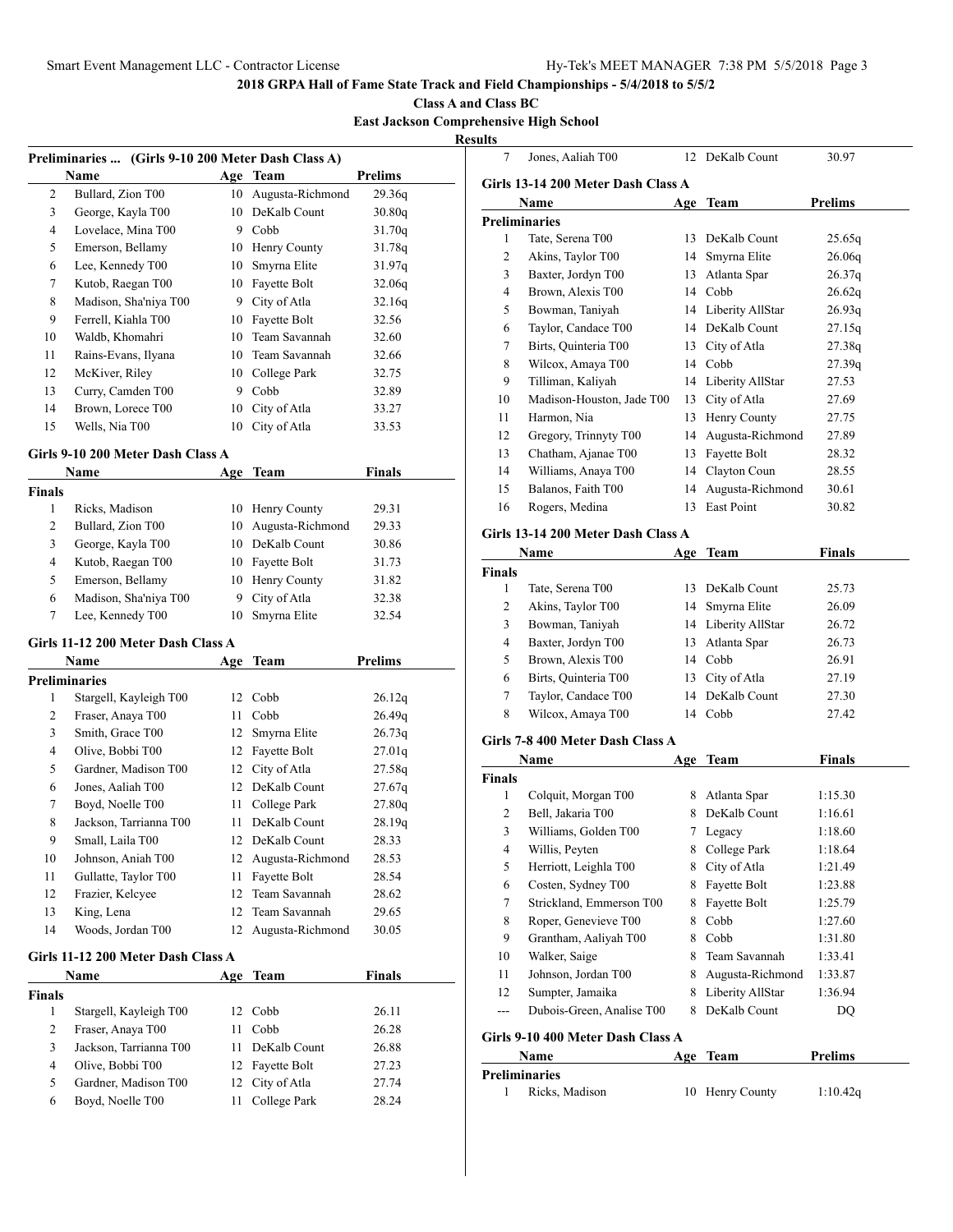**Class A and Class BC East Jackson Comprehensive High School**

**Results**

|    | Preliminaries  (Girls 9-10 400 Meter Dash Class A) |    |                  |                |
|----|----------------------------------------------------|----|------------------|----------------|
|    | Name                                               |    | Age Team         | <b>Prelims</b> |
| 2  | Kutob, Raegan T00                                  | 10 | Fayette Bolt     | 1:11.16q       |
| 3  | Simmons, Shaniyah                                  | 10 | Henry County     | 1:12.03q       |
| 4  | McKiver, Riley                                     | 10 | College Park     | 1:13.32q       |
| 5  | Price, Joy                                         | 9  | Hiram Hurric     | 1:14.91q       |
| 6  | Ferrell, Kiahla T00                                | 10 | Fayette Bolt     | 1:15.39q       |
| 7  | Jackson, Soriyah T00                               | 10 | DeKalb Count     | 1:15.61q       |
| 8  | Braxton, Khairee T00                               | 9  | Cobb             | 1:15.84q       |
| 9  | Curry, Camden T00                                  | 9  | Cobb             | 1:16.18        |
| 10 | Green, Aubrihana T00                               | 10 | Augusta-Richmond | 1:16.74        |
| 11 | Brown, Lorece T00                                  | 10 | City of Atla     | 1:18.16        |
| 12 | Copeland, Kendal T00                               | 9  | Atlanta Spar     | 1:18.94        |
| 13 | Mclemore, Destini                                  | 10 | Liberity AllStar | 1:26.88        |
| 14 | Rains-Evans, Ilyana                                | 10 | Team Savannah    | 1:27.02        |

### **Girls 9-10 400 Meter Dash Class A**

|               | Name                 | Age | Team            | Finals  |  |
|---------------|----------------------|-----|-----------------|---------|--|
| <b>Finals</b> |                      |     |                 |         |  |
| 1             | Ricks, Madison       | 10  | Henry County    | 1:08.26 |  |
| 2             | Kutob, Raegan T00    | 10  | Fayette Bolt    | 1:10.43 |  |
| 3             | Simmons, Shaniyah    |     | 10 Henry County | 1:12.38 |  |
| 4             | Braxton, Khairee T00 | 9   | Cobb            | 1:13.16 |  |
| 5             | Ferrell, Kiahla T00  |     | 10 Fayette Bolt | 1:15.46 |  |
| 6             | Price, Joy           | 9   | Hiram Hurric    | 1:21.47 |  |
| $---$         | Jackson, Soriyah T00 | 10  | DeKalb Count    | DO.     |  |
| ---           | McKiver, Riley       |     | College Park    | DO      |  |

## **Girls 11-12 400 Meter Dash Class A**

|                | Name                               |     | Age Team            | <b>Prelims</b> |  |  |
|----------------|------------------------------------|-----|---------------------|----------------|--|--|
|                | <b>Preliminaries</b>               |     |                     |                |  |  |
| 1              | Stargell, Kayleigh T00             | 12  | Cobb                | 1:00.39q       |  |  |
| 2              | Fraser, Anaya T00                  | 11  | Cobb                | 1:01.83q       |  |  |
| 3              | Kutob, Nicole T00                  | 12  | Fayette Bolt        | 1:02.39q       |  |  |
| $\overline{4}$ | Saintvil, Julia                    | 11  | College Park        | 1:02.52q       |  |  |
| 5              | Gardner, Madison T00               | 12  | City of Atla        | 1:03.72q       |  |  |
| 6              | Boyd, Kiyah T00                    | 12  | Cobb                | 1:04.57q       |  |  |
| 7              | Harvey, Kiana                      | 11  | College Park        | 1:04.93q       |  |  |
| 8              | Orsis, Sage T00                    | 12  | Augusta-Richmond    | 1:06.03q       |  |  |
| 9              | Jones, Jaelyn T00                  | 11  | City of Atla        | 1:06.57        |  |  |
| 10             | Copeland, Kamryn T00               | 12  | Atlanta Spar        | 1:06.65        |  |  |
| 11             | Melendez, Isabella                 | 12  | Liberity AllStar    | 1:12.83        |  |  |
| 12             | Joyner, Layla                      | 12  | <b>Walton Count</b> | 1:13.82        |  |  |
| 13             | Franklin, Mishyaya T00             | 12  | Augusta-Richmond    | 1:15.40        |  |  |
| 14             | Jackson, Tarrianna T00             | 11  | DeKalb Count        | 1:18.00        |  |  |
| 15             | Jones, Aaliah T00                  | 12  | DeKalb Count        | 1:18.70        |  |  |
| 16             | Flagler, Anivea                    | 12  | Team Savannah       | 1:21.82        |  |  |
|                | Girls 11-12 400 Meter Dash Class A |     |                     |                |  |  |
|                | Name                               | Age | <b>Team</b>         | Finals         |  |  |
| <b>Finals</b>  |                                    |     |                     |                |  |  |
| 1              | Stargell, Kayleigh T00             | 12  | Cobb                | 1:00.38        |  |  |
| $\overline{2}$ | Fraser, Anaya T00                  | 11  | Cobb                | 1:02.13        |  |  |

3 Kutob, Nicole T00 12 Fayette Bolt 1:02.39 Saintvil, Julia 11 College Park 1:03.13

| 5                         | Gardner, Madison T00               | 12  | City of Atla        | 1:05.64              |
|---------------------------|------------------------------------|-----|---------------------|----------------------|
| 6                         | Boyd, Kiyah T00                    | 12  | Cobb                | 1:05.99              |
| 7                         | Harvey, Kiana                      | 11  | College Park        | 1:07.07              |
| 8                         | Orsis, Sage T00                    | 12  | Augusta-Richmond    | 1:07.73              |
|                           | Girls 13-14 400 Meter Dash Class A |     |                     |                      |
|                           |                                    |     |                     |                      |
|                           | Name                               | Age | <b>Team</b>         | Prelims              |
| <b>Preliminaries</b><br>1 | Wilson, Madyson T00                | 14  | Atlanta Spar        | 59.66q               |
| 2                         | Birts, Quinteria T00               |     | 13 City of Atla     | 1:00.08q             |
| 3                         | Wilcox, Amaya T00                  |     | 14 Cobb             |                      |
| 4                         | Arnett, Alexis T00                 |     | 14 Cliftondale      | 1:00.49q<br>1:01.57q |
| 5                         | Boykin, Mckenna T00                |     | 14 Cobb             | 1:02.85q             |
|                           |                                    |     | 14 Liberity AllStar |                      |
| 6                         | Reynolds, Anasia                   |     |                     | 1:03.22q             |
| 7                         | Taylor, Candace T00                |     | 14 DeKalb Count     | 1:04.04q             |
| 8                         | Williams, Anaya T00                |     | 14 Clayton Coun     | 1:05.79q             |
| 9                         | Lambright, Sakari T00              | 13  | DeKalb Count        | 1:06.63              |
| 10                        | Russell, Nyisa T00                 |     | 13 Cobb             | 1:06.82              |
| 11                        | Mallard, Ernajah                   |     | 14 Team Savannah    | 1:08.44              |
| 12                        | Balanos, Faith T00                 |     | 14 Augusta-Richmond | 1:09.49              |
| 13                        | Eller, Tayla T00                   | 14  | Augusta-Richmond    | 1:12.17              |
| 14                        | Williams, Destiny T00              | 14  | Clayton Coun        | 1:13.50              |
| 15                        | Jones, Tanshay T00                 | 13  | Fayette Bolt        | 1:13.52              |
|                           | Girls 13-14 400 Meter Dash Class A |     |                     |                      |
|                           | Name                               | Age | <b>Team</b>         | <b>Finals</b>        |
| <b>Finals</b>             |                                    |     |                     |                      |
| 1                         | Arnett, Alexis T00                 | 14  | Cliftondale         | 58.66                |
| 2                         | Wilson, Madyson T00                |     | 14 Atlanta Spar     | 59.60                |
| 3                         | Birts, Quinteria T00               | 13  | City of Atla        | 59.86                |
| 4                         | Wilcox, Amaya T00                  | 14  | Cobb                | 1:00.46              |
| 5                         | Boykin, Mckenna T00                | 14  | Cobb                | 1:02.57              |
| 6                         | Reynolds, Anasia                   | 14  | Liberity AllStar    | 1:06.38              |
| 7                         | Williams, Anaya T00                | 14  | Clayton Coun        | 1:06.84              |
|                           | Girls 7-8 800 Meter Run Class A    |     |                     |                      |
|                           | Name                               | Age | Team                | <b>Finals</b>        |
| <b>Finals</b>             |                                    |     |                     |                      |
| 1                         | Roper, Genevieve T00               | 8   | Cobb                | 3:02.17              |
| 2                         | Williams, Golden T00               | 7   | Legacy              | 3:04.73              |
| 3                         | Jones, Alyssa T00                  | 8   | Cliftondale         | 3:15.70              |
| 4                         | Costen, Sydney T00                 | 8   | Fayette Bolt        | 3:17.96              |
| 5                         | Charliegh, Hon                     | 8   | Liberity AllStar    | 3:26.16              |
| 6                         | Elsayed-Adams, Paityn T00          | 8   | Sandy Spring        | 3:32.13              |
| 7                         | Williams, M'Rysa T00               | 8   | Augusta-Richmond    | 3:36.26              |
| 8                         | Manigault, Jewel T00               | 8   | Paulding County     | 3:37.76              |
| 9                         | Dubois-Green, Analise T00          | 8   | DeKalb Count        | 3:38.25              |
| 10                        | Jackson, Danielle T00              | 8   | DeKalb Count        | 3:38.85              |
| 11                        | Phillips, Taylor                   | 8   | Team Savannah       | 3:41.48              |
| 12                        | Rucker, Nevaeh T00                 | 8   | Augusta-Richmond    | 3:43.88              |
| 13                        | Rodrigues, Misa T00                | 8   | Sandy Spring        | 3:43.92              |
|                           |                                    |     |                     |                      |
|                           |                                    |     |                     |                      |
|                           |                                    |     |                     |                      |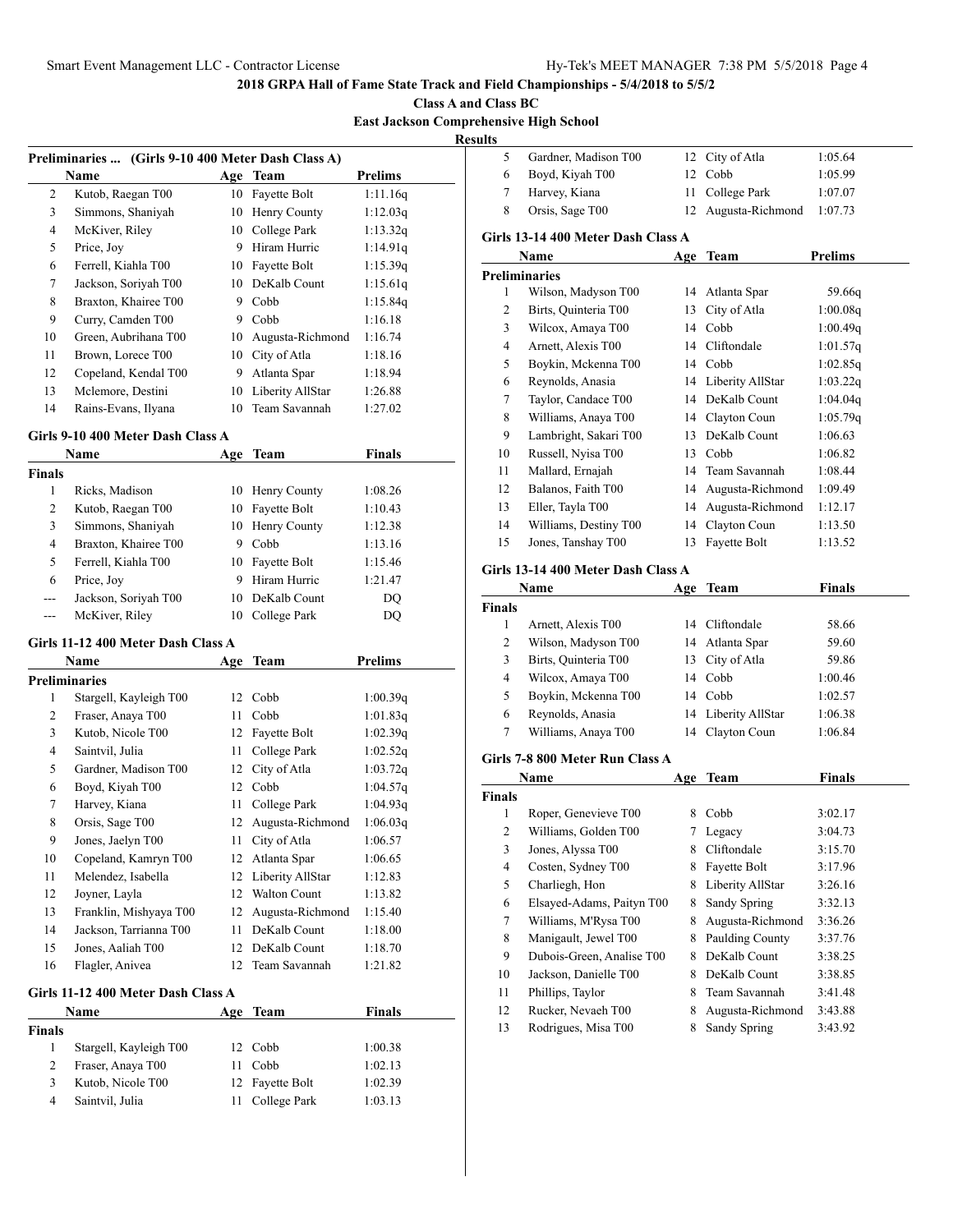**Class A and Class BC**

**East Jackson Comprehensive High School**

# **Results**

| <b>Girls 9-10 800 Meter Run Class A</b> |                       |     |                  |               |  |  |
|-----------------------------------------|-----------------------|-----|------------------|---------------|--|--|
|                                         | <b>Name</b>           | Age | Team             | <b>Finals</b> |  |  |
| Finals                                  |                       |     |                  |               |  |  |
| 1                                       | Turner, Lyric T00     | 9   | Smyrna Elite     | 2:53.20       |  |  |
| 2                                       | Ripperdan, Nicole T00 | 10  | Fayette Bolt     | 2:59.52       |  |  |
| 3                                       | Pack, Johnnay T00     | 9   | Smyrna Elite     | 3:00.23       |  |  |
| 4                                       | Burke, Gianna T00     | 10  | Cobb             | 3:00.45       |  |  |
| 5                                       | Jackson, Moriah T00   | 10  | DeKalb Count     | 3:01.28       |  |  |
| 6                                       | Gilbert, Nina T00     | 9   | DeKalb Count     | 3:02.02       |  |  |
| 7                                       | Copeland, Kendal T00  | 9   | Atlanta Spar     | 3:05.68       |  |  |
| 8                                       | Canady, Canyecia      | 10  | Liberity AllStar | 3:11.61       |  |  |
| 9                                       | Daniel, Gabriella T00 | 9   | DeKalb Count     | 3:16.52       |  |  |
| 10                                      | Ripperdan, Amelia T00 | 9   | Fayette Bolt     | 3:17.64       |  |  |
| 11                                      | Bell, Allison T00     | 10  | City of Atla     | 3:18.55       |  |  |
|                                         | Grant, Tyler T00      | 10  | City of Atla     | DO            |  |  |

#### **Girls 11-12 800 Meter Run Class A**

| Name          |                       |    | Age Team         | Finals  |  |
|---------------|-----------------------|----|------------------|---------|--|
| <b>Finals</b> |                       |    |                  |         |  |
| 1             | Saintvil, Julia       | 11 | College Park     | 2:29.76 |  |
| 2             | Odister, Rachel T00   | 12 | Smyrna Elite     | 2:34.33 |  |
| 3             | Tilley, Addison T00   | 12 | Cobb             | 2:37.27 |  |
| 4             | Reynolds, Kennedy T00 | 11 | DeKalb Count     | 2:38.41 |  |
| 5             | Harvey, Kiana         | 11 | College Park     | 2:41.96 |  |
| 6             | Martin, Mallory T00   | 12 | Legacy           | 2:41.98 |  |
| 7             | Jones, Jaelyn T00     | 11 | City of Atla     | 2:47.91 |  |
| 8             | Issac, Breona T00     | 11 | DeKalb Count     | 2:56.55 |  |
| 9             | Jackson, Starr T00    | 11 | DeKalb Count     | 2:59.54 |  |
| 10            | Bowman, Taneiha       | 12 | Liberity AllStar | 3:00.24 |  |
| 11            | Taylor, Charresse T00 | 11 | Atlanta Spar     | 3:00.78 |  |
| 12            | Kinlaw, Finlee T00    | 12 | Augusta-Richmond | 3:01.42 |  |
| 13            | Thomas, Aleynah T00   | 12 | Augusta-Richmond | 3:04.49 |  |
| 14            | Francis, Sadia T00    | 12 | City of Atla     | 3:08.52 |  |
| 15            | Schley, Carmrine      | 12 | Team Savannah    | 3:25.78 |  |

#### **Girls 13-14 800 Meter Run Class A**

| <b>Name</b>               | Age | <b>Team</b>         | Finals                         |
|---------------------------|-----|---------------------|--------------------------------|
| <b>Finals</b>             |     |                     |                                |
| Grant, Isis T00           | 13  | <b>Fayette Bolt</b> | 2:28.05                        |
| Arnett, Alexis T00        | 14  | Cliftondale         | 2:28.47                        |
| Farmer, Shahani T00       | 13  | Cobb                | 2:32.52                        |
| Fun Chung, Brooke T00     | 13  | DeKalb Count        | 2:37.18                        |
| Kish, Ilona T00           |     |                     | 2:39.17                        |
| Scarangello, Juliette T00 | 13  | Cobb                | 2:42.87                        |
| Przyzycki, Annika T00     | 14  | Augusta-Richmond    | 2:52.14                        |
| Lambright, Sakari T00     | 13  | DeKalb Count        | 2:54.76                        |
| Brooks, Amina T00         | 14  | DeKalb Count        | 2:55.78                        |
| Hairston, Kayasia         |     |                     | 2:57.34                        |
| Perry, Kate               | 14  | Team Savannah       | 2:59.04                        |
| Bowman, Janiyah T00       | 13  | Atlanta Spar        | 3:04.55                        |
| Strozier, Se'Miya T00     | 13  | City of Atla        | 3:21.89                        |
|                           |     |                     | 14 Cobb<br>14 Liberity AllStar |

| Girls 9-10 1600 Meter Run Class A |                       |    |                  |               |  |
|-----------------------------------|-----------------------|----|------------------|---------------|--|
|                                   | <b>Name</b>           |    | Age Team         | <b>Finals</b> |  |
| <b>Finals</b>                     |                       |    |                  |               |  |
| 1                                 | Millner, Nya T00      | 9  | Sandy Spring     | 6:10.33       |  |
| 2                                 | Turner, Lyric T00     | 9  | Smyrna Elite     | 6:10.47       |  |
| 3                                 | Ripperdan, Nicole T00 | 10 | Fayette Bolt     | 6:21.86       |  |
| 4                                 | Gilbert, Nina T00     | 9  | DeKalb Count     | 6:28.79       |  |
| 5                                 | Burke, Gianna T00     | 10 | Cobb             | 6:33.35       |  |
| 6                                 | Canady, Canyecia      | 10 | Liberity AllStar | 6:42.96       |  |
| 7                                 | Jackson, Moriah T00   | 10 | DeKalb Count     | 6:43.07       |  |
| 8                                 | Cole, Elizabeth T00   | 9  | Hiram Hurric     | 6:43.60       |  |
| 9                                 | Daniel, Gabriella T00 | 9  | DeKalb Count     | 7:04.05       |  |
| 10                                | Jarrett, Olivia T00   | 9  | Sandy Spring     | 7:54.16       |  |
| 11                                | Tanner, Alexandra T00 | 9  | City of Atla     | 7:54.20       |  |
| 12                                | Basoni, Charlotte T00 | 10 | Augusta-Richmond | 8:11.09       |  |

## **Girls 11-12 1600 Meter Run Class A**

|               | Name                  | Age | <b>Team</b>         | Finals     |
|---------------|-----------------------|-----|---------------------|------------|
| <b>Finals</b> |                       |     |                     |            |
| 1             | Tilley, Addison T00   | 12  | Cobb                | 5:41.09    |
| 2             | Reynolds, Kennedy T00 | 11  | DeKalb Count        | 5:53.73    |
| 3             | Brooks, Yolanda T00   | 12  | Cobb                | 6:23.77    |
| 4             | Jackson, Starr T00    | 11  | DeKalb Count        | 6:25.04    |
| 5             | Desai, Isabel T00     | 12  | Augusta-Richmond    | 6:32.34    |
| 6             | Jones, Lailah T00     | 11  | Paulding County     | 6:32.43    |
| 7             | Bowdre, Amor T00      | 12  | DeKalb Count        | 6:42.99    |
| 8             | Kinlaw, Finlee T00    | 12. | Augusta-Richmond    | 6:43.70    |
| 9             | Reed, Alyssa T00      | 12  | Fayette Bolt        | 6:43.71    |
| 10            | Bowman, Taneiha       |     | 12 Liberity AllStar | 6:48.12    |
| 11            | Moran, Alanna T00     | 11  | Sandy Spring        | 7:09.20    |
| 12            | McGhee, Harmonii T00  | 11  | City of Atla        | 8:03.79    |
| ---           | Zavala, Sarah         | 11  | College Park        | <b>DNF</b> |

#### **Girls 13-14 1600 Meter Run Class A**

|               | Name                   | Age | <b>Team</b>         | Finals  |
|---------------|------------------------|-----|---------------------|---------|
| <b>Finals</b> |                        |     |                     |         |
| 1             | Farmer, Shahani T00    | 13  | Cobb                | 5:39.84 |
| 2             | Grant, Isis T00        |     | 13 Fayette Bolt     | 5:40.30 |
| 3             | Mcvicker, Brooklyn T00 | 13  | Cobb                | 5:45.07 |
| 4             | Przyzycki, Annika T00  |     | 14 Augusta-Richmond | 6:19.05 |
| 5             | Davis, Asylyn T00      |     | 14 Saca Youth T     | 6:20.26 |
| 6             | Hairston, Kayasia      |     | 14 Liberity AllStar | 6:27.50 |
| 7             | Aston, Hailey T00      | 14  | Woodstock           | 6:27.84 |
| 8             | Caldwell, Jordan T00   | 13  | DeKalb Count        | 7:03.60 |
| 9             | Wimberly, Ameena T00   | 13  | DeKalb Count        | 7:06.49 |

## **Girls 7-8 4x100 Meter Relay Class A**

| Team                   | Relay                | <b>Finals</b> |
|------------------------|----------------------|---------------|
| <b>Finals</b>          |                      |               |
| DeKalb County          | А                    | 1:04.14       |
| 1) Bell, Jakaria 8     | 2) Jackson, Jakiya 8 |               |
| 3) Smith, Loriel 8     | 4) Green, Mekenzie 8 |               |
| 5) Mosley, Zykerriah 8 |                      |               |
| Atlanta Spar           | А                    | 1:04.60       |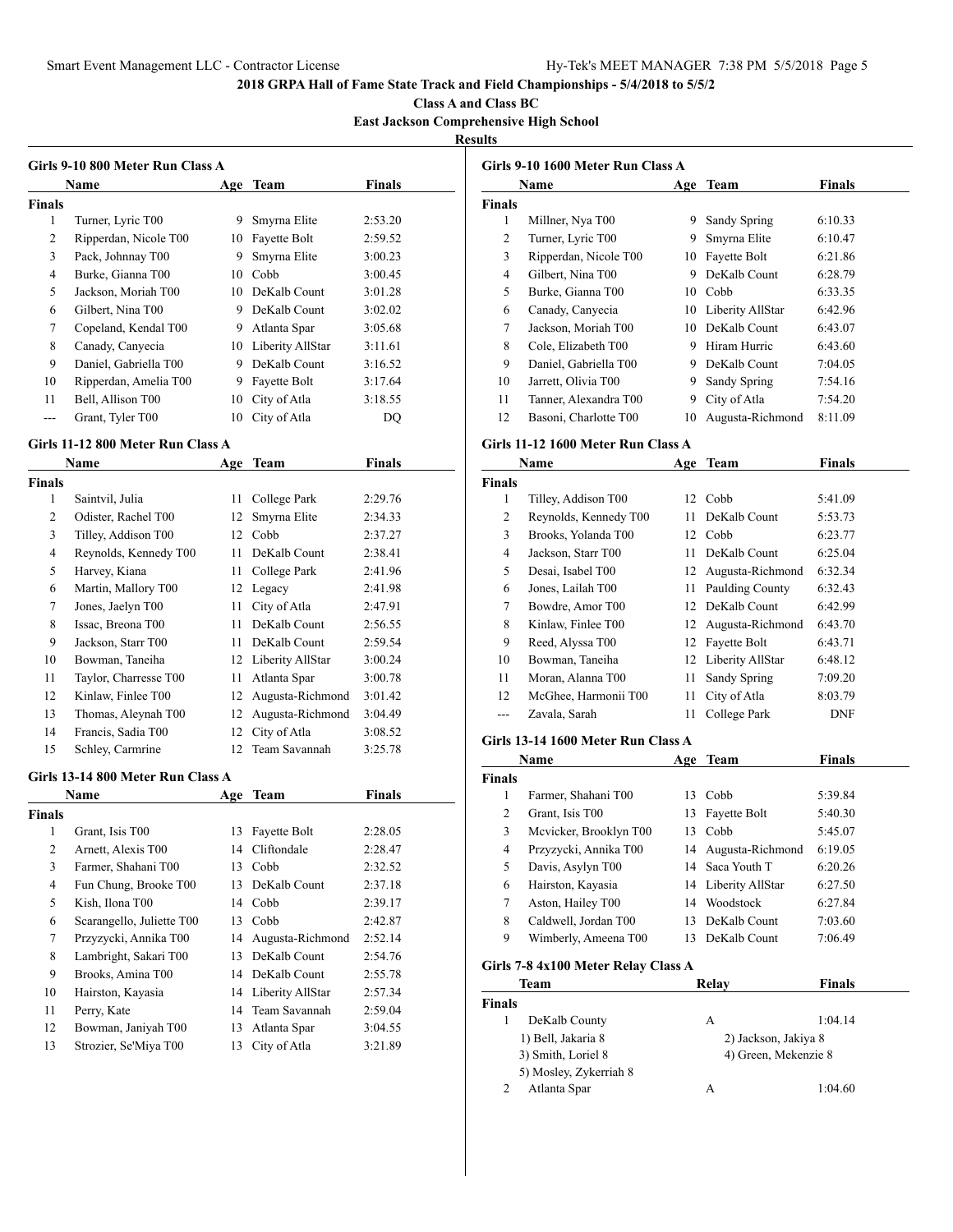**Class A and Class BC**

### **East Jackson Comprehensive High School**

| Team                    | Relay | Finals                |
|-------------------------|-------|-----------------------|
| College Park Favor<br>3 | А     | 1:07.91               |
| 1) Bumgarner, Camryn 8  |       | 2) Cobb, Santoria 8   |
| 3) Willis, Peyten 8     |       | 4) White, Kamya 8     |
| 5) Crawford, Xioni 8    |       |                       |
| Liberty Allstars<br>4   | A     | 1:09.48               |
| 1) Santiago, Layla 8    |       | 2) Knight, Amira 8    |
| 3) Thompson, Jaidyn 8   |       | 4) Roberts, Zarihya 8 |
| 5) Watson, Rayne 8      |       |                       |

## **Girls 9-10 4x100 Meter Relay Class A**

| Team                      | Relay | Finals                    |
|---------------------------|-------|---------------------------|
| <b>Finals</b>             |       |                           |
| 1<br>Peak Perform         | A     | 59.96                     |
| 1) Braxton, Khairee 9     |       | 2) Broyles, Noelle 10     |
| 3) Curry, Camden 9        |       | 4) Floyd, Amani 9         |
| 5) Lovelace, Mina 9       |       | 6) Williams, Gabrielle 10 |
| 2<br>Team Savannah        | A     | 1:00.62                   |
| 1) Rains-Evans, Ilyana 10 |       | 2) Robinson, Aaliyah 10   |
| 3) Rump, Janorria 10      |       | 4) Waldb, Khomahri 10     |
| 5) Browner, Aniyah 10     |       |                           |
| 3<br>City of Atlanta      | A     | 1:00.87                   |
| 4<br>Henry County A       | A     | 1:00.93                   |
| 1) Ricks, Madison 10      |       | 2) Simmons, Shaniyah 10   |
| 3) Brown, Skylar 9        |       | 4) Wimberly, Zya 10       |
| 5<br>College Park Favor   | A     | 1:03.25                   |
| 1) Bumgarner, Courtney 10 |       | 2) McKiver, Riley 10      |
| 3) Price, Patience 10     |       | 4) Harvey, Kaelyn 10      |
| 5) Richmond, Cheyenne 10  |       |                           |

## **Girls 11-12 4x100 Meter Relay Class A**

|               | Team                      | Relav              | Finals                   |
|---------------|---------------------------|--------------------|--------------------------|
| <b>Finals</b> |                           |                    |                          |
| 1             | DeKalb County             | B                  | 52.34                    |
|               | 1) Jones, Aaliah 12       |                    | 2) Fells, Angela 12      |
|               | 3) Lee, Jayla 12          | 4) Small, Laila 12 |                          |
|               | 5) Jackson, Tarrianna 11  |                    |                          |
| 2             | <b>Fayette Bolts</b>      | A                  | 52.71                    |
|               | 1) Troutman, Raegan 11    |                    | 2) Gullatte, Taylor 11   |
|               | 3) Kutob, Nicole 12       |                    | 4) Olive, Bobbi 12       |
|               | 5) Clark, Rose-Kerline 12 |                    |                          |
| 3             | Atlanta Spar              | A                  | 56.21                    |
| 4             | Peak Perform              | A                  | 57.00                    |
|               | 1) Ferguson, Adejianna 11 |                    | 2) Fraser, Anaya 11      |
|               | 3) White, Anija 11        |                    | 4) Turner, Ashlyn 12     |
|               | 5) Kanu, Abuyanah 12      |                    | 6) Stargell, Kayleigh 12 |
| 5             | Liberty Allstars          | A                  | 58.96                    |
|               | 1) Anderson, Tatyana 12   |                    | 2) Green, NiJayla 12     |
|               | 3) Melendez, Isabella 12  |                    | 4) Bowman, Taneiha 12    |
|               | 5) Thomas, Jada 12        |                    |                          |

| <b>Team</b>                   | Relav | Finals                  |
|-------------------------------|-------|-------------------------|
| <b>Finals</b>                 |       |                         |
| 1<br>DeKalb County            | А     | 50.38                   |
| 1) Fun Chung, Brooke 13       |       | 2) Taylor, Candace 14   |
| 3) Tyler-Thompson, Rasunek 14 |       | 4) Lambright, Sakari 13 |
| 5) Tate, Serena 13            |       |                         |
| Liberty Allstars<br>2         | A     | 51.23                   |
| 3<br>Smyrna Elite TC          | A     | 51.26                   |
| 1) Sumlin, Trinity 14         |       | 2) Stephens, Kennedy 13 |
| 3) Slocumb, Knyesha 14        |       | 4) Smoak, Sydney 13     |
| 5) Glover, Kennedy 14         |       | 6) Akins, Taylor 14     |
| Atlanta Spar<br>4             | А     | 51.67                   |
| 5<br>Troup                    | A     | 55.44                   |
| 1) Harris, Erriunna 14        |       | 2) Snow, Alyson 14      |
| 3) Burks, Niakoe 14           |       | 4) Moore, Markayla 13   |

# **Girls 9-10 4x400 Meter Relay Class A**

|               | Team                       | Relay | Finals                |
|---------------|----------------------------|-------|-----------------------|
| <b>Finals</b> |                            |       |                       |
| 1             | Henry County A             | А     | 5:06.81               |
|               | 1) McKenzie, Madison 10    |       | 2) Ricks, Madison 10  |
|               | 3) Simmons, Shaniyah 10    |       | 4) Wimberly, Zya 10   |
|               | 5) Emerson, Bellamy 10     |       |                       |
| 2             | Smyrna Elite TC            | A     | 5:19.70               |
|               | 1) JeanCharles, Ceniyah 10 |       | 2) Lee, Kennedy 10    |
|               | 3) Pack, Johnnay 9         |       | 4) Stokes, BriAnna 9  |
|               | 5) Turner, Lyric 9         |       |                       |
| 3             | Liberty Allstars           | A     | 5:29.73               |
| 4             | Sandy Spring               | A     | 5:33.08               |
| 4             | <b>Fayette Bolts</b>       | А     | 5:33.08               |
|               | 1) Ripperdan, Amelia 9     |       | 2) Ferrell, Kiahla 10 |
|               | 3) Ripperdan, Nicole 10    |       | 4) Kutob, Raegan 10   |
|               | 5) Johnson, Dalilah 10     |       |                       |

## **Girls 11-12 4x400 Meter Relay Class A**

| Team                    | Relay            | <b>Finals</b>             |
|-------------------------|------------------|---------------------------|
| <b>Finals</b>           |                  |                           |
| 1<br>College Park Favor | A                | 4:29.12                   |
| 1) Boyd, Noelle 11      |                  | 2) Harvey, Kiana 11       |
| 3) Pace, Aisha 12       |                  | 4) Saintvil, Julia 11     |
| 5) Price, Genesis 11    |                  |                           |
| 2<br>DeKalb County      | A                | 4:39.17                   |
| 1) Issac, Breona 11     |                  | 2) DaCosta, Chasity 12    |
| 3) Zackery, Kyra 12     |                  | 4) Lewis, Nijah 12        |
| 5) Wright, Ron-niah 12  |                  |                           |
| 3<br>Peak Perform       | A                | 4:41.81                   |
| 1) Kanu, Abuyanah 12    |                  | 2) Ferguson, Adejianna 11 |
| 3) White, Anija 11      |                  | 4) Turner, Ashlyn 12      |
| 5) Fraser, Anaya 11     |                  | 6) Stargell, Kayleigh 12  |
| Team Savannah<br>4      | А                | 4:49.90                   |
| 1) Flagler, Anivea 12   | 2) King, Lena 12 |                           |
| 3) Williams, Gisele 12  |                  | 4) Kennedy, Karizma 12    |
| 5) Williams, Ilan 12    |                  |                           |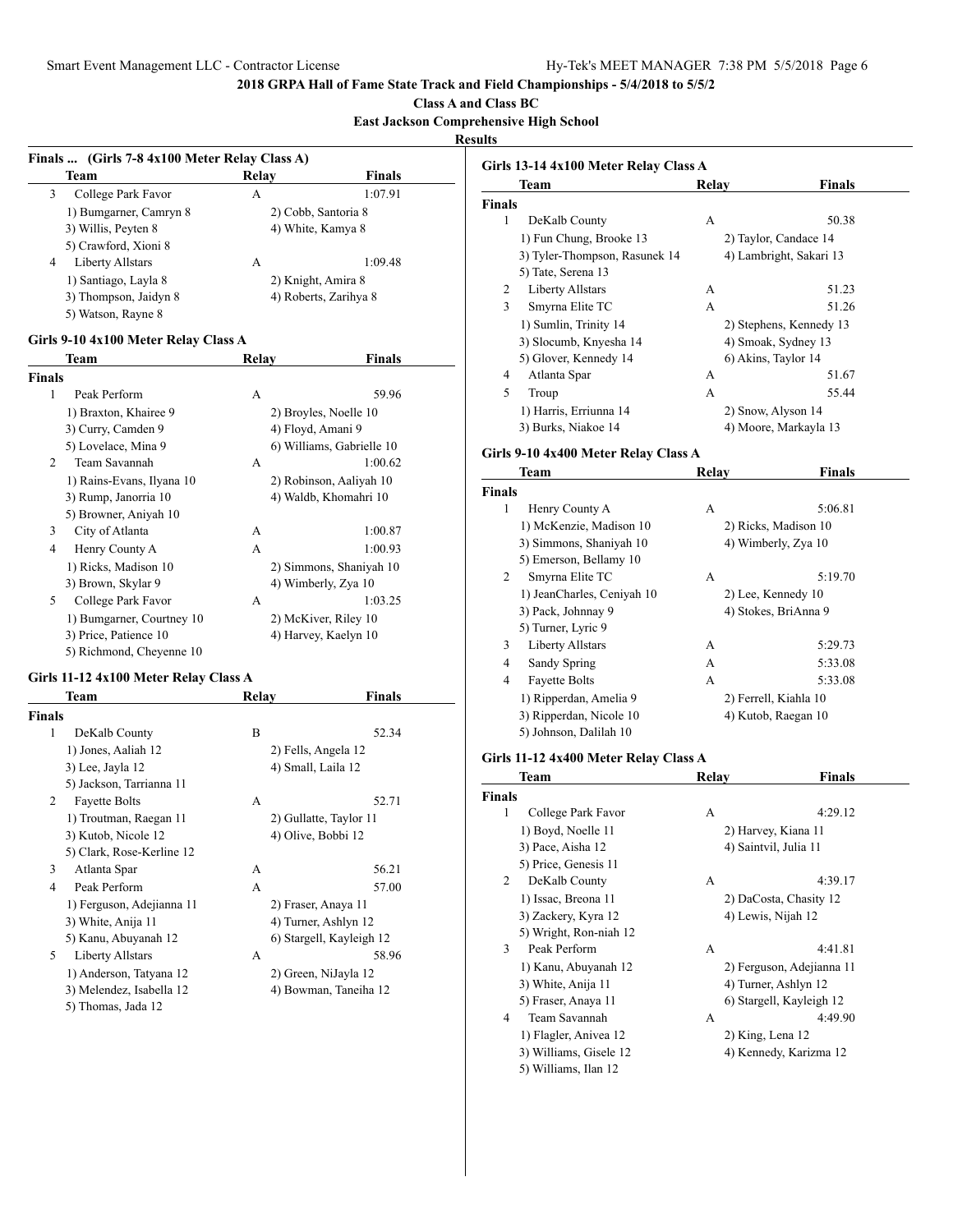| <b>Class A and Class BC</b>                   |
|-----------------------------------------------|
| <b>East Jackson Comprehensive High School</b> |

| вам засквой Соніргенензіуе тиgu эсноо |  |  |
|---------------------------------------|--|--|
|                                       |  |  |

**Results**

| <b>Finals</b>  | (Girls 11-12 4x400 Meter Relay Class A)         |    |                         |                               |
|----------------|-------------------------------------------------|----|-------------------------|-------------------------------|
| 5              | <b>Team</b><br>City of Atlanta                  |    | Relay<br>A              | <b>Finals</b><br>4:59.89      |
|                |                                                 |    |                         |                               |
|                | Girls 13-14 4x400 Meter Relay Class A           |    |                         |                               |
|                | Team                                            |    | Relay                   | <b>Finals</b>                 |
| <b>Finals</b>  |                                                 |    |                         |                               |
| 1              | DeKalb County                                   |    | A                       | 4:12.29                       |
|                | 1) Wimberly, Ameena 13<br>3) Taylor, Candace 14 |    | 2) Fun Chung, Brooke 13 | 4) Tyler-Thompson, Rasunek 14 |
|                | 5) Tate, Serena 13                              |    |                         |                               |
| 2              | Peak Perform                                    |    | А                       | 4:21.59                       |
|                | 1) McDaniel, Deriah 13                          |    | 2) Rayford, Eryn 13     |                               |
|                | 3) Boykin, Mckenna 14                           |    | 4) Bailey, Sy'riaha 14  |                               |
|                | 5) Farmer, Shahani 13                           |    | 6) Reed, Lorenn 13      |                               |
| $3^{\circ}$    | <b>Liberty Allstars</b>                         |    | А                       | 4:39.86                       |
|                | 1) Bowman, Taniyah 14                           |    | 2) Hairston, Kayasia 14 |                               |
|                | 3) Jenkins, Camari 14                           |    | 4) Johnson, Rosealee 14 |                               |
|                | 5) Reynolds, Anasia 14                          |    |                         |                               |
|                | Girls 9-10 High Jump Class A                    |    |                         |                               |
|                | <b>Name</b>                                     |    | Age Team                | <b>Finals</b>                 |
| Finals         |                                                 |    |                         |                               |
| 1              | Mclemore, Destini                               | 10 | Liberity AllStar        | 3-03.00                       |
| $\overline{2}$ | Gilbert, Nina T00                               | 9  | DeKalb Count            | 3-01.00                       |
|                | Girls 11-12 High Jump Class A                   |    |                         |                               |
|                | Name                                            |    | Age Team                | <b>Finals</b>                 |
| Finals         |                                                 |    |                         |                               |
| 1              | Wright, Ron-niah T00                            | 12 | DeKalb Count            | 4-06.00                       |
| 2              | Melendez, Isabella                              | 12 | Liberity AllStar        | 4-04.00                       |
| 3              | Billingsley, Angelina T00                       | 12 | DeKalb Count            | 4-02.00                       |
| 4              | Boyd, Kiyah T00                                 |    | 12 Cobb                 | J4-02.00                      |
| 5              | Williams, Gisele                                | 12 | Team Savannah           | 4-00.00                       |
| 5              | Ware, Jailyn T00                                | 11 | Cobb                    | 4-00.00                       |
| 7              | Bates, Grace T00                                |    | 12 Cobb                 | J4-00.00                      |
| 8              | Leach, Kennedy T00                              | 12 | DeKalb Count            | 3-08.00                       |
| 8              | Francis, Sadia T00                              | 12 | City of Atla            | 3-08.00                       |
| 10             | Geter, Kamrie T00                               | 11 | Clayton Coun            | 3-06.00                       |
|                | Girls 13-14 High Jump Class A                   |    |                         |                               |
|                | Name                                            |    | Age Team                | <b>Finals</b>                 |
| Finals         |                                                 |    |                         |                               |
| 1              | Bailey, Sy'riaha T00                            |    | 14 Cobb                 | 4-08.00                       |
| 2              | Leonna, Jacoria                                 | 14 | Liberity AllStar        | 4-02.00                       |
| 2              | Scarangello, Juliette T00                       | 13 | Cobb                    | 4-02.00                       |
| $\overline{c}$ | Simpson, Payton T00                             | 13 | DeKalb Count            | 4-02.00                       |
| 5              | Opara, Chioma T00                               | 14 | Cobb                    | J4-02.00                      |
| ---            | Johnson, Faith T00                              | 14 | Clayton Coun            | NΗ                            |
| ---            | Baker, Taylor T00                               | 13 | Clayton Coun            | NΗ                            |
|                |                                                 |    |                         |                               |
|                | Girls 7-8 Long Jump Class A                     |    |                         |                               |
|                | Name                                            |    | Age Team                | Finals                        |
| Finals<br>1    | Smith, Loriel T00                               | 8  | DeKalb Count            | 10-06.00                      |
| 2              | Doggett, Melanine T00                           | 7  | Fayette Bolt            | 10-04.50                      |
|                |                                                 |    |                         |                               |
|                |                                                 |    |                         |                               |

| ums            |                                       |     |                           |               |  |
|----------------|---------------------------------------|-----|---------------------------|---------------|--|
| 3              | Strickland, Emmerson T00              | 8   | Fayette Bolt              | 9-09.00       |  |
| 4              | Jackson, Dallas T00                   | 8   | Cobb                      | 9-07.50       |  |
| 5              | Williams, Golden T00                  | 7   | Legacy                    | 9-05.00       |  |
| 6              | Walker, Saige                         | 8   | Team Savannah             | 9-02.00       |  |
| 6              | Bell, Jakaria T00                     | 8   | DeKalb Count              | 9-02.00       |  |
| 8              | Emery, Londynn T00                    | 8   | Atlanta Spar              | 8-10.00       |  |
| 9              | Herriott, Leighla T00                 | 8   | City of Atla              | 8-08.00       |  |
| 10             | Thompson, Jaidyn                      | 8   | Liberity AllStar          | 8-01.50       |  |
| 11             | Thompkins, Jazmyne T00                | 8   | Augusta-Richmond          | 6-05.50       |  |
| 12             | Woods, Rey'el T00                     | 8   | Augusta-Richmond          | 5-01.50       |  |
| ---            | Ferrell, Kamryn T00                   | 8   | Fayette Bolt              | <b>FOUL</b>   |  |
| ---            | Baxter, Justic T00                    | 8   | Atlanta Spar              | FOUL          |  |
|                | Girls 9-10 Long Jump Class A          |     |                           |               |  |
|                | Name                                  |     | Age Team                  | <b>Finals</b> |  |
| <b>Finals</b>  |                                       |     |                           |               |  |
| 1              | Lee, Kennedy T00                      | 10  | Smyrna Elite              | 12-00.50      |  |
| 2              | Grant, Tyler T00                      | 10  | City of Atla              | 11-09.00      |  |
| 3              | Pack, Johnnay T00                     | 9   | Smyrna Elite              | 11-08.25      |  |
| 4              | Smith, Summerlyn T00                  | 9.  | Sandy Spring              | 10-11.00      |  |
| 5              | Wimberly, Zya                         | 10  | Henry County              | 10-10.50      |  |
| 6              | Brown, Skylar                         | 9   | Henry County              | 10-05.50      |  |
| 7              | Emerson, Bellamy                      | 10  | Henry County              | 9-11.00       |  |
| $\,$ 8 $\,$    | Frye, Milan T00                       | 9   | Cobb                      | 9-09.25       |  |
| 9              | Waldb, Khomahri                       | 10  | Team Savannah             | 9-09.00       |  |
| 10             | Copeland, Kendal T00                  |     | 9 Atlanta Spar            | 9-08.00       |  |
| 11             | Gordon, Destinee                      |     | 10 Liberity AllStar       | 9-04.75       |  |
| 12             | Goolsby, Ray'Niya T00                 | 10  | Augusta-Richmond          | 8-08.00       |  |
| 13             | Rogers, Quran                         | 9   | East Point                | 7-10.25       |  |
|                | Girls 11-12 Long Jump Class A         |     |                           |               |  |
|                | Name                                  | Age | <b>Team</b>               | <b>Finals</b> |  |
| Finals         |                                       |     |                           |               |  |
| 1              | Smith, Grace T00                      | 12  | Smyrna Elite              | 15-10.00      |  |
| 2              | Wright, Ron-niah T00                  | 12  | DeKalb Count              | 14-04.00      |  |
| 3              | Daly, Cristal T00                     | 11  | Clayton Coun              | 14-03.00      |  |
| 4              | Jefferson, Caylie T00                 | 12  | Atlanta Spar              | 13-11.75      |  |
| 5              | Copeland, Kamryn T00                  | 12  | Atlanta Spar              | 13-10.75      |  |
| 6              | Gardner, Madison T00                  | 12  | City of Atla              | 13-04.50      |  |
| 7              | Ashford, Keturah T00                  |     | 11 Fayette Bolt           | 12-06.00      |  |
| 8              | Jones, Malaysha T00                   | 12  | Augusta-Richmond 12-03.50 |               |  |
| 9              | Pace, Aisha                           | 12  | College Park              | 12-02.50      |  |
| 10             | McMillian, Kayla T00                  | 11  | Cobb                      | 12-01.00      |  |
| 11             | Martin, Mallory T00                   | 12  | Legacy                    | 11-08.50      |  |
| 12             | Billingsley, Angelina T00             | 12  | DeKalb Count              | 11-05.00      |  |
| 13             | Frazier, Kelcyee                      | 12  | Team Savannah             | 11-00.00      |  |
| ---            | Flagler, Anivea                       | 12  | Team Savannah             | FOUL          |  |
|                |                                       |     |                           |               |  |
|                | Girls 13-14 Long Jump Class A<br>Name | Age | <b>Team</b>               | <b>Finals</b> |  |
| Finals         |                                       |     |                           |               |  |
| 1              | Wilson, Madyson T00                   | 14  | Atlanta Spar              | 16-06.00      |  |
| $\overline{c}$ | Taylor, Candace T00                   | 14  | DeKalb Count              | 15-09.50      |  |
|                |                                       |     |                           |               |  |

3 Burks, Niakoe T00 14 Troup 15-07.50 4 Battle, Jayla 13 Legacy 15-04.00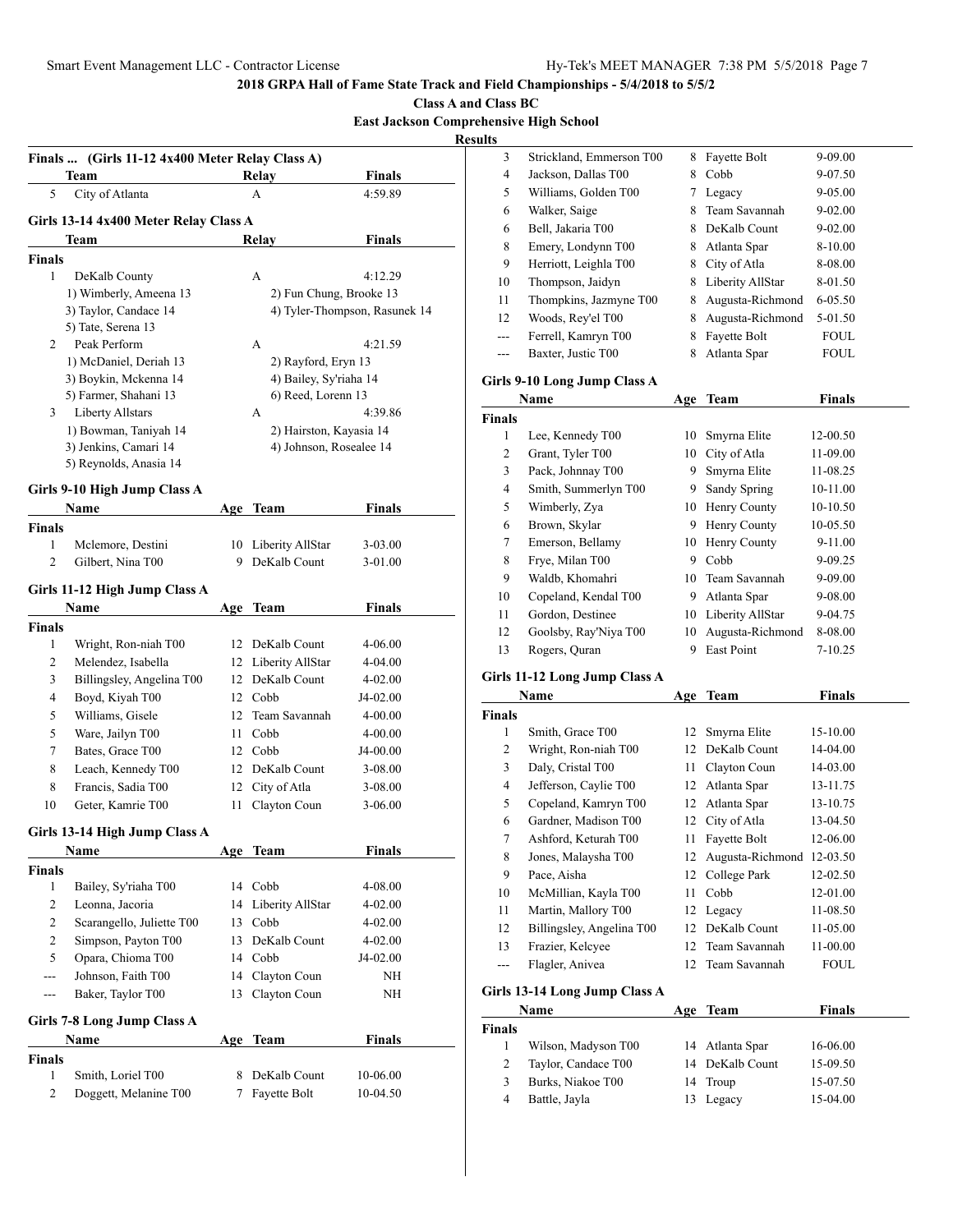**Class A and Class BC East Jackson Comprehensive High School**

**Results**

|    | Finals  (Girls 13-14 Long Jump Class A) |     |                     |               |  |
|----|-----------------------------------------|-----|---------------------|---------------|--|
|    | Name                                    | Age | Team                | <b>Finals</b> |  |
| 5  | Garner, Dariyel T00                     | 13  | Cobb                | 13-08.00      |  |
| 6  | Thomas, Aaliyah T00                     | 14  | Cobb                | 13-05.00      |  |
| 7  | Simpson, Payton T00                     | 13  | DeKalb Count        | 13-02.00      |  |
| 8  | Jarrett, Joelle T00                     | 14  | Cliftondale         | 13-01.50      |  |
| 9  | Madison-Houston, Jade T00               | 13  | City of Atla        | J13-01.50     |  |
| 10 | Johnson, Asia T00                       |     | 14 Liberity AllStar | 12-09.75      |  |
| 11 | Rogers, Medina                          | 13  | <b>East Point</b>   | 12-08.25      |  |
| 12 | Perry, Kate                             |     | 14 Team Savannah    | 12-04.00      |  |
| 13 | Swint, Kathleen T00                     | 14  | Augusta-Richmond    | $9 - 10.25$   |  |
| 14 | Fun Chung, Brooke T00                   | 13  | DeKalb Count        | 8-09.00       |  |
| 15 | Grady, Tatum T00                        | 14  | Augusta-Richmond    | $7 - 10.00$   |  |

### **Girls 7-8 Triple Jump Standing Lon Class A**

| Name                   | Age | <b>Team</b>         | <b>Finals</b> |  |
|------------------------|-----|---------------------|---------------|--|
|                        |     |                     |               |  |
| Fraser, Anais T00      | 8   | Cobb                | $5 - 10.00$   |  |
| Jackson, Jakiya T00    | 8   | DeKalb Count        | 5-09.00       |  |
| Brown, McKenzie T00    | 8   | Cobb                | 5-07.00       |  |
| Ansley, Kaelyn         | 8   | <b>Walton Count</b> | J5-07.00      |  |
| Williams, M'Rysa T00   | 8   | Augusta-Richmond    | 5-06.00       |  |
| Thomas, Bailee T00     | 8   | Cobb                | J5-06.00      |  |
| Taylor, Zionna T00     | 8   | Clayton Coun        | 5-03.00       |  |
| Pettway, Nikole T00    | 8   | City of Atla        | $J5-03.00$    |  |
| Dawson, Bianca         | 8   | Team Savannah       | $5 - 02.50$   |  |
| Greenehow, Milah T00   |     | Clayton Coun        | $J5-02.50$    |  |
| Hunte, Jordan T00      |     | Cliftondale         | $5-02.00$     |  |
| Chatman, Sarai T00     |     | Clayton Coun        | $5 - 00.00$   |  |
| Thompkins, Jazmyne T00 | 8   | Augusta-Richmond    | 4-11.25       |  |
|                        |     |                     |               |  |

## **Girls 9-10 Triple Jump Standing Lon Class A**

|                | Name                                         |    | Age Team         | Finals      |  |
|----------------|----------------------------------------------|----|------------------|-------------|--|
| Finals         |                                              |    |                  |             |  |
| 1              | Bush, Janya                                  | 10 | Liberity AllStar | $6 - 11.00$ |  |
| 2              | Rains-Evans, Ilyana                          | 10 | Team Savannah    | $6 - 10.50$ |  |
| 3              | Ripperdan, Nicole T00                        | 10 | Fayette Bolt     | $6 - 10.00$ |  |
| $\overline{4}$ | Williams, Gabrielle T00                      | 10 | Cobb             | 6-09.00     |  |
| 5              | Favors, Courtney T00                         | 10 | Clayton Coun     | J6-09.00    |  |
| 6              | Crawford, Kamryn T00                         | 10 | Hiram Hurric     | 6-08.50     |  |
| 7              | Somers, Armani T00                           | 10 | Sandy Spring     | 6-05.00     |  |
| 8              | Lovelace, Mina T00                           | 9  | Cobb             | $6 - 03.25$ |  |
| 9              | Benton, Kerrington T00                       | 9  | Atlanta Spar     | $6 - 02.50$ |  |
| 10             | Walton, Jayla T00                            | 9  | DeKalb Count     | 6-01.00     |  |
| 11             | Jackson, Soriyah T00                         | 10 | DeKalb Count     | $5 - 10.00$ |  |
| 12             | McKiver, Riley                               | 10 | College Park     | 5-05.25     |  |
|                | Girls 11-12 Triple Jump Standing Lon Class A |    |                  |             |  |
|                | Name                                         |    | Age Team         | Finals      |  |
| <b>Finals</b>  |                                              |    |                  |             |  |
| 1              | Lewis, Nijah T00                             | 12 | DeKalb Count     | 7-07.50     |  |
| 2              | DaCosta, Chasity T00                         | 12 | DeKalb Count     | 7-01.75     |  |
| 3              | Turner, Ashlyn T00                           | 12 | Cobb             | $6 - 11.25$ |  |

 King, Lena 12 Team Savannah J6-11.25 5 Green, Zaria T00 11 Cobb 6-11.00

| 6  | Harris, Na'Kirah T00   | 11 Clayton Coun     | $6-04.00$   |
|----|------------------------|---------------------|-------------|
|    | Langston, Mahogney T00 | 11 City of Atla     | $6 - 03.25$ |
| 8  | Jones, Lailah T00      | 11 Paulding County  | 6-03.00     |
| 9  | Walker, Keasia T00     | 12 Augusta-Richmond | $6 - 02.25$ |
| 10 | Ellison, Zion T00      | 12 Augusta-Richmond | 6-01.00     |
| 11 | Reed, Alyssa T00       | 12 Fayette Bolt     | 5-09.50     |
| 12 | Riley, Jordyn          | Troup               | 5-08.00     |
|    |                        |                     |             |

### **Girls 13-14 Triple Jump Standing Lon Class A**

|        | Name                   | Age | Team                | <b>Finals</b> |  |
|--------|------------------------|-----|---------------------|---------------|--|
| Finals |                        |     |                     |               |  |
| 1      | McDaniel, Deriah T00   | 13. | Cobb                | 7-08.75       |  |
| 2      | Moore, Markayla        | 13  | Troup               | 7-08.00       |  |
| 3      | Jackson, Destini       |     | 14 Liberity AllStar | 7-05.00       |  |
| 4      | Carter, Reese T00      | 14  | DeKalb Count        | 7-04.75       |  |
| 5      | Njie, Malaika T00      | 13. | Atlanta Spar        | 7-04.25       |  |
| 6      | Thurston, Jerniyla T00 | 13  | Cobb                | 7-03.50       |  |
| 7      | Dillard, Markayla      |     | 14 Team Savannah    | 7-03.00       |  |
| 8      | Allen, Emily           | 13  | <b>Walton Count</b> | 6-11.75       |  |
| 9      | Wimberly, Ameena T00   | 13. | DeKalb Count        | 6-08.50       |  |
| 10     | Notttingham, Nadia T00 |     | 13 City of Atla     | 6-08.00       |  |
| 11     | Jones, Jayla T00       | 13  | City of Atla        | 6-01.25       |  |
| 12     | Rogers, Medina         | 13  | East Point          | $5-02.00$     |  |
|        |                        |     |                     |               |  |

### **Girls 9-10 Shot Put Class A**

|               | Name                   |     | Age Team                     | <b>Finals</b> |
|---------------|------------------------|-----|------------------------------|---------------|
| <b>Finals</b> |                        |     |                              |               |
| 1             | Nair, Takiera F00      |     | 10 Augusta-Richmond 20-11.00 |               |
| 2             | Jackson, De'iana F00   | 10. | DeKalb Count                 | 20-09.00      |
| 3             | Walls, Avinna          |     | 10 Team Savannah             | 19-11.00      |
| 4             | Allen, Hayden F00      | 9   | Cobb                         | 18-04.00      |
| 5             | Johnson, Dalilah F00   | 10  | Fayette Bolt                 | 17-10.00      |
| 6             | Manning, A'Rihanna F00 |     | 10 Hiram Hurric              | $17-04.00$    |
| 7             | Guerrier, Layla        | 10. | Team Savannah                | 16-00.50      |
| 8             | Bumgarner, Courtney    |     | 10 College Park              | 15-05.00      |
| 9             | Burson, Azariya F00    | 10  | DeKalb Count                 | 14-01.00      |
| 10            | Leslie, Kayla F00      | 9   | DeKalb Count                 | 11-05.50      |
|               |                        |     |                              |               |

### **Girls 11-12 Shot Put Class A**

|               | Name                   | Age | Team                      | <b>Finals</b> |
|---------------|------------------------|-----|---------------------------|---------------|
| <b>Finals</b> |                        |     |                           |               |
| 1             | Thomas, Jada           |     | 12 Liberity AllStar       | 31-06.50      |
| 2             | Stargell, Kayleigh F00 | 12  | Cobb                      | 27-11.00      |
| 3             | Dawson, Alaya          | 12. | Team Savannah             | 27-03.50      |
| 4             | Boyd, Noelle F00       | 11  | College Park              | 26-10.50      |
| 5             | Perdue, Gabrielle F00  | 12  | DeKalb Count              | 26-07.00      |
| 6             | Favors, Natasia F00    |     | 12 City of Atla           | 24-09.50      |
| 7             | Guinyard, Morgan F00   |     | 12 DeKalb Count           | 23-11.00      |
| 8             | Smith, Ma'Kiah F00     | 12  | Cobb                      | 23-02.50      |
| 9             | Roundtree, Shamya F00  | 12  | Augusta-Richmond 22-04.50 |               |
| 10            | Elahee, Savannah F00   | 12  | Saca Youth T              | 22-03.00      |
| 11            | Gathers, Chanel F00    | 12  | DeKalb Count              | 21-10.50      |
| 12            | Gibson, Amaya F00      |     | 12 Saca Youth T           | 20-10.50      |
| 13            | Bennett, Tylah F00     | 12  | Cobb                      | 20-03.50      |
| 14            | Farmer, Janiyah F00    | 11  | Fayette Bolt              | 19-01.00      |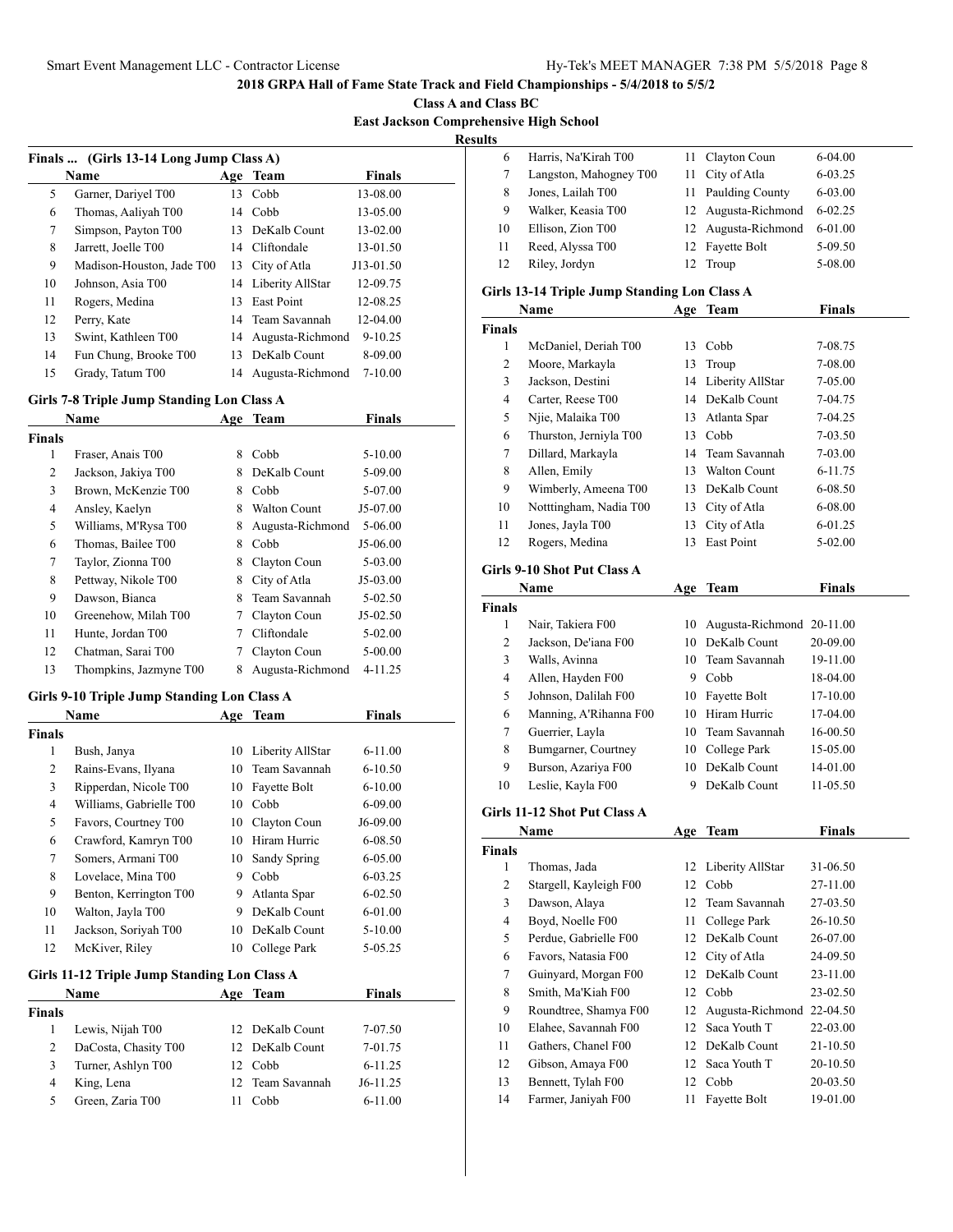**Class A and Class BC**

**East Jackson Comprehensive High School**

**Results**

|                | Finals  (Girls 11-12 Shot Put Class A)      |        |                              |                       |
|----------------|---------------------------------------------|--------|------------------------------|-----------------------|
|                | Name                                        |        | Age Team                     | Finals                |
| 15             | Lowery, Toni F00                            |        | 12 Augusta-Richmond 17-11.50 |                       |
|                | Girls 13-14 Shot Put Class A                |        |                              |                       |
|                | Name                                        |        | Age Team                     | Finals                |
| <b>Finals</b>  |                                             |        |                              |                       |
| 1              | Fryer, Sinclaire F00                        | 14     | Augusta-Richmond 39-08.00    |                       |
| 2              | Smith, Monet F00                            |        | 14 DeKalb Count              | 38-02.00              |
| 3              | Tilliman, Kaliyah                           |        | 14 Liberity AllStar          | 33-02.00              |
| $\overline{4}$ | Chapmen, Nia                                |        | 14 Team Savannah             | 31-05.00              |
| 5              | Atkins, Dayneija F00                        |        | 13 DeKalb Count              | 30-05.00              |
| 6              | Maina, Alam F00                             |        | 14 Hiram Hurric              | 29-01.00              |
| 7              | Hopkins, Aniah F00                          |        | 14 Smyrna Elite              | 28-04.00              |
| 8              | Odom, Laila F00                             |        | 13 Cobb                      | 25-03.00              |
| 9              | Turner, Zyra F00                            | 13     | City of Atla                 | 25-02.00              |
| 10             | Moran, Anaya F00                            | 14     | Sandy Spring                 | 24-02.00              |
| 11             | Strozier, Se'Miya F00                       | 13     | City of Atla                 | 24-00.00              |
| 12             | Hollie, Sanyi F00                           | 13     | DeKalb Count                 | 19-05.00              |
|                | Girls 11-12 Discus Throw Class A            |        |                              |                       |
|                | Name                                        | Age    | <b>Team</b>                  | <b>Finals</b>         |
| <b>Finals</b>  |                                             |        |                              |                       |
| 1              | Guinyard, Morgan F00                        | 12     | DeKalb Count                 | 60-04                 |
| 2              | Brown, Kira F00                             |        | 12 DeKalb Count              | 47-06                 |
| 3              | Mayotte, Pink F00                           |        | 12 Hiram Hurric              | $44 - 10$             |
| $\overline{4}$ | Savage, Faith F00                           |        | 12 Hiram Hurric              | 42-11.50              |
| 5              | Lassiter, Saleria                           |        | 12 Team Savannah             | $40 - 00$             |
| 6              | Elghonemy, Mariam F00                       |        | 12 Woodstock                 | 28-03                 |
|                | Girls 13-14 Discus Throw Class A            |        |                              |                       |
|                | Name                                        |        | Age Team                     | <b>Finals</b>         |
| <b>Finals</b>  |                                             |        |                              |                       |
| 1              | Maina, Alam F00                             |        | 14 Hiram Hurric              | 73-02                 |
| 2              | Dailey, Kaitlyn F00                         | 13     | DeKalb Count                 | 66-03                 |
| 3              | Dinnall, Amoya F00                          |        | 13 DeKalb Count              | 60-09                 |
| $\overline{4}$ | Mobley, Jazmine                             | 14     | Team Savannah                | 51-08                 |
| 5              | Dodson, Treasure F00                        |        | 14 Hiram Hurric              | 43-04                 |
| 6              | Toney, Kailyn                               | 14     | Team Savannah                | 38-06                 |
| 7              | Odom. Laila F00                             | 13     | Cobb                         | 34-08                 |
|                |                                             |        |                              |                       |
|                | Girls 7-8 Hammer Throw Softball Thr Class A |        |                              |                       |
|                | <b>Name</b>                                 |        | Age Team                     | <b>Finals</b>         |
| <b>Finals</b>  |                                             |        |                              |                       |
| 1              | Roper, Genevieve F00                        |        | 8 Cobb                       | 52-03                 |
| $\overline{c}$ | Capers, Gaia F00                            | 8      | Augusta-Richmond             | 49-10                 |
| 3              | Lassiter, Isabelle                          | 8      | Team Savannah                | 41-08                 |
|                | Jones, Aaliyah F00                          |        | 8 DeKalb Count               | 41-07                 |
| 4              |                                             |        | 8 Liberity AllStar           | 41-01                 |
| 5              | Charliegh, Hon                              |        |                              | 37-04                 |
| 6              | Johnson, Lauren                             | 8      | Legacy                       |                       |
| 7              | Davis, Kai F00                              |        | 7 DeKalb Count               | J37-04                |
| 8              | Reid, Abigail F00                           |        | 8 Henry County               | $36 - 01$             |
| 9<br>10        | Rodrigues, Misa F00<br>Dejean, Miracle F00  | 8<br>8 | Sandy Spring<br>Sandy Spring | $31 - 00$<br>29-09.50 |

|                | Name                   |    | Age Team            | Finals |
|----------------|------------------------|----|---------------------|--------|
| <b>Finals</b>  |                        |    |                     |        |
| 1              | Rump, Janorria         | 10 | Team Savannah       | 88-03  |
| $\overline{c}$ | Johnson, Hope          | 10 | Hiram Hurric        | 84-04  |
| 3              | James, Arissa F00      | 9  | DeKalb Count        | 81-03  |
| 4              | Cabellero, Katelyn F00 | 10 | Team Savannah       | 80-07  |
| 5              | Ferrell, Kiahla F00    | 10 | Fayette Bolt        | 77-08  |
| 6              | Reyes, London F00      | 10 | Cobb                | 77-03  |
| 7              | Richmond, Cheyenne F00 | 10 | College Park        | 75-07  |
| 8              | Sears, Kennedy F00     | 9  | DeKalb Count        | 71-01  |
| 9              | Vann, Jurnee           | 10 | <b>Walton Count</b> | 66-09  |
| 10             | Price, Joy             | 9  | Hiram Hurric        | 66-04  |
| 11             | Givens, Samarria F00   | 9  | City of Atla        | 60-07  |
| 12             | Washington, Tijira F00 | 10 | Augusta-Richmond    | 58-11  |
| 13             | Coverson, Eijah F00    | 10 | Troup               | 57-03  |
| 14             | Randolph, Baleigh F00  | 9  | Atlanta Spar        | 52-08  |

### **Girls 11-12 Hammer Throw Softball Thr Class A**

|        | Name                   | Age | Team                | <b>Finals</b> |
|--------|------------------------|-----|---------------------|---------------|
| Finals |                        |     |                     |               |
| 1      | Oji, Rebecca           | 12  | <b>Walton Count</b> | 126-11        |
| 2      | Carson, Lexie          | 12  | Liberity AllStar    | 125-05        |
| 3      | Williams, Ilan         | 12  | Team Savannah       | 114-02        |
| 4      | Dean, Alasia F00       | 12  | Augusta-Richmond    | 109-01        |
| 5      | Brown, Kira F00        | 12  | DeKalb Count        | 106-00        |
| 6      | Rhodes, Memorie F00    | 12  | Augusta-Richmond    | 105-06        |
| 7      | McMillian, Kayla F00   | 11  | Cobb                | 102-08        |
| 8      | Moran, Alanna F00      | 11  | Sandy Spring        | $90 - 10$     |
| 9      | Adewusi, Adefolake F00 | 11  | Fayette Bolt        | 83-03         |
| 10     | Joyner, Layla          | 12  | <b>Walton Count</b> | 78-07         |
| 11     | Farmer, Janiyah F00    | 11  | Fayette Bolt        | 78-03         |
| 12     | Martin, Mallory F00    | 12  | Legacy              | 75-06         |
| 13     | Hall, Kendra F00       | 11  | Sandy Spring        | 74-03         |
| 14     | Wilson, Kayora F00     | 12  | City of Atla        | 52-04         |

### **Girls 13-14 Hammer Throw Softball Thr Class A**

|               | Name                              | Age | <b>Team</b>            | <b>Finals</b> |
|---------------|-----------------------------------|-----|------------------------|---------------|
| <b>Finals</b> |                                   |     |                        |               |
| 1             | Jenkins, Camari                   |     | 14 Liberity AllStar    | 158-08        |
| 2             | Howard, Saneah F00                | 13  | Cobb                   | 141-08        |
| 3             | Dailey, Kaitlyn F00               | 13  | DeKalb Count           | 131-10        |
| 4             | Strozier, Se'Miya F00             | 13  | City of Atla           | 121-00        |
| 5             | Russell, Nyisa F00                | 13  | Cobb                   | 116-09        |
| 6             | Pitts, Kendall F00                | 14  | <b>Paulding County</b> | 112-06        |
| 7             | Atkins, Dayneija F00              | 13  | DeKalb Count           | 104-08        |
| 8             | Favors, Quonkerria F00            | 13  | Troup                  | 76-03         |
| 9             | Moran, Anaya F00                  | 14  | Sandy Spring           | $53 - 11$     |
|               | Girls 11-12 Javelin Throw Class A |     |                        |               |
|               | Name                              | Age | Team                   | <b>Finals</b> |

|        |                       | --------  |       |  |
|--------|-----------------------|-----------|-------|--|
| Finals |                       |           |       |  |
|        | Blacknall, Chloe      | 12 Legacy | 70-00 |  |
|        | Robinson, Kennedy F00 | 12 Cobb   | 67-11 |  |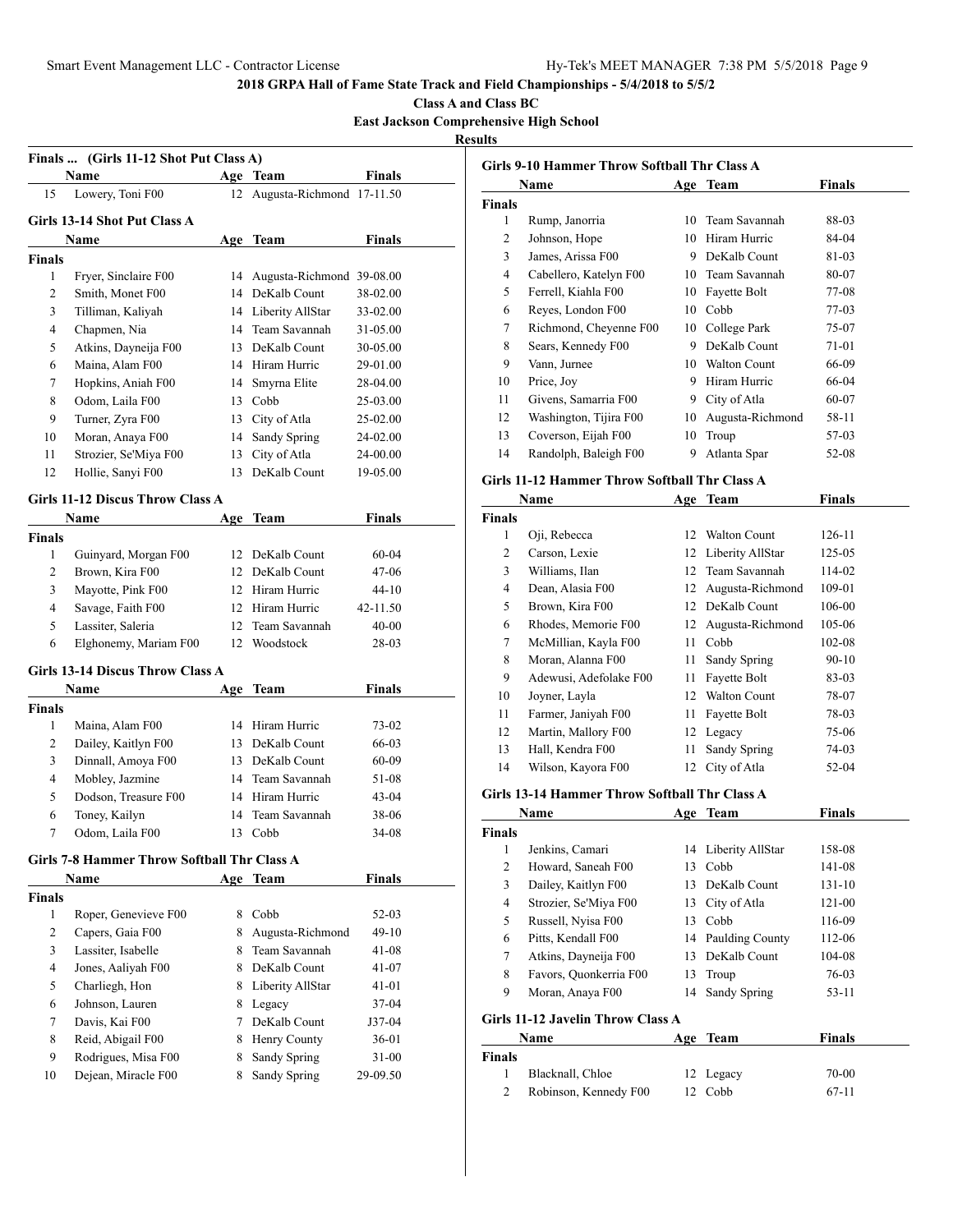**Class A and Class BC East Jackson Comprehensive High School Results**

|                      | Finals  (Girls 11-12 Javelin Throw Class A)<br>Name |     | Age Team            | <b>Finals</b>  |
|----------------------|-----------------------------------------------------|-----|---------------------|----------------|
| 3                    | Pye, Arrianna F00                                   | 11  | DeKalb Count        | 54-05          |
| 4                    | Savage, Faith F00                                   |     | 12 Hiram Hurric     | 51-07          |
| 5                    | Dalcour, Tori F00                                   |     | 12 DeKalb Count     | 45-06          |
| 6                    | Dawson, Alaya                                       |     | 12 Team Savannah    | 44-06          |
| 7                    | Mahone, SaKera F00                                  |     | 12 City of Atla     | $43 - 06$      |
| 8                    | Gibson, Amaya F00                                   |     | 12 Saca Youth T     | $40 - 03$      |
| 9                    | Mayn, Thalianna                                     |     | 12 Team Savannah    | 39-09          |
| 10                   | Banks, Sunda F00                                    |     | 12. DeKalb Count    | 38-02          |
| 11                   | Davis, Makia F00                                    |     | 12 City of Atla     | $32 - 10$      |
|                      | <b>Girls 13-14 Javelin Throw Class A</b>            |     |                     |                |
|                      | Name                                                | Age | Team                | <b>Finals</b>  |
| <b>Finals</b>        |                                                     |     |                     |                |
| 1                    | Battle, Jayla                                       |     | 13 Legacy           | 75-06          |
| 2                    | Russell, Nyisa F00                                  |     | 13 Cobb             | 70-07          |
| 3                    | Mallard, Ernajah                                    |     | 14 Team Savannah    | 55-01          |
| 4                    | Mobley, Jazmine                                     |     | 14 Team Savannah    | 51-01          |
| 5                    | Hardaway, Alexandria F00                            |     | 14 Cobb             | $42 - 10$      |
| 6                    | Hollie, Sanyi F00                                   |     | 13 DeKalb Count     | $42 - 08$      |
| 7                    |                                                     |     | 13 DeKalb Count     | $40 - 03$      |
|                      | Dinnall, Amoya F00                                  |     |                     |                |
| 8                    | Grant, Kaleyah F00                                  | 13  | DeKalb Count        | $33 - 04$      |
|                      | Girls 7-8 50 Meter Dash Class B C                   |     |                     |                |
|                      | Name                                                | Age | <b>Team</b>         | <b>Prelims</b> |
| <b>Preliminaries</b> |                                                     |     |                     |                |
| 1                    | Dixon, Kaliyah T00                                  |     | 8 Baldwin Coun      | 8.54q          |
| $\overline{c}$       | Putman, Amir T00                                    |     | 7 Crisp             | 8.62q          |
| 3                    | Washington, Jana T00                                |     | 8 Baldwin Coun      | 8.65q          |
| 4                    | Anderson, Hannah                                    |     | 7 Riverdale Bl      | 8.66q          |
| 5                    | Cason, Kennedy                                      |     | 8 Union City R      | 8.69q          |
| 6                    | Russell, Jahlen T00                                 |     | 8 Baldwin Coun      | 8.79q          |
| 7                    | Walden, McKinley                                    | 8   | Swainsboro-Emanu    | 8.91q          |
| 8                    | Glenn, Kaitlin T00                                  |     | 8 Thomasville YMCA  | 9.00q          |
| 9                    | James, Kenzlee T00                                  |     | 7 Appling County    | 9.04           |
| 10                   | Dietz, Lamaya T00                                   |     | 8 Statesboro-Bullo  | 9.13           |
| 11                   | Ragston, Amiyah T00                                 |     | 8 Camden Count      | 9.22           |
| 12                   | Eterno, Mackenzie                                   | 7   | Jefferson Dr        | 9.30           |
| 13                   | Pickett, Jayla T00                                  | 8.  | Riverdale Bl        | 9.31           |
| 14                   | Davis, Lianna                                       | 8   | Jackson Coun        | 9.32           |
| 15                   | Robinson, Da'Moni T00                               | 7   | Glynn County        | 9.52           |
| 16                   | Emmons, Grace T00                                   | 8   | <b>Barrow Count</b> | 9.55           |
|                      | Girls 7-8 50 Meter Dash Class B_C                   |     |                     |                |
|                      | Name                                                | Age | Team                | <b>Finals</b>  |
| Finals               |                                                     |     |                     |                |
| 1                    | Putman, Amir T00                                    | 7   | Crisp               | 8.61           |
| 2                    | Washington, Jana T00                                | 8.  | Baldwin Coun        | 8.67           |
| 3                    | Dixon, Kaliyah T00                                  |     | 8 Baldwin Coun      | 8.70           |
| 4                    | Anderson, Hannah                                    |     | 7 Riverdale Bl      | 8.84           |
| 5                    | Russell, Jahlen T00                                 |     | 8 Baldwin Coun      | 8.91           |
| 6                    | Walden, McKinley                                    | 8   | Swainsboro-Emanu    | 8.93           |
| 7                    | Cason, Kennedy                                      | 8.  | Union City R        | 9.09           |
| 8                    | Glenn, Kaitlin T00                                  | 8   | Thomasville YMCA    | 9.30           |
|                      |                                                     |     |                     |                |

|    | Name                  | Age | Team                | <b>Prelims</b> |
|----|-----------------------|-----|---------------------|----------------|
|    | <b>Preliminaries</b>  |     |                     |                |
| 1  | Thompson, Kamari T00  | 10  | Appling County      | 7.76q          |
| 2  | Cowart, Kayla T00     | 10  | Long County Rec     | 7.83q          |
| 3  | Haynes, Adrianna      | 9   | Warner Robin        | 7.88q          |
| 4  | Head, Abigail T00     | 10  | Ware County Rec     | 7.92q          |
| 5  | Coleman, Kadashia     | 10  | Swainsboro-Emanu    | 7.97q          |
| 6  | Lane, Ka'mara         | 9   | Warner Robin        | 8.08q          |
| 7  | Lundy, Nakaylah T00   | 10  | Baldwin Coun        | 8.17q          |
| 8  | Dobbin, Arianna       | 9   | Elite Stride        | 8.20q          |
| 9  | Davis, Y'Nyla         | 10  | Sumter              | 8.21           |
| 10 | Figueroa, Melai       | 9   | Carrollton T        | 8.22           |
| 11 | Foster, Amaya T00     | 9   | Irwin County        | 8.29           |
| 12 | Bolton, Aniayah       | 10  | Jackson Coun        | 8.38           |
| 13 | Walker, Keuna         | 10  | Elite Stride        | 8.44           |
| 14 | Robinson, La'Meriah   | 10  | Sumter              | 8.47           |
| 15 | Warthen, Jayla        | 9   | Habersham Co        | 8.74           |
| 16 | Holloway, Marolyn T00 | 9   | <b>Barrow Count</b> | 9.11           |

| Name          |                      | Age | Team                | Finals |
|---------------|----------------------|-----|---------------------|--------|
| <b>Finals</b> |                      |     |                     |        |
|               | Thompson, Kamari T00 |     | 10 Appling County   | 7.70   |
| 2             | Coleman, Kadashia    |     | 10 Swainsboro-Emanu | 7.91   |
| 3             | Head, Abigail T00    | 10  | Ware County Rec     | 7.94   |
| 4             | Haynes, Adrianna     | 9   | Warner Robin        | 7.98   |
| 5             | Cowart, Kayla T00    |     | 10 Long County Rec  | 8.00   |
| 6             | Lundy, Nakaylah T00  | 10  | Baldwin Coun        | 8.17   |
|               | Dobbin, Arianna      | 9   | Elite Stride        | 8.41   |
| 8             | Lane, Ka'mara        | 9   | Warner Robin        | 8.42   |

# **Girls 7-8 100 Meter Dash Class B\_C**

|    | Name                 | Age | Team                  | Prelims |
|----|----------------------|-----|-----------------------|---------|
|    | <b>Preliminaries</b> |     |                       |         |
| 1  | Avant, Jhorden T00   | 8   | <b>Glynn County</b>   | 16.24q  |
| 2  | Agee, Jaiden         | 8   | Warner Robin          | 16.32q  |
| 3  | Jones, Madison T00   | 8   | <b>Appling County</b> | 16.43q  |
| 4  | Harris, Jayden       | 8   | Temple                | 16.52q  |
| 5  | Drew, Caren T00      | 8   | Statesboro-Bullo      | 16.66q  |
| 6  | Washington, Jana T00 | 8   | Baldwin Coun          | 16.79q  |
| 7  | Dixon, Kaliyah T00   | 8   | Baldwin Coun          | 16.84q  |
| 8  | Baisden, Caliea      | 8   | Riverdale Bl          | 16.94q  |
| 9  | Kiongo, Jayda T00    | 8   | Camden Count          | 17.27   |
| 10 | Johnson, Tamara T00  | 7   | Crisp                 | 17.52   |
| 11 | Oneil, Makayla T00   | 8   | Irwin County          | 17.55   |
| 12 | Cason, Kennedy       | 8   | Union City R          | 17.57   |
| 13 | Thomas, Kenya        | 8   | Swainsboro-Emanu      | 17.74   |
| 14 | Eterno, Mackenzie    | 7   | Jefferson Dr          | 18.34   |
| 15 | Davis, Lianna        | 8   | Jackson Coun          | 18.88   |
| 16 | Ashton, Rylee        | 8   | Commerce Tig          | 19.04   |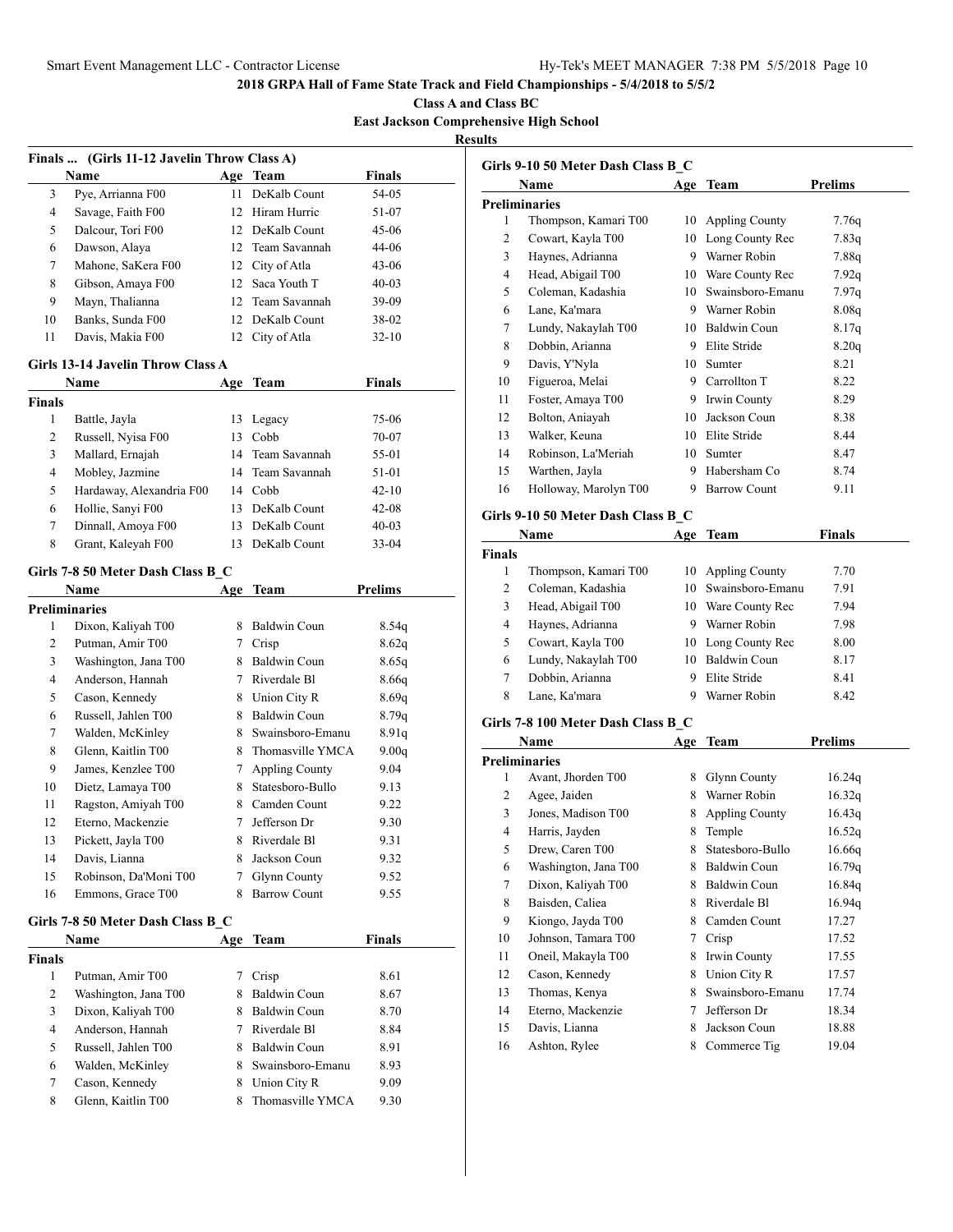**Class A and Class BC East Jackson Comprehensive High School**

**Results**

| 8 | <b>Appling County</b> | 16.08 |
|---|-----------------------|-------|
| 8 | <b>Glynn County</b>   | 16.11 |
| 8 | Temple                | 16.59 |
| 8 | Warner Robin          | 16.79 |
| 8 | Baldwin Coun          | 16.89 |
| 8 | Riverdale Bl          | 16.98 |
| 8 | Baldwin Coun          | 17.28 |
|   |                       |       |

|                | Preliminaries        |    |                       |        |
|----------------|----------------------|----|-----------------------|--------|
| 1              | Ezell, Jasmyn        | 9  | Warner Robin          | 14.25q |
| 2              | Thompson, Kamari T00 | 10 | <b>Appling County</b> | 15.01q |
| $\overline{2}$ | Fowler, Addison      | 10 | Harris Count          | 15.01q |
| $\overline{4}$ | Miller, Baileigh T00 | 10 | Baldwin Coun          | 15.19q |
| 5              | Wood, Rihanna        | 10 | Jefferson Dr          | 15.22q |
| 5              | Robinson, Kyndole    | 10 | Harris Count          | 15.22q |
| 7              | Drake, Kennedy       | 9  | <b>Glynn County</b>   | 15.29q |
| 8              | Wymbs, Mya T00       | 10 | <b>Barrow Count</b>   | 15.33q |
| 9              | Coleman, Kadashia    | 10 | Swainsboro-Emanu      | 15.39  |
| 10             | Moss, Greenleigh     | 10 | Harris Count          | 15.49  |
| 11             | Jones, Shinese T00   | 9  | Crisp                 | 15.57  |
| 12             | Hunter, Zydiah       | 10 | Jefferson Dr          | 15.78  |
| 13             | Davis, Y'Nyla        | 10 | Sumter                | 15.90  |
| 14             | Lundy, Nakaylah T00  | 10 | Baldwin Coun          | 16.09  |
| 15             | Freeman, Jalaya      | 10 | Swainsboro-Emanu      | 16.29  |
| 16             | Head, Abigail T00    | 10 | Ware County Rec       | 16.91  |
| 17             | Burke, Zalonda T00   | 9  | Irwin County          | 23.44  |

#### **Girls 9-10 100 Meter Dash Class B\_C**

|        | <b>Name</b>          |    | Age Team            | <b>Finals</b> |  |
|--------|----------------------|----|---------------------|---------------|--|
| Finals |                      |    |                     |               |  |
|        | Ezell, Jasmyn        | 9  | Warner Robin        | 14.39         |  |
| 2      | Thompson, Kamari T00 |    | 10 Appling County   | 15.02         |  |
| 3      | Fowler, Addison      | 10 | Harris Count        | 15.03         |  |
| 4      | Miller, Baileigh T00 | 10 | Baldwin Coun        | 15.25         |  |
| 5      | Wood, Rihanna        | 10 | Jefferson Dr        | 15.29         |  |
| 6      | Robinson, Kyndole    | 10 | Harris Count        | 15.33         |  |
| 7      | Wymbs, Mya T00       | 10 | <b>Barrow Count</b> | 15.50         |  |
| 8      | Drake, Kennedy       |    | <b>Glynn County</b> | 16.42         |  |

### **Girls 11-12 100 Meter Dash Class B\_C**

|   | <b>Name</b>         | Age Team           | <b>Prelims</b> |  |
|---|---------------------|--------------------|----------------|--|
|   | Preliminaries       |                    |                |  |
|   | Veal, Krishiya T00  | 12 Baldwin Coun    | 13.17q         |  |
| 2 | Epps, Kimora        | 12 Glynn County    | 13.54q         |  |
| 3 | Albertie, J'Mya T00 | 11 Camden Count    | 13.87q         |  |
| 4 | Clark, Jayla T00    | 12 Riverdale Bl    | 13.89q         |  |
| 5 | Dudley, Jai         | 12 Jones County    | 13.94g         |  |
| 6 | Draper, Mackenzie   | 12 Harris Count    | 13.97q         |  |
|   | Carson, Lailani T00 | 12 Ware County Rec | 13.98g         |  |

| ,,,,           |                                      |      |                     |               |
|----------------|--------------------------------------|------|---------------------|---------------|
| 7              | Kidd, Aladie                         | 12   | Elite Stride        | 13.98q        |
| 9              | Ezell, Deshara                       | 12   | Warner Robin        | 14.15         |
| 10             | Daniels, Paris T00                   |      | 12 Crisp            | 14.49         |
| 11             | Collins, Catlin                      | 11 - | Jackson Coun        | 15.05         |
| 12             | Collins, Jayla                       |      | 12 Commerce Tig     | 15.21         |
| 13             | Curry, Zahriya T00                   |      | 12 Effingham County | 15.23         |
| 14             | Johnson, T'Asia T00                  |      | 11 Crisp            | 15.50         |
| 15             | Myers, Kennedy T00                   | 12   | Statesboro-Bullo    | 15.96         |
| 16             | Howard, Hannah                       | 11   | Jefferson Dr        | 16.11         |
|                | Girls 11-12 100 Meter Dash Class B_C |      |                     |               |
|                | Name                                 |      | Age Team            | <b>Finals</b> |
| <b>Finals</b>  |                                      |      |                     |               |
| 1              | Veal, Krishiya T00                   |      | 12 Baldwin Coun     | 13.40         |
| $\overline{c}$ | Epps, Kimora                         | 12   | Glynn County        | 13.67         |
| 3              | Albertie, J'Mya T00                  |      | 11 Camden Count     | 13.83         |
| 4              | Kidd, Aladie                         |      | 12 Elite Stride     | 13.88         |
| 5              | Clark, Jayla T00                     |      | 12 Riverdale Bl     | 13.99         |
| 6              | Dudley, Jai                          |      | 12 Jones County     | 14.06         |
| 7              | Carson, Lailani T00                  |      | 12 Ware County Rec  | 14.20         |
| 8              | Draper, Mackenzie                    |      | 12 Harris Count     | 14.29         |
|                | Girls 13-14 100 Meter Dash Class B_C |      |                     |               |
|                | Name                                 |      | Age Team            | Prelims       |
|                | <b>Preliminaries</b>                 |      |                     |               |
| $\mathbf{1}$   | Monroe, Kei-Yanna' T00               |      | 14 Ware County Rec  | 13.32q        |
| 2              | Thomas, Kamille T00                  |      | 14 Camden Count     | 13.50q        |
| 3              | King, Ashanti T00                    |      | 14 Camden Count     | 13.67q        |
| $\overline{4}$ | Wilson, Rose                         |      | 14 Thomasville YMCA | 14.12q        |
| 5              | Dunson, Dylan                        |      | 13 Elite Stride     | 14.24q        |
| 6              | Hodge, Taedriana T00                 |      | 13 Irwin County     | 14.32q        |
| 7              | Sparks, Savannah                     |      | 13 Harris Count     | 14.33q        |
| 8              | Geathers, Morgan                     |      | 13 Jackson Coun     | 14.34q        |
| 9              | Phillippi, Keilee                    |      | 14 Jones County     | 14.44         |
| 10             | Williams, Dominion                   |      | 13 Temple           | 14.49         |
| 11             | Carter, Paris T00                    | 13   | Crisp               | 14.54         |
| 12             | Wilson, Niriyah                      |      | 14 Wwprd            | 14.74         |
| 13             | Potts, Abby                          | 13   | Jones County        | 15.15         |
| 14             | Carnes, Ryleigh T00                  |      | 13 Barrow Count     | 15.45         |
| 15             | Brim. Chloe T00                      |      | 13 Barrow Count     | 15.52         |
|                |                                      |      |                     |               |

## **Girls 13-14 100 Meter Dash Class B\_C**

|               | Name                   | Age | Team                | Finals |
|---------------|------------------------|-----|---------------------|--------|
| <b>Finals</b> |                        |     |                     |        |
|               | Monroe, Kei-Yanna' T00 |     | 14 Ware County Rec  | 13.38  |
| 2             | Thomas, Kamille T00    |     | 14 Camden Count     | 13.43  |
| 3             | King, Ashanti T00      |     | 14 Camden Count     | 13.47  |
| 4             | Dunson, Dylan          | 13  | Elite Stride        | 14.00  |
| 5             | Wilson, Rose           |     | 14 Thomasville YMCA | 14.16  |
| 6             | Geathers, Morgan       | 13  | Jackson Coun        | 14.23  |
| 7             | Hodge, Taedriana T00   |     | 13 Irwin County     | 14.58  |
| 8             | Sparks, Savannah       |     | Harris Count        | 14.60  |

Powell, Jamianee T00 14 Statesboro-Bullo 16.87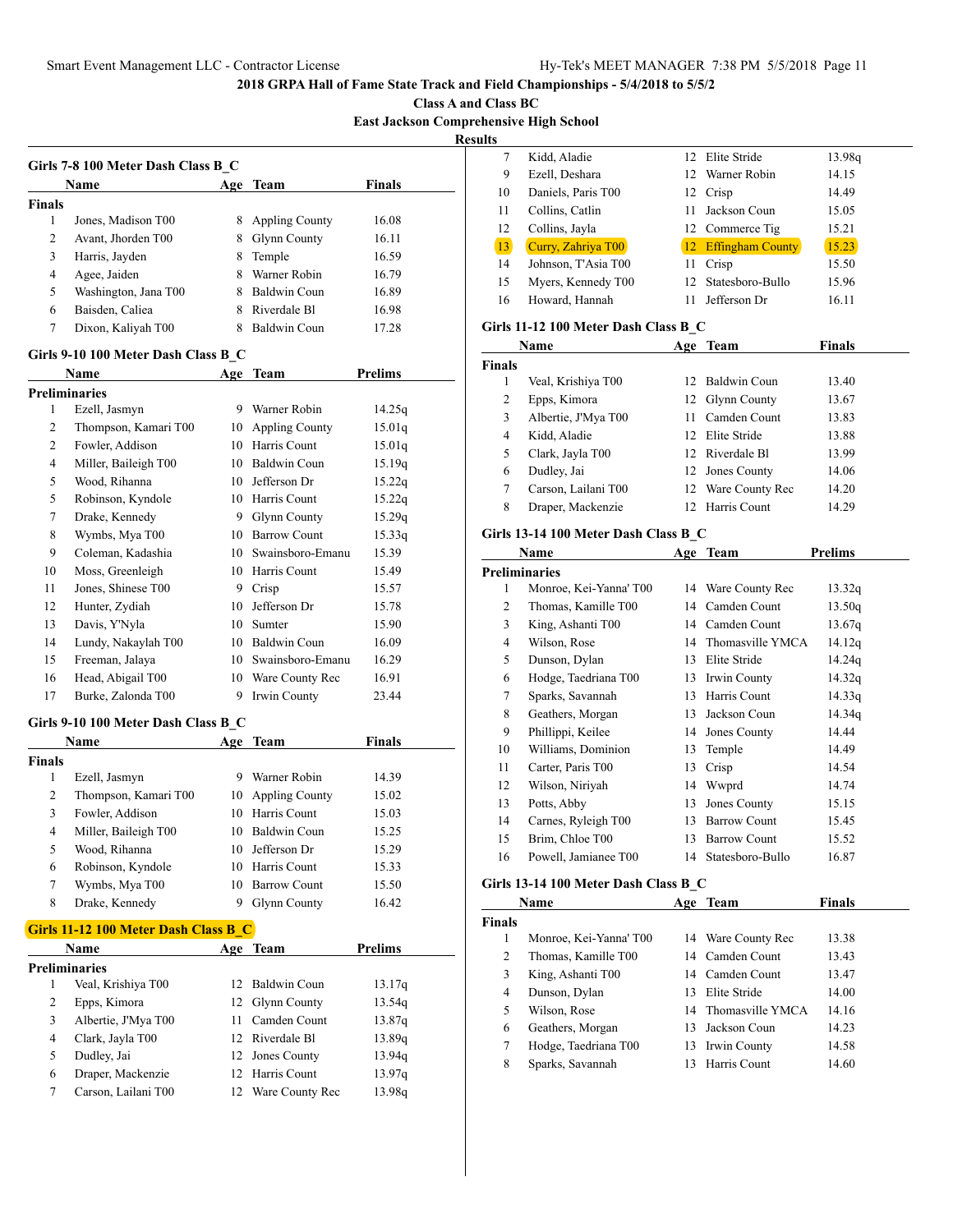**Class A and Class BC**

**East Jackson Comprehensive High School**

**Results**

|               | <b>Girls 7-8 200 Meter Dash Class B C</b> |        |                         |                |
|---------------|-------------------------------------------|--------|-------------------------|----------------|
|               | Name                                      | Age    | Team                    | <b>Prelims</b> |
|               | <b>Preliminaries</b>                      |        |                         |                |
| 1             | Bassey, Raigan LuLu T00                   |        | 8 Riverdale Bl          | 31.72q         |
| 2             | Johnson, Tamara T00                       |        | 7 Crisp                 | 33.97q         |
| 3             | Harris, Jayden                            |        | 8 Temple                | 34.08q         |
| 4             | Avant, Jhorden T00                        |        | 8 Glynn County          | 34.14q         |
| 5             | Weaver, Taliyah T00                       | $\tau$ | Fort Stewart            | 34.89q         |
| 6             | Agee, Jaiden                              |        | 8 Warner Robin          | 34.92q         |
| 7             | Kiongo, Jayda T00                         |        | 8 Camden Count          | 35.54q         |
| 8             | Seals, Tiya T00                           |        | 7 Baldwin Coun          | 36.59q         |
| 9             | Lewis, Piper T00                          |        | 8 Barrow Count          | 37.25          |
| 10            | Mathis, Jacquelan                         |        | 8 Fairburn Fir          | 37.32          |
| 11            | Torrence, Valarie T00                     |        | 7 Crisp                 | 39.63          |
| 12            | Dant, Isabella T00                        |        | 8 Effingham County      | 40.31          |
| 13            | Byington, Madison T00                     |        | 8 Barrow Count          | 40.69          |
| 14            | Royal, A'Khia T00                         |        | 7 Crisp                 | 40.94          |
| 15            | Moore, Amelia                             |        | 8 Jones County          | 43.82          |
| 16            | Newton, Kylie                             | 8      | Jackson Coun            | 43.90          |
| 17            | Hightower, Journey T00                    | 8      | <b>Effingham County</b> | 44.68          |
|               |                                           |        |                         |                |
|               | Girls 7-8 200 Meter Dash Class B C        |        |                         |                |
|               | Name                                      | Age    | Team                    | Finals         |
| <b>Finals</b> |                                           |        |                         |                |
| 1             | Bassey, Raigan LuLu T00                   | 8      | Riverdale Bl            | 31.49          |
| 2             | Avant, Jhorden T00                        |        | 8 Glynn County          | 33.60          |
| 3             | Harris, Jayden                            |        | 8 Temple                | 33.80          |
| 4             | Weaver, Taliyah T00                       |        | 7 Fort Stewart          | 35.58          |
| 5             | Agee, Jaiden                              |        | 8 Warner Robin          | 35.60          |
| 6             | Johnson, Tamara T00                       |        | 7 Crisp                 | 36.18          |
| 7             | Seals, Tiya T00                           | $\tau$ | Baldwin Coun            | 36.41          |
| 8             | Kiongo, Jayda T00                         | 8      | Camden Count            | 36.71          |
|               | Girls 9-10 200 Meter Dash Class B_C       |        |                         |                |
|               | Name                                      |        | Age Team                | <b>Prelims</b> |
|               | <b>Preliminaries</b>                      |        |                         |                |
| 1             | Perkinson, Imani                          |        | 10 Union City R         | 30.02q         |
| 2             | Ezell, Jasmyn                             | 9      | Warner Robin            | 30.12q         |
| 3             | Fowler, Addison                           | 10     | Harris Count            | 30.39q         |
| 4             | Romain, Jamiya T00                        | 10     | <b>Appling County</b>   | 30.75q         |
| 5             | Jackson, Karrington                       | 9      | Fairburn Fir            | 31.04q         |
| 6             | Wood, Rihanna                             | 10     | Jefferson Dr            | 31.49q         |
| 7             | Pounds, Cali T00                          | 10     | Baldwin Coun            | 31.68q         |
| 8             | Cowart, Kayla T00                         | 10     | Long County Rec         | 31.90q         |
| 9             | Hunter, Zydiah                            | 10     | Jefferson Dr            | 33.24          |
| 10            | King, A'Laila T00                         |        | 10 Camden Count         | 33.27          |
| 11            | Bullard, Kiaja                            | 10     | Jones County            | 34.01          |
| 12            | Jones, Shinese T00                        | 9      | Crisp                   | 34.44          |
| 13            | Harrison, Rileigh                         | 10     | Jefferson Dr            | 34.72          |
| 14            | Lanier, Madison T00                       | 10     | Statesboro-Bullo        | 35.52          |
| 15            | Hodge, Tamazia T00                        | 9      | Irwin County            | 35.74          |
| 16            | Burke, Zalonda T00                        | 9      | Irwin County            | 40.53          |
| 17            | Weston, Breaunna T00                      | 10     | Statesboro-Bullo        | 41.55          |
|               |                                           |        |                         |                |

|                | Name                                        |      | Age Team              | <b>Finals</b>  |
|----------------|---------------------------------------------|------|-----------------------|----------------|
| <b>Finals</b>  |                                             |      |                       |                |
| 1              | Ezell, Jasmyn                               |      | 9 Warner Robin        | 29.39          |
| $\overline{2}$ | Perkinson, Imani                            |      | 10 Union City R       | 30.45          |
| 3              | Fowler, Addison                             |      | 10 Harris Count       | 30.88          |
| $\overline{4}$ | Jackson, Karrington                         |      | 9 Fairburn Fir        | 31.28          |
| 5              | Cowart, Kayla T00                           |      | 10 Long County Rec    | 31.54          |
| 6              | Wood, Rihanna                               | 10   | Jefferson Dr          | 31.72          |
| 7              | Romain, Jamiya T00                          | 10   | <b>Appling County</b> | 31.85          |
| 8              | Pounds, Cali T00                            |      | 10 Baldwin Coun       | 32.18          |
|                | <b>Girls 11-12 200 Meter Dash Class B C</b> |      |                       |                |
|                | Name                                        |      | Age Team              | <b>Prelims</b> |
|                | <b>Preliminaries</b>                        |      |                       |                |
| 1              | Veal, Krishiya T00                          | 12   | <b>Baldwin Coun</b>   | 26.88q         |
| 2              | Kidd, Aladie                                | 12   | <b>Elite Stride</b>   | 27.87q         |
| $\overline{2}$ | Epps, Kimora                                | 12   | Glynn County          | 27.87q         |
| 4              | Albertie, J'Mya T00                         | 11 - | Camden Count          | 28.29q         |
| 5              | Ezell, Deshara                              |      | 12 Warner Robin       | 28.37q         |
| 6              | Crowley, Kemya T00                          | 11.  | Ware County Rec       | 29.05q         |
| $\overline{7}$ | Daniels, Paris T00                          | 12   | Crisp                 | 29.27q         |
| 8              | Brown, Trinity                              |      | 12 Bowdon Recre       | 29.44g         |
| 9              | Johnson, Alyssa                             | 12   | Harris Count          | 29.85          |
| 9              | Renfroe, Kamara T00                         | 11.  | Baldwin Coun          | 29.85          |
| 11             | Collins, Catlin                             | 11   | Jackson Coun          | 30.61          |
| 12             | Curry, Zahriya T00                          |      | 12 Effingham County   | 31.21          |
| 13             | Hill, A'Mya T00                             | 11 - | Irwin County          | 31.29          |
| 14             | Coleman, Ireja T00                          | 12   | Crisp                 | 31.41          |
| 15             | Collins, Jayla                              | 12   | Commerce Tig          | 32.34          |
| 16             | Jackson, Sidney                             | 12   | Jefferson Dr          | 32.40          |
|                | Girls 11-12 200 Meter Dash Class B C        |      |                       |                |
|                | Name                                        |      | Age Team              | <b>Finals</b>  |
| <b>Finals</b>  |                                             |      |                       |                |
| $\mathbf{1}$   | $TZ:3.3 - 4.1 - 31$ .                       |      | 10.1111.0111          | 2750           |

| Finals |                                      |     |                 |       |
|--------|--------------------------------------|-----|-----------------|-------|
| 1      | Kidd, Aladie                         |     | 12 Elite Stride | 27.52 |
| 2      | Epps, Kimora                         |     | 12 Glynn County | 28.14 |
| 3      | Albertie, J'Mya T00                  | 11. | Camden Count    | 28.33 |
| 4      | Daniels, Paris T00                   |     | 12 Crisp        | 29.35 |
| 5      | Brown, Trinity                       |     | 12 Bowdon Recre | 29.39 |
| 6      | Veal, Krishiya T00                   |     | 12 Baldwin Coun | 37.36 |
|        | Crowley, Kemya T00                   | 11  | Ware County Rec | 38.96 |
|        | Ezell, Deshara                       |     | 12 Warner Robin | DO    |
|        | Girls 13-14 200 Meter Dash Class B C |     |                 |       |
|        |                                      |     |                 |       |

|   | Name                |    | Age Team           | Prelims |  |
|---|---------------------|----|--------------------|---------|--|
|   | Preliminaries       |    |                    |         |  |
|   | Jackson, Kaylin     |    | 13 Fairburn Fir    | 27.18q  |  |
|   | King, Ashanti T00   |    | 14 Camden Count    | 27.60q  |  |
| 3 | Harris, Samaria T00 |    | 13 Long County Rec | 27.87q  |  |
| 4 | Thomas, Kamille T00 |    | 14 Camden Count    | 28.54q  |  |
| 5 | Young, Aniyah T00   |    | 13 Crisp           | 29.39q  |  |
| 6 | Rushin, Angel       |    | 14 Jones County    | 29.59q  |  |
|   | Love, Destiny T00   | 13 | Thomasville YMCA   | 29.74a  |  |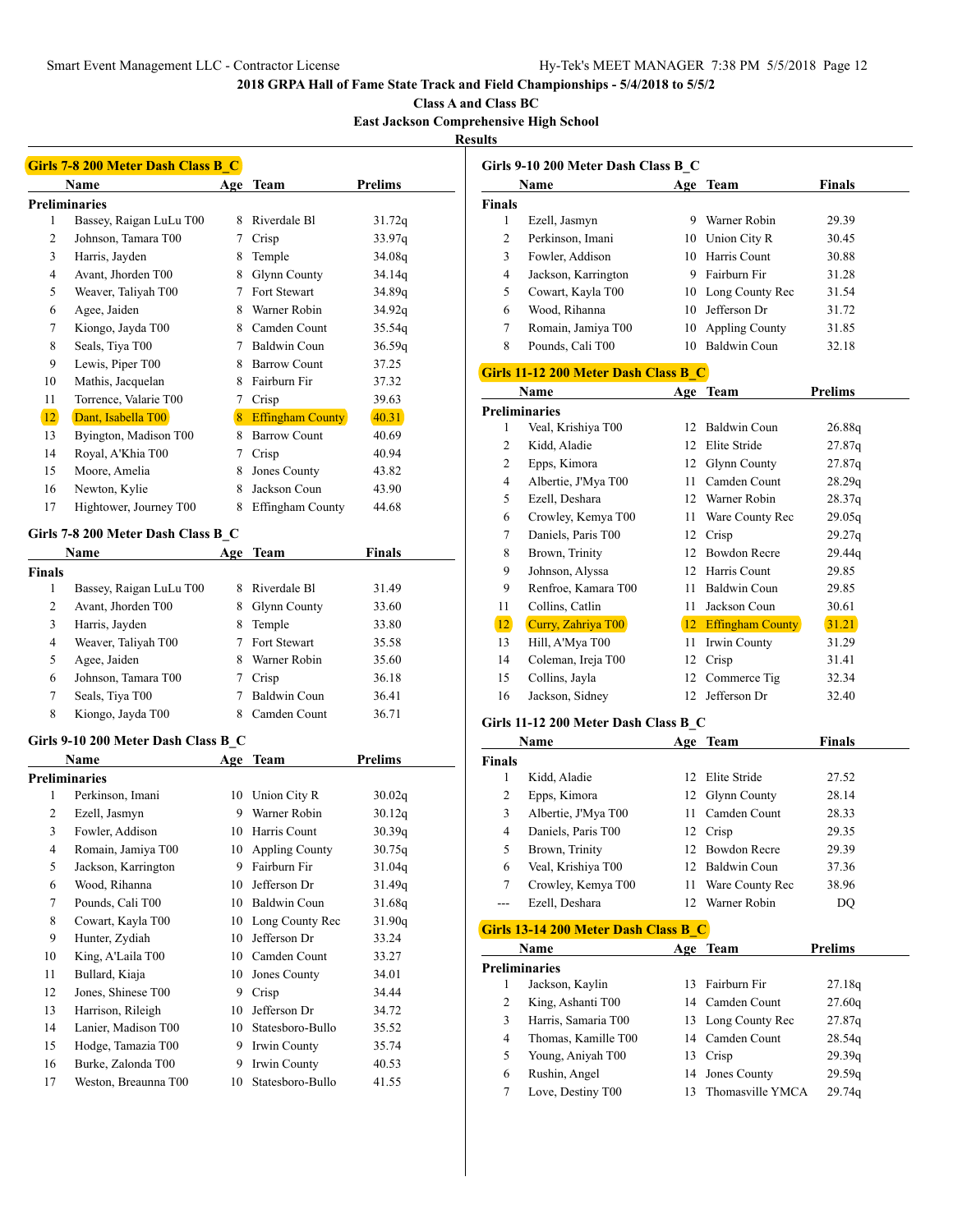**Class A and Class BC**

**East Jackson Comprel** 

**Resu** 

|                | Preliminaries  (Girls 13-14 200 Meter Dash Class B_C) |     |                         |                |
|----------------|-------------------------------------------------------|-----|-------------------------|----------------|
|                | Name                                                  |     | Age Team                | Prelims        |
| 8              | Dunson, Dylan                                         |     | 13 Elite Stride         | 29.91q         |
| 9              | Dawkins, Saraiyah                                     |     | 13 Fairburn Fir         | 29.97          |
| 10             | Brim, Chloe T00                                       |     | 13 Barrow Count         | 31.17          |
| 11             | Carnes, Ryleigh T00                                   |     | 13 Barrow Count         | 31.47          |
| 12             | West, Jada                                            |     | 13 Jones County         | 31.83          |
| 13             | Shinholster, Deniya                                   |     | 13 Warner Robin         | 31.89          |
| 14             | Harrison, Giovanna T00                                |     | 14 Effingham County     | 33.06          |
| 15             | Johnson, Tatum T00                                    |     | 14 Barrow Count         | 33.49          |
|                | Girls 13-14 200 Meter Dash Class B C                  |     |                         |                |
|                | Name                                                  |     | Age Team                | <b>Finals</b>  |
| <b>Finals</b>  |                                                       |     |                         |                |
| 1              | Jackson, Kaylin                                       | 13  | Fairburn Fir            | 27.03          |
| 2              | King, Ashanti T00                                     |     | 14 Camden Count         | 27.39          |
| 3              | Harris, Samaria T00                                   |     | 13 Long County Rec      | 27.50          |
| 4              | Thomas, Kamille T00                                   |     | 14 Camden Count         | 27.83          |
| 5              | Dunson, Dylan                                         |     | 13 Elite Stride         | 29.26          |
| 6              | Love, Destiny T00                                     | 13  | Thomasville YMCA        | 29.51          |
| 7              | Rushin, Angel                                         | 14  | Jones County            | 29.66          |
| 8              | Young, Aniyah T00                                     | 13  | Crisp                   | 29.74          |
|                | <b>Girls 7-8 400 Meter Dash Class B C</b>             |     |                         |                |
|                | Name                                                  | Age | Team                    | <b>Finals</b>  |
| <b>Finals</b>  |                                                       |     |                         |                |
| 1              | Bassey, Raigan LuLu T00                               | 8   | Riverdale Bl            | 1:14.75        |
| $\overline{c}$ | Dutton, Ayva T00                                      |     | 8 Long County Rec       | 1:19.97        |
| 3              | Maziol, Miranda                                       |     | 8 Harris Count          | 1:20.04        |
| 4              | Weaver, Taliyah T00                                   |     | 7 Fort Stewart          | 1:23.39        |
| 5              | Baisden, Caliea                                       | 8   | Riverdale Bl            | 1:25.63        |
| 6              | Lewis, Piper T00                                      | 8   | <b>Barrow Count</b>     | 1:27.26        |
| 7              | Thompson, Kendyl T00                                  | 8   | <b>Barrow Count</b>     | 1:28.18        |
| 8              | Ikirt, Isabell                                        | 8   | Jefferson Dr            | 1:29.29        |
| 9              | Moore, Amelia                                         | 8   | Jones County            | 1:32.32        |
| 10             | Gordan, Jaylan T00                                    | 8   | Alma/Bacon              | 1:33.86        |
| 11             | Hightower, Journey T00                                | 8   | <b>Effingham County</b> | 1:37.43        |
| 12             | Weaver, Journi T00                                    | 7   | Crisp                   | 1:39.03        |
| 13             | Mixon, Abby T00                                       | 7   | Crisp                   | 2:02.51        |
|                | Girls 9-10 400 Meter Dash Class B_C                   |     |                         |                |
|                | Name                                                  | Age | <b>Team</b>             | <b>Prelims</b> |
|                | <b>Preliminaries</b>                                  |     |                         |                |
| 1              | Miller, Baileigh T00                                  | 10  | Baldwin Coun            | 1:10.93q       |
| $\overline{c}$ | Brooks, Jamiya T00                                    | 10  | <b>Appling County</b>   | 1:12.02q       |
| 3              | Kelly, Ja'Tyria                                       | 10  | Union City R            | 1:12.71q       |
| 4              | Virgil, Laylah                                        | 9   | Carrollton T            | 1:12.97q       |
| 5              | Jackson, Karrington                                   |     | 9 Fairburn Fir          | 1:13.18q       |
| 6              | Connors, Ansley T00                                   |     | 10 Barrow Count         | 1:17.16q       |
| 7              | Mason, Unique T00                                     | 9   | Camden Count            | 1:19.16q       |
| 8              | Drinnon, Paige T00                                    | 9   | Sumter                  | 1:20.32q       |
| 9              | Cannon, Payten T00                                    |     | 10 Barrow Count         | 1:20.88        |
| 10             | King, A'Laila T00                                     |     | 10 Camden Count         | 1:22.49        |
| 11             | Hamilton, Lariah T00                                  | 9   | Sumter                  | 1:23.44        |
| 12             | Allen, Shinyla T00                                    | 10  | Crisp                   | 1:23.94        |
|                |                                                       |     |                         |                |

| ılts   | hensive High School                  |     |                       |                |
|--------|--------------------------------------|-----|-----------------------|----------------|
| 13     | Barnes, Lauren T00                   |     | 9 Barrow Count        | 1:23.98        |
| 14     | Baker, Amari T00                     |     | 9 Baldwin Coun        | 1:27.05        |
|        |                                      |     |                       |                |
|        | Girls 9-10 400 Meter Dash Class B C  |     |                       |                |
|        | Name                                 |     | Age Team              | <b>Finals</b>  |
| Finals |                                      |     |                       |                |
| 1      | Brooks, Jamiya T00                   |     | 10 Appling County     | 1:10.46        |
| 2      | Miller, Baileigh T00                 |     | 10 Baldwin Coun       | 1:10.54        |
| 3      | Jackson, Karrington                  |     | 9 Fairburn Fir        | 1:11.22        |
| 4      | Kelly, Ja'Tyria                      |     | 10 Union City R       | 1:11.57        |
| 5      | Virgil, Laylah                       |     | 9 Carrollton T        | 1:13.26        |
| 6      | Mason, Unique T00                    |     | 9 Camden Count        | 1:16.26        |
| 7      | Connors, Ansley T00                  |     | 10 Barrow Count       | 1:16.43        |
| 8      | Drinnon, Paige T00                   |     | 9 Sumter              | 1:19.13        |
|        | Girls 11-12 400 Meter Dash Class B_C |     |                       |                |
|        | Name                                 |     | Age Team              | Prelims        |
|        | <b>Preliminaries</b>                 |     |                       |                |
| 1      | Dudley, Jai                          | 12  | Jones County          | 1:04.37q       |
| 2      | Solomon, Omrie T00                   | 11  | <b>Appling County</b> | 1:05.80q       |
| 3      | Tchamma, Josefa T00                  |     | 12 Baldwin Coun       | 1:06.70q       |
| 4      | Garrison, Laneeya T00                |     | 12 Ware County Rec    | 1:07.42q       |
| 5      | Brown, Trinity                       |     | 12 Bowdon Recre       | 1:09.45q       |
| 6      | Brantley, Dominique T00              |     | 12 Camden Count       | 1:09.77q       |
| 7      | Moore, Miranda T00                   |     | 11 Crisp              | 1:10.62q       |
| 8      | Wright, Shamiya                      | 11  | Fairburn Fir          | 1:11.18q       |
| 9      | Renfroe, Kamara T00                  |     | 11 Baldwin Coun       | 1:12.14        |
| 10     | Peavy, Khilah                        | 11  | Union City R          | 1:12.80        |
| 11     | Lewis, Emma T00                      |     | 12 Barrow Count       | 1:16.18        |
| 12     | Barber, Alissa T00                   |     | 12 Barrow Count       | 1:16.34        |
| 13     | Middlebrooks, Ahnyx                  |     | 11 Commerce Tig       | 1:18.84        |
| 14     | Worthen, Makasia                     |     | 12 Swainsboro-Emanu   | 1:19.88        |
| 15     | Wilson, Takiya T00                   | 11  | Crisp                 | 1:20.70        |
| 16     | Bell, Yi'Zhariah                     |     | 12 Swainsboro-Emanu   | 1:29.32        |
| 17     | Hill, Jahzara T00                    | 11  | Crisp                 | 1:31.93        |
|        |                                      |     |                       |                |
|        | Girls 11-12 400 Meter Dash Class B C |     |                       |                |
|        | Name                                 |     | Age Team              | <b>Finals</b>  |
| Finals |                                      |     |                       |                |
| 1      | Dudley, Jai                          | 12  | Jones County          | 1:03.71        |
| 2      | Tchamma, Josefa T00                  | 12  | <b>Baldwin Coun</b>   | 1:05.91        |
| 3      | Brantley, Dominique T00              | 12  | Camden Count          | 1:07.28        |
| 4      | Brown, Trinity                       | 12  | <b>Bowdon Recre</b>   | 1:07.74        |
| 5      | Garrison, Laneeya T00                | 12  | Ware County Rec       | 1:08.77        |
| 6      | Solomon, Omrie T00                   | 11  | <b>Appling County</b> | 1:08.89        |
| 7      | Wright, Shamiya                      | 11  | Fairburn Fir          | 1:13.51        |
|        | Girls 13-14 400 Meter Dash Class B C |     |                       |                |
|        | Name                                 | Age | <b>Team</b>           | <b>Prelims</b> |
|        | <b>Preliminaries</b>                 |     |                       |                |
| 1      | Jackson, Kaylin                      | 13  | Fairburn Fir          | 1:02.45q       |
| 2      | Johnson, Kimmley T00                 | 14  | Statesboro-Bullo      | 1:05.70q       |
| 3      | Young, Aniyah T00                    | 13  | Crisp                 | 1:06.79q       |

4 Corey, Krystal T00 14 Camden Count 1:06.84q<br>5 Bell, Paden 14 Commerce Tig 1:07.93q 5 Bell, Paden 14 Commerce Tig 1:07.93q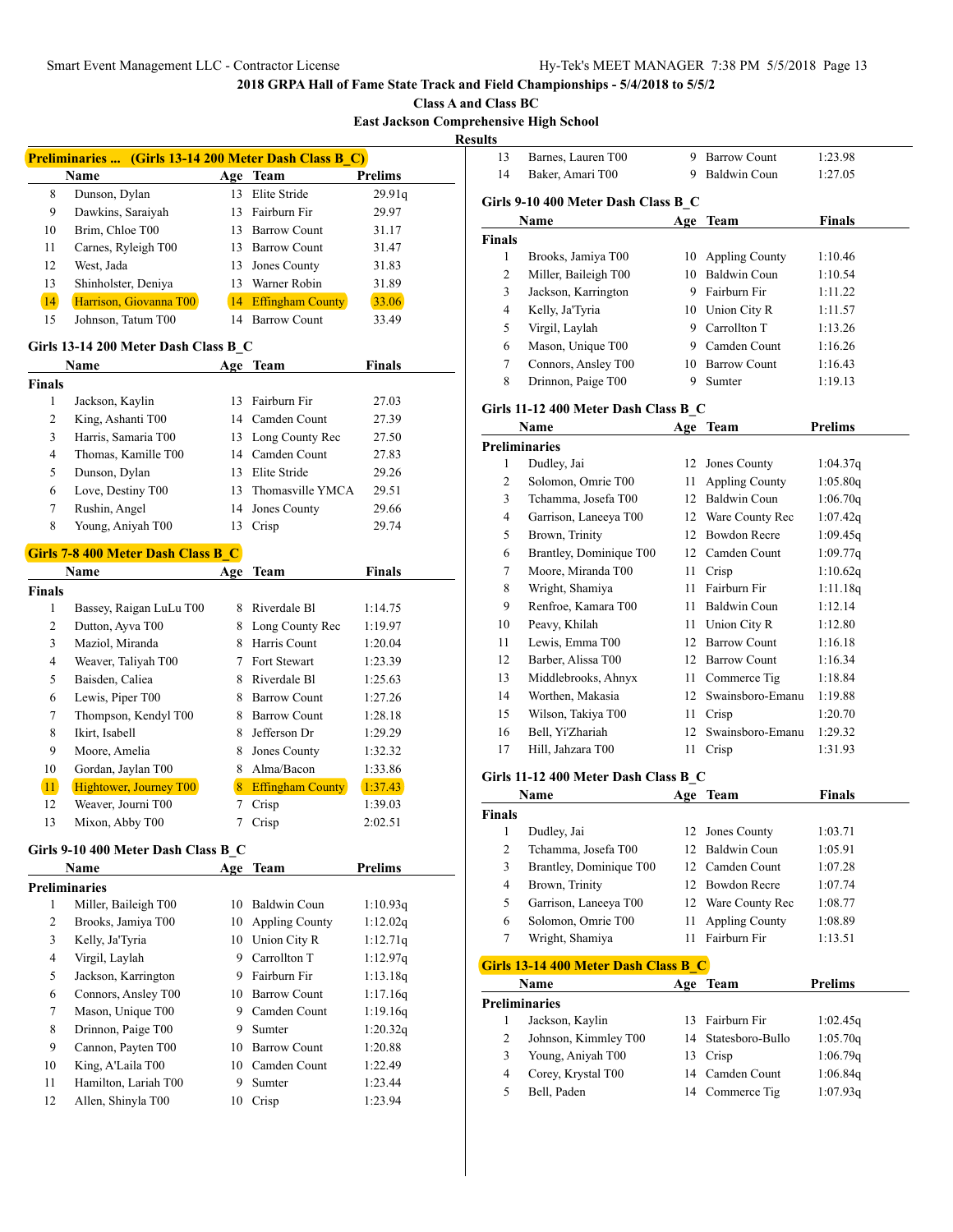**Class A and Class BC**

**East Jackson Comprehensive High School**

**Resu** 

| Preliminaries  (Girls 13-14 400 Meter Dash Class B C) |                                    |    |                         |          |  |  |  |
|-------------------------------------------------------|------------------------------------|----|-------------------------|----------|--|--|--|
|                                                       | Prelims<br><b>Name</b><br>Age Team |    |                         |          |  |  |  |
| 6                                                     | Jernigan, Tionna                   | 13 | Wayne Co Rec            | 1:08.57q |  |  |  |
| 7                                                     | Campbell, Nivea T00                | 14 | <b>Barrow Count</b>     | 1:08.73q |  |  |  |
| 8                                                     | Love, Destiny T00                  | 13 | Thomasville YMCA        | 1:09.05q |  |  |  |
| 9                                                     | Rushin, Angel                      | 14 | Jones County            | 1:09.57  |  |  |  |
| 10                                                    | Hodge, Taedriana T00               | 13 | Irwin County            | 1:10.46  |  |  |  |
| 11                                                    | Dawkins, Saraiyah                  | 13 | Fairburn Fir            | 1:11.31  |  |  |  |
| 12                                                    | Elkins, Tamaya                     | 13 | Glynn County            | 1:11.81  |  |  |  |
| 13                                                    | Lamar, Tykeria                     | 13 | Jones County            | 1:13.78  |  |  |  |
| 14                                                    | Cotton, Kamden                     | 14 | Commerce Tig            | 1:13.89  |  |  |  |
| 15                                                    | Blacquiere, Ericka                 | 13 | Elite Stride            | 1:18.14  |  |  |  |
| 16                                                    | Davis, Julia T00                   | 14 | <b>Effingham County</b> | 1:21.81  |  |  |  |
| 17                                                    | Potts, Abby                        | 13 | Jones County            | 1:28.56  |  |  |  |

### **Girls 13-14 400 Meter Dash Class B\_C**

|                | <b>Name</b>                              | Age | <b>Team</b>             | <b>Finals</b> |  |  |
|----------------|------------------------------------------|-----|-------------------------|---------------|--|--|
| <b>Finals</b>  |                                          |     |                         |               |  |  |
| 1              | Jackson, Kaylin                          | 13  | Fairburn Fir            | 1:00.93       |  |  |
| 2              | Johnson, Kimmley T00                     | 14  | Statesboro-Bullo        | 1:03.29       |  |  |
| 3              | Corey, Krystal T00                       | 14  | Camden Count            | 1:05.57       |  |  |
| 4              | Campbell, Nivea T00                      | 14  | <b>Barrow Count</b>     | 1:07.29       |  |  |
| 5              | Young, Aniyah T00                        | 13  | Crisp                   | 1:07.50       |  |  |
| 6              | Bell, Paden                              | 14  | Commerce Tig            | 1:07.81       |  |  |
| 7              | Love, Destiny T00                        | 13  | Thomasville YMCA        | 1:08.44       |  |  |
| 8              | Jernigan, Tionna                         | 13  | Wayne Co Rec            | 1:13.15       |  |  |
|                | <b>Girls 7-8 800 Meter Run Class B C</b> |     |                         |               |  |  |
|                | Name                                     | Age | Team                    | Finals        |  |  |
| <b>Finals</b>  |                                          |     |                         |               |  |  |
| 1              | Maziol, Miranda                          | 8   | Harris Count            | 3:02.70       |  |  |
| 2              | Dutton, Ayva T00                         | 8   | Long County Rec         | 3:08.36       |  |  |
| $\overline{3}$ | Dant, Isabella T00                       | 8   | <b>Effingham County</b> | 3:14.96       |  |  |
| 4              | Ikirt, Isabell                           | 8   | Jefferson Dr            | 3:24.71       |  |  |
| 5              | Thompson, Kendyl T00                     | 8   | <b>Barrow Count</b>     | 3:26.23       |  |  |
| 6              | Holzendorf, Kamille T00                  | 8   | Camden Count            | 3:26.28       |  |  |
| 7              | Chalkley, Georgia                        | 7   | Harris Count            | 3:29.98       |  |  |
| 8              | Slappey, Lucy                            | 8   | Carrollton T            | 3:35.33       |  |  |
| 9              | Truelove, MacyMae                        | 8   | Jefferson Dr            | 3:36.32       |  |  |
| 10             | Williams, Denasia T00                    | 8   | Camden Count            | 3:41.86       |  |  |
| 11             | Mixon, Abby T00                          | 7   | Crisp                   | 4:48.24       |  |  |

## **Girls 9-10 800 Meter Run Class B\_C**

| Name          |                      |    | Age Team                | <b>Finals</b> |  |
|---------------|----------------------|----|-------------------------|---------------|--|
| <b>Finals</b> |                      |    |                         |               |  |
| 1             | Freeman, Bryce       | 10 | Union City R            | 2:49.03       |  |
| 2             | Mason, Unique T00    | 9  | Camden Count            | 2:54.73       |  |
| 3             | Herring, Kaitlyn     | 10 | Jefferson Dr            | 2:57.74       |  |
| 4             | Thomas, Maura T00    | 10 | <b>Glynn County</b>     | 3:00.80       |  |
| 5             | Kelly, Ja'Tyria      | 10 | Union City R            | 3:01.84       |  |
| 6             | Lee, Gabby           | 9  | Jefferson Dr            | 3:01.93       |  |
| 7             | Drinnon, Paige T00   | 9  | Sumter                  | 3:02.17       |  |
| 8             | Cannon, Payten T00   | 10 | <b>Barrow Count</b>     | 3:05.64       |  |
| 9             | Fairchild, Charlye   | 9  | Fairburn Fir            | 3:13.22       |  |
| 10            | Harville, Brooks T00 | 10 | <b>Effingham County</b> | 3:19.68       |  |

| ults           |                                      |      |                     |               |
|----------------|--------------------------------------|------|---------------------|---------------|
| 11             | Mumford, Jamer'Iana T00              |      | 10 Appling County   | 3:28.49       |
| 12             | Sberro, Amayah                       |      | 9 Jones County      | 3:34.10       |
|                |                                      |      |                     |               |
|                | Girls 11-12 800 Meter Run Class B C  |      |                     |               |
|                | Name                                 |      | Age Team            | Finals        |
| Finals         |                                      |      |                     |               |
| 1              | McPhatter, Kendall T00               | 12   | Camden Count        | 2:39.65       |
| 2              | Ayers, Aliyah                        |      | 12 Carrollton T     | 2:40.50       |
| 3              | Hatcher, Morgan                      |      | 12 Fairburn Fir     | 2:45.86       |
| $\overline{4}$ | Hunt, Isabella                       |      | 11 Dawson Count     | 2:49.40       |
| 5              | Rooks, Jaylyn                        |      | 11 Carrollton T     | 2:54.49       |
| 6              | Lewis, Emma T00                      |      | 12 Barrow Count     | 2:54.86       |
| 7              | Brantley, Dominique T00              |      | 12 Camden Count     | 3:00.84       |
| 8              | Bliss, Ema                           |      | 11 Dawson Count     | 3:05.07       |
| 9              | Holmes, Skylar T00                   |      | 11 Crisp            | 3:10.04       |
| 10             | Drinnon, Addison T00                 | 11 - | Sumter              | 3:11.48       |
| 11             | Roberts, Shelby T00                  |      | 12 Effingham County | 3:28.06       |
| 12             | Lester, L'Naeshia T00                | 11 - | Crisp               | 3:32.74       |
| 13             | Fullmore, Madelyn                    | 11   | Jones County        | 3:34.53       |
| ---            | Hankerson, Taylor T00                | 12   | <b>Glynn County</b> | DNF           |
|                |                                      |      |                     |               |
|                | Girls 13-14 800 Meter Run Class B C  |      |                     |               |
|                | Name                                 |      | Age Team            | <b>Finals</b> |
| <b>Finals</b>  |                                      |      |                     |               |
| 1              | Awuku, Kikio T00                     |      | 14 Long County Rec  | 2:33.52       |
| 2              | Corey, Krystal T00                   |      | 14 Camden Count     | 2:35.06       |
| 3              | Carson, Fredriana T00                |      | 13 Ware County Rec  | 2:41.01       |
| 4              | Campbell, Nivea T00                  |      | 14 Barrow Count     | 2:41.19       |
| 5              | Bell, Paden                          |      | 14 Commerce Tig     | 2:49.68       |
| 6              | Williams, Jasmine T00                |      | 13 Baldwin Coun     | 2:54.36       |
| 7              | Cotton, Kamden                       |      | 14 Commerce Tig     | 2:56.92       |
| 8              | Washington, A'Shari T00              |      | 14 Statesboro-Bullo | 2:57.24       |
| $\overline{9}$ | Oberg, Evelyn T00                    |      | 14 Effingham County | 3:04.42       |
| 10             | Lamar, Tykeria                       | 13   | Jones County        | 3:05.99       |
| 11             | Tucker, Kaylin                       |      | 14 Elite Stride     | 3:06.12       |
|                |                                      |      |                     |               |
|                | Girls 9-10 1600 Meter Run Class B_C  |      |                     |               |
|                | Name                                 |      | Age Team            | Finals        |
| Finals         |                                      |      |                     |               |
| 1              | Herring, Kaitlyn                     |      | 10 Jefferson Dr     | 6:24.53       |
| $\mathbf{2}$   | Lee, Gabby                           |      | 9 Jefferson Dr      | 6:24.91       |
| $\mathfrak{Z}$ | Thomas, Maura T00                    |      | 10 Glynn County     | 6:27.33       |
| 4              | Towns, Kayla T00                     |      | 9 Riverdale Bl      | 6:48.44       |
| 5              | Gazda, Sidney                        |      | 9 Harris Count      | 6:49.27       |
| 6              | Donaldson, Hannah                    | 10   | Jefferson Dr        | 6:51.69       |
| 7              | Loynes, Constance T00                | 10   | Camden Count        | 6:54.93       |
| 8              | Higgason, MACEY T00                  | 10   | Long County Rec     | 6:57.58       |
| 9              | Ward, Effie                          | 10   | Harris Count        | 7:07.07       |
|                |                                      |      |                     |               |
|                | Girls 11-12 1600 Meter Run Class B_C |      |                     |               |
|                | Name                                 |      | Age Team            | <b>Finals</b> |
| <b>Finals</b>  |                                      |      |                     |               |
| 1              | Cauley, Madalynn                     | 11   | Harris Count        | 5:56.98       |
| 2              | Hunt, Isabella                       | 11   | Dawson Count        | 6:03.27       |
| 3              | Rooks, Jaylyn                        | 11   | Carrollton T        | 6:03.35       |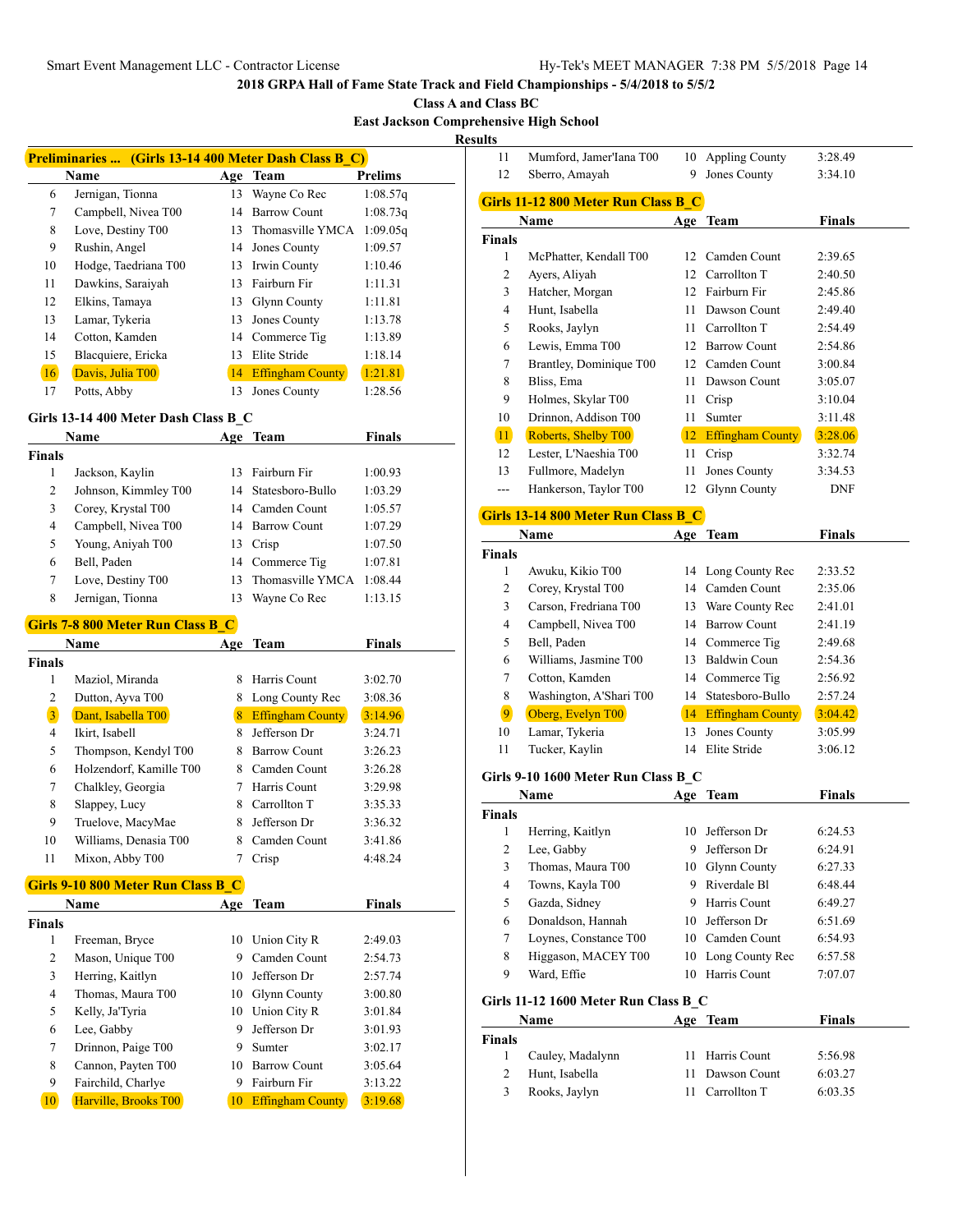**Class A and Class BC East Jackson Comprehensive High School**

**Results**

| <b>Finals</b>  | (Girls 11-12 1600 Meter Run Class B_C)                 |    |                                            |         |
|----------------|--------------------------------------------------------|----|--------------------------------------------|---------|
|                | Name                                                   |    | Age Team                                   | Finals  |
| 4              | Kirkland, Emma T00                                     | 11 | <b>Glynn County</b>                        | 6:10.45 |
| 5              | Hatcher, Morgan                                        | 12 | Fairburn Fir                               | 6:13.11 |
| 6              | McPhatter, Kendall T00                                 |    | 12 Camden Count                            | 6:34.47 |
| 7              | Bliss, Ema                                             | 11 | Dawson Count                               | 6:41.89 |
| 8              | Murray, Alissandra T00                                 |    | 12 Barrow Count                            | 7:09.05 |
| 9              | Easey, Erianna T00                                     | 11 | Camden Count                               | 7:25.85 |
| 10             | Fullmore, Madelyn                                      | 11 | Jones County                               | 7:49.71 |
|                | Girls 13-14 1600 Meter Run Class B C                   |    |                                            |         |
|                | Name                                                   |    | Age Team                                   | Finals  |
| Finals         |                                                        |    |                                            |         |
| 1              | Awuku, Kikio T00                                       | 14 | Long County Rec                            | 6:01.95 |
| 2              | Loynes, Mya T00                                        |    | 13 Camden Count                            | 6:24.88 |
| 3              | Gloeckner, Katie                                       |    | 13 Dawson Count                            | 6:25.18 |
| $\overline{4}$ | Tingelhoff, Gracie                                     |    | 14 Jefferson Dr                            | 6:34.35 |
| 5              | Riley, Annie Kate                                      |    | 14 Jackson Coun                            | 6:47.48 |
| $\boxed{6}$    | Oberg, Evelyn T00                                      |    | 14 Effingham County                        | 6:58.62 |
| 7              | Tucker, Kaylin                                         |    | 14 Elite Stride                            | 7:21.46 |
| $\overline{8}$ | Whiddon, Ashlyn T00                                    |    | 14 Effingham County                        | 8:21.40 |
|                | Girls 7-8 4x100 Meter Relay Class B C                  |    |                                            |         |
|                | Team                                                   |    | Relay                                      | Finals  |
| Finals         |                                                        |    |                                            |         |
| 1              | <b>Baldwin County</b>                                  |    | А                                          | 1:06.40 |
|                | 1) Russell, Jahlen 8                                   |    | 2) Washington, Jana 8                      |         |
|                | 3) Dixon, Kaliyah 8                                    |    | 4) Seals, Tiya 7                           |         |
| 2              | Riverdale BlackHawks                                   |    | А                                          | 1:06.91 |
|                | 1) Baisden, Caliea 8                                   |    | 2) Anderson, Hannah 7                      |         |
|                | 3) Pickett, Jayla 8                                    |    | 4) Bassey, Raigan LuLu 8                   |         |
|                | 5) Johnson, Reign 7                                    |    | 6) Rolen, Zoe 8                            |         |
| 3              | Crisp County                                           |    | А                                          | 1:09.46 |
|                | 1) Torrence, Valarie 7                                 |    | 2) Putman, Amir 7                          |         |
|                | 3) Royal, A'Khia 7                                     |    | 4) Johnson, Tamara 7                       |         |
|                | 5) West, Antonio 7                                     |    |                                            |         |
| 4              | Camden Count                                           |    | А                                          | 1:10.31 |
|                | 1) Kiongo, Jayda 8                                     |    | 2) Maxwell, Angel 7                        |         |
|                | 3) Ragston, Amiyah 8                                   |    | 4) Williams, Denasia 8                     |         |
| 5              | 5) Holzendorf, Kamille 8<br><b>Barrow County Track</b> |    | А                                          | 1:14.46 |
|                | 1) Emmons, Grace 8                                     |    |                                            |         |
|                | 3) Byington, Madison 8                                 |    | 2) Thompson, Kendyl 8<br>4) Lewis, Piper 8 |         |
|                | 5) Smith, Carsyn 7                                     |    |                                            |         |
|                |                                                        |    |                                            |         |
|                | Girls 9-10 4x100 Meter Relay Class B_C<br><b>Team</b>  |    | Relay                                      | Finals  |
|                |                                                        |    |                                            |         |

| тсаш                   |                        | IXCIA V             | гшаіз                  |  |
|------------------------|------------------------|---------------------|------------------------|--|
| <b>Finals</b>          |                        |                     |                        |  |
|                        | Harris County Youth    | A                   | 59.74                  |  |
|                        | 1) Carter, Kimoura 10  | 2) King, Paisley 10 |                        |  |
| 3) Moss, Greenleigh 10 |                        |                     | 4) Fowler, Addison 10  |  |
| $\mathcal{L}$          | Warner Robin           | A                   | 1:00.97                |  |
|                        | 1) Haynes, Adrianna 9  |                     | 2) Brooks, Destinee 10 |  |
|                        | 3) Ezell, Jasmyn 9     | 4) Lane, Ka'mara 9  |                        |  |
|                        | 5) Chapple, Destini 10 |                     | 6) Newton, Naihanna 9  |  |
|                        |                        |                     |                        |  |

| 3 | Jefferson Dragons       | A | 1:02.38              |
|---|-------------------------|---|----------------------|
|   | 1) Herring, Kaitlyn 10  |   | 2) Wood, Rihanna 10  |
|   | 3) Harrison, Rileigh 10 |   | 4) Hunter, Zydiah 10 |
| 4 | Ware County Rec Dept    | A | 1:02.58              |
|   | 1) Head, McKenna 10     |   | 2) Head, Abigail 10  |
|   | 3) Lane, Shakira 9      |   | 4) Green, Skyy 10    |
|   | 5) Bennett, Lucy 9      |   | 6) Glass, Samirah 9  |
| 5 | Crisp County            | A | 1:03.87              |
|   | 1) Allen, Shinyla 10    |   | 2) Jones, Shinese 9  |
|   | 3) Lester, Roniah 10    |   | 4) Jones, Zhriayah 9 |
|   | 5) Tukes, Krista 9      |   |                      |

# **Girls 11-12 4x100 Meter Relay Class B\_C**

|               | Team                      | Relay | <b>Finals</b>             |
|---------------|---------------------------|-------|---------------------------|
| <b>Finals</b> |                           |       |                           |
| 1             | Camden Count              | A     | 54.46                     |
|               | 1) Albertie, J'Mya 11     |       | 2) Brantley, Dominique 12 |
|               | 3) Cooper, Dasmine 11     |       | 4) Green, Talia 11        |
|               | 5) Mason, Uniah 11        |       | 6) West, Bri'Yonnah 11    |
| 2             | <b>Baldwin County</b>     | A     | 55.25                     |
|               | 1) Poole, Genesis 12      |       | 2) Tchamma, Josefa 12     |
|               | 3) Renfroe, Kamara 11     |       | 4) Veal, Krishiya 12      |
|               | 5) Dixon, Kamiyah 12      |       | 6) Hall, Xernona 12       |
| 3             | Carrollton Track          | A     | 57.63                     |
|               | 1) Brown, Alecia 11       |       | 2) Dix, Kamaria 12        |
|               | 3) Hendrix, Andraiya 12   |       | 4) Jones, Destiny 12      |
|               | 5) Montgomery, Liberty 11 |       | 6) Sheriff, Jordyn 12     |
| 4             | Irwin County              | A     | 58.90                     |
|               | 1) Wynn, Iciara 11        |       | 2) Richardson, Chastin 11 |
|               | 3) Lately, Kaelyn 11      |       | 4) Hill, A'Mya 11         |
| 5             | Jackson County            | А     | 1:02.70                   |
|               | 1) Gresham, Alyssa 11     |       | 2) Collins, Catlin 11     |
|               | 3) Lazzaro, Eden 11       |       | 4) Calvillo, Kimberly 12  |
|               | 5) Ransom, Jania 12       |       |                           |
|               | .                         |       |                           |

# **Girls 13-14 4x100 Meter Relay Class B\_C**

| Team                     | Relay | Finals                       |
|--------------------------|-------|------------------------------|
| <b>Finals</b>            |       |                              |
| Camden Count             | А     | 53.89                        |
| 1) Corey, Krystal 14     |       | 2) King, Ashanti 14          |
| 3) Quaye, Georgiana 13   |       | 4) Thomas, Kamille 14        |
| 5) Johnson, Egypt 14     |       | 6) Brantley, Aaliyah 14      |
| Jackson County           | A     | 55.11                        |
| 1) Riley, Annie Kate 14  |       | 2) Akanmu, Jordyn 13         |
| 3) Geathers, Morgan 13   |       | 4) Fenner, Sandra Alahnna 13 |
| 5) Pittman, Jada 14      |       |                              |
| Irwin County             | А     | 56.57                        |
| 1) Foster, Ny'Asia 13    |       | 2) Riley, Ciara 13           |
| 3) Lately, Kelsey 13     |       | 4) Graham, Tamiya 13         |
| 5) Burton, Randi 13      |       |                              |
| <b>Jones County Pups</b> | A     | 57.59                        |
| 1) Potts, Abby 13        |       | 2) Rushin, Angel 14          |
| 3) Phillippi, Keilee 14  |       | 4) Lamar, Tykeria 13         |
| 5) West, Jada 13         |       | 6) Sberro, Layla 14          |
|                          |       |                              |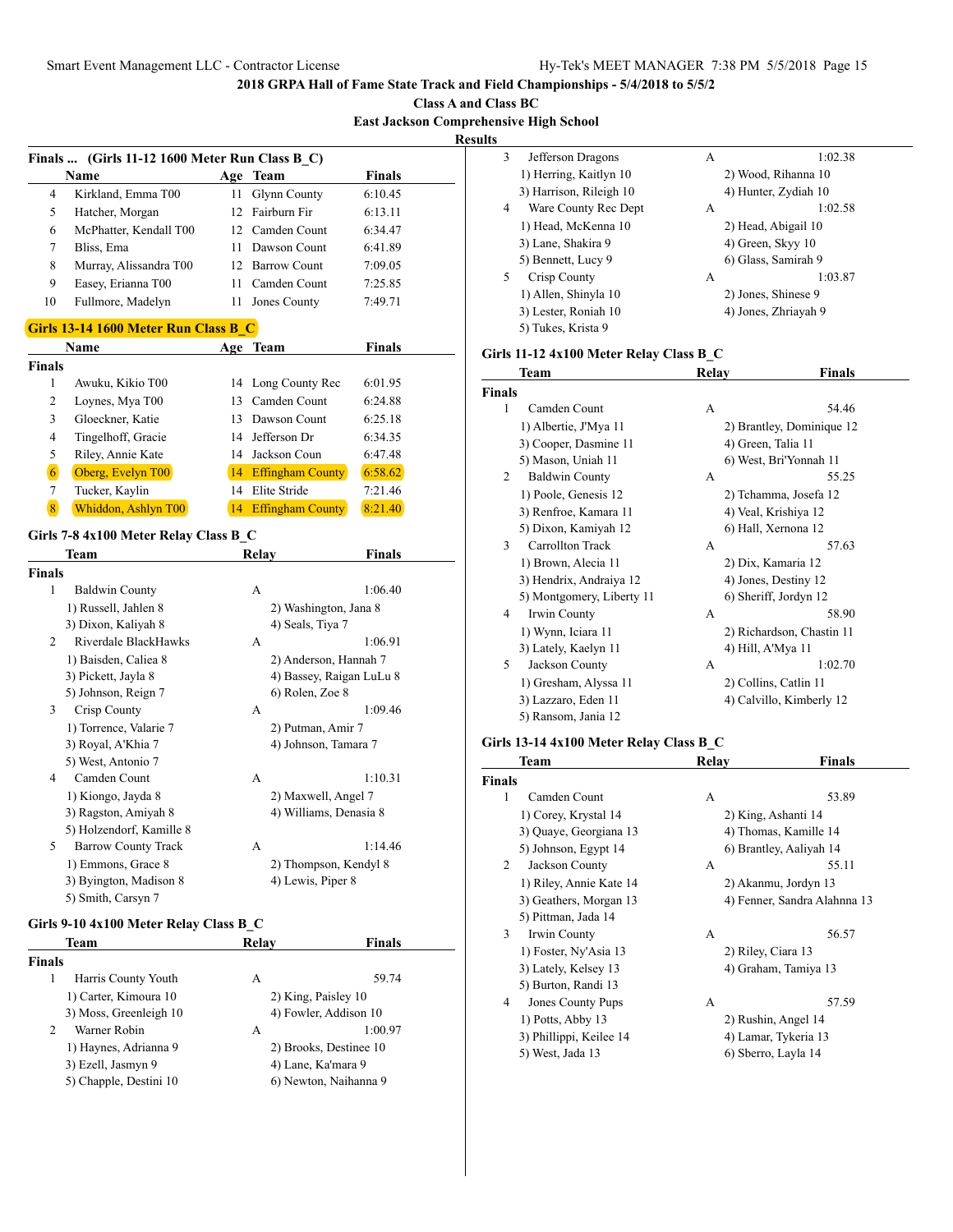**Class A and Class BC**

## **East Jackson Comprehensive High School**

**Resul** 

| Team<br>Relav                                   |                            |
|-------------------------------------------------|----------------------------|
|                                                 | <b>Finals</b>              |
| <b>Finals</b>                                   |                            |
| 1<br>Union City R<br>A                          | 5:01.25                    |
| 1) Freeman, Bryce 10<br>2) Kelly, Ja'Tyria 10   |                            |
| 3) Hill, Chaniya 10<br>4) Perkinson, Imani 10   |                            |
| 5) Travers, Alyssa 10                           |                            |
| Jefferson Dragons<br>2<br>A                     | 5:14.80                    |
| 1) Herring, Kaitlyn 10<br>2) Wood, Rihanna 10   |                            |
| 3) Lee, Gabby 9<br>4) Hunter, Zydiah 10         |                            |
| 5) Harrison, Rileigh 10                         |                            |
| <b>Baldwin County</b><br>3<br>A                 | 5:30.66                    |
| 1) Baker, Amari 9<br>2) Miller, Baileigh 10     |                            |
| 3) Pounds, Cali 10<br>4) Council, Millie 9      |                            |
| Camden Count<br>4<br>А                          | 5:43.15                    |
| 1) King, A'Laila 10<br>2) Mason, Unique 9       |                            |
| 3) Belton, Jordin 10                            | 4) Jackson-Sapp, Jakyla 10 |
| 5) Mungin, Martajah 9                           | 6) Loynes, Constance 10    |
|                                                 |                            |
|                                                 |                            |
| Girls 11-12 4x400 Meter Relay Class B C         |                            |
| <b>Team</b><br>Relay                            | Finals                     |
| <b>Finals</b>                                   |                            |
| 1<br><b>Baldwin County</b><br>A                 | 4:34.06                    |
| 1) Poole, Genesis 12<br>2) Tchamma, Josefa 12   |                            |
| 3) Renfroe, Kamara 11<br>4) Veal, Krishiya 12   |                            |
| 5) Dixon, Kamiyah 12<br>6) Hall, Xernona 12     |                            |
| Camden Count<br>2<br>A                          | 4:40.98                    |
| 3<br>Carrollton Track<br>А                      | 5:04.30                    |
| 1) Brown, Alecia 11                             | 2) Hendrix, Andraiya 12    |
| 3) Jones, Destiny 12                            | 4) Montgomery, Liberty 11  |
| 5) Sheriff, Jordyn 12                           |                            |
| Crisp County<br>4<br>А                          | 5:18.53                    |
| 1) Porter, Zahria 11<br>2) Peacock, Ariel 11    |                            |
| 3) Moore, Miranda 11<br>4) Lester, L'Naeshia 11 |                            |
| 5) Hill, Jahzara 11<br>6) Wilson, Takiya 11     |                            |
| <b>Barrow County Track</b><br>5<br>А            | 5:22.72                    |

3) Lewis, Emma 12 4) Trejo, Isabel 12

# **Girls 13-14 4x400 Meter Relay Class B\_C**

5) Walters, Carley 11

| Team                                                             |                       | Relay                | <b>Finals</b>         |  |
|------------------------------------------------------------------|-----------------------|----------------------|-----------------------|--|
| Finals                                                           |                       |                      |                       |  |
| 1                                                                | Camden Count          | A                    | 4:41.05               |  |
| 2                                                                | Jones County Pups     | A                    | 5:04.75               |  |
| 1) Potts, Abby 13<br>3) Phillippi, Keilee 14<br>5) West, Jada 13 |                       | 2) Rushin, Angel 14  |                       |  |
|                                                                  |                       | 4) Lamar, Tykeria 13 |                       |  |
|                                                                  |                       |                      | 6) Sberro, Layla 14   |  |
| 3                                                                | Barrow County Track   | А                    | 5:06.91               |  |
|                                                                  | 1) Brim, Chloe 13     |                      | 2) Campbell, Nivea 14 |  |
|                                                                  | 3) Carnes, Ryleigh 13 |                      | 4) Johnson, Tatum 14  |  |
|                                                                  | 5) Guthrie, Lacey 13  |                      |                       |  |
|                                                                  |                       |                      |                       |  |

|                    | Girls 9-10 High Jump Class B_C          |          |                              |               |
|--------------------|-----------------------------------------|----------|------------------------------|---------------|
|                    | <b>Name</b>                             |          | Age Team                     | Finals        |
| Finals             |                                         |          |                              |               |
| 1                  | Romain, Jamiya T00                      | 10       | Appling County               | 3-03.00       |
| 2                  | Elom, Jade T00                          | 10       | Riverdale Bl                 | $3-02.00$     |
| 3                  | Mungin, Martajah T00                    | 9        | Camden Count                 | 3-01.00       |
|                    | Girls 11-12 High Jump Class B C         |          |                              |               |
|                    | Name                                    |          | Age Team                     | <b>Finals</b> |
| Finals             |                                         |          |                              |               |
| 1                  | Garrison, Laneeya T00                   | 12       | Ware County Rec              | 4-07.00       |
| 2<br>3             | Clark, Jayla T00                        | 12<br>11 | Riverdale Bl<br>Camden Count | 4-03.00       |
| 4                  | West, Bri'Yonnah T00                    |          |                              | 3-10.00       |
|                    | Green, Osher T00                        | 12       | <b>Appling County</b>        | 3-06.00       |
| 4                  | Howard, Hannah                          | 11       | Jefferson Dr                 | 3-06.00       |
| ---                | Boyle, Brianna T00                      | 12       | <b>Barrow Count</b>          | ΝH            |
|                    | Girls 13-14 High Jump Class B C<br>Name |          | Age Team                     |               |
|                    |                                         |          |                              | Finals        |
| <b>Finals</b><br>1 | Johnson, Kimmley T00                    | 14       | Statesboro-Bullo             | 4-08.00       |
| 2                  | Phillippi, Keilee                       | 14       | Jones County                 | 4-02.00       |
| $---$              | Roberts, Elizabeth                      | 13       | Jefferson Dr                 |               |
|                    |                                         |          |                              | NH            |
|                    | <b>Girls 7-8 Long Jump Class B_C</b>    |          |                              |               |
|                    | Name                                    |          | Age Team                     | <b>Finals</b> |
| <b>Finals</b>      |                                         |          |                              |               |
| 1                  | Anderson, Adilynn                       | 8        | Carrollton T                 | 9-06.00       |
| 2                  | Ward, Rylynn                            | 8        | Warner Robin                 | 8-10.50       |
| 3                  | Kiongo, Jayda T00                       | 8        | Camden Count                 | 8-10.25       |
| 4                  | Gordan, Jaylan T00                      | 8        | Alma/Bacon                   | 8-02.50       |
| 5                  | Rooks, Catherine                        | 8        | Carrollton T                 | 8-02.00       |
| 6                  | Thompson, Kendyl T00                    | 8        | <b>Barrow Count</b>          | 8-00.00       |
| 7                  | Johnson, Dominique T00                  | 8        | Morgan Count                 | 7-09.75       |
| 8                  | Kendrix, Harlow                         | 8        | Carrollton T                 | 7-09.50       |
| 9                  | Smith, Carsyn T00                       | 7        | <b>Barrow Count</b>          | 7-07.50       |
| 10                 | Ashton, Rylee                           | 8        | Commerce Tig                 | 7-06.50       |
| 11                 | Martin, Addison                         | 8        | Jones County                 | 7-01.50       |
| 12                 | Williams, Denasia T00                   | 8        | Camden Count                 | 6-09.00       |
| 13                 | Dant, Isabella T00                      | 8        | <b>Effingham County</b>      | $4 - 04.75$   |
|                    | Girls 9-10 Long Jump Class B C          |          |                              |               |
|                    | Name                                    | Age      | Team                         | <b>Finals</b> |
| Finals             |                                         |          |                              |               |
| 1                  | Haynes, Adrianna                        | 9.       | Warner Robin                 | 12-04.00      |
| 2                  | Moss, Greenleigh                        | 10       | Harris Count                 | 12-01.00      |
| 3                  | Robinson, Kyndole                       | 10       | Harris Count                 | 12-00.25      |
| $\overline{4}$     | Fairchild, Charlye                      | 9        | Fairburn Fir                 | 11-04.00      |
| 5                  | Foster, Amaya T00                       | 9        | Irwin County                 | J11-04.00     |
| 6                  | Drake, Kennedy                          | 9        | Glynn County                 | 11-01.00      |
| 7                  | Cowart, Kayla T00                       | 10       | Long County Rec              | 11-00.00      |
| $\,$ 8 $\,$        | Catterton, Lila                         | 10       | Morgan Count                 | 10-04.50      |
| 9                  | Smith, Addison Leigh T00                | 10       | <b>Barrow Count</b>          | 10-02.50      |
| 10                 | Scott, Sanaye                           | 10       | Swainsboro-Emanu             | $10-02.00$    |
|                    | Smith, Addison                          |          | 10 Dawson Count              | 10-00.00      |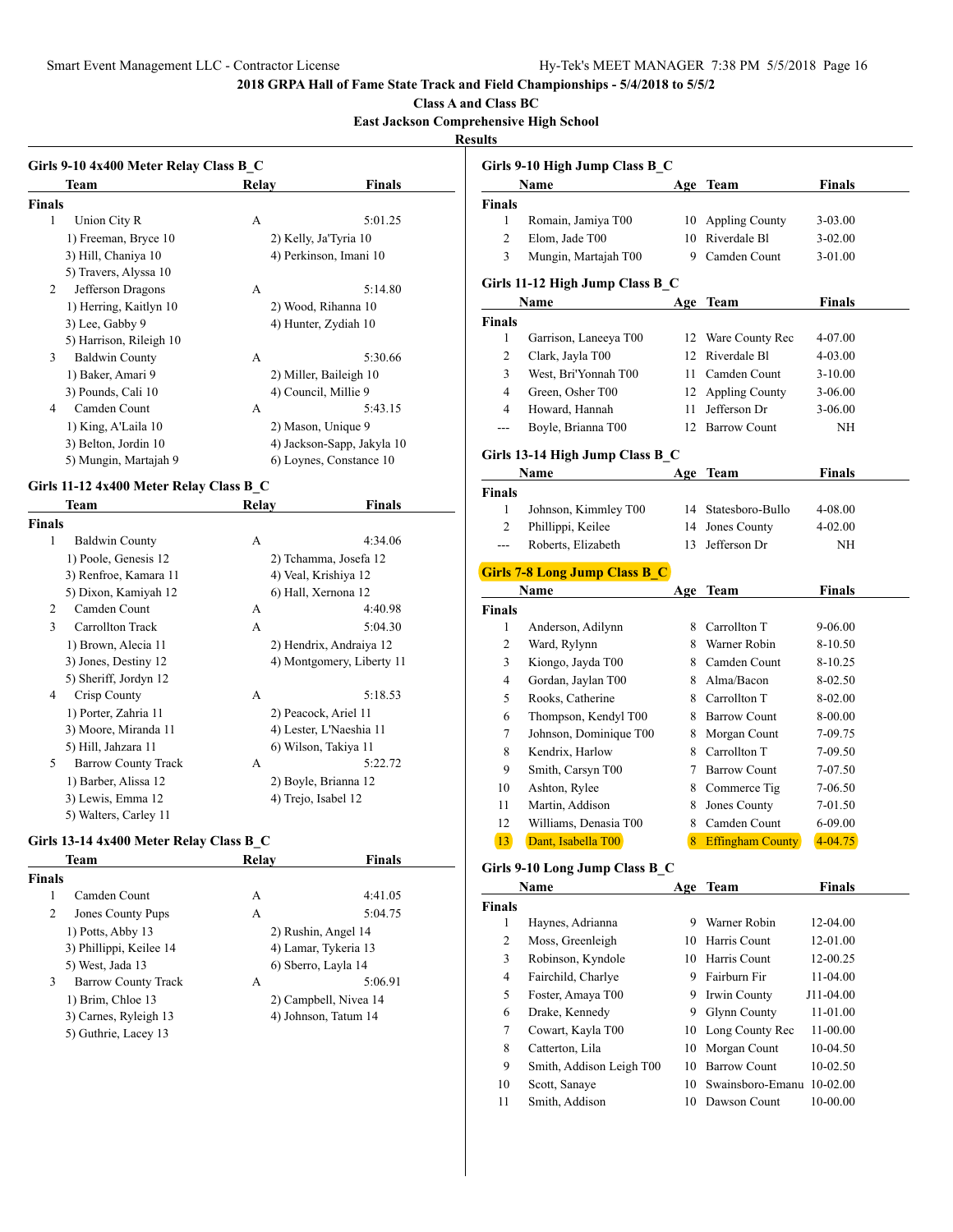**Class A and Class BC East Jackson Comprehensive High School**

**Results**

|               | Finals  (Girls 9-10 Long Jump Class B_C)            |     |                           |               |  |
|---------------|-----------------------------------------------------|-----|---------------------------|---------------|--|
|               | Name                                                |     | Age Team                  | <b>Finals</b> |  |
| 12            | Burney, Anzaria                                     |     | 9 Jones County            | 9-10.00       |  |
| 13            | Hodge, Tamazia T00                                  |     | 9 Irwin County            | 9-08.00       |  |
| 14            | James, Armani T00                                   |     | 10 Statesboro-Bullo       | 9-03.00       |  |
| 15            | Connors, Ansley T00                                 |     | 10 Barrow Count           | 8-07.50       |  |
| 16            | Allen, Shinyla T00                                  |     | 10 Crisp                  | 8-02.00       |  |
|               |                                                     |     |                           |               |  |
|               | Girls 11-12 Long Jump Class B_C                     |     |                           |               |  |
|               | Name                                                | Age | Team                      | <b>Finals</b> |  |
| <b>Finals</b> |                                                     |     |                           |               |  |
| 1             | Epps, Kimora                                        |     | 12 Glynn County           | 13-11.00      |  |
| 2             | Brown, Trinity                                      |     | 12 Bowdon Recre           | 13-07.50      |  |
| 3             | Jenkins, Tiara                                      |     | 11 Warner Robin           | 13-03.75      |  |
| 4             | Jones, Destiny                                      |     | 12 Carrollton T           | 13-02.00      |  |
| 5             | Albertie, J'Mya T00                                 |     | 11 Camden Count           | 13-01.50      |  |
| 6             | West, Bri'Yonnah T00                                |     | 11 Camden Count           | 12-08.50      |  |
| 7             | Veal, Krishiya T00                                  |     | 12 Baldwin Coun           | 11-11.50      |  |
| 8             | Miller, Jessica                                     |     | 11 Carrollton T           | J11-11.50     |  |
| 9             | Richardson, Chastin T00                             |     | 11 Irwin County           | 11-00.50      |  |
| 10            | Bliss, Ema                                          |     | 11 Dawson Count           | 10-08.00      |  |
| 11            | Lately, Kaelyn T00                                  |     | 11 Irwin County           | 10-07.75      |  |
| 12            | Porter, Zahria T00                                  | 11  | Crisp                     | 10-01.00      |  |
| 13            | Middlebrooks, Ahnyx                                 | 11  | Commerce Tig              | 10-00.50      |  |
| 14            | Munguia, Gabby                                      | 12  | Habersham Co              | 9-05.00       |  |
|               |                                                     |     |                           |               |  |
|               | Girls 13-14 Long Jump Class B_C                     |     |                           |               |  |
|               | Name                                                | Age | Team                      | Finals        |  |
| <b>Finals</b> |                                                     |     |                           |               |  |
| 1             | Johnson, Kimmley T00                                |     | 14 Statesboro-Bullo       | 15-04.00      |  |
| 2             | Sparks, Savannah                                    |     | 13 Harris Count           | 14-08.75      |  |
| 3             | Fullmore, Jaivia                                    |     | 13 Wayne Co Rec           | 14-05.00      |  |
| 4             | Youmans, Kaylee T00                                 | 13  | <b>Appling County</b>     | 14-04.00      |  |
| 5             | Thomas, Kamille T00                                 |     | 14 Camden Count           | 14-01.50      |  |
| 6             | Jackson, Kaylin                                     |     | 13 Fairburn Fir           | J14-01.50     |  |
| 7             | Bell, Paden                                         |     | 14 Commerce Tig           | 13-04.00      |  |
| 8             | Hodge, Taedriana T00                                |     | 13 Irwin County           | 12-05.00      |  |
| 9             | Burton, Randi T00                                   | 13  | Irwin County              | 11-05.00      |  |
| 10            | Cotton, Kamden                                      | 14  | Commerce Tig              | 11-02.00      |  |
| 11            | Love, Destiny T00                                   | 13  | Thomasville YMCA 11-01.75 |               |  |
| 12            | Jackson, Ja'vyunna                                  | 13  | Harris Count              | 10-09.00      |  |
| 13            | Sberro, Layla                                       | 14  | Jones County              | 9-09.50       |  |
| 14            | Brim, Chloe T00                                     | 13  | <b>Barrow Count</b>       | 9-07.00       |  |
| 15            | Lamar, Tykeria                                      | 13  | Jones County              | 8-11.00       |  |
|               | <b>Girls 7-8 Triple Jump Standing Lon Class B_C</b> |     |                           |               |  |
|               | Name                                                |     | Age Team                  | <b>Finals</b> |  |
| Finals        |                                                     |     |                           |               |  |
| 1             | Jones, Madison T00                                  | 8   | <b>Appling County</b>     | 5-09.50       |  |
| $\mathbf{2}$  | Harris, Jayden                                      | 8   | Temple                    | 5-06.00       |  |
| 3             | Glenn, Kaitlin T00                                  | 8   | Thomasville YMCA          | 5-04.00       |  |
| 4             |                                                     |     | Swainsboro-Emanu          |               |  |
|               | Walden, McKinley                                    | 8.  |                           | 5-03.50       |  |
|               | Johnson, Dominique T00                              | 8   | Morgan Count              | 5-03.25       |  |
| 5             |                                                     | 8   | Glynn County              | 5-03.00       |  |
| 6<br>$\tau$   | Avant, Jhorden T00<br>Oneil, Makayla T00            | 8   | Irwin County              | 5-02.50       |  |

| 8   | Baisden, Caliea       | 8 | Riverdale Bl            | 5-01.50     |
|-----|-----------------------|---|-------------------------|-------------|
| 9   | Smith, Maelea T00     | 8 | Morgan Count            | 5-01.25     |
| 10  | Anderson, Hannah      |   | Riverdale Bl            | 5-00.00     |
| -11 | Baisden, Brazyl T00   | 7 | Ware County Rec         | $4 - 10.75$ |
| 12  | Johnson, Tamara T00   | 7 | Crisp                   | 4-09.25     |
| 13  | Byington, Madison T00 |   | <b>Barrow Count</b>     | 4-08.25     |
| 14  | Day, Eryn T00         | 8 | <b>Effingham County</b> | 4-01.00     |
| 15  | Grizzle, Faith        |   | Jackson Coun            | 3-07.75     |
| 16  | Hart, Jordan          |   | Jackson Coun            | $3-04.00$   |

# **Girls 9-10 Triple Jump Standing Lon Class B\_C**

|                | <b>Name</b>                                           | Age           | <b>Team</b>             | <b>Finals</b> |
|----------------|-------------------------------------------------------|---------------|-------------------------|---------------|
| Finals         |                                                       |               |                         |               |
| 1              | Brooks, Destinee                                      |               | 10 Warner Robin         | 6-07.25       |
| $\overline{c}$ | Brooks, Jamiya T00                                    |               | 10 Appling County       | 6-04.50       |
| 3              | Jones, Shinese T00                                    |               | 9 Crisp                 | 6-00.00       |
| $\overline{4}$ | Paulk, Aria T00                                       |               | 9 Douglas Cof Rec       | 5-11.75       |
| 5              | Lane, Ka'mara                                         |               | 9 Warner Robin          | 5-11.00       |
| 6              | Kelly, Ja'Tyria                                       |               | 10 Union City R         | 5-10.50       |
| $\tau$         | Lee, Gabby                                            | 9             | Jefferson Dr            | 5-10.25       |
| 8              | Perkinson, Imani                                      |               | 10 Union City R         | 5-09.75       |
| 9              | Burchfield, Ragan                                     |               | 10 Elite Stride         | 5-08.75       |
| 10             | Doyle, Alayzia                                        |               | 10 Swainsboro-Emanu     | 5-05.75       |
| 11             | Leach, Ava T00                                        |               | 10 Barrow Count         | 4-11.25       |
|                | <b>Girls 11-12 Triple Jump Standing Lon Class B_C</b> |               |                         |               |
|                | Name                                                  |               | Age Team                | Finals        |
| Finals         |                                                       |               |                         |               |
| $\mathbf{1}$   | Fuller, Kymani                                        | 11            | <b>Glynn County</b>     | 7-03.75       |
| $\overline{c}$ | Woodgett, Tyrianna T00                                | 12            | Douglas Cof Rec         | 7-01.25       |
| 3              | Ward, Tailin                                          | 11            | Wayne Co Rec            | 6-08.50       |
| $\overline{4}$ | Tchamma, Josefa T00                                   | 12            | <b>Baldwin Coun</b>     | 6-06.50       |
| 5              | Renfroe, Kamara T00                                   | 11            | <b>Baldwin Coun</b>     | 6-05.75       |
| 6              | Dudley, Jai                                           | 12            | Jones County            | 6-04.50       |
| $\tau$         | Kinney, Ky'Anna T00                                   |               | 12 Barrow Count         | 6-03.50       |
| 8              | Johnson, T'Asia T00                                   |               | 11 Crisp                | 6-03.25       |
| 9              | Jones, Destiny                                        |               | 12 Carrollton T         | 6-02.75       |
| 10             | Wiggins, Amari                                        | 12            | Fairburn Fir            | 6-01.25       |
| 11             | Baker, Natalie T00                                    | 11            | <b>Barrow Count</b>     | 5-11.75       |
| 12             | Chambers, Mariyah T00                                 |               | 12 Crisp                | 5-11.50       |
| 13             | Fairchild, Chayse                                     |               | 12 Fairburn Fir         | 5-10.50       |
| 14             | <b>Birthisel, Emilee T00</b>                          | 12            | <b>Effingham County</b> | $5 - 08.25$   |
| 15             | Davis, D'Asia T00                                     | 11            | Irwin County            | 5-06.50       |
| 16             | Wiley, Maddie                                         | 11            | Dawson Count            | 5-04.75       |
| 17             | Gallanger, Jamie T00                                  | <sup>12</sup> | <b>Effingham County</b> | $5 - 04.25$   |
|                | <b>Girls 13-14 Triple Jump Standing Lon Class B_C</b> |               |                         |               |
|                | Name                                                  |               | Age Team                | Finals        |
| Finals         |                                                       |               |                         |               |
| $\mathbf{1}$   | Washington, A'Shari T00                               | 14            | Statesboro-Bullo        | 7-11.00       |
| $\mathbf{2}$   | Youmans, Kaylee T00                                   | 13            | <b>Appling County</b>   | 7-00.75       |
| 3              | Dunson, Dylan                                         | 13            | Elite Stride            | J7-00.75      |
| $\overline{4}$ | Rushin, Angel                                         | 14            | Jones County            | $6 - 10.00$   |
| 5              | Williams, Dominion                                    | 13            | Temple                  | 6-09.50       |
| 6              | Carnes, Ryleigh T00                                   | 13            | <b>Barrow Count</b>     | 6-07.75       |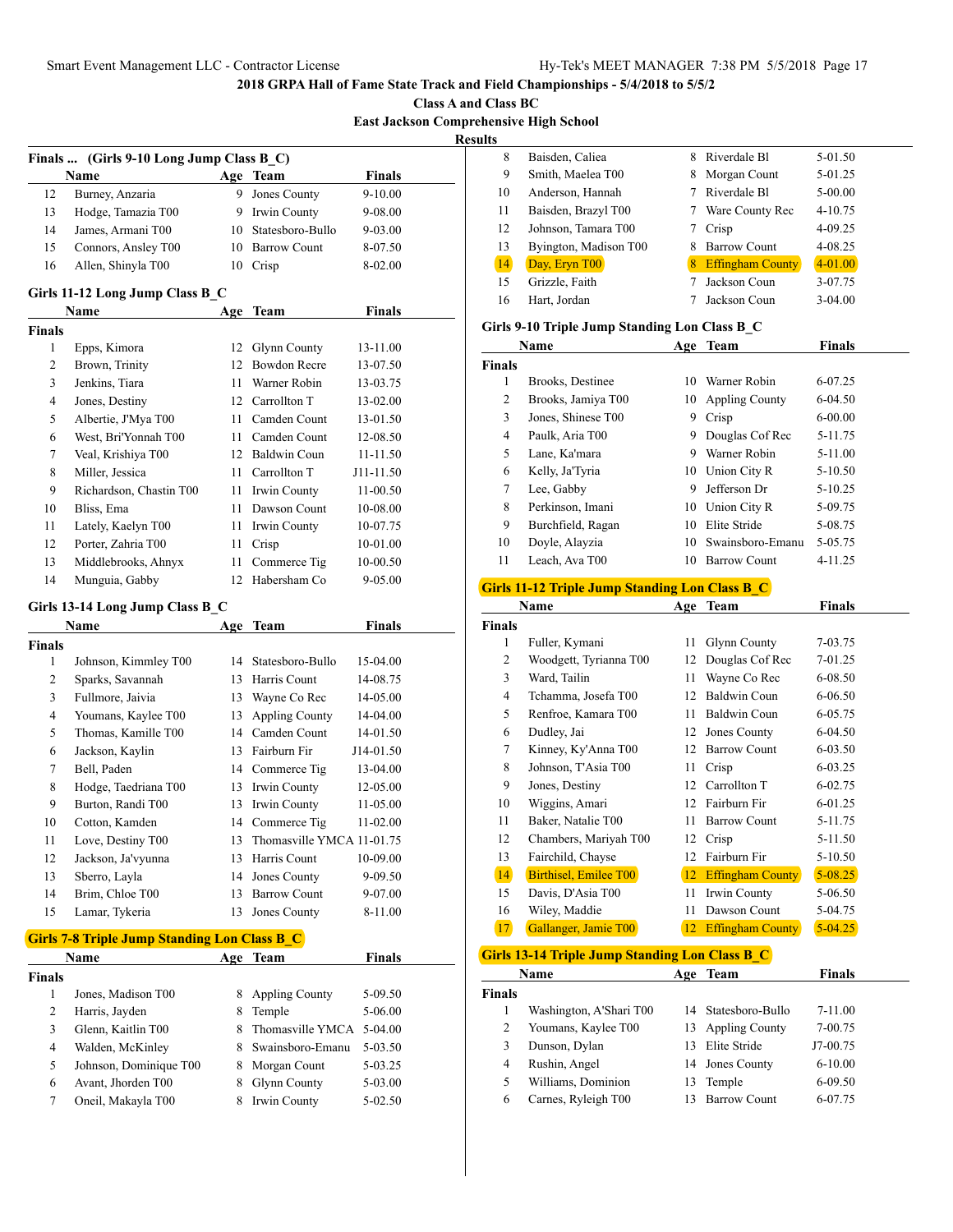**Class A and Class BC**

**East Jackson Comprehensive High School**

| וווא |  |
|------|--|
|      |  |

| Finals  (Girls 13-14 Triple Jump Standing Lon Class B_C)<br>Name<br>Age<br><b>Team</b><br>Barnes, Quatilua T00<br>Ware County Rec<br>7<br>14<br>Miles, Gabrial T00<br>Thomasville YMCA<br>8<br>13<br>$\overline{9}$<br>Harrison, Giovanna T00<br><b>Effingham County</b><br>14<br>14 Elite Stride<br>10<br>Tucker, Kaylin<br>Guthrie, Lacey T00<br>11<br>13<br><b>Barrow Count</b><br>Tingelhoff, Gracie<br>Jefferson Dr<br>12<br>14<br>Williams, Jasmine T00<br>13 Baldwin Coun<br>13 | <b>Finals</b><br>6-07.50                     |
|----------------------------------------------------------------------------------------------------------------------------------------------------------------------------------------------------------------------------------------------------------------------------------------------------------------------------------------------------------------------------------------------------------------------------------------------------------------------------------------|----------------------------------------------|
|                                                                                                                                                                                                                                                                                                                                                                                                                                                                                        |                                              |
|                                                                                                                                                                                                                                                                                                                                                                                                                                                                                        |                                              |
|                                                                                                                                                                                                                                                                                                                                                                                                                                                                                        |                                              |
|                                                                                                                                                                                                                                                                                                                                                                                                                                                                                        | 6-06.25                                      |
|                                                                                                                                                                                                                                                                                                                                                                                                                                                                                        | $6 - 05.75$                                  |
|                                                                                                                                                                                                                                                                                                                                                                                                                                                                                        | 6-04.75                                      |
|                                                                                                                                                                                                                                                                                                                                                                                                                                                                                        | 6-02.75                                      |
|                                                                                                                                                                                                                                                                                                                                                                                                                                                                                        | 5-11.75                                      |
|                                                                                                                                                                                                                                                                                                                                                                                                                                                                                        | 5-11.50                                      |
| 14<br>Sberro, Layla<br>14<br>Jones County                                                                                                                                                                                                                                                                                                                                                                                                                                              | 5-10.75                                      |
| 15<br>Johnson, Zara T00<br>Irwin County<br>13                                                                                                                                                                                                                                                                                                                                                                                                                                          | 5-09.25                                      |
| Irwin County<br>16<br>Graham, Tamiya T00<br>13                                                                                                                                                                                                                                                                                                                                                                                                                                         | 5-03.75                                      |
| Girls 9-10 Shot Put Class B_C                                                                                                                                                                                                                                                                                                                                                                                                                                                          |                                              |
| Name<br><b>Team</b><br>Age                                                                                                                                                                                                                                                                                                                                                                                                                                                             | <b>Finals</b>                                |
| <b>Finals</b>                                                                                                                                                                                                                                                                                                                                                                                                                                                                          |                                              |
| 1<br>McCall, Baylee F00<br>10<br><b>Appling County</b>                                                                                                                                                                                                                                                                                                                                                                                                                                 | 17-04.00                                     |
| 10 Camden Count<br>2<br>Weaver, Zaniyah F00                                                                                                                                                                                                                                                                                                                                                                                                                                            | 16-02.50                                     |
| 3<br>10 Carrollton T<br>Wyatt, Jordyn                                                                                                                                                                                                                                                                                                                                                                                                                                                  | 15-06.50                                     |
| Higgason, MACEY F00<br>4<br>10 Long County Rec                                                                                                                                                                                                                                                                                                                                                                                                                                         | 15-01.50                                     |
| Fairburn Fir<br>5<br>Ridley, Brianna<br>9                                                                                                                                                                                                                                                                                                                                                                                                                                              | 13-09.00                                     |
| Lee, Amari F00<br>6<br>9.<br>Riverdale Bl                                                                                                                                                                                                                                                                                                                                                                                                                                              | 13-07.00                                     |
| Smith, Alexa<br>10 Habersham Co<br>7                                                                                                                                                                                                                                                                                                                                                                                                                                                   | 13-06.50                                     |
| Leach, Ava F00<br>8<br>10 Barrow Count                                                                                                                                                                                                                                                                                                                                                                                                                                                 | 13-00.00                                     |
| Larson, Kaitlyn F00<br>9<br>10 Barrow Count                                                                                                                                                                                                                                                                                                                                                                                                                                            | 12-02.00                                     |
| Weston, Breaunna F00<br>10<br>10<br>Statesboro-Bullo                                                                                                                                                                                                                                                                                                                                                                                                                                   | 11-08.50                                     |
| Curry, Tacara F00<br>Baldwin Coun<br>11<br>9                                                                                                                                                                                                                                                                                                                                                                                                                                           | 9-10.00                                      |
| 12<br>Swainsboro-Emanu<br>Bell, Yazzminyhanna<br>10                                                                                                                                                                                                                                                                                                                                                                                                                                    | 7-03.00                                      |
| <b>Girls 11-12 Shot Put Class B C</b>                                                                                                                                                                                                                                                                                                                                                                                                                                                  |                                              |
| Name<br>Team<br>Age                                                                                                                                                                                                                                                                                                                                                                                                                                                                    | <b>Finals</b>                                |
| <b>Finals</b>                                                                                                                                                                                                                                                                                                                                                                                                                                                                          |                                              |
| 1<br>Quick, Shynece F00<br>12<br>Glynn County                                                                                                                                                                                                                                                                                                                                                                                                                                          | 30-03.00                                     |
| Taylor, McKinzie F00<br>Glynn County<br>2<br>11                                                                                                                                                                                                                                                                                                                                                                                                                                        | 27-04.50                                     |
| $\overline{\mathbf{3}}$<br>Pitts, Shemaree F00<br><b>Effingham County</b><br>12                                                                                                                                                                                                                                                                                                                                                                                                        | $26 - 05.00$                                 |
| 12<br>Fairburn Fir<br>4<br>Neely, Faith                                                                                                                                                                                                                                                                                                                                                                                                                                                | 24-05.50                                     |
| 5<br>Robinson, Jada F00<br>11<br>Douglas Cof Rec                                                                                                                                                                                                                                                                                                                                                                                                                                       | 23-11.50                                     |
| Barber, Alissa F00<br><b>Barrow Count</b><br>6<br>12                                                                                                                                                                                                                                                                                                                                                                                                                                   | 22-03.50                                     |
| 7<br>Chosewood, Callyn<br>Habersham Co<br>11                                                                                                                                                                                                                                                                                                                                                                                                                                           | 21-11.00                                     |
|                                                                                                                                                                                                                                                                                                                                                                                                                                                                                        | 21-10.50                                     |
| 12                                                                                                                                                                                                                                                                                                                                                                                                                                                                                     | 21-01.50                                     |
| Fairburn Fir<br>8<br>Brownlee, Rayna<br>12                                                                                                                                                                                                                                                                                                                                                                                                                                             |                                              |
| 9<br>Ransom, Jania<br>Jackson Coun<br>12<br>Harris Count                                                                                                                                                                                                                                                                                                                                                                                                                               |                                              |
| 10<br>Johnson, Kenzie<br>11<br>Porter, Alissa F00<br>Statesboro-Bullo<br>12                                                                                                                                                                                                                                                                                                                                                                                                            | 20-05.50<br>18-00.00                         |
|                                                                                                                                                                                                                                                                                                                                                                                                                                                                                        |                                              |
|                                                                                                                                                                                                                                                                                                                                                                                                                                                                                        |                                              |
| <b>Team</b><br>Name<br>Age                                                                                                                                                                                                                                                                                                                                                                                                                                                             | <b>Finals</b>                                |
| 1<br>Miller, Natalya F00<br>Ware County Rec<br>13                                                                                                                                                                                                                                                                                                                                                                                                                                      | 33-06.50                                     |
| $\mathbf{2}$<br>King, Ashanti F00<br>Camden Count<br>14                                                                                                                                                                                                                                                                                                                                                                                                                                | 30-11.50                                     |
| Miles, Gabrial F00                                                                                                                                                                                                                                                                                                                                                                                                                                                                     |                                              |
| 3<br>Thomasville YMCA 29-07.00<br>13                                                                                                                                                                                                                                                                                                                                                                                                                                                   |                                              |
| 4<br>Wiley, Tatum<br>13<br>Jackson Coun                                                                                                                                                                                                                                                                                                                                                                                                                                                | 27-01.50                                     |
| Girls 13-14 Shot Put Class B_C<br><b>Finals</b><br>Akanmu, Jordyn<br>5<br>13<br>Jackson Coun                                                                                                                                                                                                                                                                                                                                                                                           |                                              |
| Grier, Kera<br>Fairburn Fir<br>6<br>13                                                                                                                                                                                                                                                                                                                                                                                                                                                 |                                              |
| 7<br>Johnson, Zara F00<br>13<br>Irwin County<br>Foster, Ny'Asia F00<br>Irwin County<br>8<br>13                                                                                                                                                                                                                                                                                                                                                                                         | 26-10.00<br>26-04.50<br>26-01.50<br>25-06.50 |

| ılts                                |                                          |     |                                 |                  |
|-------------------------------------|------------------------------------------|-----|---------------------------------|------------------|
| 9                                   | Powell, Jamianee F00                     |     | 14 Statesboro-Bullo             | 25-02.00         |
| 10                                  | Cole, Saraya                             | 13  | Jones County                    | 25-01.00         |
| 11                                  | Mcconico, Kori                           | 14  | Fairburn Fir                    | 23-07.50         |
|                                     | Girls 11-12 Discus Throw Class B C       |     |                                 |                  |
|                                     | Name                                     |     | Age Team                        | <b>Finals</b>    |
| <b>Finals</b>                       |                                          |     |                                 |                  |
| 1                                   | Quick, Shynece F00                       | 12  | <b>Glynn County</b>             | 67-06            |
| 2                                   | Bell, Anesia F00                         | 11  | Camden Count                    | 53-03            |
| 3                                   | Barber, Alissa F00                       | 12  | <b>Barrow Count</b>             | 49-06.50         |
| 4                                   | Johnson, Kenzie                          |     | 12 Harris Count                 | 42-03            |
| 5                                   | Ayers, Aliyah                            |     | 12 Carrollton T                 | 37-09            |
| 6                                   | Keener, Caitlin F00                      |     | 11 Camden Count                 | 33-09            |
| 7                                   | Rooks, Jaylyn                            | 11  | Carrollton T                    | 30-08            |
| 8                                   | Edem, Layla F00                          | 11  | <b>Barrow Count</b>             | 26-11            |
|                                     | Girls 13-14 Discus Throw Class B_C       |     |                                 |                  |
|                                     | Name                                     | Age | Team                            | Finals           |
| <b>Finals</b>                       |                                          |     |                                 |                  |
| 1                                   | Miller, Natalya F00                      | 13  | Ware County Rec                 | 70-04            |
| 2                                   | Brantley, Aaliyah F00                    | 14  | Camden Count                    | 58-02.50         |
| 3                                   | Dalton, Delaney                          |     | 14 Jefferson Dr                 | 53-08            |
| 4                                   | Foster, Ny'Asia F00                      |     | 13 Irwin County                 | 49-01.50         |
| 5                                   | Johnson, Zara F00                        | 13  | Irwin County                    | 46-08.50         |
| 6                                   | Free, Ella                               | 14  | Habersham Co                    | 42-07            |
|                                     |                                          |     |                                 |                  |
| 7                                   | Campbell, Nivea F00                      | 14  | Barrow Count                    | 42-02            |
|                                     | Girls 11-12 Javelin Throw Class B C      |     |                                 |                  |
|                                     | Name                                     | Age | <b>Team</b>                     | <b>Finals</b>    |
|                                     |                                          |     |                                 |                  |
| 1                                   | Madison, Chelsea F00                     | 12  | Alma/Bacon                      | 59-08            |
| 2                                   | Wilkerson, Dekira F00                    | 12  | Glynn County                    | 53-03            |
| 3                                   | Kelly, Maddie                            | 11  | Harris Count                    | 50-05            |
| 4                                   | Prothro, Aneviya                         |     | 11 Carrollton T                 | 50-00            |
| 5                                   | Lazzaro, Eden                            |     | 11 Jackson Coun                 | 47-04            |
| 6                                   | Chosewood, Callyn                        |     | 11 Habersham Co                 | 45-08            |
| 7                                   | Brown, Alecia                            |     | 11 Carrollton T                 | 45-01            |
| 8                                   | Hunt, Isabella                           | 11  | Dawson Count                    | 40-09            |
| 9                                   |                                          |     |                                 | 39-04            |
|                                     | Coleman, Autumn                          | 11  | Jones County                    |                  |
| 9<br>11                             | Keener, Caitlin F00<br>Fullmore, Madelyn | 11  | 11 Camden Count<br>Jones County | 39-04<br>$35-08$ |
|                                     | Girls 13-14 Javelin Throw Class B C      |     |                                 |                  |
|                                     | Name                                     | Age | Team                            | <b>Finals</b>    |
|                                     |                                          |     |                                 |                  |
| 1                                   | Green, Santana F00                       | 13  | Alma/Bacon                      | 66-01            |
| 2                                   | Neal, Dasia F00                          | 13  | <b>Barrow Count</b>             | 63-00            |
| 3                                   | Free, Ella                               |     | 14 Habersham Co                 | 61-03            |
| 4                                   | Jones, Lauren F00                        |     | 14 Barrow Count                 | 48-09            |
|                                     |                                          |     |                                 |                  |
| <b>Finals</b><br><b>Finals</b><br>5 | Brantley, Aaliyah F00                    |     | 14 Camden Count                 | 48-07            |
| 6<br>$\tau$                         | Corey, Krystal F00<br>Hughes, Kaylan     | 13  | 14 Camden Count<br>Jones County | 37-09<br>28-00   |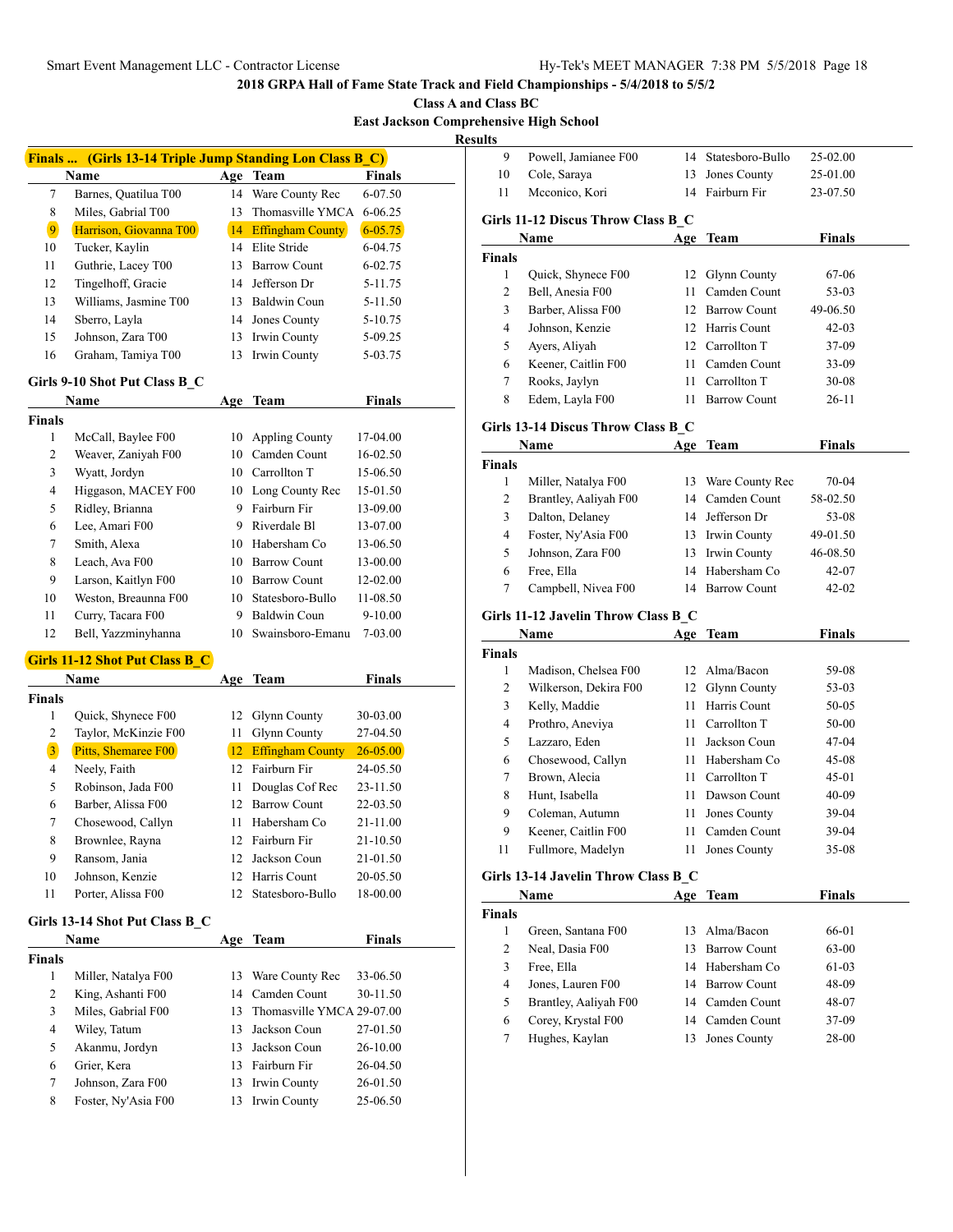**Class A and Class BC**

### **East Jackson Comprehensive High School**

 $\frac{\text{Results}}{\frac{1}{5}}$ 

| Girls 7-8 Weight Throw Softball Thr Class B C |                      |   |                           |              |
|-----------------------------------------------|----------------------|---|---------------------------|--------------|
|                                               | Name                 |   | Age Team                  | Finals       |
| <b>Finals</b>                                 |                      |   |                           |              |
| 1                                             | Dutton, Ayva F00     | 8 | Long County Rec           | 70-01.00     |
| 2                                             | Emmons, Grace F00    | 8 | <b>Barrow Count</b>       | 67-02.00     |
| 3                                             | Kent, Aleigha F00    | 8 | <b>Appling County</b>     | 62-04.00     |
| $\overline{4}$                                | Bankston, Zion       | 8 | Wwprd                     | 61-03.00     |
| 5                                             | Eterno, Mackenzie    | 7 | Jefferson Dr              | 52-09.00     |
| 6                                             | Hawkins, Taylor F00  | 8 | Glynn County              | 52-06.00     |
| 7                                             | Kendrix, Harlow      | 8 | Carrollton T              | 44-04.00     |
| 8                                             | Johnson, Tybee       | 8 | Harris Count              | J44-04.00    |
| 9                                             | Agee, Jaiden         | 8 | Warner Robin              | 42-00.00     |
| 10                                            | Fant. Jordan         | 8 | Dawson Count              | $41 - 03.00$ |
| 11                                            | Freeman, Addisyn F00 | 8 | Morgan Count              | 37-07.00     |
| 12                                            | Slappey, Lucy        | 8 | Carrollton T              | 33-04.00     |
| 13                                            | Dunbar, Chanara F00  |   | Thomasville YMCA 29-10.00 |              |
| 14                                            | McCook, Sandra F00   | 7 | Sumter                    | 26-11.00     |
|                                               |                      |   |                           |              |

## **Girls 9-10 Weight Throw Softball Thr Class B\_C**

|                | Name                 | Age | <b>Team</b>           | Finals    |
|----------------|----------------------|-----|-----------------------|-----------|
| <b>Finals</b>  |                      |     |                       |           |
| 1              | Smith, Scarlette F00 | 10  | <b>Appling County</b> | 105-11.00 |
| $\overline{c}$ | Smith, Addison       | 10  | Dawson Count          | 92-02.50  |
| 3              | Paulk, Aria F00      | 9   | Douglas Cof Rec       | 87-04.00  |
| $\overline{4}$ | McCall, Baylee F00   | 10  | Appling County        | 85-10.00  |
| 5              | Jones, Nichole F00   | 10  | Statesboro-Bullo      | 83-08.00  |
| 6              | Walker, Keuna        | 10  | Elite Stride          | 79-10.00  |
| 7              | Wynn, Jalaya         | 10  | Wwprd                 | 78-04.00  |
| 8              | Dilwood, Surayah     | 9   | Elite Stride          | 76-11.00  |
| 9              | Phillips, Treasure   | 10  | Swainsboro-Emanu      | 72-03.00  |
| 10             | Lee, Amari F00       | 9   | Riverdale Bl          | 71-11.00  |
| 11             | Jacques, Janelle F00 | 10  | <b>Barrow Count</b>   | 68-04.00  |
| 12             | Herring, Kaitlyn     | 10  | Jefferson Dr          | 67-10.00  |
| 13             | Marrero, Keira       | 10  | Wwprd                 | 57-09.00  |
| 14             | Tukes, Krista F00    | 9   | Crisp                 | 51-08.00  |
| 15             | Wilkinson, M'Kenzie  | 9   | Wwprd                 | 41-00.00  |

# **Girls 11-12 Weight Throw Softball Thr Class B\_C**

|                | <b>Name</b>           | Age | <b>Team</b>             | <b>Finals</b> |
|----------------|-----------------------|-----|-------------------------|---------------|
| <b>Finals</b>  |                       |     |                         |               |
| 1              | Robinson, Jada F00    | 11  | Douglas Cof Rec         | 116-09.00     |
| 2              | Wilkerson, Dekira F00 | 12  | <b>Glynn County</b>     | 108-03.00     |
| 3              | Campbell, Keyana F00  | 11  | Irwin County            | 103-10.50     |
| 4              | Madison. Chelsea F00  | 12  | Alma/Bacon              | 102-01.50     |
| 5              | Kelly, Maddie         | 11  | Harris Count            | 95-09.00      |
| 6              | Smith, Olivia         | 11  | Habersham Co            | 95-07.00      |
| $\overline{7}$ | Curry, Zahriya F00    | 12  | <b>Effingham County</b> | 94-07.00      |
| 8              | Ransom, Jania         | 12  | Jackson Coun            | 93-05.00      |
| 9              | Stevens, Ja'Mya       | 11  | Union City R            | 89-00.00      |
| 10             | Crew, Lanaysia        | 11  | Wwprd                   | 86-05.00      |
| 11             | Jones, Trinity        | 12  | Warner Robin            | 85-10.00      |
| 12             | Birthisel, Emilee F00 | 12  | <b>Effingham County</b> | $84 - 03.50$  |
| 13             | Hill, A'Mya F00       | 11  | Irwin County            | 80-05.50      |
| 14             | Jackson, Sidney       | 12  | Jefferson Dr            | 73-09.00      |

| 15            | Neely, Faith                                    | 12 | Fairburn Fir              | 60-02.00  |  |
|---------------|-------------------------------------------------|----|---------------------------|-----------|--|
|               | Girls 13-14 Weight Throw Softball Thr Class B C |    |                           |           |  |
|               | Name                                            |    | Age Team                  | Finals    |  |
| <b>Finals</b> |                                                 |    |                           |           |  |
| 1             | Miles, Gabrial F00                              | 13 | Thomasville YMCAI63-01.00 |           |  |
| 2             | Green, Santana F00                              | 13 | Alma/Bacon                | 162-10.00 |  |
| 3             | Barnes, Quatilua F00                            | 14 | Ware County Rec           | 144-00.00 |  |
| 4             | Powell, Jamianee F00                            | 14 | Statesboro-Bullo          | 132-09.00 |  |
| 5             | Neal, Dasia F00                                 | 13 | <b>Barrow Count</b>       | 126-05.00 |  |
| 6             | Phillippi, Keilee                               | 14 | Jones County              | 120-06.00 |  |
| 7             | Potts, Abby                                     | 13 | Jones County              | 118-09.00 |  |
| 8             | Jones, Lauren F00                               | 14 | Barrow Count              | 116-11.00 |  |
| 9             | Akanmu, Jordyn                                  | 13 | Jackson Coun              | 88-06.00  |  |
| 10            | Mcconico, Kori                                  | 14 | Fairburn Fir              | 84-03.00  |  |
| 11            | Cooper, J'Niyah F00                             | 14 | Statesboro-Bullo          | 77-01.00  |  |
| 12            | Graham, Tamiya F00                              | 13 | Irwin County              | 75-05.00  |  |
| 13            | Finley, Kenyuna                                 | 13 | Union City R              | 62-10.00  |  |
|               |                                                 |    |                           |           |  |

### **Boys 7-8 50 Meter Dash Class A**

|    | Name                    |   | Age Team         | <b>Prelims</b> |
|----|-------------------------|---|------------------|----------------|
|    | <b>Preliminaries</b>    |   |                  |                |
| 1  | Womack, Christian T00   | 8 | Atlanta Spar     | 8.25q          |
| 2  | Hill, Christain T00     | 8 | DeKalb Count     | 8.26q          |
| 3  | Toland, Ki'Vonte T00    | 8 | Smyrna Elite     | 8.29q          |
| 4  | Morris, Dashaun T00     | 7 | DeKalb Count     | 8.41q          |
| 5  | James, Dylen T00        | 8 | Cobb             | 8.42q          |
| 6  | White, Samuel T00       | 8 | Saca Youth T     | 8.44q          |
| 7  | White, Jaylen           | 8 | Liberity AllStar | 8.45q          |
| 8  | Moore, Ethan T00        | 7 | Cobb             | 8.48q          |
| 9  | Crawford, Zavier T00    | 8 | City of Atla     | 8.50           |
| 10 | Giles, Demonte          | 8 | Team Savannah    | 8.51           |
| 11 | Henderson, Chauncey T00 | 8 | DeKalb Count     | 8.54           |
| 12 | Hayes, Jamonte T00      | 8 | Augusta-Richmond | 8.58           |
| 13 | Johnson, Daylan T00     | 8 | Fayette Bolt     | 8.59           |
| 14 | Chatman, Pheres T00     | 8 | Clayton Coun     | 8.67           |
| 15 | Brown, Steven T00       | 8 | Clayton Coun     | 8.95           |

### **Boys 7-8 50 Meter Dash Class A**

|        | Name                            |     | Age Team         | <b>Finals</b> |
|--------|---------------------------------|-----|------------------|---------------|
| Finals |                                 |     |                  |               |
| 1      | Womack, Christian T00           | 8   | Atlanta Spar     | 7.95          |
| 2      | Hill, Christain T00             | 8   | DeKalb Count     | 8.26          |
| 3      | Morris, Dashaun T00             |     | DeKalb Count     | 8.27          |
| 4      | James, Dylen T00                | 8   | Cobb             | 8.28          |
| 5      | White, Samuel T00               | 8   | Saca Youth T     | 8.29          |
| 6      | Moore, Ethan T00                |     | Cobb             | 8.31          |
| 7      | Toland, Ki'Vonte T00            | 8   | Smyrna Elite     | 8.34          |
| 8      | White, Jaylen                   | 8   | Liberity AllStar | 8.35          |
|        | Boys 9-10 50 Meter Dash Class A |     |                  |               |
|        | Name                            | Age | Team             | Prelims       |
|        |                                 |     |                  |               |

| Preliminaries      |                  |       |
|--------------------|------------------|-------|
| Murphy, Justin T00 | 10 City of Atla  | 7.43q |
| Smart, Stanley     | 10 Team Savannah | 7.69q |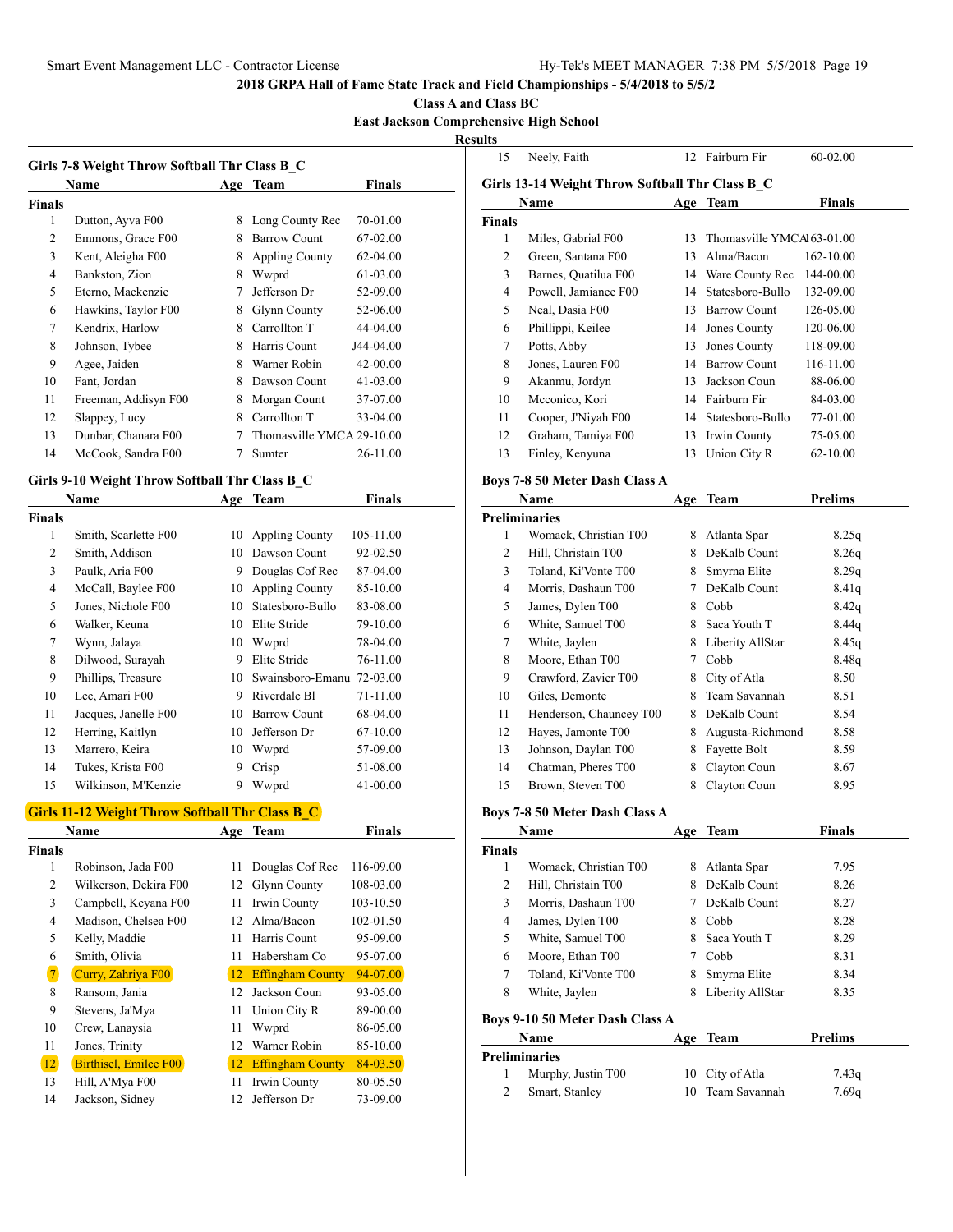**Class A and Class BC**

# **East Jackson Comprehensive High School**

**Results**

| <b>Prelims</b><br>3<br>Armour, Drayden T00<br>9 DeKalb Count<br>4<br>Green, Zalen T00<br>10 Fayette Bolt<br>9 College Park<br>5<br>Gipson, Quinterrius T00<br>Jefferson, Carson T00<br>10 Atlanta Spar<br>6<br>Walton, Kenan T00<br>10 City of Atla<br>7<br>Mckerson, Ayo T00<br>9 DeKalb Count<br>8<br>9<br>Ray, Brandon T00<br>9 DeKalb Count<br>King, Rashawn<br>10 Team Savannah<br>10<br>11<br>Black, Jairus T00<br>10 Cobb<br>Johnson, Micah T00<br>12<br>9 Cobb<br>Marsh, Theo T00<br>13<br>Augusta-Richmond<br>10<br>Boys 9-10 50 Meter Dash Class A<br>Name<br>Age Team<br><b>Finals</b><br>1<br>Murphy, Justin T00<br>10 City of Atla<br>2<br>10 Team Savannah<br>Smart, Stanley<br>3<br>Armour, Drayden T00<br>9 DeKalb Count<br>4<br>Jefferson, Carson T00<br>10 Atlanta Spar<br>5<br>Gipson, Quinterrius T00<br>9 College Park<br>Green, Zalen T00<br>10 Fayette Bolt<br>6 | 7.73q<br>7.75q<br>7.77q<br>7.78q<br>7.81q<br>7.87q<br>7.89<br>7.90<br>7.91<br>8.07<br>8.24<br>Finals |
|-----------------------------------------------------------------------------------------------------------------------------------------------------------------------------------------------------------------------------------------------------------------------------------------------------------------------------------------------------------------------------------------------------------------------------------------------------------------------------------------------------------------------------------------------------------------------------------------------------------------------------------------------------------------------------------------------------------------------------------------------------------------------------------------------------------------------------------------------------------------------------------------|------------------------------------------------------------------------------------------------------|
|                                                                                                                                                                                                                                                                                                                                                                                                                                                                                                                                                                                                                                                                                                                                                                                                                                                                                         |                                                                                                      |
|                                                                                                                                                                                                                                                                                                                                                                                                                                                                                                                                                                                                                                                                                                                                                                                                                                                                                         |                                                                                                      |
|                                                                                                                                                                                                                                                                                                                                                                                                                                                                                                                                                                                                                                                                                                                                                                                                                                                                                         |                                                                                                      |
|                                                                                                                                                                                                                                                                                                                                                                                                                                                                                                                                                                                                                                                                                                                                                                                                                                                                                         |                                                                                                      |
|                                                                                                                                                                                                                                                                                                                                                                                                                                                                                                                                                                                                                                                                                                                                                                                                                                                                                         |                                                                                                      |
|                                                                                                                                                                                                                                                                                                                                                                                                                                                                                                                                                                                                                                                                                                                                                                                                                                                                                         |                                                                                                      |
|                                                                                                                                                                                                                                                                                                                                                                                                                                                                                                                                                                                                                                                                                                                                                                                                                                                                                         |                                                                                                      |
|                                                                                                                                                                                                                                                                                                                                                                                                                                                                                                                                                                                                                                                                                                                                                                                                                                                                                         |                                                                                                      |
|                                                                                                                                                                                                                                                                                                                                                                                                                                                                                                                                                                                                                                                                                                                                                                                                                                                                                         |                                                                                                      |
|                                                                                                                                                                                                                                                                                                                                                                                                                                                                                                                                                                                                                                                                                                                                                                                                                                                                                         |                                                                                                      |
|                                                                                                                                                                                                                                                                                                                                                                                                                                                                                                                                                                                                                                                                                                                                                                                                                                                                                         |                                                                                                      |
|                                                                                                                                                                                                                                                                                                                                                                                                                                                                                                                                                                                                                                                                                                                                                                                                                                                                                         |                                                                                                      |
|                                                                                                                                                                                                                                                                                                                                                                                                                                                                                                                                                                                                                                                                                                                                                                                                                                                                                         |                                                                                                      |
|                                                                                                                                                                                                                                                                                                                                                                                                                                                                                                                                                                                                                                                                                                                                                                                                                                                                                         |                                                                                                      |
|                                                                                                                                                                                                                                                                                                                                                                                                                                                                                                                                                                                                                                                                                                                                                                                                                                                                                         | 7.44                                                                                                 |
|                                                                                                                                                                                                                                                                                                                                                                                                                                                                                                                                                                                                                                                                                                                                                                                                                                                                                         | 7.52                                                                                                 |
|                                                                                                                                                                                                                                                                                                                                                                                                                                                                                                                                                                                                                                                                                                                                                                                                                                                                                         | 7.57                                                                                                 |
|                                                                                                                                                                                                                                                                                                                                                                                                                                                                                                                                                                                                                                                                                                                                                                                                                                                                                         | 7.60                                                                                                 |
|                                                                                                                                                                                                                                                                                                                                                                                                                                                                                                                                                                                                                                                                                                                                                                                                                                                                                         | 7.61                                                                                                 |
|                                                                                                                                                                                                                                                                                                                                                                                                                                                                                                                                                                                                                                                                                                                                                                                                                                                                                         | 7.65                                                                                                 |
| Walton, Kenan T00<br>City of Atla<br>7<br>10                                                                                                                                                                                                                                                                                                                                                                                                                                                                                                                                                                                                                                                                                                                                                                                                                                            | 7.75                                                                                                 |
| DeKalb Count<br>Mckerson, Ayo T00<br>9.<br>8                                                                                                                                                                                                                                                                                                                                                                                                                                                                                                                                                                                                                                                                                                                                                                                                                                            | 7.84                                                                                                 |
| <b>Boys 7-8 100 Meter Dash Class A</b><br><b>Prelims</b><br>Name<br>Age Team                                                                                                                                                                                                                                                                                                                                                                                                                                                                                                                                                                                                                                                                                                                                                                                                            |                                                                                                      |
|                                                                                                                                                                                                                                                                                                                                                                                                                                                                                                                                                                                                                                                                                                                                                                                                                                                                                         |                                                                                                      |
| <b>Preliminaries</b><br>Womack, Christian T00<br>8 Atlanta Spar<br>1                                                                                                                                                                                                                                                                                                                                                                                                                                                                                                                                                                                                                                                                                                                                                                                                                    |                                                                                                      |
| 2<br>7 DeKalb Count                                                                                                                                                                                                                                                                                                                                                                                                                                                                                                                                                                                                                                                                                                                                                                                                                                                                     | 15.03q                                                                                               |
| Walker, Rodney T00                                                                                                                                                                                                                                                                                                                                                                                                                                                                                                                                                                                                                                                                                                                                                                                                                                                                      | 15.05q                                                                                               |
| Tillman, Jeremiah T00<br>8 DeKalb Count<br>3                                                                                                                                                                                                                                                                                                                                                                                                                                                                                                                                                                                                                                                                                                                                                                                                                                            | 15.40q                                                                                               |
| 4<br>Earvin Jr, Lamel T00<br>Smyrna Elite<br>8                                                                                                                                                                                                                                                                                                                                                                                                                                                                                                                                                                                                                                                                                                                                                                                                                                          | 15.41q                                                                                               |
| Perrin, Jaxon T00<br>4<br>8 Cobb                                                                                                                                                                                                                                                                                                                                                                                                                                                                                                                                                                                                                                                                                                                                                                                                                                                        | 15.41q                                                                                               |
| Miller, Kobe T00<br>6<br>8 Clayton Coun                                                                                                                                                                                                                                                                                                                                                                                                                                                                                                                                                                                                                                                                                                                                                                                                                                                 | 15.49q                                                                                               |
| 7<br>Thompson, Nolan T00<br>8 Cliftondale                                                                                                                                                                                                                                                                                                                                                                                                                                                                                                                                                                                                                                                                                                                                                                                                                                               | 15.52q                                                                                               |
| Toland, Ki'Vonte T00<br>8<br>8<br>Smyrna Elite                                                                                                                                                                                                                                                                                                                                                                                                                                                                                                                                                                                                                                                                                                                                                                                                                                          | 15.59q                                                                                               |
| Hill, Christain T00<br>DeKalb Count<br>9<br>8                                                                                                                                                                                                                                                                                                                                                                                                                                                                                                                                                                                                                                                                                                                                                                                                                                           | 15.63                                                                                                |
| Team Savannah<br>Giles, Demonte<br>10<br>8.                                                                                                                                                                                                                                                                                                                                                                                                                                                                                                                                                                                                                                                                                                                                                                                                                                             | 15.72                                                                                                |
| 11<br>Rawlings, Braylon T00<br>City of Atla<br>8                                                                                                                                                                                                                                                                                                                                                                                                                                                                                                                                                                                                                                                                                                                                                                                                                                        | 15.73                                                                                                |
| 12<br>Rodgers, Joseph<br>Team Savannah<br>8.                                                                                                                                                                                                                                                                                                                                                                                                                                                                                                                                                                                                                                                                                                                                                                                                                                            | 15.93                                                                                                |
| Quiller, Mikah T00<br>13<br>Augusta-Richmond<br>8                                                                                                                                                                                                                                                                                                                                                                                                                                                                                                                                                                                                                                                                                                                                                                                                                                       | 16.02                                                                                                |
| Johnson, Daylan T00<br>Fayette Bolt<br>14<br>8                                                                                                                                                                                                                                                                                                                                                                                                                                                                                                                                                                                                                                                                                                                                                                                                                                          | 16.07                                                                                                |
| Chatman, Pheres T00<br>Clayton Coun<br>15<br>8                                                                                                                                                                                                                                                                                                                                                                                                                                                                                                                                                                                                                                                                                                                                                                                                                                          | 16.29                                                                                                |
|                                                                                                                                                                                                                                                                                                                                                                                                                                                                                                                                                                                                                                                                                                                                                                                                                                                                                         |                                                                                                      |
|                                                                                                                                                                                                                                                                                                                                                                                                                                                                                                                                                                                                                                                                                                                                                                                                                                                                                         |                                                                                                      |
| Boys 7-8 100 Meter Dash Class A<br>Name<br><b>Team</b><br>Age                                                                                                                                                                                                                                                                                                                                                                                                                                                                                                                                                                                                                                                                                                                                                                                                                           | <b>Finals</b>                                                                                        |
| <b>Finals</b>                                                                                                                                                                                                                                                                                                                                                                                                                                                                                                                                                                                                                                                                                                                                                                                                                                                                           |                                                                                                      |
| 1<br>Womack, Christian T00<br>Atlanta Spar<br>8.                                                                                                                                                                                                                                                                                                                                                                                                                                                                                                                                                                                                                                                                                                                                                                                                                                        | 15.00                                                                                                |
| 2<br>Walker, Rodney T00<br>DeKalb Count<br>7                                                                                                                                                                                                                                                                                                                                                                                                                                                                                                                                                                                                                                                                                                                                                                                                                                            | 15.08                                                                                                |
| 3<br>Earvin Jr, Lamel T00<br>Smyrna Elite<br>8                                                                                                                                                                                                                                                                                                                                                                                                                                                                                                                                                                                                                                                                                                                                                                                                                                          | 15.16                                                                                                |
| 4<br>Perrin, Jaxon T00<br>Cobb<br>8                                                                                                                                                                                                                                                                                                                                                                                                                                                                                                                                                                                                                                                                                                                                                                                                                                                     | 15.40                                                                                                |
| Tillman, Jeremiah T00<br>DeKalb Count<br>5<br>8                                                                                                                                                                                                                                                                                                                                                                                                                                                                                                                                                                                                                                                                                                                                                                                                                                         | 15.45                                                                                                |
| 6<br>Toland, Ki'Vonte T00<br>Smyrna Elite<br>8<br>Cliftondale<br>7<br>Thompson, Nolan T00<br>8                                                                                                                                                                                                                                                                                                                                                                                                                                                                                                                                                                                                                                                                                                                                                                                          | 15.72<br>15.78                                                                                       |

| แเร            |                                   |     |                     |                |
|----------------|-----------------------------------|-----|---------------------|----------------|
| 8              | Miller, Kobe T00                  | 8   | Clayton Coun        | 16.12          |
|                | Boys 9-10 100 Meter Dash Class A  |     |                     |                |
|                | Name                              | Age | <b>Team</b>         | <b>Prelims</b> |
|                | <b>Preliminaries</b>              |     |                     |                |
| 1              | Murphy, Justin T00                | 10  | City of Atla        | 13.54q         |
| 2              | King, Elijah T00                  | 10  | Smyrna Elite        | 13.85q         |
| 3              | Bailey, Kennedi T00               | 10  | Atlanta Spar        | 14.08q         |
| 4              | Williams, Jayce T00               | 10  | Cobb                | 14.10q         |
| 5              | Green, Zalen T00                  |     | 10 Fayette Bolt     | 14.45q         |
| 6              | Gipson, Quinterrius T00           |     | 9 College Park      | 14.59q         |
| 7              | Christie, Jordan T00              |     | 9 DeKalb Count      | 14.61q         |
| 7              | Brown, Seddrick T00               |     | 10 Augusta-Richmond | 14.61q         |
| 9              | Jones, Daylen T00                 |     | 10 City of Atla     | 14.65          |
| 10             | Peters, Kaybren T00               |     | 10 Clayton Coun     | 14.77          |
| 11             | Quiller, Makai T00                |     | 10 Augusta-Richmond | 14.81          |
| 12             | Smith, Damine                     | 10  | Team Savannah       | 15.11          |
| 13             | Mallard, Eron                     | 10  | Team Savannah       | 15.38          |
| 14             | White, Maceo T00                  | 10  | DeKalb Count        | 17.42          |
|                |                                   |     |                     |                |
|                | Boys 9-10 100 Meter Dash Class A  |     |                     |                |
|                | Name                              | Age | <b>Team</b>         | <b>Finals</b>  |
| <b>Finals</b>  |                                   |     |                     |                |
| 1              | King, Elijah T00                  | 10  | Smyrna Elite        | 13.80          |
| 2              | Murphy, Justin T00                | 10  | City of Atla        | 13.85          |
| 3              | Williams, Jayce T00               |     | 10 Cobb             | 13.98          |
| 4              | Bailey, Kennedi T00               |     | 10 Atlanta Spar     | 14.17          |
| 5              | Gipson, Quinterrius T00           |     | 9 College Park      | 14.33          |
| 6              | Christie, Jordan T00              |     | 9 DeKalb Count      | 14.35          |
| 7              | Green, Zalen T00                  | 10  | Fayette Bolt        | 14.47          |
| 8              | Brown, Seddrick T00               | 10  | Augusta-Richmond    | 14.61          |
|                | Boys 11-12 100 Meter Dash Class A |     |                     |                |
|                | Name                              |     | Age Team            | <b>Prelims</b> |
|                | <b>Preliminaries</b>              |     |                     |                |
| 1              | Green, Zavion T00                 | 12  | Fayette Bolt        | 12.66q         |
| 2              | Parker, Seth T00                  | 12  | Cobb                | 12.71q         |
| 3              | Stafford, Coray                   | 12  | Team Savannah       | 12.84q         |
| 4              | Fra, Christopher                  | 12  | Team Savannah       | 12.89q         |
| 5              | Whatley, Trennedy T00             | 11  | Fayette Bolt        | 12.91q         |
| 6              | Walker, Boden T00                 | 11  | DeKalb Count        | 12.95q         |
| 7              | Richardson, Corey T00             | 12  | Fayette Bolt        | 13.05q         |
| 8              | O'Neal, Carmelo T00               | 12  | City of Atla        | 13.06q         |
| 9              | Ferguson, Zion T00                | 12  | City of Atla        | 13.13          |
| 10             | Clark. Javon T00                  | 12  | Cobb                | 13.22          |
| 11             | Burton, Malachi T00               | 11  | DeKalb Count        | 13.44          |
| 12             | Courtney, Alexander T00           | 12  | Sandy Spring        | 13.49          |
| 13             | Gregory, Aaron T00                | 12  | Augusta-Richmond    | 14.13          |
| 14             | Malcom, Xavier                    | 11  | Walton Count        | 14.89          |
|                | Boys 11-12 100 Meter Dash Class A |     |                     |                |
|                | Name                              | Age | <b>Team</b>         | Finals         |
| Finals         |                                   |     |                     |                |
| 1              | Parker, Seth T00                  | 12  | Cobb                | 12.65          |
| $\overline{c}$ | Fra, Christopher                  | 12  | Team Savannah       | 12.77          |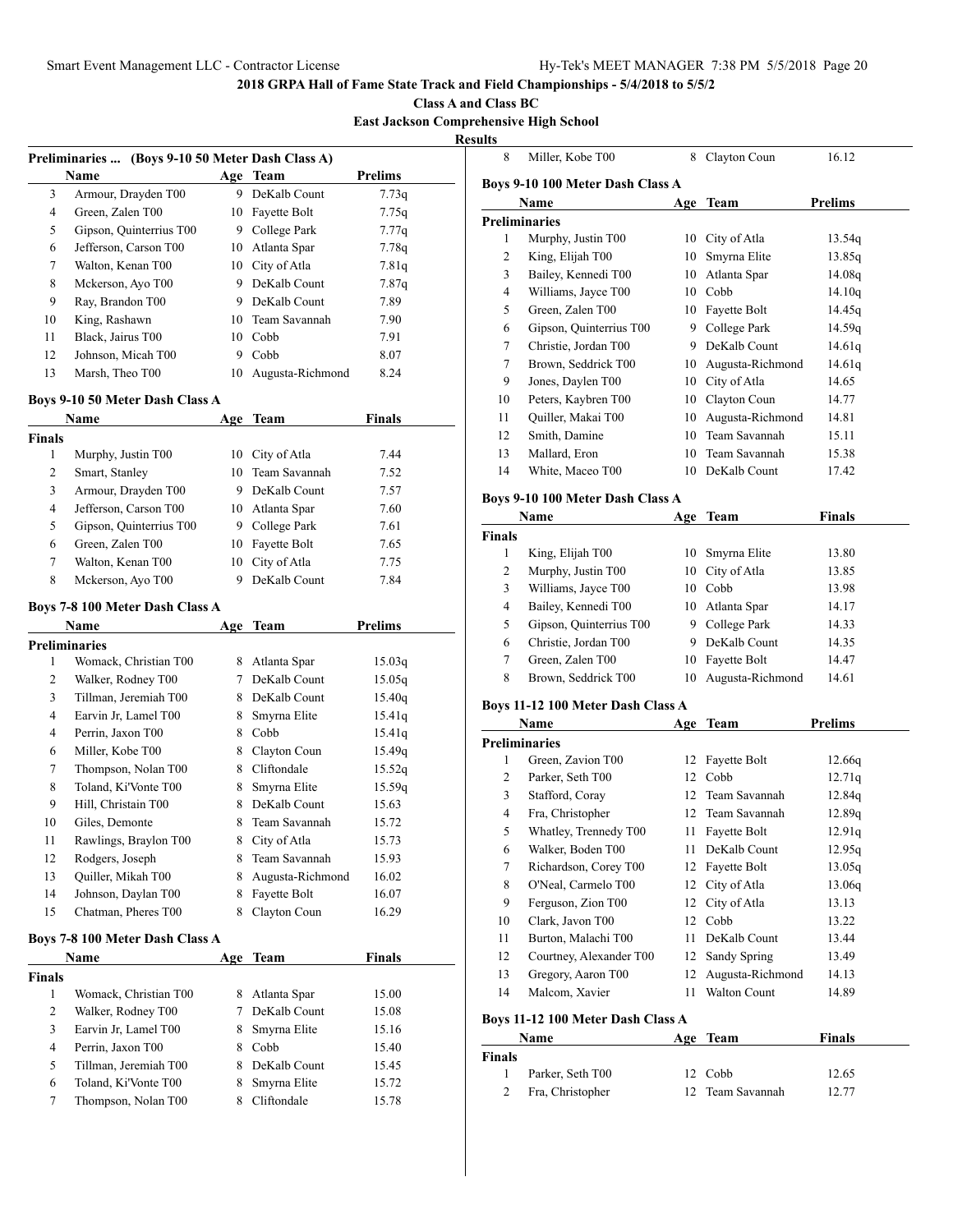**Class A and Class BC**

**East Jackson Comprehensive High School**

| ۰. |
|----|
|    |

| Finals  (Boys 11-12 100 Meter Dash Class A) |                                   |     |                  |                |  |  |
|---------------------------------------------|-----------------------------------|-----|------------------|----------------|--|--|
|                                             | Name                              | Age | Team             | <b>Finals</b>  |  |  |
| 3                                           | Green, Zavion T00                 |     | 12 Fayette Bolt  | 12.83          |  |  |
| 4                                           | Stafford, Coray                   |     | 12 Team Savannah | 12.93          |  |  |
| 5                                           | Whatley, Trennedy T00             | 11  | Fayette Bolt     | 13.02          |  |  |
| 6                                           | Walker, Boden T00                 | 11  | DeKalb Count     | 13.19          |  |  |
| 7                                           | O'Neal, Carmelo T00               |     | 12 City of Atla  | 13.21          |  |  |
|                                             | Boys 13-14 100 Meter Dash Class A |     |                  |                |  |  |
|                                             | <b>Name</b>                       | Age | Team             | <b>Prelims</b> |  |  |
|                                             | <b>Preliminaries</b>              |     |                  |                |  |  |
|                                             | Fox. Jacobi T00                   | 14  | Cobb             | 12.06a         |  |  |

|    |    | <b>I</b> UA, JUCCUL I UU |     | - Cuu               | 12.009 |
|----|----|--------------------------|-----|---------------------|--------|
|    | 2  | Lancslin, Jelani T00     | 13. | DeKalb Count        | 12.18q |
|    | 3  | Grant, Desmond T00       | 13  | City of Atla        | 12.20q |
|    | 4  | Bing, Jamal T00          | 13  | City of Atla        | 12.27q |
|    | 5  | McDuffie, Kellen T00     |     | 14 Augusta-Richmond | 12.41q |
|    | 6  | Johnson, Donovan         |     | 14 Team Savannah    | 12.43q |
|    | 7  | Tyson, Daniel T00        | 13  | Cobb                | 12.51q |
|    | 8  | Sheilds, Braylin         |     | 14 Team Savannah    | 12.54q |
|    | 9  | Moreland, Jaylon         | 13  | Troup               | 12.57  |
|    | 10 | McNair, robert T00       |     | 14 DeKalb Count     | 12.60  |
| 11 |    | Cockfield, Desmond       |     | 14 Troup            | 12.61  |
|    | 12 | Towers, Andrew T00       |     | 14 Fayette Bolt     | 13.65  |
|    | 13 | Feby, Chauncey T00       | 14  | Augusta-Richmond    | 14.02  |
|    |    | Warren, Quindarius T00   | 13  | City of Atla        | DO     |
|    |    |                          |     |                     |        |

## **Boys 13-14 100 Meter Dash Class A**

|        | <b>Name</b>          | Age | Team                | Finals |  |
|--------|----------------------|-----|---------------------|--------|--|
| Finals |                      |     |                     |        |  |
|        | Fox, Jacobi T00      | 14  | Cobb                | 12.06  |  |
| 2      | Lancslin, Jelani T00 |     | 13 DeKalb Count     | 12.26  |  |
| 3      | Grant, Desmond T00   |     | 13 City of Atla     | 12.28  |  |
| 4      | McDuffie, Kellen T00 |     | 14 Augusta-Richmond | 12.33  |  |
| 5      | Bing, Jamal T00      |     | 13 City of Atla     | 12.44  |  |
| 6      | Tyson, Daniel T00    | 13  | Cobb                | 12.51  |  |
| 7      | Johnson, Donovan     |     | 14 Team Savannah    | 12.66  |  |
| 8      | Sheilds, Braylin     |     | 14 Team Savannah    | 12.94  |  |

## **Boys 7-8 200 Meter Dash Class A**

|    | <b>Name</b>             | Age | Team          | <b>Prelims</b> |
|----|-------------------------|-----|---------------|----------------|
|    | Preliminaries           |     |               |                |
| 1  | Leath, London T00       | 8   | Smyrna Elite  | 31.31q         |
| 2  | Bent, Dmani T00         | 8   | DeKalb Count  | 31.61q         |
| 3  | Miller, Kobe T00        | 8   | Clayton Coun  | 31.83q         |
| 4  | Rowe-Mahmoud, Miles T00 | 8   | Smyrna Elite  | 31.88q         |
| 5  | Kutob, Stylianos T00    | 8   | Fayette Bolt  | 31.90q         |
| 6  | Walker, Rodney T00      |     | DeKalb Count  | 32.69g         |
| 7  | Thompson, Nolan T00     | 8   | Cliftondale   | 32.72q         |
| 8  | Rodgers, Joseph         | 8   | Team Savannah | 32.89q         |
| 9  | Taylor, Gabriel T00     | 8   | DeKalb Count  | 33.40          |
| 10 | Perrin, Jaxon T00       | 8   | Cobb          | 34.22          |
| 11 | Rawling, Kaden T00      | 8   | City of Atla  | 34.48          |
| 12 | Bostick, Kennth         | 8   | Team Savannah | 34.78          |
| 13 | McFarlane, Nigel T00    | 8   | Clayton Coun  | 35.77          |
| 14 | Blue, Bryce T00         | 8   | Saca Youth T  | 37.16          |

| uns                              |                                 |     |                  |         |  |  |
|----------------------------------|---------------------------------|-----|------------------|---------|--|--|
| 15                               | Prescott, Peyton T00            | 8   | Augusta-Richmond | 38.42   |  |  |
|                                  | Boys 7-8 200 Meter Dash Class A |     |                  |         |  |  |
|                                  | Name                            | Age | <b>Team</b>      | Finals  |  |  |
| <b>Finals</b>                    |                                 |     |                  |         |  |  |
| 1                                | Leath, London T00               | 8   | Smyrna Elite     | 30.66   |  |  |
| 2                                | Rowe-Mahmoud, Miles T00         | 8   | Smyrna Elite     | 30.84   |  |  |
| 3                                | Walker, Rodney T00              | 7   | DeKalb Count     | 30.87   |  |  |
| 4                                | Bent, Dmani T00                 | 8   | DeKalb Count     | 31.29   |  |  |
| 5                                | Kutob, Stylianos T00            | 8   | Fayette Bolt     | 32.03   |  |  |
| 6                                | Thompson, Nolan T00             | 8   | Cliftondale      | 32.42   |  |  |
| 7                                | Miller, Kobe T00                | 8   | Clayton Coun     | 32.70   |  |  |
| 8                                | Rodgers, Joseph                 | 8   | Team Savannah    | 34.38   |  |  |
| Boys 9-10 200 Meter Dash Class A |                                 |     |                  |         |  |  |
|                                  | Name                            | Age | Team             | Prelims |  |  |
|                                  | <b>Preliminaries</b>            |     |                  |         |  |  |
| 1                                | White, Maceo T00                | 10  | DeKalb Count     | 28.22q  |  |  |
| 2                                | Crawford, Zion T00              | 10  | City of Atla     | 28.42q  |  |  |

| 2  | Crawford, Zion T00   | 10- | City of Atla     | 28.42g |
|----|----------------------|-----|------------------|--------|
| 3  | Whitty, Kingston T00 | 10  | Smyrna Elite     | 28.52q |
| 4  | Kelly, Vernorris T00 | 10  | Fayette Bolt     | 29.86q |
| 5  | Mathis, Jamir T00    | 9   | Cobb             | 30.06q |
| 6  | Christie, Jordan T00 | 9   | DeKalb Count     | 30.09q |
| 7  | Scott, Amari T00     | 9   | DeKalb Count     | 30.20q |
| 8  | Brown, Seddrick T00  | 10  | Augusta-Richmond | 30.26q |
| 9  | Mobley, Dorian       | 10  | Team Savannah    | 30.75  |
| 10 | Costen, Dereon T00   | 10  | Fayette Bolt     | 31.02  |
| 11 | Jennings, Keymonn    | 10  | College Park     | 33.12  |
| 12 | Calhoun, Taivion T00 | 10  | Augusta-Richmond | 33.44  |
| 13 | Reed, Zavron T00     | 10  | Augusta-Richmond | 36.70  |
| 14 | King, Rashawn        |     | 10 Team Savannah | 37.11  |
| 15 | Williams, Keon T00   | 10  | City of Atla     | 37.24  |

## **Boys 9-10 200 Meter Dash Class A**

|        | Name                 | Age | <b>Team</b>      | Finals |  |
|--------|----------------------|-----|------------------|--------|--|
| Finals |                      |     |                  |        |  |
|        | Crawford, Zion T00   |     | 10 City of Atla  | 27.53  |  |
| 2      | White, Maceo T00     | 10  | DeKalb Count     | 27.55  |  |
| 3      | Whitty, Kingston T00 |     | 10 Smyrna Elite  | 27.86  |  |
| 4      | Mathis, Jamir T00    | 9   | Cobb             | 29.44  |  |
| 5      | Scott, Amari T00     | 9   | DeKalb Count     | 29.93  |  |
| 6      | Christie, Jordan T00 | 9   | DeKalb Count     | 30.29  |  |
|        | Kelly, Vernorris T00 | 10  | Fayette Bolt     | 30.30  |  |
| 8      | Brown, Seddrick T00  | 10  | Augusta-Richmond | 30.40  |  |

## **Boys 11-12 200 Meter Dash Class A**

|                      | Name                |  | Age Team         | <b>Prelims</b> |  |
|----------------------|---------------------|--|------------------|----------------|--|
| <b>Preliminaries</b> |                     |  |                  |                |  |
|                      | Samuel, Na'sir      |  | 12 Team Savannah | 24.99q         |  |
| 2                    | Miles, Taariq T00   |  | 12 Saca Youth T  | 25.54q         |  |
| 3                    | Parker, Seth T00    |  | 12 Cobb          | 25.90q         |  |
| 4                    | Green, Zavion T00   |  | 12 Fayette Bolt  | 25.92q         |  |
| 5                    | Epps, Arlen T00     |  | 12 DeKalb Count  | 26.18q         |  |
| 6                    | Sahid, Tristian T00 |  | 12 City of Atla  | 26.75q         |  |
|                      | Ferguson, Zion T00  |  | 12 City of Atla  | 27.39q         |  |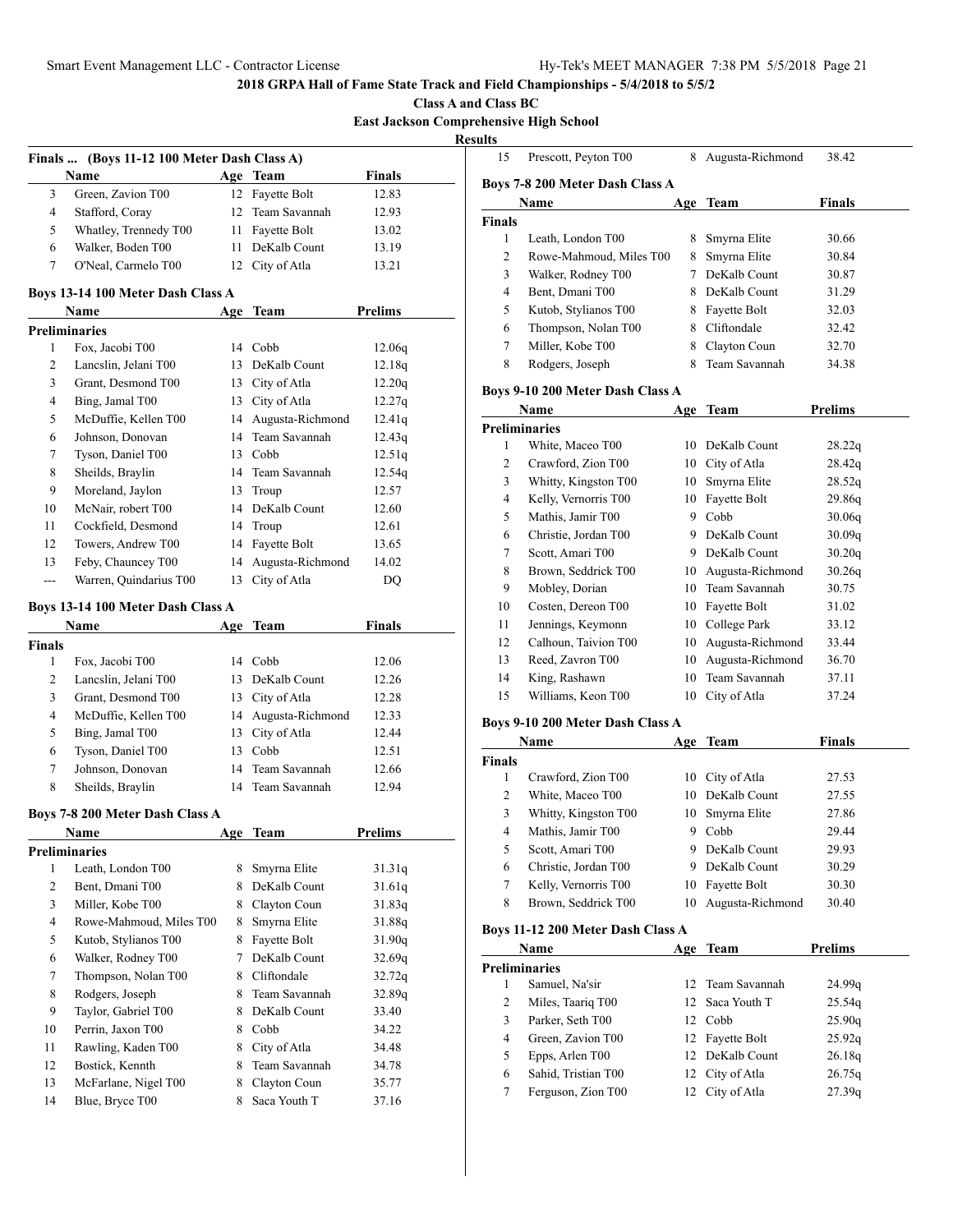**Class A and Class BC East Jackson Comprehensive High School**

**Results**

| Preliminaries  (Boys 11-12 200 Meter Dash Class A) |                    |    |                     |                |  |
|----------------------------------------------------|--------------------|----|---------------------|----------------|--|
|                                                    | Name               |    | Age Team            | <b>Prelims</b> |  |
| 8                                                  | Williams, Eli T00  |    | 11 Clayton Coun     | 27.41q         |  |
| 9                                                  | Smith, Rashad T00  | 11 | DeKalb Count        | 27.65          |  |
| 10                                                 | Wilson, Carson T00 |    | 12 DeKalb Count     | 27.68          |  |
| 11                                                 | Gregory, Aaron T00 |    | 12 Augusta-Richmond | 27.82          |  |
| 12                                                 | Blacksh, Thomas    |    | 12 Team Savannah    | 27.83          |  |
| 13                                                 | Clark, Javon T00   |    | Cobb                | 29.38          |  |
|                                                    |                    |    |                     |                |  |

### **Boys 11-12 200 Meter Dash Class A**

|               | <b>Name</b>         | Age  | Team             | <b>Finals</b> |
|---------------|---------------------|------|------------------|---------------|
| <b>Finals</b> |                     |      |                  |               |
| 1             | Miles, Taariq T00   |      | 12 Saca Youth T  | 24.60         |
| 2             | Samuel, Na'sir      |      | 12 Team Savannah | 24.94         |
| 3             | Parker, Seth T00    |      | 12 Cobb          | 25.89         |
| 3             | Epps, Arlen T00     |      | 12 DeKalb Count  | 25.89         |
| 5             | Green, Zavion T00   |      | 12 Fayette Bolt  | 25.97         |
| 6             | Williams, Eli T00   | 11 - | Clayton Coun     | 26.87         |
| 6             | Sahid, Tristian T00 |      | 12 City of Atla  | 26.87         |
| 8             | Ferguson, Zion T00  |      | 12 City of Atla  | 27.23         |

### **Boys 13-14 200 Meter Dash Class A**

|                | Name                 | Age | Team             | <b>Prelims</b> |
|----------------|----------------------|-----|------------------|----------------|
|                | Preliminaries        |     |                  |                |
| 1              | Griggs, Dylan T00    | 14  | DeKalb Count     | 24.02q         |
| 2              | Fox, Jacobi T00      | 14  | Cobb             | 24.36q         |
| 3              | Morgan, Joshua T00   | 14  | DeKalb Count     | 24.53q         |
| $\overline{4}$ | Grant, Desmond T00   | 13  | City of Atla     | 24.82q         |
| 5              | Bing, Jamal T00      | 13  | City of Atla     | 24.86g         |
| 6              | Brown, Trevor T00    | 14  | City of Atla     | 25.10q         |
| 7              | Tyson, Daniel T00    | 13  | Cobb             | 25.18q         |
| 8              | McDuffie, Kellen T00 | 14  | Augusta-Richmond | 25.31q         |
| 9              | Knox, Joshua T00     | 14  | Cobb             | 25.56          |
| 10             | Moreland, Jaylon     | 13  | Troup            | 26.11          |
| 11             | Kates, Dashawn       | 14  | Liberity AllStar | 26.17          |
| 12             | Moss, Brandon T00    | 14  | Fayette Bolt     | 26.61          |
| 13             | Anderson, Ayden T00  | 13  | Fayette Bolt     | 26.67          |
| 14             | Heard, Devin T00     | 14  | Augusta-Richmond | 28.66          |
| 15             | Hurst, Charles       | 14  | Team Savannah    | 29.98          |
| 16             | Davis, Antonio T00   | 14  | DeKalb Count     | 32.55          |

### **Boys 13-14 200 Meter Dash Class A**

| Name          |                      | Age | <b>Team</b>         | Finals |
|---------------|----------------------|-----|---------------------|--------|
| <b>Finals</b> |                      |     |                     |        |
| 1             | Griggs, Dylan T00    |     | 14 DeKalb Count     | 24.14  |
| 2             | Fox, Jacobi T00      | 14  | Cobb                | 24.15  |
| 3             | Morgan, Joshua T00   |     | 14 DeKalb Count     | 24.44  |
| 4             | Brown, Trevor T00    |     | 14 City of Atla     | 24.76  |
| 5             | McDuffie, Kellen T00 |     | 14 Augusta-Richmond | 24.91  |
| 6             | Grant, Desmond T00   | 13  | City of Atla        | 25.02  |
| 7             | Bing, Jamal T00      | 13  | City of Atla        | 25.41  |
| 8             | Tyson, Daniel T00    |     | Cobb                | 26.07  |

|               | Boys 7-8 400 Meter Dash Class A |     |                  |               |  |
|---------------|---------------------------------|-----|------------------|---------------|--|
|               | Name                            | Age | Team             | <b>Finals</b> |  |
| <b>Finals</b> |                                 |     |                  |               |  |
| 1             | Leath, London T00               | 8   | Smyrna Elite     | 1:11.42       |  |
| 2             | Bent, Dmani T00                 | 8   | DeKalb Count     | 1:11.74       |  |
| 3             | Rowe-Mahmoud, Miles T00         | 8   | Smyrna Elite     | 1:12.16       |  |
| 4             | Miller, Dante T00               | 8   | Cliftondale      | 1:17.22       |  |
| 5             | Black, Jonathon                 | 8   | Team Savannah    | 1:17.32       |  |
| 6             | Palmore, Randarian T00          | 7   | DeKalb Count     | 1:18.01       |  |
| 7             | Richards, Kyree                 | 8   | Team Savannah    | 1:20.68       |  |
| 8             | Harley, Elijah                  | 8   | College Park     | 1:21.31       |  |
| 9             | McFarlane, Nigel T00            | 8   | Clayton Coun     | 1:21.80       |  |
| 10            | Fudge, Jhalin T00               | 8   | City of Atla     | 1:22.39       |  |
| 11            | Rembert, Khalil T00             | 8   | DeKalb Count     | 1:23.18       |  |
| 12            | Edwards, Troy T00               | 7   | City of Atla     | 1:23.31       |  |
| 13            | Simmonds, Josiah T00            | 8   | Augusta-Richmond | 1:27.75       |  |
| 14            | Otting, Kylin T00               | 8   | Augusta-Richmond | 2:15.78       |  |
| ---           | Kutob, Stylianos T00            | 8   | Fayette Bolt     | DQ            |  |

## **Boys 9-10 400 Meter Dash Class A**

|    | Name                        | Age | <b>Team</b>      | <b>Prelims</b> |
|----|-----------------------------|-----|------------------|----------------|
|    | <b>Preliminaries</b>        |     |                  |                |
| 1  | Reynolds, Grant T00         | 9   | DeKalb Count     | 1:01.59q       |
| 2  | Whitty, Kingston T00        | 10  | Smyrna Elite     | 1:01.62q       |
| 3  | Crawford, Zion T00          | 10  | City of Atla     | 1:05.23q       |
| 4  | Kelly, Vernorris T00        | 10  | Fayette Bolt     | 1:06.28q       |
| 5  | Nesmith II, Christopher T00 | 9   | Smyrna Elite     | 1:07.04q       |
| 6  | Scott, Amari T00            | 9   | DeKalb Count     | 1:07.51q       |
| 7  | Mobley, Dorian              | 10  | Team Savannah    | 1:09.44q       |
| 8  | Harris, Bryson T00          | 9   | Atlanta Spar     | 1:09.91q       |
| 9  | Thomas, Ty'Quayvion         | 10  | Macon-Bibb       | 1:12.67        |
| 10 | Jennings, Keymonn           | 10  | College Park     | 1:13.10        |
| 11 | Howell III, Frankin T00     | 9   | Clayton Coun     | 1:13.94        |
| 12 | Mathis, Jamir T00           | 9   | Cobb             | 1:15.75        |
| 13 | Johnson, Montavious         | 10  | Liberity AllStar | 1:17.78        |
| 14 | Handy, Kamron T00           | 10  | Augusta-Richmond | 1:18.77        |
| 15 | Haskell, Alijah T00         | 10  | Augusta-Richmond | 1:23.04        |

## **Boys 9-10 400 Meter Dash Class A**

|                                   | Name                        | Age | Team             | <b>Finals</b> |  |
|-----------------------------------|-----------------------------|-----|------------------|---------------|--|
| <b>Finals</b>                     |                             |     |                  |               |  |
| 1                                 | Whitty, Kingston T00        | 10  | Smyrna Elite     | 1:01.32       |  |
| 2                                 | Reynolds, Grant T00         | 9   | DeKalb Count     | 1:01.72       |  |
| 3                                 | Kelly, Vernorris T00        | 10  | Fayette Bolt     | 1:07.52       |  |
| 4                                 | Nesmith II, Christopher T00 | 9   | Smyrna Elite     | 1:08.00       |  |
| 5                                 | Scott, Amari T00            | 9   | DeKalb Count     | 1:08.11       |  |
| 6                                 | Harris, Bryson T00          | 9   | Atlanta Spar     | 1:11.56       |  |
| 7                                 | Mobley, Dorian              |     | 10 Team Savannah | 1:16.22       |  |
|                                   | Crawford, Zion T00          | 10  | City of Atla     | DO            |  |
| Boys 11-12 400 Meter Dash Class A |                             |     |                  |               |  |
|                                   | Name                        | Age | Team             | Prelims       |  |

| Preliminaries  |                  |        |
|----------------|------------------|--------|
| Samuel, Na'sir | 12 Team Savannah | 57.23q |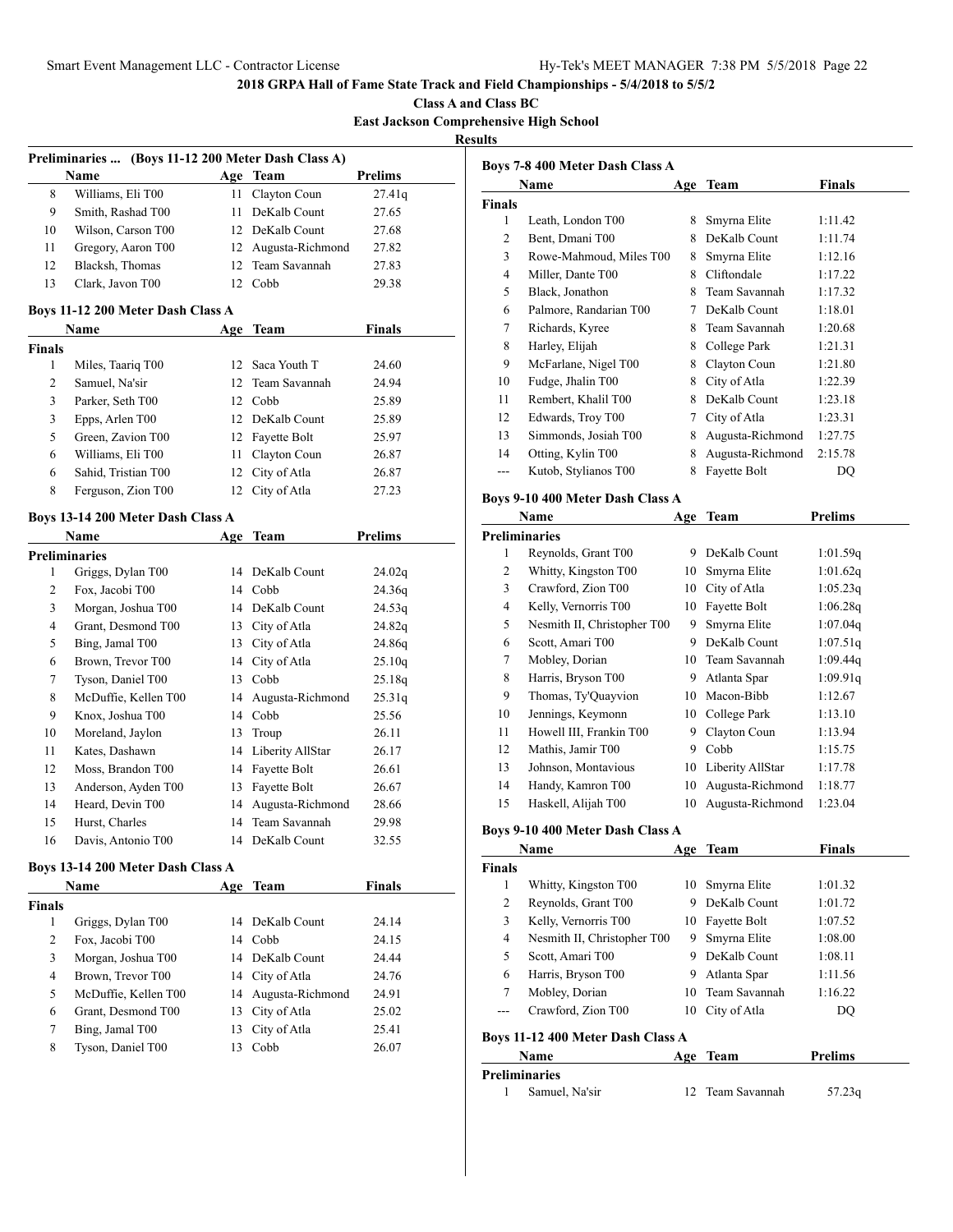## **Class A and Class BC**

# **East Jackson Comprehensive High School**

**Resul** 

|    | Preliminaries  (Boys 11-12 400 Meter Dash Class A) |     |                  |                |
|----|----------------------------------------------------|-----|------------------|----------------|
|    | Name                                               |     | Age Team         | <b>Prelims</b> |
| 2  | Epps, Arlen T00                                    | 12  | DeKalb Count     | 59.23q         |
| 3  | Njie, Sidi T00                                     | 11  | Atlanta Spar     | 59.65q         |
| 4  | Warner, Justin T00                                 | 12  | Fayette Bolt     | 1:00.82q       |
| 5  | Duvall, Louis T00                                  |     | 12 Cobb          | 1:02.31q       |
| 6  | McDowell, Jayvian T00                              | 12  | Cobb             | 1:02.77q       |
| 7  | Bridges, Ahmad T00                                 | 11  | City of Atla     | 1:03.00q       |
| 8  | Smith, Rashad T00                                  | 11  | DeKalb Count     | 1:03.74q       |
| 9  | Curry, Caleb T00                                   | 11. | Cobb             | 1:04.94        |
| 10 | Redding, Zion                                      |     | 12 Henry County  | 1:05.09        |
| 11 | Brown, Desmond                                     | 12  | Liberity AllStar | 1:05.39        |
| 12 | Johnson, Jaydon                                    | 12  | Troup            | 1:06.28        |
| 13 | Williams, Ashton                                   | 12  | Troup            | 1:09.25        |
| 14 | Stephens, Donavon T00                              | 12  | Augusta-Richmond | 1:12.38        |

# **Boys 11-12 400 Meter Dash Class A**

| Name                  | Age | Team         | Finals                                                                                       |  |
|-----------------------|-----|--------------|----------------------------------------------------------------------------------------------|--|
|                       |     |              |                                                                                              |  |
| Samuel, Na'sir        |     |              | 58.13                                                                                        |  |
| Niie, Sidi T00        |     |              | 59.55                                                                                        |  |
| Warner, Justin T00    |     |              | 1:00.31                                                                                      |  |
| Epps, Arlen T00       |     |              | 1:00.97                                                                                      |  |
| McDowell, Jayvian T00 |     |              | 1:02.37                                                                                      |  |
| Duvall, Louis T00     | 12. |              | 1:02.81                                                                                      |  |
| Bridges, Ahmad T00    | 11  | City of Atla | 1:04.18                                                                                      |  |
| Smith, Rashad T00     |     | DeKalb Count | 1:05.07                                                                                      |  |
|                       |     |              | 12 Team Savannah<br>11 Atlanta Spar<br>12 Fayette Bolt<br>12 DeKalb Count<br>12 Cobb<br>Cobb |  |

## **Boys 13-14 400 Meter Dash Class A**

|                | Name                              | Age | <b>Team</b>      | <b>Prelims</b> |
|----------------|-----------------------------------|-----|------------------|----------------|
|                | <b>Preliminaries</b>              |     |                  |                |
| 1              | Griggs, Dylan T00                 |     | 14 DeKalb Count  | 54.42q         |
| $\overline{2}$ | Davis, Amari T00                  | 14  | Smyrna Elite     | 54.95q         |
| 3              | Brown, Bryson T00                 | 14  | Cliftondale      | 55.57q         |
| 4              | Brown, Trevor T00                 | 14  | City of Atla     | 56.46q         |
| 5              | Johnson, Donovan                  | 14  | Team Savannah    | 56.63q         |
| 6              | Smith, Martin Isaiah              | 13  | Henry County     | 58.44q         |
| 7              | Echols, Robert T00                | 13  | Cobb             | 58.72q         |
| 8              | Costen, London T00                | 13  | Fayette Bolt     | 59.64q         |
| 9              | Moss, Brandon T00                 | 14  | Fayette Bolt     | 1:00.18        |
| 10             | Brown, Paul                       | 14  | Liberity AllStar | 1:01.36        |
| 11             | Williams, Quest T00               | 13  | City of Atla     | 1:01.47        |
| 12             | Knox, Joshua T00                  | 14  | Cobb             | 1:04.85        |
| 13             | Detchemendy, Oscar T00            | 14  | Augusta-Richmond | 1:05.93        |
| 14             | Mack, Corey T00                   | 14  | Augusta-Richmond | 1:07.07        |
|                | Boys 13-14 400 Meter Dash Class A |     |                  |                |
|                | Name                              | Age | Team             | <b>Finals</b>  |
| <b>Finals</b>  |                                   |     |                  |                |
| 1              | Griggs, Dylan T00                 |     | 14 DeKalb Count  | 53.61          |

|   | Davis, Amari T00   | 14 Smyrna Elite  | 54.03 |
|---|--------------------|------------------|-------|
| 3 | Brown, Trevor T00  | 14 City of Atla  | 54.28 |
| 4 | Brown, Bryson T00  | 14 Cliftondale   | 56.45 |
| 5 | Johnson, Donovan   | 14 Team Savannah | 58.10 |
| 6 | Echols, Robert T00 | Cobb             | 59.19 |

| lts            |                                  |        |                     |               |
|----------------|----------------------------------|--------|---------------------|---------------|
| 7              | Smith, Martin Isaiah             | 13     | Henry County        | 1:00.13       |
| 8              | Costen, London T00               | 13     | Fayette Bolt        | 1:00.20       |
|                | Boys 7-8 800 Meter Run Class A   |        |                     |               |
|                | Name                             |        | Age Team            | <b>Finals</b> |
| Finals         |                                  |        |                     |               |
| 1              | Rodgers, Delano T00              |        | 7 Cobb              | 2:55.44       |
| $\overline{c}$ | Lanier, Julian T00               | 8      | Smyrna Elite        | 2:55.64       |
| 3              | Palmore, Randarian T00           | $\tau$ | DeKalb Count        | 2:56.89       |
| $\overline{4}$ | Miles, Terrence T00              |        | 8 Saca Youth T      | 3:01.01       |
| 5              | Swenk, Chase T00                 |        | 8 Smyrna Elite      | 3:03.11       |
| 6              | Rhodes, Jerimiah                 |        | 8 Team Savannah     | 3:05.70       |
| 7              | Edwards, Troy T00                |        | 7 City of Atla      | 3:13.37       |
| 8              | Watkins, Jaden T00               |        | 8 DeKalb Count      | 3:13.40       |
| 9              | Little, Tristan                  |        | 7 College Park      | 3:38.78       |
| ---            | Stubbs, Christian T00            |        | 8 DeKalb Count      | DQ            |
| ---            | Williams, II, LaVaras T00        |        | 8 City of Atla      | DQ            |
| ---            | Mcfadden, Aaron                  | 8      | Liberity AllStar    | DQ            |
|                | Boys 9-10 800 Meter Run Class A  |        |                     |               |
|                | Name                             | Age    | Team                | <b>Finals</b> |
| Finals         |                                  |        |                     |               |
| 1              | Reynolds, Grant T00              |        | 9 DeKalb Count      | 2:27.99       |
| $\overline{2}$ | Sharpe, William T00              |        | 9 DeKalb Count      | 2:37.37       |
| 3              | Nesmith II, Christopher T00      |        | 9 Smyrna Elite      | 2:40.93       |
| 4              | Mccoy, Nassir T00                |        | 10 Atlanta Spar     | 2:43.84       |
| 5              | Williams, Cashis T00             |        | 10 Atlanta Spar     | 2:45.01       |
| 6              | Smith, Armond T00                |        | 10 DeKalb Count     | 2:50.74       |
| 7              | West, Kedric T00                 | 9.     | Atlanta Spar        | 2:50.87       |
| 8              | Albano, Alexander T00            |        | 10 Cobb             | 2:52.30       |
| 9              | Jenkins, Cornelius T00           |        | 9 College Park      | 2:52.37       |
| 10             | Perkins, Dorian T00              |        | 9 Legacy            | 2:52.82       |
| 11             | Ricks, Tayveon                   |        | 10 Liberity AllStar | 3:19.12       |
| 12             | Ellison, Aaron                   | 9      | Troup               | 3:27.27       |
| 13             | Bailey, Lamarcus T00             | 10     | Augusta-Richmond    | 3:31.36       |
|                | Boys 11-12 800 Meter Run Class A |        |                     |               |
|                | Name                             |        | Age Team            | <b>Finals</b> |
| Finals         |                                  |        |                     |               |
| 1              | Ripperdan, Zachary T00           |        | 12 Fayette Bolt     | 2:27.09       |
| $\overline{c}$ | Mays, Julian                     |        | 12 Henry County     | 2:27.09       |
| 3              | Williams, Christian T00          | 12     | Atlanta Spar        | 2:32.40       |
| $\overline{4}$ | Frazier, Cameron T00             | 11     | DeKalb Count        | 2:33.72       |
| 5              | Barnes, Quincy T00               | 11 -   | Hiram Hurric        | 2:34.66       |
| 6              | Curry. Caleb T00                 |        | 11 Cobb             | 2:36.73       |

|        | Name                    | Age | Team             | Finals  |  |
|--------|-------------------------|-----|------------------|---------|--|
| Finals |                         |     |                  |         |  |
| 1      | Ripperdan, Zachary T00  | 12  | Fayette Bolt     | 2:27.09 |  |
| 2      | Mays, Julian            | 12  | Henry County     | 2:27.09 |  |
| 3      | Williams, Christian T00 | 12  | Atlanta Spar     | 2:32.40 |  |
| 4      | Frazier, Cameron T00    | 11  | DeKalb Count     | 2:33.72 |  |
| 5      | Barnes, Quincy T00      | 11  | Hiram Hurric     | 2:34.66 |  |
| 6      | Curry, Caleb T00        | 11  | Cobb             | 2:36.73 |  |
| 7      | Davis, Breyden T00      | 11  | Smyrna Elite     | 2:38.93 |  |
| 8      | Rhodes, Trenton         | 12  | Team Savannah    | 2:40.17 |  |
| 9      | Swint, Christopher T00  | 12  | Augusta-Richmond | 2:40.68 |  |
| 10     | Williams, Anthony       | 12  | Team Savannah    | 2:43.31 |  |
| 11     | Sulton, Allen T00       | 12  | Fayette Bolt     | 2:44.45 |  |
| 12     | Toray, Bayne T00        | 12  | City of Atla     | 2:44.49 |  |
| 13     | Njie, Sidi T00          | 11  | Atlanta Spar     | 2:49.44 |  |
| 14     | Sanders, Aaryn T00      | 12  | Augusta-Richmond | 3:05.16 |  |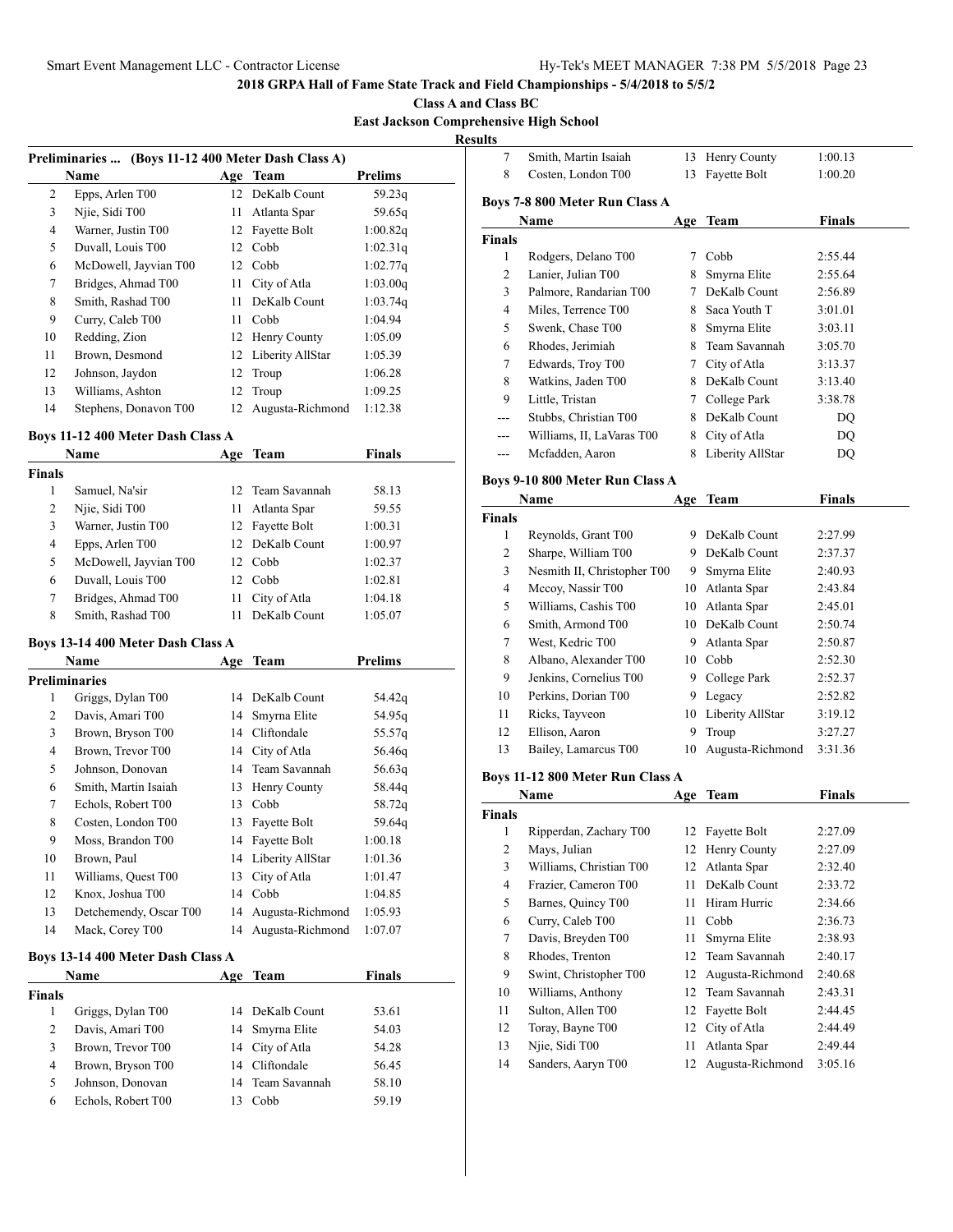**Class A and Class BC**

**East Jackson Comprehensive High School Results**

|                          | Boys 13-14 800 Meter Run Class A             |    |                     |               |
|--------------------------|----------------------------------------------|----|---------------------|---------------|
|                          | Name                                         |    | Age Team            | <b>Finals</b> |
| <b>Finals</b>            |                                              |    |                     |               |
| 1                        | Niswonger, Brian T00                         |    | 14 Cobb             | 2:16.97       |
| 2                        | Tiati, Brandon T00                           |    | 14 Woodstock        | 2:21.43       |
| 3                        | Madeo, Nino T00                              |    | 14 Cobb             | 2:22.66       |
| 4                        | Wright-Goss, Christopher T0( 14 Fayette Bolt |    |                     | 2:22.79       |
| 5                        | Costen, London T00                           | 13 | Fayette Bolt        | 2:23.46       |
| 6                        | Dancy, Rhamon T00                            |    | 13 Saca Youth T     | 2:23.75       |
| 7                        | Williams, Quest T00                          |    | 13 City of Atla     | 2:24.19       |
| 8                        | Smith, Martin Isaiah                         |    | 13 Henry County     | 2:25.89       |
| 9                        | Campbell, Isiah                              |    | 14 Team Savannah    | 2:29.66       |
| 10                       | Elahee, Christian T00                        |    | 13 Saca Youth T     | 2:33.59       |
| 11                       | Bradley, David T00                           |    | 13 Fayette Bolt     | 2:40.35       |
| 12                       | Moore, Darriyus T00                          |    | 14 Augusta-Richmond | 2:46.81       |
| 13                       | Jones-Hall, Xavier                           |    | 14 Liberity AllStar | 2:50.64       |
|                          | Boys 9-10 1600 Meter Run Class A             |    |                     |               |
|                          | Name                                         |    | Age Team            | <b>Finals</b> |
| <b>Finals</b>            |                                              |    |                     |               |
| 1                        | Sharpe, William T00                          |    | 9 DeKalb Count      | 5:32.94       |
| 2                        | Wilson, Kaleb T00                            |    | 10 DeKalb Count     | 5:37.17       |
| 3                        | Collier, Demijae T00                         |    | 10 DeKalb Count     | 5:55.48       |
| 4                        | Kinsey, Zachary                              |    | 10 Liberity AllStar | 6:04.01       |
| 5                        | Albano, Alexander T00                        |    | 10 Cobb             | 6:04.03       |
| 6                        | Perkins, Dorian T00                          |    | 9 Legacy            | 6:16.96       |
| 7                        | Johnson, Ronald T00                          |    | 10 Cobb             | 6:21.88       |
| 8                        | Francis, Robert T00                          |    | 9 City of Atla      | 6:24.48       |
| 9                        | Bush-Carter, Jeremiah T00                    |    | 10 Sandy Spring     | 6:34.76       |
| 10                       | Robinson, Amari T00                          |    | 10 City of Atla     | 7:07.13       |
| 11                       | Ellison, Aaron                               | 9  | Troup               | 7:12.26       |
| 12                       | Mobley, James                                | 10 | Team Savannah       | 8:05.09       |
|                          | Boys 11-12 1600 Meter Run Class A            |    |                     |               |
|                          | Name                                         |    | Age Team            | Finals        |
| <b>Finals</b>            |                                              |    |                     |               |
| 1                        | Ripperdan, Zachary T00                       |    | 12 Fayette Bolt     | 5:25.44       |
| 2                        | Barnes, Quincy T00                           | 11 | Hiram Hurric        | 5:29.64       |
| 3                        | Glen, Pharoh T00                             | 11 | Atlanta Spar        | 5:35.29       |
| $\overline{\mathcal{L}}$ | Mays, Julian                                 | 12 | Henry County        | 5:37.31       |
| 5                        | Swenk, Luke T00                              | 12 | Smyrna Elite        | 5:40.81       |
| 6                        | Edwards, John T00                            | 12 | DeKalb Count        | 5:45.37       |
| $\tau$                   | Toray, Bayne T00                             | 12 | City of Atla        | 5:45.42       |
| $\,8\,$                  | Jarrett, Noah T00                            | 11 | Sandy Spring        | 5:53.28       |
| 9                        | Brumbaugh, Gavin T00                         | 12 | Cobb                | 5:54.20       |
| $10\,$                   | Sulton, Allen T00                            | 12 | Fayette Bolt        | 5:57.61       |
| 11                       | Spencer, Kijae T00                           | 12 | DeKalb Count        | 5:59.69       |
| 12                       | Rhodes, Trenton                              | 12 | Team Savannah       | 6:09.00       |

 Swint, Christopher T00 12 Augusta-Richmond 6:13.08 Sanders, Aaryn T00 12 Augusta-Richmond 6:19.12 Tatem, Peter T00 12 Fayette Bolt 6:28.46 O, Christopher 12 Liberity AllStar 6:33.52

|               | Name                  |    | Age Team         | <b>Finals</b> |
|---------------|-----------------------|----|------------------|---------------|
| <b>Finals</b> |                       |    |                  |               |
| 1             | Niswonger, Brian T00  | 14 | Cobb             | 5:03.89       |
| 2             | Madeo, Nino T00       | 14 | Cobb             | 5:05.38       |
| 3             | Dancy, Rhamon T00     | 13 | Saca Youth T     | 5:11.40       |
| 4             | Elahee, Christian T00 | 13 | Saca Youth T     | 5:26.99       |
| 5             | Newman, William T00   | 13 | Cobb             | 5:29.14       |
| 6             | Campbell, Isiah       | 14 | Team Savannah    | 5:43.65       |
| 7             | Bradley, David T00    | 13 | Fayette Bolt     | 5:52.46       |
| 8             | Lopez, Ricari T00     | 14 | DeKalb Count     | 6:01.77       |
| 8             | Sawyer, Christain T00 | 13 | City of Atla     | 6:01.77       |
| 10            | Lucas, Mekhai T00     | 13 | DeKalb Count     | 6:19.38       |
| 11            | Jones-Hall, Xavier    | 14 | Liberity AllStar | 6:40.17       |
| 12            | Mathis, Yeshua T00    | 14 | Fayette Bolt     | 6:41.82       |
| 13            | Durham, Emanual T00   | 13 | DeKalb Count     | 6:49.16       |

## **Boys 7-8 4x100 Meter Relay Class A**

|               | Team                      | Relay | Finals                   |
|---------------|---------------------------|-------|--------------------------|
| <b>Finals</b> |                           |       |                          |
| 1             | DeKalb County             | А     | 1:01.80                  |
|               | 1) Henderson, Chauncey 8  |       | 2) Hill, Christain 8     |
|               | 3) Hunter, Christopher 8  |       | 4) Taylor, Gabriel 8     |
|               | 5) Tillman, Jeremiah 8    |       | 6) Rembert, Khalil 8     |
|               | 7) Curtis Punch, Zaccai 8 |       |                          |
| 2             | Smyrna Elite TC           | A     | 1:02.07                  |
|               | 1) Toland, Ki'Vonte 8     |       | 2) Earvin Jr, Lamel 8    |
|               | 3) Leath, London 8        |       | 4) Rowe-Mahmoud, Miles 8 |
|               | 5) Torres, Angel 7        |       | 6) Whitty, Jagger 8      |
| 3             | Team Savannah             | А     | 1:03.06                  |
|               | 1) Rodgers, Joseph 8      |       | 2) Giles, Demonte 8      |
|               | 3) Bostick, Kennth 8      |       | 4) Richards, Kyree 8     |
|               | 5) Mcmullen, Prentiss 8   |       |                          |
| 4             | Clayton Coun              | A     | 1:04.02                  |
|               | 1) Nelson, Demetrick 8    |       | 2) Chatman, Pheres 8     |
|               | 3) McFarlane, Nigel 8     |       | 4) Miller, Kobe 8        |
| 5             | Atlanta Spar              | A     | 1:04.62                  |

### **Boys 9-10 4x100 Meter Relay Class A**

|               | Team                 | Relay | <b>Finals</b>           |
|---------------|----------------------|-------|-------------------------|
| <b>Finals</b> |                      |       |                         |
| 1             | Atlanta Spar         | А     | 55.46                   |
| 2             | DeKalb County        | А     | 56.63                   |
|               | 1) Scott, Amari 9    |       | 2) Mckerson, Ayo 9      |
|               | 3) Reynolds, Grant 9 |       | 4) Christie, Jordan 9   |
|               | 5) White, Maceo 10   |       | 6) Tillman, Thaddeus 10 |
| 3             | <b>Fayette Bolts</b> | A     | 57.64                   |
|               | 1) Costen, Dereon 10 |       | 2) Kelly, Vernorris 10  |
|               | 3) Fason, James 10   |       | 4) Green, Zalen 10      |
|               | 5) Elbert, Elijah 9  |       |                         |
| 4             | Team Savannah        | А     | 58.02                   |
|               | 1) Mallard, Eron 10  |       | 2) Smith, Damine 10     |
|               | 3) King, Rashawn 10  |       | 4) Smart, Stanley 10    |
|               | 5) Mobley, Dorian 10 |       |                         |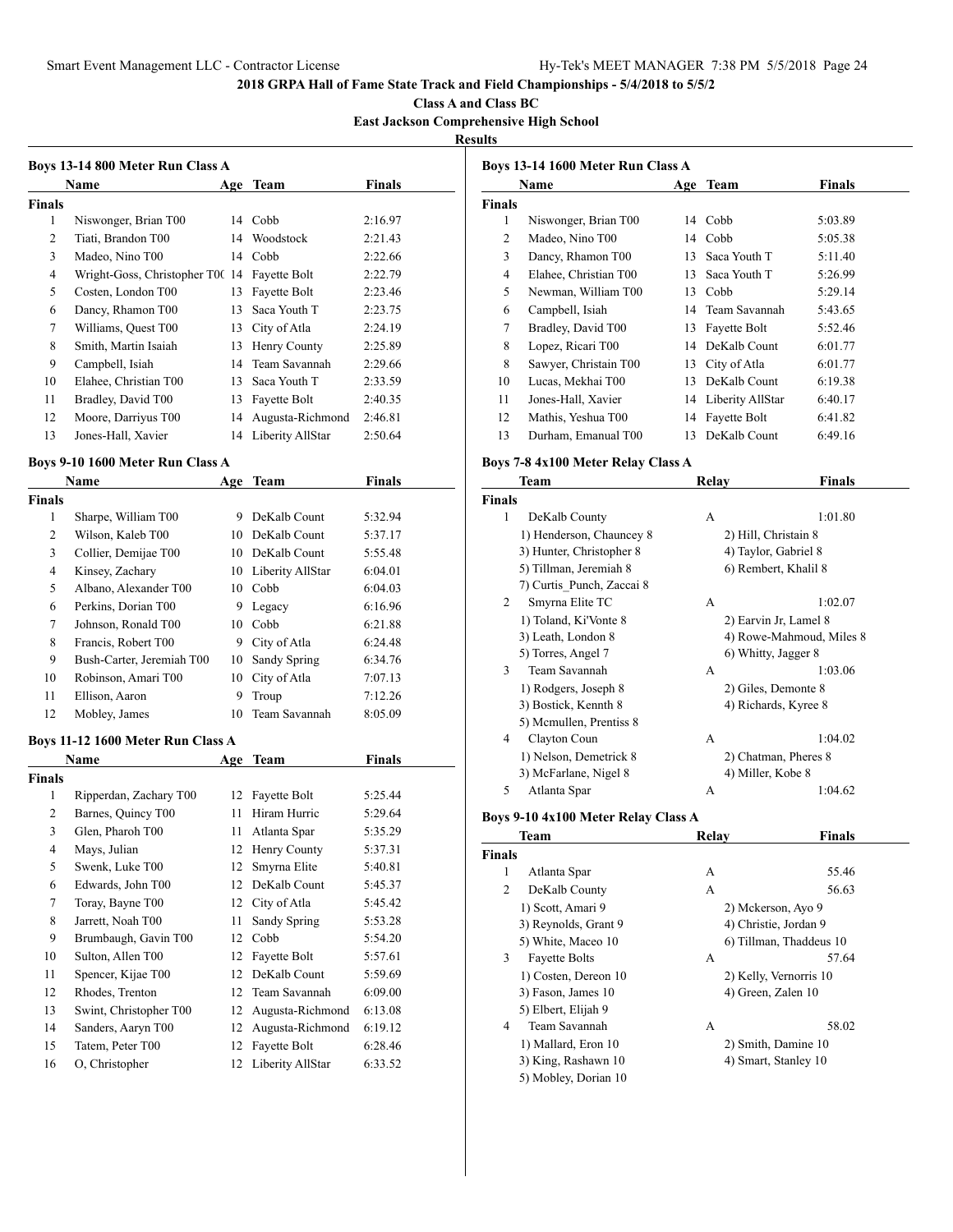**Class A and Class BC**

#### **East Jackson Comprehensive High School Results**

**Finals ... (Boys 9-10 4x100 Meter Relay Class A) Team Relay Finals** 5 Peak Perform A 1:01.04 1) Black, Jairus 10 2) Harley, Bryson 9 3) Hawes, Juan 9 4) Marshall, Dominic 10 5) Rayford, Nathan 9 6) Williams, Jayce 10 **Boys 11-12 4x100 Meter Relay Class A Team Relay Finals Finals** 1 Team Savannah A 50.72 1) Fra, Christopher 12 2) Stafford, Coray 12 3) Samuel, Na'sir 12 4) Blacksh, Thomas 12 5) Rhodes, Trenton 12 2 Fayette Bolts A 50.74 1) Whatley, Trennedy 11 2) Green, Zavion 12 3) Richardson, Corey 12 4) Blankenship, Jaren 12 5) Whitaker, Elijah 11 3 Atlanta Spar A 51.76 4 DeKalb County A 52.28 1) Walker, Boden 11 2) Smith, Rashad 11 3) Breedlove, Tyler 11 4) Smith, Zsewaun 11 5 Peak Perform A 54.50 1) Wiggins, Levar 12 2) Watkins, Keshawn 11 3) Vance, Amare 12 4) Traylor, Cam'ron 12 5) Parker, Seth 12 6) Curry, Caleb 11 **Boys 13-14 4x100 Meter Relay Class A Team Relay Finals Finals** 1 DeKalb County A 47.14 1) Butler, Kameron 14 2) Morgan, Joshua 14 3) Griggs, Dylan 14 4) Wheeler, Jahyauni 14 5) Lancslin, Jelani 13 2 City of Atlanta A 48.34 3 300 Track Club A 50.71 1) Boyd, Keyon'Dre 14 2) Echols, Robert 13 3) Fox, Jacobi 14 4) Gomez, Manuel 13 5) Nelson, Anthony 13 4 Fayette Bolts A 50.98 1) Anderson, Austin 13 2) Moss, Brandon 14 3) Moss, Phoenix 13 4) Anderson, Ayden 13 5) Costen, London 13 5 Team Savannah A 52.18 1) Sheilds, Braylin 14 2) Hurst, Charles 14

### **Boys 9-10 4x400 Meter Relay Class A**

5) Ellison, Michael 14

| Team                  | Relay              | Finals                |  |
|-----------------------|--------------------|-----------------------|--|
| Finals                |                    |                       |  |
| DeKalb County         | А                  | 4:34.06               |  |
| 1) Mckerson, Ayo 9    |                    | 2) Reynolds, Grant 9  |  |
| 3) Christie, Jordan 9 | 4) White, Maceo 10 |                       |  |
| 5) Sharpe, William 9  |                    | 6) Mullins, Zandon 10 |  |
|                       |                    |                       |  |

3) McCloud, Raymond 14 4) Campbell, Isiah 14

| 2 | Atlanta Spar           | A | 4:48.57                 |  |
|---|------------------------|---|-------------------------|--|
| 3 | <b>Fayette Bolts</b>   | А | 4:49.86                 |  |
|   | 1) Costen, Dereon 10   |   | 2) Fason, James 10      |  |
|   | 3) Kelly, Vernorris 10 |   | 4) Green, Zalen 10      |  |
| 4 | Peak Perform           | А | 5:17.38                 |  |
|   | 1) Black, Jairus 10    |   | 2) Harley, Bryson 9     |  |
|   | 3) Hawes, Juan 9       |   | 4) Marshall, Dominic 10 |  |
|   | 5) Rayford, Nathan 9   |   | 6) Williams, Jayce 10   |  |
| 5 | Team Savannah          | A | 5:30.31                 |  |
|   | 1) Mobley, Dorian 10   |   | 2) Childs, Sammy 10     |  |
|   | 3) Walker, Scott 10    |   | 4) King, Rashawn 10     |  |
|   | 5) Smart, Stanley 10   |   |                         |  |

#### **Boys 11-12 4x400 Meter Relay Class A**

|               | Team                     | Relay              | Finals                  |
|---------------|--------------------------|--------------------|-------------------------|
| <b>Finals</b> |                          |                    |                         |
| 1             | <b>Fayette Bolts</b>     | A                  | 4:20.60                 |
|               | 1) Richardson, Corey 12  |                    | 2) Warner, Justin 12    |
|               | 3) Ripperdan, Zachary 12 |                    | 4) Green, Zavion 12     |
|               | 5) Adewusi, Ademola 12   |                    | 6) Whatley, Trennedy 11 |
| 2             | Atlanta Spar             | А                  | 4:33.15                 |
| 3             | Henry County A           | А                  | 4:34.14                 |
|               | 1) Parker, Herschel 12   | 2) Terrell, Ian 11 |                         |
|               | 3) Mays, Julian 12       |                    | 4) Redding, Zion 12     |
| 4             | Peak Perform             | A                  | 4:47.39                 |
|               | 1) Chapman, Zachary 12   |                    | 2) Clark III, Marion 11 |
|               | 3) Curry, Caleb 11       |                    | 4) Traylor, Cam'ron 12  |
|               | 5) Vance, Amare 12       |                    | 6) Wiggins, Levar 12    |
| 5             | Team Savannah            | А                  | 5:03.09                 |
|               | 1) Williams, Anthony 12  |                    | 2) Brown, Jeremiah 12   |
|               | 3) Washington, Joshua 12 |                    | 4) Samuel, Na'sir 12    |
|               | 5) Rhodes, Trenton 12    |                    |                         |

#### **Boys 13-14 4x400 Meter Relay Class A**

|               | Team                           | Relay | Finals                    |
|---------------|--------------------------------|-------|---------------------------|
| <b>Finals</b> |                                |       |                           |
| 1             | DeKalb County                  | А     | 3:52.58                   |
|               | 1) Morgan, Joshua 14           |       | 2) Griggs, Dylan 14       |
|               | 3) Kennebrew, Sam 14           |       | 4) Breedlove, Tarrance 14 |
|               | 5) Butler, Kameron 14          |       | 6) Lancslin, Jelani 13    |
| 2             | <b>Fayette Bolts</b>           | A     | 4:00.01                   |
|               | 1) Anderson, Austin 13         |       | 2) Anderson, Ayden 13     |
|               | 3) Wright-Goss, Christopher 14 |       | 4) Moss, Brandon 14       |
|               | 5) Costen, London 13           |       |                           |
| 3             | Marietta Track Club            | А     | 4:07.69                   |
|               | 1) Niswonger, Brian 14         |       | 2) Mozier, Lawson 13      |
|               | 3) Madeo, Nino 14              |       | 4) Newman, William 13     |
|               | 5) Harrison, Zachary 14        |       |                           |
| 4             | City of Atlanta                | А     | 4:12.18                   |
| 5             | Liberty Allstars               | А     | 4:26.93                   |
|               | 1) Brown, Paul 14              |       | 2) Kates, Dashawn 14      |
|               | 3) Allen, Dwayne 14            |       | 4) Matthews, Dewayne 14   |
|               | 5) Jones-Hall, Xavier 14       |       |                           |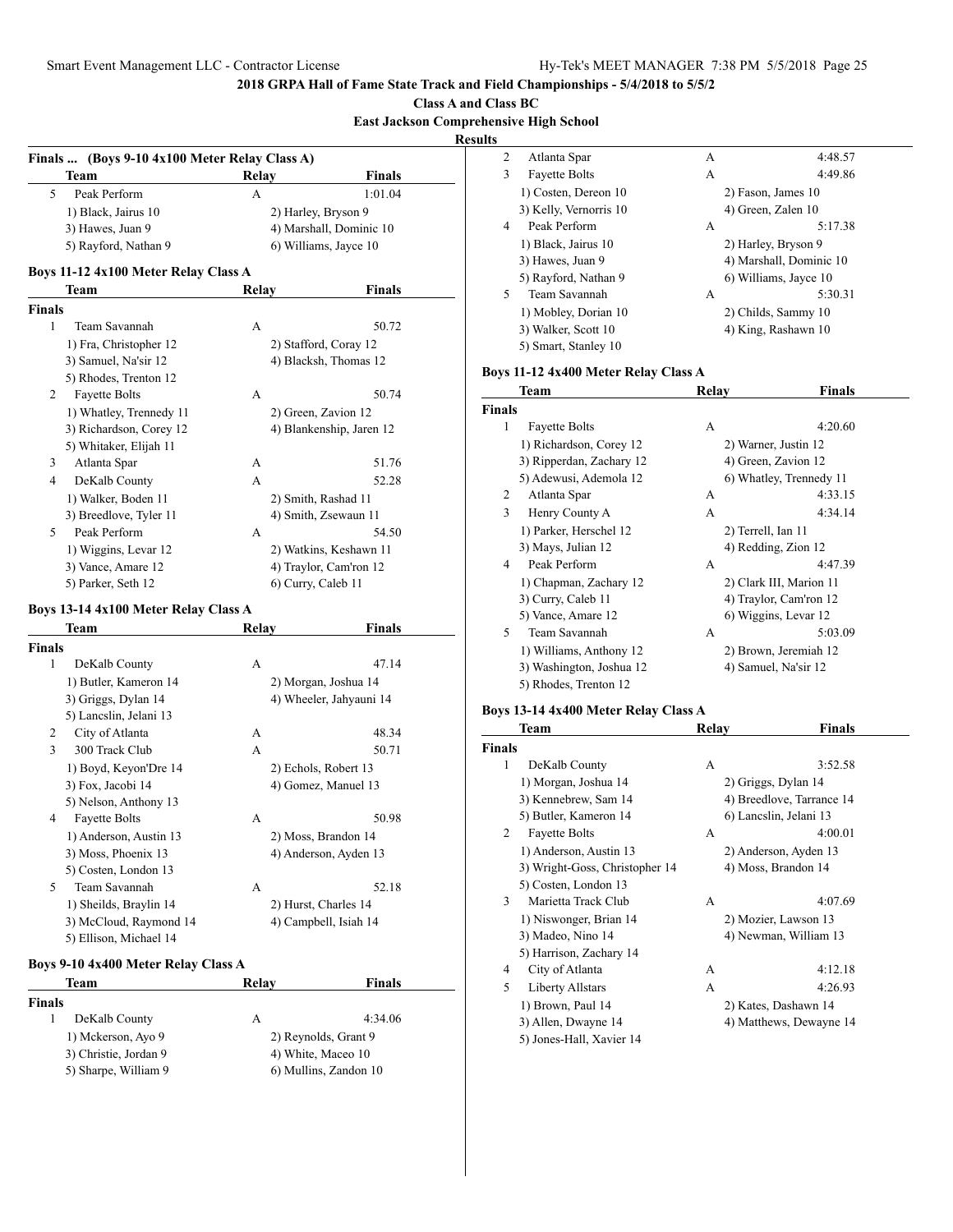**Class A and Class BC East Jackson Comprehensive High School**

**Results**

| <b>Boys 9-10 High Jump Class A</b> |                                         |      |                              |               |  |  |
|------------------------------------|-----------------------------------------|------|------------------------------|---------------|--|--|
|                                    | Name                                    |      | Age Team                     | <b>Finals</b> |  |  |
| <b>Finals</b>                      |                                         |      |                              |               |  |  |
| 1                                  | Johnson, Montavious                     | 10   | Liberity AllStar             | 3-09.00       |  |  |
| 2                                  | Armour, Traviance T00                   | 10   | DeKalb Count                 | 3-01.00       |  |  |
| 3                                  | Edwards, Quincy T00                     | 10   | DeKalb Count                 | 3-00.00       |  |  |
|                                    | Boys 11-12 High Jump Class A            |      |                              |               |  |  |
|                                    | Name                                    | Age  | Team                         | <b>Finals</b> |  |  |
| <b>Finals</b>                      |                                         |      |                              |               |  |  |
| 1                                  | Frasi, Tahshaun                         |      | 12 Liberity AllStar          | 4-08.00       |  |  |
| 2                                  | Ferguson, Zion T00                      |      | 12 City of Atla              | 4-07.00       |  |  |
| 3                                  | Toray, Bayne T00                        |      | 12 City of Atla              | 4-02.00       |  |  |
| 3                                  | Baker, Jarmaine                         | 12   | Team Savannah                | 4-02.00       |  |  |
| 4                                  | Colquitt, Anthony T00                   | 11 - | DeKalb Count                 | J4-02.00      |  |  |
| 5                                  | Burch, Cadence T00                      | 11   | Atlanta Spar                 | J4-00.00      |  |  |
|                                    | Boys 13-14 High Jump Class A            |      |                              |               |  |  |
|                                    | Name                                    |      | Age Team                     | Finals        |  |  |
| <b>Finals</b>                      |                                         |      |                              |               |  |  |
| 1                                  | Brown, Bryson T00                       | 14   | Cliftondale                  | 5-04.00       |  |  |
| 2                                  | Holt, Verand                            |      | 14 Liberity AllStar          | 4-08.00       |  |  |
| 2                                  | Smith, Hassan T00                       | 14   | City of Atla                 | 4-08.00       |  |  |
| 2                                  | Mosley, Dahmonei T00                    |      | 14 Cobb                      | 4-08.00       |  |  |
| 2                                  | Jones, Dorian T00                       |      | 14 Cliftondale               | 4-08.00       |  |  |
| 6                                  | Jones-Hall, Xavier                      |      | 14 Liberity AllStar          | 4-06.00       |  |  |
| ---                                | Corbitt, Ta'Jon T00                     | 13   | DeKalb Count                 | ΝH            |  |  |
|                                    |                                         |      |                              |               |  |  |
|                                    | <b>Boys 7-8 Long Jump Class A</b>       |      |                              |               |  |  |
|                                    | Name                                    | Age  | Team                         | Finals        |  |  |
| <b>Finals</b><br>1                 |                                         | 8.   | Team Savannah                | 11-04.00      |  |  |
|                                    | Richards, Kyree                         |      |                              |               |  |  |
| 2                                  | Black, Jonathon                         | 8    | Team Savannah                | 11-02.00      |  |  |
| 3<br>4                             | Miller, Kobe T00                        | 8    | Clayton Coun<br>8 Cobb       | 10-09.00      |  |  |
|                                    | James, Dylen T00                        |      | 8 Augusta-Richmond 10-03.50  | 10-06.50      |  |  |
| 5                                  | Quiller, Mikah T00                      |      |                              |               |  |  |
| 6<br>7                             | Lanier, Julian T00<br>Hudson, Dylan T00 | 8    | Smyrna Elite<br>DeKalb Count | 10-00.50      |  |  |
|                                    |                                         | 8    | Clayton Coun                 | 9-04.50       |  |  |
| 8                                  | Nelson, Demetrick T00                   | 8    |                              | 8-10.50       |  |  |
| 9                                  | White, Jahmai T00                       |      | 8 City of Atla               | 8-10.00       |  |  |
| 10                                 | Whitty, Jagger T00                      | 8    | Smyrna Elite                 | 8-03.50       |  |  |
| 11                                 | Harris, Dwohski T00                     | 8    | City of Atla                 | 6-10.00       |  |  |
|                                    | <b>Boys 9-10 Long Jump Class A</b>      |      |                              |               |  |  |
|                                    | Name                                    | Age  | <b>Team</b>                  | <b>Finals</b> |  |  |
| <b>Finals</b>                      |                                         |      |                              |               |  |  |
| 1                                  | Crawford, Zion T00                      | 10   | City of Atla                 | 13-03.50      |  |  |
| 2                                  | Whitty, Kingston T00                    | 10   | Smyrna Elite                 | 12-10.50      |  |  |
| 3                                  | King, Elijah T00                        | 10   | Smyrna Elite                 | 12-09.00      |  |  |
| 4                                  | Issac, Rashaan T00                      | 9.   | DeKalb Count                 | 12-08.50      |  |  |
| 5                                  | Smith, Armond T00                       |      | 10 DeKalb Count              | 12-01.50      |  |  |
| 6                                  | Quiller, Makai T00                      | 10   | Augusta-Richmond 11-10.00    |               |  |  |
| 7                                  | Harris, LaDamein                        |      | 10 Walton Count              | 11-09.00      |  |  |
| 8                                  | Mobley, Dorian                          | 10   | Team Savannah                | 11-06.50      |  |  |
| 9                                  | Reshaw, Dyami T00                       | 10   | Fayette Bolt                 | 11-05.50      |  |  |
|                                    |                                         |      |                              |               |  |  |
|                                    |                                         |      |                              |               |  |  |

| 10 | Williams, David T00 | 10 City of Atla              | 11-03.00 |
|----|---------------------|------------------------------|----------|
| 11 | Williams, Jayce T00 | 10 Cobb                      | 10-10.00 |
| 12 | Johnson, Montavious | 10 Liberity AllStar          | 10-08.00 |
| 13 | Oliver, Cayden T00  | 10 Augusta-Richmond 10-04.00 |          |
| 14 | Gray, Trevon T00    | 9 Sandy Spring               | 10-01.00 |
| 15 | Walt, Christian     | 10 Liberity AllStar          | 6-09.75  |
|    |                     |                              |          |

## **Boys 11-12 Long Jump Class A**

|               | Name                    | Age | <b>Team</b>               | <b>Finals</b> |
|---------------|-------------------------|-----|---------------------------|---------------|
| <b>Finals</b> |                         |     |                           |               |
| 1             | Wilson, Carson T00      | 12  | DeKalb Count              | 16-00.00      |
| 2             | Burch, Cadence T00      | 11  | Atlanta Spar              | 15-06.00      |
| 3             | Langford, Christian T00 | 12  | Atlanta Spar              | J15-06.00     |
| 4             | Jordan, Omari T00       | 12  | DeKalb Count              | 15-02.00      |
| 5             | Willia, Jamarkus        | 12  | Liberity AllStar          | 14-10.50      |
| 6             | Gilbert, Jontae T00     | 12  | City of Atla              | 14-07.00      |
| 7             | Robertson, Lamarri T00  | 11  | Cobb                      | 14-04.75      |
| 8             | Williams, Eli T00       | 11  | Clayton Coun              | 14-02.50      |
| 9             | Whitaker, Elijah T00    | 11  | Fayette Bolt              | 13-09.00      |
| 10            | Fann, Alexander T00     | 11  | DeKalb Count              | 13-07.00      |
| 11            | Houst, Marquan          | 12  | Liberity AllStar          | 13-02.00      |
| 12            | Booker, Terrance T00    | 11  | Cobb                      | 12-03.75      |
| 13            | Curry, Caleb T00        | 11  | Cobb                      | 12-02.50      |
| 14            | Albright, Tyjhai T00    | 12  | Augusta-Richmond 11-05.50 |               |
| 15            | Howard, Denzel T00      | 12  | Augusta-Richmond 10-10.50 |               |

## **Boys 13-14 Long Jump Class A**

|               | Name                   | Age | Team                      | Finals    |
|---------------|------------------------|-----|---------------------------|-----------|
| <b>Finals</b> |                        |     |                           |           |
| 1             | Brown, Trevor T00      | 14  | City of Atla              | 17-01.00  |
| 2             | Moreland, Jaylon       | 13  | Troup                     | 16-01.50  |
| 3             | Edwards, Daniel T00    | 14  | Smyrna Elite              | 16-00.50  |
| 4             | Jennings, Markel T00   | 14  | Cliftondale               | 16-00.00  |
| 5             | Walker, Justin T00     | 13  | Smyrna Elite              | J16-00.00 |
| 6             | Brown, Carlos          | 13  | Troup                     | 15-10.00  |
| 7             | Sheilds, Braylin       | 14  | Team Savannah             | 15-09.75  |
| 8             | Cockfield, Desmond     | 14  | Troup                     | 15-08.75  |
| 9             | Watkins, Arrington T00 | 13  | DeKalb Count              | 14-10.00  |
| 10            | Cooley, Caleb T00      | 13  | Cobb                      | 14-07.00  |
| 11            | Williams, Keegan T00   | 14  | Augusta-Richmond 13-06.75 |           |
| 12            | Allen, Dwayne          | 14  | Liberity AllStar          | 13-05.00  |
| 13            | Hardy, Caleb T00       | 14  | Saca Youth T              | 13-03.00  |
| 14            | Daniels, Brady         | 14  | <b>Walton Count</b>       | 12-09.00  |
| 15            | Davis, Antonio T00     | 14  | DeKalb Count              | 11-03.50  |

# **Boys 7-8 Triple Jump Standing Lon Class A**

|               | Name                 | Age | Team          | <b>Finals</b> |  |
|---------------|----------------------|-----|---------------|---------------|--|
| <b>Finals</b> |                      |     |               |               |  |
|               | Williams, James      | 8   | Henry County  | 6-05.00       |  |
| 2             | Johnson, James T00   | 8   | Cobb          | $5-11.00$     |  |
| 3             | Harley, Mason T00    |     | Cobb          | 5-09.50       |  |
| 4             | Weaver, Kenneth T00  | 8   | DeKalb Count  | 5-08.00       |  |
| 5             | Jester, Xavier T00   | 8   | Sandy Spring  | J5-08.00      |  |
| 6             | Johnson, Desmond T00 | 8   | Fayette Bolt  | 5-05.00       |  |
| 7             | Mcmullen, Prentiss   |     | Team Savannah | $J5-0.5.00$   |  |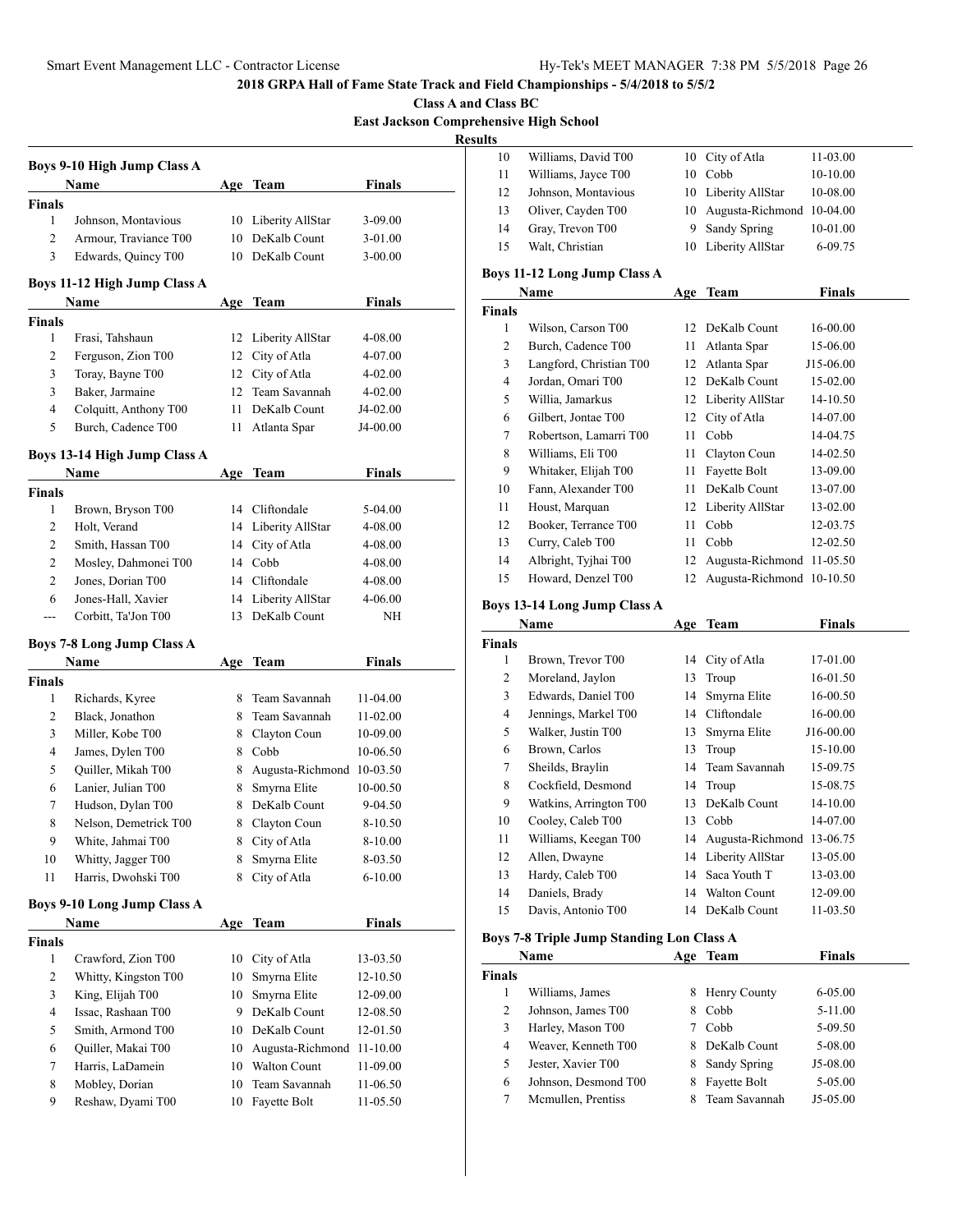**Class A and Class BC**

**East Jackson Comprehensive High School**

**Results**

|                | Finals  (Boys 7-8 Triple Jump Standing Lon Class A) |     |                     |               |  |
|----------------|-----------------------------------------------------|-----|---------------------|---------------|--|
|                | <b>Name</b>                                         |     | Age Team            | Finals        |  |
| 8              | Walton, Elijiah                                     |     | 8 Liberity AllStar  | 5-04.00       |  |
| 9              | Toland, Ki'Vonte T00                                | 8   | Smyrna Elite        | J5-04.00      |  |
| 10             | Ferguson, Dalllas T00                               |     | 8 City of Atla      | 5-03.00       |  |
| 11             | Otting, Kylin T00                                   |     | 8 Augusta-Richmond  | 4-11.00       |  |
| 12             | Poe, Braydon T00                                    | 8   | Augusta-Richmond    | 4-10.00       |  |
| 13             | Pope, Zakhari                                       | 8   | <b>Walton Count</b> | 4-03.00       |  |
| 14             | Little, Tristan                                     | 7   | College Park        | 4-02.00       |  |
|                | <b>Boys 9-10 Triple Jump Standing Lon Class A</b>   |     |                     |               |  |
|                | Name                                                |     | Age Team            | Finals        |  |
| <b>Finals</b>  |                                                     |     |                     |               |  |
| 1              | Bailey, Kennedi T00                                 | 10  | Atlanta Spar        | 7-05.00       |  |
| 2              | Smart, Stanley                                      | 10  | Team Savannah       | $6 - 08.00$   |  |
| 3              | Thomason, Mason                                     |     | 10 Walton Count     | 6-07.00       |  |
| $\overline{4}$ | Davis, Anthony T00                                  |     | 10 DeKalb Count     | J6-07.00      |  |
| 5              | Armour, Drayden T00                                 |     | 9 DeKalb Count      | 6-03.00       |  |
| 6              | Mccoy, Nassir T00                                   |     | 10 Atlanta Spar     | $6 - 02.00$   |  |
| 7              | Fason, James T00                                    |     | 10 Fayette Bolt     | 6-01.50       |  |
| 7              | Maxey, Kaleb T00                                    | 10  | Augusta-Richmond    | $6 - 01.50$   |  |
| 9              | Jones, Freedom T00                                  | 10  | Cobb                | $6 - 00.00$   |  |
| 10             | Johnson, Micah T00                                  | 9   | Cobb                | 5-10.50       |  |
| 11             | Jennings, Keymonn                                   | 10  | College Park        | 5-02.50       |  |
| 12             | Harvey, Trenton                                     | 10  | Troup               | 5-02.00       |  |
|                |                                                     |     |                     |               |  |
|                | <b>Boys 11-12 Triple Jump Standing Lon Class A</b>  |     |                     |               |  |
|                | Name                                                | Age | Team                | <b>Finals</b> |  |
| Finals         |                                                     |     |                     |               |  |
| 1              | Parker, Seth T00                                    |     | 12 Cobb             | 7-08.50       |  |
| 2              | Watkins, Keshawn T00                                | 11  | Cobb                | 7-05.00       |  |
| 3              | Brown, Dayaun                                       |     | 12 Team Savannah    | $6 - 11.50$   |  |
| 4              | Smith Jr., Marvin T00                               | 11  | Fayette Bolt        | J6-11.50      |  |
| 5              | Johnson, Martin T00                                 |     | 12 DeKalb Count     | $6 - 10.50$   |  |
| 6              | Njie, Sidi T00                                      | 11  | Atlanta Spar        | $6 - 10.00$   |  |
| 7              | Kamga, Jeanarion T00                                | 12  | Augusta-Richmond    | 6-09.50       |  |
| 8              | Ivey II, Scott T00                                  | 11  | Sandy Spring        | 6-08.00       |  |
| 9              | Warren, Kameran T00                                 | 11  | City of Atla        | 6-06.50       |  |
| 10             | Barnes, Quincy T00                                  | 11  | Hiram Hurric        | 6-06.00       |  |
| 11             | Gates, Tyquaviuos                                   | 12  | Troup               | 6-05.00       |  |
| 12             | Edwards, John T00                                   |     | 12 DeKalb Count     | 6-03.50       |  |
|                | <b>Boys 13-14 Triple Jump Standing Lon Class A</b>  |     |                     |               |  |
|                | Name                                                |     | Age Team            | <b>Finals</b> |  |
| <b>Finals</b>  |                                                     |     |                     |               |  |
| 1              | Lopez, Ricari T00                                   | 14  | DeKalb Count        | 8-08.00       |  |
| 2              | Riley, Kennth                                       | 14  | Troup               | 8-06.00       |  |
| 3              | Johnson, Hansen T00                                 | 14  | Sandy Spring        | 8-04.50       |  |
| 4              | Allen, Dwayne                                       | 14  | Liberity AllStar    | 8-01.00       |  |
| 5              | Brown, Paul                                         | 14  | Liberity AllStar    | 8-00.00       |  |
| 6              | Waltower, Eric T00                                  | 13  | Paulding County     | 7-10.00       |  |
| 7              | Talley, Richard T00                                 | 13  | DeKalb Count        | 7-07.50       |  |
| 8              | Detchemendy, Oscar T00                              | 14  | Augusta-Richmond    | J7-07.50      |  |
| 9              | White, Elijah T00                                   | 14  | Cobb                | 7-06.00       |  |
| 10             | Lucas, Mekhai T00                                   | 13  | DeKalb Count        | 7-05.50       |  |
|                |                                                     |     |                     |               |  |

| 11                                         | Gomez, Manuel T00                 | 13   | Cobb                       | 7-01.00       |  |
|--------------------------------------------|-----------------------------------|------|----------------------------|---------------|--|
| 12                                         | Smith, Hassan T00                 | 14   | City of Atla               | $6 - 11.00$   |  |
|                                            | <b>Boys 9-10 Shot Put Class A</b> |      |                            |               |  |
|                                            | Name                              | Age  | <b>Team</b>                | <b>Finals</b> |  |
| <b>Finals</b>                              |                                   |      |                            |               |  |
| 1                                          | Reddick, Patrick F00              |      | 10 Cobb                    | 31-03.00      |  |
| $\overline{c}$                             | Reddick, Patrell F00              |      | 10 Cobb                    | 29-11.00      |  |
| 3                                          | Jones, Simeon                     |      | 10 Liberity AllStar        | 28-10.00      |  |
| 4                                          | Burch, Cassius F00                |      | 9 Atlanta Spar             | 28-07.00      |  |
| 5                                          | Maina, Dylan                      |      | 10 Hiram Hurric            | 27-01.00      |  |
| 6                                          | Moten, Marcos F00                 |      | 10 DeKalb Count            | 26-10.00      |  |
| 7                                          | Harris, Julius F00                |      | 9 DeKalb Count             | 26-08.50      |  |
| 8                                          | Holt, Daniel F00                  |      | 9 Saca Youth T             | 23-10.00      |  |
| 9                                          | Moultrie, Isiah                   |      | 10 Team Savannah           | 23-07.00      |  |
| 10                                         | Sims, Raphael F00                 |      | 10 DeKalb Count            | 22-01.00      |  |
| 11                                         | Parham, Jaleel F00                |      | 10 Sandy Spring            | 20-06.00      |  |
| 12                                         | Ellison, Austen                   |      | 10 Troup                   | 20-02.00      |  |
| 13                                         | Salazar, Jonathon F00             | 10   | Augusta-Richmond 18-06.00  |               |  |
| 14                                         | Reese, Dextavion F00              | 10   | Augusta-Richmond 18-02.00  |               |  |
| 15                                         | Mathis, Aidan F00                 | 10   | Fayette Bolt               | 17-04.00      |  |
|                                            |                                   |      |                            |               |  |
| <b>Boys 11-12 Shot Put Class A</b><br>Name |                                   | Age  | <b>Team</b>                | <b>Finals</b> |  |
| <b>Finals</b>                              |                                   |      |                            |               |  |
| $\mathbf{1}$                               | Miles, Taariq F00                 | 12   | Saca Youth T               | 39-04.00      |  |
| 2                                          | Thurman, Elyiah                   |      | 12 Liberity AllStar        | 35-08.00      |  |
| 3                                          | Pasley, Darkari                   |      | 12 Liberity AllStar        | 35-06.00      |  |
| $\overline{4}$                             | Reed, TraQuan F00                 | 11   | Cobb                       | 32-05.00      |  |
| 5                                          | Blankenship, Jaren F00            |      | 12 Fayette Bolt            | 32-02.00      |  |
| 6                                          | Terry, Aaron F00                  | 12   | Sandy Spring               | 31-01.00      |  |
| 7                                          | Richarson, Tyjae F00              |      | 12 DeKalb Count            | 29-06.00      |  |
| 8                                          | Collier, Aaron F00                |      | 12 Cobb                    | 29-00.00      |  |
| 9                                          | Willson, Jake F00                 | 11 - | Sandy Spring               | 25-10.00      |  |
| 10                                         | Sullivan, Ethan F00               | 12   | Augusta-Richmond 25-02.00  |               |  |
| 11                                         | Williamson, Tristen F00           | 12   | Augusta-Richmond 23-00.00  |               |  |
| 12                                         | Guinyard, Micheal F00             | 12   | DeKalb Count               | 22-07.00      |  |
| 13                                         | White, Chase F00                  | 12   | DeKalb Count               | 21-04.50      |  |
|                                            |                                   |      |                            |               |  |
| <b>Boys 13-14 Shot Put Class A</b><br>Name |                                   | Age  | Team                       | Finals        |  |
| <b>Finals</b>                              |                                   |      |                            |               |  |
| $\mathbf{1}$                               | McCloud, Raymond                  |      | 14 Team Savannah           | 41-07.50      |  |
| 2                                          | McNair, robert F00                |      | 14 DeKalb Count            | J41-07.50     |  |
| 3                                          | Alexander, Acari F00              |      | 14 City of Atla            | 41-04.00      |  |
| $\lambda$                                  | $A \sim \mathbb{R}$ Denoted E00.  |      | $12.0$ D $11.0$ $C$ $12.0$ | 20.00.00      |  |

| 4           | Aris, Daniel F00     | 13 Paulding County    | 38-09.00 |
|-------------|----------------------|-----------------------|----------|
| 5           | Hayes, Roderick      | 14 Liberity AllStar   | 37-05.00 |
| 6           | Chiles, Harper F00   | 13 Smyrna Elite       | 36-01.50 |
| 7           | Stewart, Demonte F00 | 14 City of Atla       | 34-04.50 |
| 8           | Harris, Markese F00  | 14 DeKalb Count       | 34-04.00 |
| 9           | Jones, Ethan F00     | 14 Cobb               | 31-05.00 |
| 10          | Preyan, Isaiah       | 14 Henry County       | 30-00.00 |
| 11          | Mathis, Yeshua F00   | 14 Fayette Bolt       | 24-06.00 |
| $1^{\circ}$ |                      | $14.4.7011$ $1.20100$ |          |

Henley, Terrence F00 14 Augusta-Richmond 20-10.00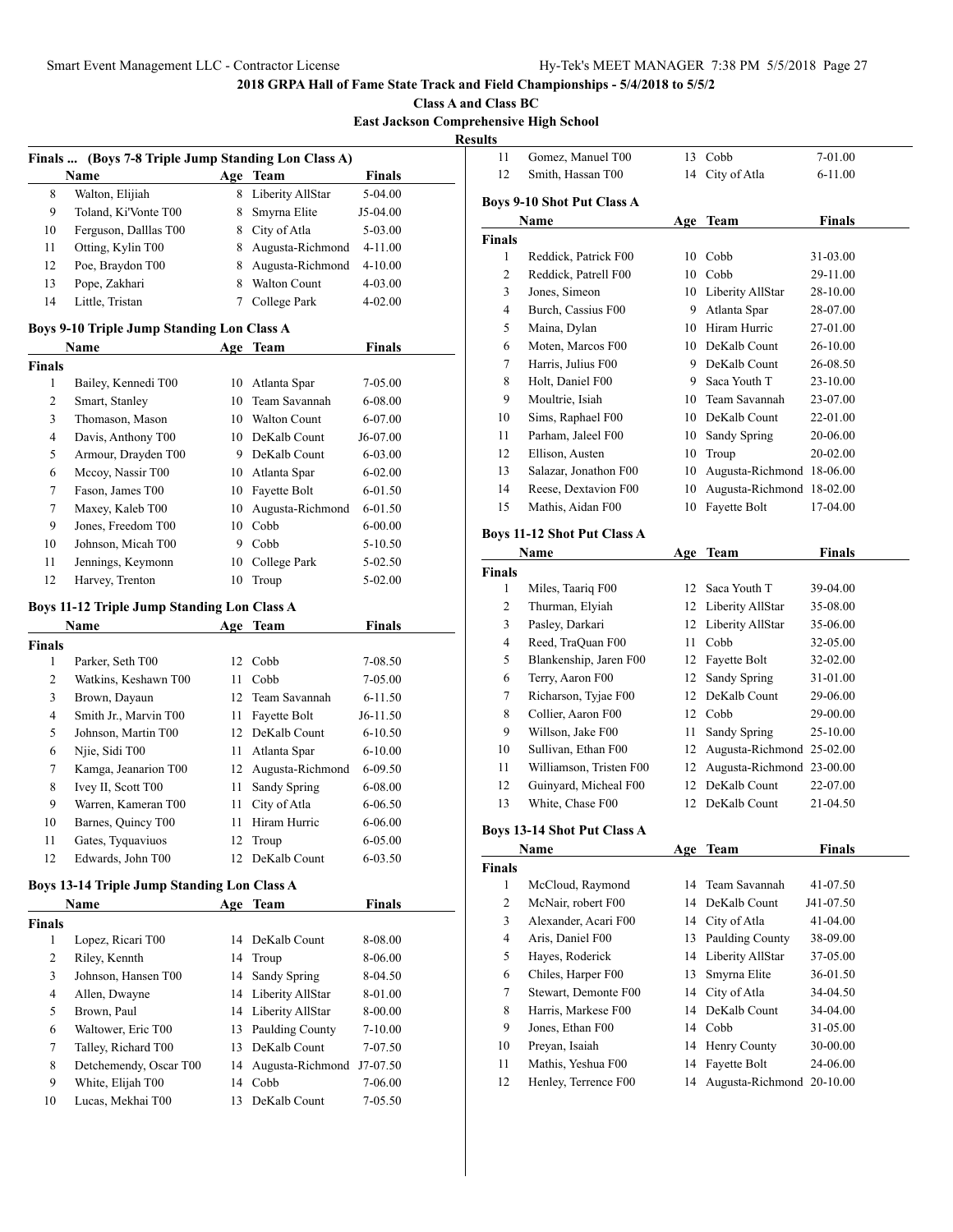**Class A and Class BC**

**East Jackson Comprehensive High School**

**Results**

|                | <b>Boys 11-12 Discus Throw Class A</b>            |     |                    |               |  |
|----------------|---------------------------------------------------|-----|--------------------|---------------|--|
|                | Name                                              |     | Age Team           | Finals        |  |
| <b>Finals</b>  |                                                   |     |                    |               |  |
| 1              | Harr, Sylvester                                   |     | 12 Team Savannah   | 61-07         |  |
| 2              | Collier, Aaron F00                                |     | 12 Cobb            | 61-02         |  |
| 3              | Richarson, Tyjae F00                              |     | 12 DeKalb Count    | 60-02         |  |
| $\overline{4}$ | Guinyard, Micheal F00                             |     | 12 DeKalb Count    | 57-07         |  |
| 5              | White, Chase F00                                  | 12  | DeKalb Count       | 50-06         |  |
|                | <b>Boys 13-14 Discus Throw Class A</b>            |     |                    |               |  |
|                | Name                                              |     | Age Team           | <b>Finals</b> |  |
| <b>Finals</b>  |                                                   |     |                    |               |  |
| 1              | Cruise, Michael F00                               | 14  | DeKalb Count       | 111-01        |  |
| 2              | McCloud, Raymond                                  | 14  | Team Savannah      | 98-09         |  |
| 3              | Harris, Markese F00                               |     | 14 DeKalb Count    | 88-01.50      |  |
| $\overline{4}$ | Rieder, Camden F00                                |     | 13 Woodstock       | 77-03         |  |
| 5              | Woolford, Caleb                                   |     | 14 Team Savannah   | 69-03         |  |
| 6              | Jones, Ethan F00                                  |     | 14 Cobb            | 67-03         |  |
| 7              | Preyan, Isaiah                                    |     | 14 Henry County    | 66-04         |  |
| 8              | Prater, Tristan                                   |     | 14 Hiram Hurric    | $63 - 10$     |  |
|                | <b>Boys 7-8 Hammer Throw Softball Thr Class A</b> |     |                    |               |  |
|                | Name                                              |     | Age Team           | <b>Finals</b> |  |
| <b>Finals</b>  |                                                   |     |                    |               |  |
| 1              | Rowe-Mahmoud, Miles F00                           | 8   | Smyrna Elite       | 89-09         |  |
| 2              | Abrams, Resardius F00                             |     | 8 DeKalb Count     | 85-10         |  |
| 3              | Robinson, Cadarrius F00                           |     | 8 City of Atla     | 85-05         |  |
| 4              | Ruffin, Jayden F00                                | 8   | Augusta-Richmond   | 84-04         |  |
| 5              | Chatman, Pheres F00                               | 8   | Clayton Coun       | 83-04         |  |
| 6              | Roberts, Jaeir                                    |     | 8 Liberity AllStar |               |  |
|                |                                                   |     |                    | 81-05         |  |
| 7              | Giles, Demonte                                    |     | 8 Team Savannah    | 79-05         |  |
| 8              | Leath, London F00                                 | 8   | Smyrna Elite       | 77-05         |  |
| 9              | Long, Jr, Shundray F00                            |     | 8 City of Atla     | $70 - 10$     |  |
| 10             | Lewis, Zayden F00                                 |     | 8 DeKalb Count     | 70-07         |  |
| 11             | Brown, Steven F00                                 |     | 8 Clayton Coun     | 64-10         |  |
| 12             | Watson, Gabriel F00                               | 8   | Cobb               | 64-07         |  |
| 13             | Tolbert, Brycen F00                               |     | 8 DeKalb Count     | 64-05         |  |
|                | Boys 9-10 Hammer Throw Softball Thr Class A       |     |                    |               |  |
|                | Name                                              | Age | Team               | Finals        |  |
| <b>Finals</b>  |                                                   |     |                    |               |  |
| 1              | White, Maceo F00                                  |     | 10 DeKalb Count    | 127-05        |  |
| $\mathbf{2}$   | Richardson, Isaiah F00                            | 10  | Augusta-Richmond   | 123-00        |  |
| 3              | Reddick, Patrick F00                              | 10  | Cobb               | 116-04        |  |
| $\overline{4}$ | Reed jr, Jarvaris F00                             |     | 10 City of Atla    | 110-03        |  |
| 5              | Gipson, Quinterrius F00                           | 9   | College Park       | 108-02        |  |
| 6              | Burch, Cassius F00                                | 9.  | Atlanta Spar       | 105-04        |  |
| 7              | Mobley, James                                     | 10  | Team Savannah      | $104 - 10$    |  |
| 8              | Martin, Jean Paul F00                             | 10  | Augusta-Richmond   | 103-09        |  |
| 9              | Reddick, Patrell F00                              | 10  | Cobb               | 102-06        |  |
| 10             | Tillman, Thaddeus F00                             | 10  | DeKalb Count       | 98-03         |  |
| 11             | Moore, Stephen (Champ) F00 10                     |     | Cobb               | 96-07         |  |
| 12             | Kellings, Dylan F00                               | 9.  | Henry County       | 96-01         |  |
| 13             | Moultrie, Isiah                                   | 10  | Team Savannah      | 92-08         |  |
|                |                                                   |     |                    |               |  |

| 14                                                  | Jenkins, Cornelius F00  | 9   | College Park        | 90-04     |  |  |  |  |
|-----------------------------------------------------|-------------------------|-----|---------------------|-----------|--|--|--|--|
| 15                                                  | Hunter, Verlin F00      | 10  | Sandy Spring        | $90 - 03$ |  |  |  |  |
| 16                                                  | Peters, Kaybren F00     | 10  | Clayton Coun        | 83-00     |  |  |  |  |
| <b>Boys 11-12 Hammer Throw Softball Thr Class A</b> |                         |     |                     |           |  |  |  |  |
|                                                     | Name                    |     | Age Team            | Finals    |  |  |  |  |
| <b>Finals</b>                                       |                         |     |                     |           |  |  |  |  |
| 1                                                   | Walker, Boden F00       | 11. | DeKalb Count        | $161-10$  |  |  |  |  |
| 2                                                   | Clark, Javon F00        | 12  | Cobb                | 161-05    |  |  |  |  |
| 3                                                   | Langford, Christian F00 | 12  | Atlanta Spar        | 148-00    |  |  |  |  |
| 4                                                   | Holt, Zyiair            |     | 12 Liberity AllStar | 142-08    |  |  |  |  |
| 5                                                   | Houst, Marquan          |     | 12 Liberity AllStar | 133-02    |  |  |  |  |
| 6                                                   | Ford, Braylan F00       | 12  | Cobb                | 117-08    |  |  |  |  |
| 7                                                   | Scruggs, Kylan F00      | 11  | East Point          | 116-00    |  |  |  |  |
| 8                                                   | Smith, Rashad F00       | 11  | DeKalb Count        | 108-00    |  |  |  |  |

## **Boys 13-14 Hammer Throw Softball Thr Class A**

|               | Name                 |    | Team                | <b>Finals</b> |  |
|---------------|----------------------|----|---------------------|---------------|--|
| <b>Finals</b> |                      |    |                     |               |  |
| 1             | Morgan, Joshua F00   |    | 14 DeKalb Count     | 186-02        |  |
| 2             | Hefner, Mustafa F00  |    | 14 Cobb             | 182-00        |  |
| 3             | Kates, Dashawn       |    | 14 Liberity AllStar | 166-10        |  |
| 4             | Kimberly, Mathew F00 |    | 14 Paulding County  | 165-01        |  |
| 5             | Bing, Jamal F00      |    | 13 City of Atla     | 156-00        |  |
| 6             | Fox, Jacobi F00      |    | 14 Cobb             | 149-09        |  |
| 7             | Patrick, Anthony F00 | 13 | Troup               | 149-03        |  |
| 8             | Golden, Ron          |    | 14 Liberity AllStar | 145-08        |  |
| 9             | Rashid, Saudek F00   | 13 | City of Atla        | 145-00        |  |
| 10            | Stanard, David F00   | 13 | DeKalb Count        | 132-11        |  |
| 11            | Mathis, Yeshua F00   | 14 | Fayette Bolt        | 121-02        |  |

## **Boys 11-12 Javelin Throw Class A**

| Name          |                    | Age | Team             | <b>Finals</b> |  |
|---------------|--------------------|-----|------------------|---------------|--|
| <b>Finals</b> |                    |     |                  |               |  |
| 1             | Vance, Amare F00   |     | 12 Cobb          | 84-07         |  |
| 2             | Cox, Daylan F00    |     | 12 City of Atla  | 69-08         |  |
| 3             | Hargr, Kenneth     |     | 12 Team Savannah | $63-04$       |  |
| 4             | Trotter, Truth F00 |     | 12 DeKalb Count  | 61-02         |  |
| 5             | Garcia, Ian F00    |     | 11 Sandy Spring  | $60-04$       |  |
| 6             | Ford, Braylan F00  |     | 12 Cobb          | 58-01         |  |
| 7             | Barner, Bryce F00  | 11  | City of Atla     | 54-06         |  |
| 8             | Brown, Donyae      |     | 12 Team Savannah | 54-02         |  |
| 9             | Sears, Keenan F00  | 11  | DeKalb Count     | 54-01         |  |
| 10            | Wiggins, Levar F00 | 12. | Cobb             | $47-05$       |  |

## **Boys 13-14 Javelin Throw Class A**

| Name          |                     | Age | Team             | <b>Finals</b> |  |
|---------------|---------------------|-----|------------------|---------------|--|
| <b>Finals</b> |                     |     |                  |               |  |
|               | Mitchell, Kevin F00 | 13. | Cobb             | 75-04         |  |
| 2             | Cooper, Jackson F00 |     | 14 Cobb          | 72-09         |  |
| 3             | Ellison, Michael    |     | 14 Team Savannah | 70-07         |  |
| 4             | Menair, Jhalil F00  |     | 13 DeKalb Count  | 68-08         |  |
| 5             | Bey, Jeremiah       |     | 14 Team Savannah | 68-07         |  |
| 6             | Dancy, Rhamon F00   |     | 13 Saca Youth T  | 63-07         |  |
|               | Chiles, Harper F00  | 13. | Smyrna Elite     | $62 - 03$     |  |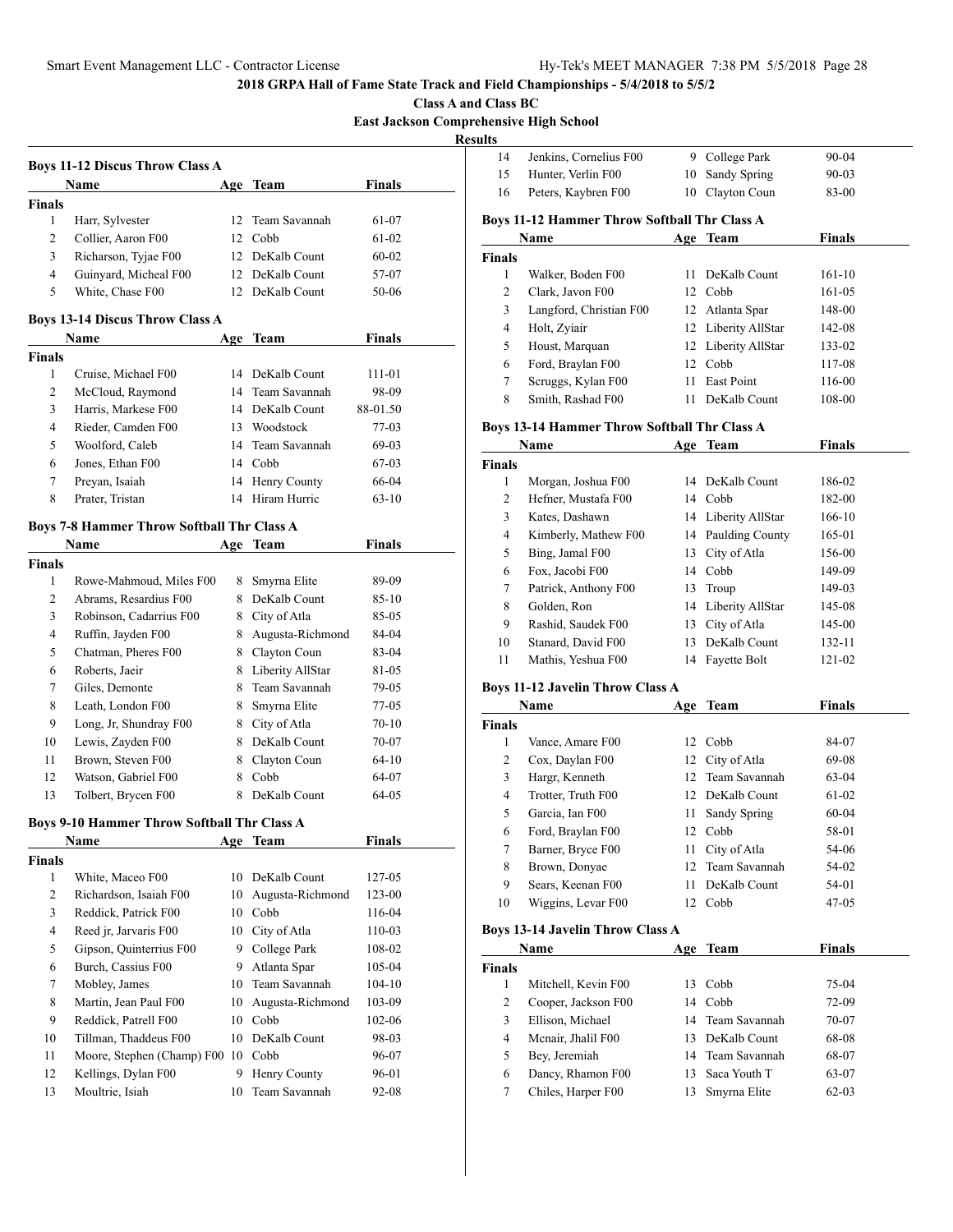**Class A and Class BC**

**East Jackson Comprehensive High School**

**Res** 

|               | Finals  (Boys 13-14 Javelin Throw Class A) |                   |                         |               |
|---------------|--------------------------------------------|-------------------|-------------------------|---------------|
|               | Name                                       |                   | Age Team                | Finals        |
| 8             | Thomas, Daniel F00                         |                   | 14 DeKalb Count         | 56-00         |
| 9             | Durham, Emanual F00                        | 13                | DeKalb Count            | $40 - 06$     |
|               |                                            |                   |                         |               |
|               | Boys 7-8 50 Meter Dash Class B C           |                   |                         | Prelims       |
|               | Name<br><b>Preliminaries</b>               |                   | Age Team                |               |
| $\mathbf{1}$  | Eason, Nicholas T00                        | 8                 | Statesboro-Bullo        | 7.95q         |
| 2             | Smith, Omavi                               |                   | 8 Carrollton T          | 8.10q         |
| 3             | Henderson, Noah T00                        |                   | 8 Appling County        | 8.15q         |
| 4             | Jones, Cameron                             |                   | 8 Carrollton T          | 8.20q         |
| 5             | Wireman, Julian                            |                   | 7 Wayne Co Rec          | 8.29q         |
| 6             | Person, Delonte                            |                   | Temple                  | 8.31q         |
| 7             | Perrin, Carter                             | 8                 | Jefferson Dr            | 8.34q         |
| 8             | Stephens, Blake                            |                   | 8 Jackson Coun          | 8.37q         |
| 9             | Holmes, Jordan T00                         | 7                 | Sumter                  | 8.41          |
| 10            | West, Brandon T00                          |                   | 8 Camden Count          | 8.44          |
| 11            | Johnson, Kyle                              |                   | 8 Swainsboro-Emanu      | 8.60          |
| 11            | Jacques, Steffan T00                       |                   | 8 Barrow Count          | 8.60          |
|               | Butler, Jayden                             |                   | 8 Warner Robin          | 8.64          |
| 13<br>14      | Coleman, Seandarius T00                    | $7\phantom{.000}$ | Thomasville YMCA        | 8.65          |
| 15            | Seals, Noah T00                            |                   | 8 Baldwin Coun          | 8.76          |
| 16            | Reynolds Jr., Samuel                       | $\tau$            | Jones County            |               |
|               |                                            |                   |                         | 9.11          |
|               | Boys 7-8 50 Meter Dash Class B C           |                   |                         |               |
|               | Name                                       | Age               | Team                    | <b>Finals</b> |
| <b>Finals</b> |                                            |                   |                         |               |
| 1             | Eason, Nicholas T00                        |                   | 8 Statesboro-Bullo      | 8.02          |
| 2             | Smith, Omavi                               |                   | 8 Carrollton T          | 8.07          |
| 3             | Person, Delonte                            |                   | 7 Temple                | 8.41          |
| 4             | Jones, Cameron                             |                   | 8 Carrollton T          | J8.41         |
| 5             | Henderson, Noah T00                        |                   | 8 Appling County        | 8.43          |
| 6             | Perrin, Carter                             |                   | 8 Jefferson Dr          | 8.47          |
| 7             | Stephens, Blake                            |                   | 8 Jackson Coun          | 8.53          |
| 8             | Wireman, Julian                            | 7                 | Wayne Co Rec            | 8.55          |
|               | <b>Boys 9-10 50 Meter Dash Class B C</b>   |                   |                         |               |
|               | Name                                       | Age               | <b>Team</b>             | Prelims       |
|               | Preliminaries                              |                   |                         |               |
| 1             | Love, Eric T00                             | 9                 | Thomasville YMCA        | 7.43q         |
| 2             | Copeland, Kason                            | 9                 | Elite Stride            | 7.48q         |
| 3             | McNear, Demarien T00                       | 10                | McIntosh County         | 7.50q         |
| 4             | Bell, Daivion                              | 10                | Glynn County            | 7.74q         |
| 5             | Kirkpatrick, Davion T00                    |                   | 9 Camden Count          | 7.75q         |
| 6             | Ervin, Edwin T00                           |                   | 10 Riverdale Bl         | 7.76q         |
| 7             | Huff, Zymir                                | 10                | Commerce Tig            | 7.78q         |
| 8             | Brinson, Donovan T00                       | 9                 | Thomasville YMCA        | 7.86q         |
| 9             | Coley, Ira T00                             | 9                 | Crisp                   | 7.91          |
| 10            | Redding, Timothy T00                       | 10                | Baldwin Coun            | 8.04          |
| 11            | Doe-Davis, Jmere T00                       | 10                | <b>Effingham County</b> | 8.08          |
| 12            | Turman, Gavin                              | 10                | Wwprd                   | 8.13          |
| 12            | Harrison, Evan                             | 10                | Elite Stride            | 8.13          |
| 12            | Barnes, Franklyn                           | 10                | Swainsboro-Emanu        | 8.13          |
| 15            | Wiley, Deacon                              | 10                | Jackson Coun            | 8.19          |
|               |                                            |                   |                         |               |

| ults          |                                           |     |                                    |                |
|---------------|-------------------------------------------|-----|------------------------------------|----------------|
| 16            | Johnson, Javen                            |     | 9 Jackson Coun                     | 8.20           |
| 17            | Terrell, Jaishaun                         |     | 10 Warner Robin                    | 8.27           |
|               |                                           |     |                                    |                |
|               | Boys 9-10 50 Meter Dash Class B_C         |     |                                    |                |
|               | Name                                      |     | Age Team                           | Finals         |
| <b>Finals</b> |                                           |     |                                    |                |
| 1             | McNear, Demarien T00                      |     | 10 McIntosh County                 | 7.34           |
| 2             | Love, Eric T00                            | 9.  | Thomasville YMCA<br>9 Elite Stride | 7.34           |
| 3             | Copeland, Kason<br>Ervin, Edwin T00       |     |                                    | 7.51           |
| 4             |                                           |     | 10 Riverdale Bl                    | 7.74           |
| 5             | Huff, Zymir                               |     | 10 Commerce Tig                    | 7.90<br>7.92   |
| 6             | Kirkpatrick, Davion T00<br>Bell, Daivion  |     | 9 Camden Count                     |                |
| 7             |                                           |     | 10 Glynn County                    | 7.93           |
| 8             | Brinson, Donovan T00                      | 9.  | Thomasville YMCA                   | 7.97           |
|               | <b>Boys 7-8 100 Meter Dash Class B_C</b>  |     |                                    |                |
|               | Name                                      |     | Age Team                           | <b>Prelims</b> |
|               | <b>Preliminaries</b>                      |     |                                    |                |
| 1             | Davis, Peyton                             |     | 8 Harris Count                     | 15.06q         |
| 2             | Miller Jr., Travis                        | 8.  | Jones County                       | 15.20q         |
| 3             | Walthall, Greyson                         |     | 8 Carrollton T                     | 15.36q         |
| 4             | Holly, D'Irayan T00                       |     | 8 Crisp                            | 15.62q         |
| 5             | Smith, Omavi                              |     | 8 Carrollton T                     | 15.68q         |
| 6             | Perrin, Carter                            |     | 8 Jefferson Dr                     | 16.12q         |
| 7             | Henderson, Noah T00                       |     | 8 Appling County                   | 16.13q         |
| 8             | West, Brandon T00                         |     | 8 Camden Count                     | 16.49q         |
| 9             | Wilhite, Matthew T00                      |     | 7 Barrow Count                     | 16.89          |
| 10            | Holmes, Jordan T00                        |     | 7 Sumter                           | 16.97          |
| 11            | Butler, Jayden                            |     | 8 Warner Robin                     | 17.06          |
| 12            | Banks, Chase                              |     | 8 Swainsboro-Emanu                 | 17.17          |
| 13            | Jones, Zion T00                           |     | 8 Fort Stewart                     | 17.31          |
| 14            | Coleman, Seandarius T00                   |     | 7 Thomasville YMCA                 | 17.39          |
| 15            | Lloyd, Holden T00                         |     | 8 Effingham County                 | 17.89          |
| 16            | Brock, Kaden                              | 7   | Jackson Coun                       | 17.92          |
|               | Boys 7-8 100 Meter Dash Class B_C         |     |                                    |                |
|               | Name                                      | Age | <b>Team</b>                        | Finals         |
| Finals        |                                           |     |                                    |                |
| 1             | Davis, Peyton                             | 8   | Harris Count                       | 14.90          |
| 2             | Walthall, Greyson                         | 8   | Carrollton T                       | 15.38          |
| 3             | Smith, Omavi                              | 8   | Carrollton T                       | 15.51          |
| 4             | Miller Jr., Travis                        | 8   | Jones County                       | 15.77          |
| 5             | Holly, D'Irayan T00                       | 8   | Crisp                              | 15.79          |
| 6             | Henderson, Noah T00                       | 8   | <b>Appling County</b>              | 16.34          |
| 7             | Perrin, Carter                            | 8   | Jefferson Dr                       | 16.56          |
| 8             | West, Brandon T00                         | 8.  | Camden Count                       | 16.58          |
|               | <b>Boys 9-10 100 Meter Dash Class B C</b> |     |                                    |                |
|               | Name                                      |     | Age Team                           | <b>Prelims</b> |
|               | <b>Preliminaries</b>                      |     |                                    |                |
| 1             | Smithbey, Tilman T00                      |     | 10 Fort Stewart                    | 13.88q         |
| 2             | Irish, Jaylen T00                         |     | 10 Fort Stewart                    | 13.95q         |
| 3             | Perkins, Donovan                          |     | 10 Union City R                    | 14.07q         |
| 4             | Walton, Jonaz                             |     | 10 Elite Stride                    | 14.16q         |
| 5             | Maxwell, Larry                            | 9   | Fairburn Fir                       | 14.24q         |
|               |                                           |     |                                    |                |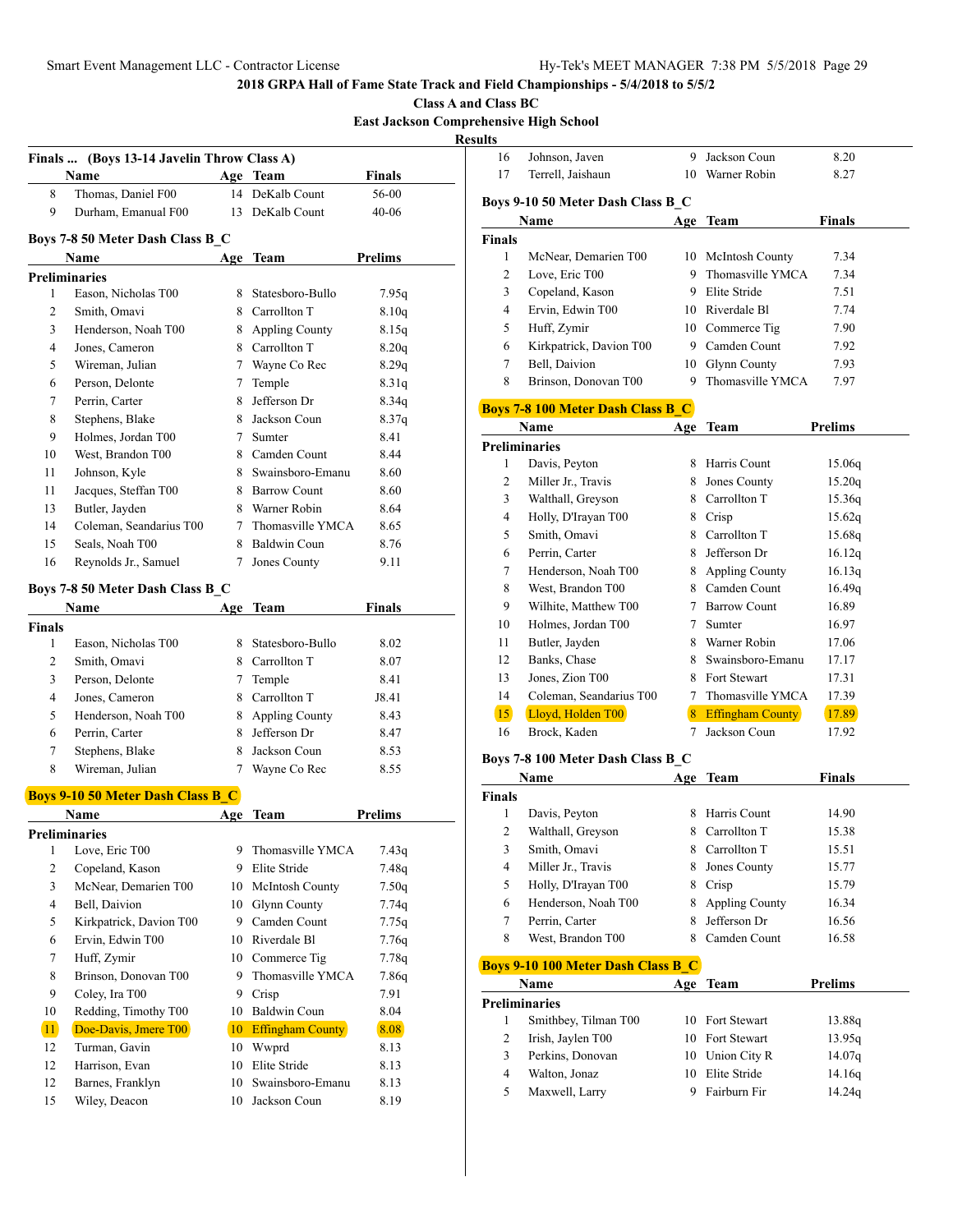**Class A and Class BC**

**East Jackson Comprehensive High School**

**Resul** 

|    | <b>Preliminaries </b> (Boys 9-10 100 Meter Dash Class B C) |     |                         |                |  |  |  |
|----|------------------------------------------------------------|-----|-------------------------|----------------|--|--|--|
|    | Name                                                       | Age | <b>Team</b>             | <b>Prelims</b> |  |  |  |
| 6  | Hall, Andre                                                | 10  | Jones County            | 14.25q         |  |  |  |
| 7  | McNear, Demarien T00                                       | 10  | <b>McIntosh County</b>  | 14.44q         |  |  |  |
| 8  | Lloyd, Hayden T00                                          | 10  | <b>Effingham County</b> | 14.49q         |  |  |  |
| 9  | Owens, Joshua T00                                          | 10  | Barrow Count            | 14.66          |  |  |  |
| 10 | Williams, Daveyhon                                         | 10  | Swainsboro-Emanu        | 14.73          |  |  |  |
| 11 | Brinson, Donovan T00                                       | 9   | Thomasville YMCA        | 14.78          |  |  |  |
| 12 | Ransom, Dylan                                              | 10  | Jackson Coun            | 14.85          |  |  |  |
| 13 | Knox, Jordan                                               | 10  | Wwprd                   | 14.90          |  |  |  |
| 14 | Dixon, Lebron T00                                          | 9   | Crisp                   | 15.04          |  |  |  |
| 15 | Johnson, Tyler T00                                         | 9   | Crisp                   | 15.56          |  |  |  |
| 16 | Roberts, Jack T00                                          | 10  | <b>Barrow Count</b>     | 16.21          |  |  |  |
| 17 | Nash, Nalen                                                | 10  | Jackson Coun            | 16.25          |  |  |  |
|    |                                                            |     |                         |                |  |  |  |

# **Boys 9-10 100 Meter Dash Class B\_C**

|        | Name                 | Age | Team                    | <b>Finals</b> |  |
|--------|----------------------|-----|-------------------------|---------------|--|
| Finals |                      |     |                         |               |  |
| 1      | Perkins, Donovan     | 10  | Union City R            | 13.89         |  |
| 2      | Smithbey, Tilman T00 |     | 10 Fort Stewart         | 13.89         |  |
| 3      | Irish, Jaylen T00    |     | 10 Fort Stewart         | 14.00         |  |
| 4      | McNear, Demarien T00 |     | 10 McIntosh County      | 14.09         |  |
| 5      | Walton, Jonaz        | 10  | Elite Stride            | 14.32         |  |
| 6      | Hall, Andre          | 10  | Jones County            | 14.39         |  |
| 7      | Maxwell, Larry       |     | Fairburn Fir            | 14.57         |  |
| 8      | Lloyd, Hayden T00    | 10  | <b>Effingham County</b> | 14.65         |  |

# **Boys 11-12 100 Meter Dash Class B\_C**

|                                     | Name                     | Age | Team                    | <b>Prelims</b> |  |
|-------------------------------------|--------------------------|-----|-------------------------|----------------|--|
|                                     | Preliminaries            |     |                         |                |  |
| 1                                   | McNealy, Jadan T00       | 12  | Baldwin Coun            | 13.03q         |  |
| 2                                   | Johnson, Ricky T00       | 12  | Crisp                   | 13.22q         |  |
| 3                                   | Fuller, Matthew          | 12  | Wayne Co Rec            | 13.37q         |  |
| 3                                   | Daniels, Caden T00       | 11  | Crisp                   | 13.37q         |  |
| 5                                   | Johnson, Darrius         | 12  | Union City R            | 13.42q         |  |
| 6                                   | Hall, Malik              | 12  | Jones County            | 13.52q         |  |
| 7                                   | Quarterman, Maurice T00  | 11  | McIntosh County         | 13.59q         |  |
| 8                                   | Kirkpatrick, Braylon T00 | 11  | Camden Count            | 13.60q         |  |
| 9                                   | Huff, Jacari             | 12  | Commerce Tig            | 13.61          |  |
| 10                                  | Stewart, Tyler           | 12  | Jones County            | 13.70          |  |
| 11                                  | Howard, Jordan           | 12  | Fairburn Fir            | 13.73          |  |
| 12                                  | Williams, David          | 11  | Temple                  | 13.74          |  |
| 13                                  | Shareef, Muhammad T00    | 12  | Statesboro-Bullo        | 14.15          |  |
| 14                                  | Harrison, Dwight T00     | 12  | Crisp                   | 14.17          |  |
| 15                                  | Reno, Owen T00           | 12  | <b>Effingham County</b> | 14.61          |  |
| 16                                  | Nieto, Nicholas Patrick  | 12  | Jackson Coun            | 15.02          |  |
| Boys 11-12 100 Meter Dash Class B C |                          |     |                         |                |  |

| <b>Name</b>   |                         | Age Team           | <b>Finals</b> |
|---------------|-------------------------|--------------------|---------------|
| <b>Finals</b> |                         |                    |               |
|               | McNealy, Jadan T00      | 12 Baldwin Coun    | 13.15         |
| 2             | Johnson, Ricky T00      | 12 Crisp           | 13.28         |
| 3             | Fuller, Matthew         | 12 Wayne Co Rec    | 13.42         |
| 4             | Quarterman, Maurice T00 | 11 McIntosh County | 13.53         |
| 5             | Daniels, Caden T00      | Crisp              | 13.60         |

| ults |                                            |     |                         |                |  |  |  |  |
|------|--------------------------------------------|-----|-------------------------|----------------|--|--|--|--|
| 6    | Kirkpatrick, Braylon T00                   | 11  | Camden Count            | 13.73          |  |  |  |  |
| 7    | Johnson, Darrius                           | 12  | Union City R            | 13.77          |  |  |  |  |
| 8    | Hall, Malik                                | 12  | Jones County            | 13.82          |  |  |  |  |
|      | <b>Boys 13-14 100 Meter Dash Class B C</b> |     |                         |                |  |  |  |  |
|      | Name                                       | Age | Team                    | <b>Prelims</b> |  |  |  |  |
|      | <b>Preliminaries</b>                       |     |                         |                |  |  |  |  |
| 1    | Cole, Deonte T00                           | 14  | Camden Count            | 11.50q         |  |  |  |  |
| 2    | Cole III, Gregory                          | 14  | Jones County            | 12.29q         |  |  |  |  |
| 3    | McNeal, Robert                             | 14  | <b>Bowdon Recre</b>     | 12.31q         |  |  |  |  |
| 4    | Smalls, Devion T00                         | 14  | Long County Rec         | 12.57q         |  |  |  |  |
| 5    | Brown, Ahmed T00                           | 14  | Crisp                   | 12.79q         |  |  |  |  |
| 6    | Chatfield, Semaj T00                       | 13  | Crisp                   | 12.86q         |  |  |  |  |
| 7    | Ransom, Latravious                         | 14  | Jackson Coun            | 13.17q         |  |  |  |  |
| 8    | Stiles, Cannon T00                         | 13  | <b>Barrow Count</b>     | 13.35q         |  |  |  |  |
| 9    | Bridges, Jeremiah                          | 13  | Harris Count            | 13.49          |  |  |  |  |
| 10   | Whipple, Kyle                              | 14  | Jones County            | 13.77          |  |  |  |  |
| 11   | Prather, Antonio                           | 13  | Fairburn Fir            | 13.84          |  |  |  |  |
| 12   | Davis, Derrick                             | 14  | Wwprd                   | 13.85          |  |  |  |  |
| 13   | Lee, Cordarius                             | 14  | Swainsboro-Emanu        | 13.88          |  |  |  |  |
| 14   | Edem, Jaqary T00                           | 14  | <b>Barrow Count</b>     | 14.06          |  |  |  |  |
| 15   | Lovett, Sean T00                           | 14  | <b>Effingham County</b> | 15.55          |  |  |  |  |
|      |                                            |     |                         |                |  |  |  |  |

## **Boys 13-14 100 Meter Dash Class B\_C**

|        | Name                 | Age | Team                | <b>Finals</b> |  |
|--------|----------------------|-----|---------------------|---------------|--|
| Finals |                      |     |                     |               |  |
|        | Cole, Deonte T00     |     | 14 Camden Count     | 11.57         |  |
| 2      | Cole III, Gregory    |     | 14 Jones County     | 12.39         |  |
| 3      | Smalls, Devion T00   |     | 14 Long County Rec  | 12.52         |  |
| 4      | McNeal, Robert       |     | 14 Bowdon Recre     | 12.57         |  |
| 5      | Chatfield, Semaj T00 | 13  | Crisp               | 12.94         |  |
| 6      | Brown, Ahmed T00     |     | 14 Crisp            | 13.13         |  |
|        | Ransom, Latravious   |     | 14 Jackson Coun     | 13.19         |  |
| 8      | Stiles, Cannon T00   | 13  | <b>Barrow Count</b> | 13.51         |  |
|        |                      |     |                     |               |  |

# **Boys 7-8 200 Meter Dash Class B\_C**

|    | Name                 |   | Age Team            | Prelims |
|----|----------------------|---|---------------------|---------|
|    | <b>Preliminaries</b> |   |                     |         |
| 1  | Davis, Peyton        | 8 | Harris Count        | 31.92q  |
| 2  | Miller Jr., Travis   | 8 | Jones County        | 31.96q  |
| 3  | Walthall, Greyson    | 8 | Carrollton T        | 32.50q  |
| 4  | Eason, Nicholas T00  | 8 | Statesboro-Bullo    | 32.85q  |
| 5  | Holly, D'Irayan T00  | 8 | Crisp               | 33.06q  |
| 6  | Session, Kelvin      | 8 | Fairburn Fir        | 33.81q  |
| 7  | Mercer, Jaquan T00   | 8 | Camden Count        | 34.63q  |
| 8  | Drury, Brayden       | 8 | Warner Robin        | 35.04q  |
| 9  | Jones, Zion T00      | 8 | Fort Stewart        | 35.11   |
| 10 | Marshall, Brody T00  | 8 | <b>Glynn County</b> | 35.16   |
| 10 | Rogers, Kelcey T00   | 7 | Crisp               | 35.16   |
| 12 | Brock, Kaden         | 7 | Jackson Coun        | 35.42   |
| 13 | Bolton, Amari        | 7 | Jackson Coun        | 37.54   |
| 14 | Barfield, Carson T00 | 8 | Crisp               | 37.79   |
| 15 | Shumake, Michael     | 8 | Jefferson Dr        | 40.90   |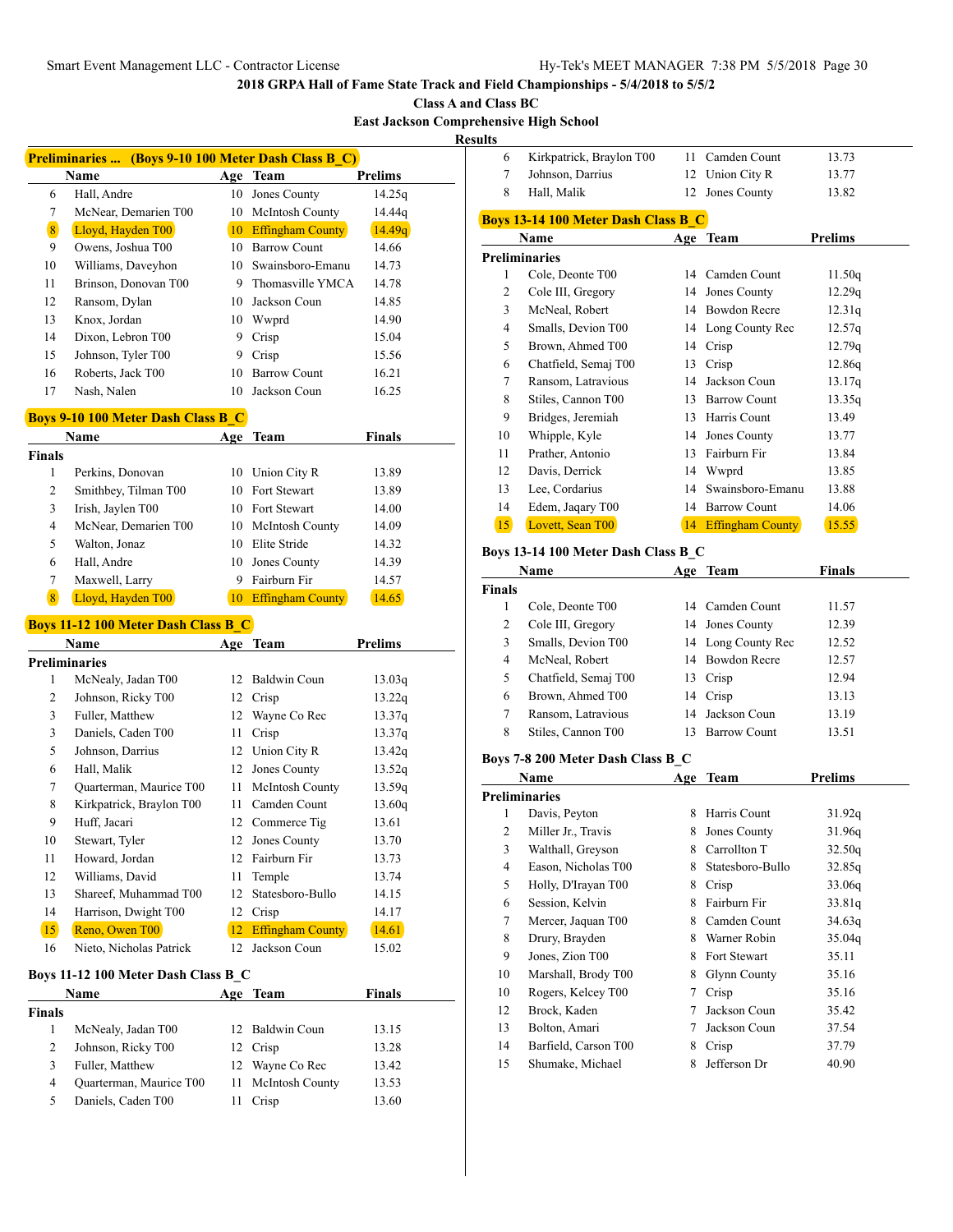**Class A and Class BC East Jackson Comprehensive High School**

**Resul** 

|               | <b>Name</b>         | Age | Team             | <b>Finals</b> |
|---------------|---------------------|-----|------------------|---------------|
| <b>Finals</b> |                     |     |                  |               |
| 1             | Davis, Peyton       | 8   | Harris Count     | 30.34         |
| 2             | Miller Jr., Travis  | 8   | Jones County     | 32.04         |
| 3             | Walthall, Greyson   | 8   | Carrollton T     | 32.14         |
| 4             | Session, Kelvin     | 8   | Fairburn Fir     | 32.88         |
| 5             | Eason. Nicholas T00 | 8   | Statesboro-Bullo | 33.28         |
| 6             | Holly, D'Irayan T00 | 8   | Crisp            | 34.48         |
| 7             | Drury, Brayden      |     | Warner Robin     | 34.78         |
| 8             | Mercer, Jaquan T00  |     | Camden Count     | 36.06         |

#### **Boys 9-10 200 Meter Dash Class B\_C**

|                | Name                 | Age | Team                    | Prelims |
|----------------|----------------------|-----|-------------------------|---------|
|                | Preliminaries        |     |                         |         |
| 1              | Perkins, Donovan     | 10  | Union City R            | 28.14q  |
| 2              | Irish, Jaylen T00    | 10  | Fort Stewart            | 28.83q  |
| 3              | Smithbey, Tilman T00 | 10  | Fort Stewart            | 28.94q  |
| $\overline{4}$ | Hardy, Jaylen        | 10  | Fairburn Fir            | 28.96q  |
| 5              | Hall, Andre          | 10  | Jones County            | 29.47q  |
| 6              | Maxwell, Larry       | 9   | Fairburn Fir            | 29.53q  |
| 7              | Owens, Joshua T00    | 10  | <b>Barrow Count</b>     | 30.50q  |
| 8              | Dixon, Lebron T00    | 9   | Crisp                   | 30.99q  |
| 9              | Williams, Daveyhon   | 10  | Swainsboro-Emanu        | 31.06   |
| 10             | Ransom, Dylan        | 10  | Jackson Coun            | 31.09   |
| 11             | Huff, Zymir          | 10  | Commerce Tig            | 31.17   |
| 12             | Coleman, Dewaine T00 | 10  | Camden Count            | 31.24   |
| 13             | Johnson, Tyler T00   | 9   | Crisp                   | 32.84   |
| 14             | Glenn, Xavier T00    | 9   | Thomasville YMCA        | 32.88   |
| 15             | Bullard, Jaylon      | 9   | Jones County            | 33.76   |
| 16             | Davis, Jeremiah T00  | 10  | <b>Effingham County</b> | 35.20   |

# **Boys 9-10 200 Meter Dash Class B\_C**

|        | Name                 | Age | <b>Team</b>         | Finals |  |
|--------|----------------------|-----|---------------------|--------|--|
| Finals |                      |     |                     |        |  |
| 1      | Irish, Jaylen T00    |     | 10 Fort Stewart     | 28.34  |  |
| 2      | Smithbey, Tilman T00 |     | 10 Fort Stewart     | 28.52  |  |
| 3      | Perkins, Donovan     | 10  | Union City R        | 28.56  |  |
| 4      | Hardy, Jaylen        |     | 10 Fairburn Fir     | 29.01  |  |
| 5      | Hall, Andre          | 10  | Jones County        | 29.44  |  |
| 6      | Owens, Joshua T00    | 10  | <b>Barrow Count</b> | 30.92  |  |
| 7      | Dixon, Lebron T00    | 9   | Crisp               | 31.82  |  |
| 8      | Maxwell, Larry       |     | Fairburn Fir        | 32.94  |  |

# **Boys 11-12 200 Meter Dash Class B\_C**

| <b>Name</b>          |                      |    | Age Team            | Prelims |
|----------------------|----------------------|----|---------------------|---------|
| <b>Preliminaries</b> |                      |    |                     |         |
| 1                    | McIvory, Jamari T00  |    | 12 Effingham County | 26.14q  |
| $\overline{c}$       | Johnson, Ricky T00   | 12 | Crisp               | 26.33q  |
| 3                    | McNealy, Jadan T00   |    | 12 Baldwin Coun     | 26.36q  |
| 4                    | Woodgett, Tyrese T00 |    | 12 Douglas Cof Rec  | 26.85q  |
| 5                    | Huff, Jacari         |    | 12 Commerce Tig     | 27.10q  |
| 6                    | Johnson, Darrius     |    | 12 Union City R     | 27.36q  |
|                      | Daniels, Caden T00   |    | Crisp               | 27.47q  |

| lts. |                                            |     |                        |        |  |  |
|------|--------------------------------------------|-----|------------------------|--------|--|--|
| 8    | Stewart, Tyler                             |     | 12 Jones County        | 27.67q |  |  |
| 9    | Quarterman, Maurice T00                    | 11  | <b>McIntosh County</b> | 27.70  |  |  |
| 10   | Jones, Dre'Shaun T00                       |     | 12 Barrow Count        | 27.81  |  |  |
| 11   | Williams, David                            | 11. | Temple                 | 27.82  |  |  |
| 12   | Hall, Malik                                |     | 12 Jones County        | 28.14  |  |  |
| 13   | Burgess, Travis T00                        |     | 12 Statesboro-Bullo    | 28.32  |  |  |
| 14   | Edwell, Kaiton                             |     | 12 Fairburn Fir        | 28.59  |  |  |
| 15   | Harrison, Dwight T00                       |     | 12 Crisp               | 28.86  |  |  |
| 16   | Harris, Tyron T00                          |     | 12 Barrow Count        | 29.88  |  |  |
| 16   | Alston, Timothy T00                        |     | 11 Fort Stewart        | 29.88  |  |  |
|      | <b>Boys 11-12 200 Meter Dash Class B C</b> |     |                        |        |  |  |
|      | Name                                       | Age | Team                   | Finals |  |  |

| <b>Finals</b> |                      |    |                         |       |
|---------------|----------------------|----|-------------------------|-------|
|               | McIvory, Jamari T00  | 12 | <b>Effingham County</b> | 25.96 |
| 2             | McNealy, Jadan T00   |    | 12 Baldwin Coun         | 26.57 |
| 3             | Johnson, Ricky T00   | 12 | Crisp                   | 26.97 |
| 4             | Woodgett, Tyrese T00 |    | 12 Douglas Cof Rec      | 27.33 |
| 5             | Stewart, Tyler       |    | 12 Jones County         | 27.53 |
| 6             | Johnson, Darrius     |    | 12 Union City R         | 27.64 |
|               | Daniels, Caden T00   | 11 | Crisp                   | 27.72 |
| 8             | Huff. Jacari         |    | Commerce Tig            | 27.80 |

# **Boys 13-14 200 Meter Dash Class B\_C**

| Name |                        |    | Age Team                | <b>Prelims</b> |  |
|------|------------------------|----|-------------------------|----------------|--|
|      | <b>Preliminaries</b>   |    |                         |                |  |
| 1    | Cole, Deonte T00       | 14 | Camden Count            | 23.00q         |  |
| 2    | Cole III, Gregory      | 14 | Jones County            | 24.45g         |  |
| 3    | Rivers, Kasahn         | 14 | Union City R            | 24.57q         |  |
| 4    | McNeal, Robert         | 14 | Bowdon Recre            | 24.90q         |  |
| 5    | Leach, Will T00        | 14 | <b>Barrow Count</b>     | 25.60q         |  |
| 6    | Tanner, Jay'Den T00    |    | 14 Long County Rec      | 25.70q         |  |
| 7    | Whipple, Kyle          |    | 14 Jones County         | 26.10q         |  |
| 8    | Brown, Ahmed T00       | 14 | Crisp                   | 26.13q         |  |
| 9    | Martin, Austin         | 14 | Jones County            | 26.29          |  |
| 10   | Chatfield, Semaj T00   | 13 | Crisp                   | 26.30          |  |
| 11   | Rozier, Ishon T00      | 14 | Crisp                   | 26.32          |  |
| 12   | Albertie, J'Caidyn T00 | 14 | Camden Count            | 27.76          |  |
| 13   | Edem, Jaqary T00       | 14 | <b>Barrow Count</b>     | 28.76          |  |
| 14   | Lovett, Sean T00       | 14 | <b>Effingham County</b> | 29.58          |  |
| 15   | Kelly, Jayden T00      | 14 | <b>Effingham County</b> | 29.86          |  |
| 16   | Rucker, Joshua T00     | 13 | <b>Barrow Count</b>     | 30.05          |  |

# **Boys 13-14 200 Meter Dash Class B\_C**

| Name          |                     |    | Age Team           | <b>Finals</b> |  |
|---------------|---------------------|----|--------------------|---------------|--|
| <b>Finals</b> |                     |    |                    |               |  |
|               | Cole, Deonte T00    |    | 14 Camden Count    | 23.29         |  |
| 2             | Cole III, Gregory   |    | 14 Jones County    | 24.76         |  |
| 3             | McNeal, Robert      |    | 14 Bowdon Recre    | 24.96         |  |
| 4             | Rivers, Kasahn      |    | 14 Union City R    | 25.25         |  |
| 5             | Tanner, Jay'Den T00 |    | 14 Long County Rec | 25.82         |  |
| 6             | Leach, Will T00     |    | 14 Barrow Count    | 26.04         |  |
| 7             | Brown, Ahmed T00    | 14 | Crisp              | 26.94         |  |
| 8             | Whipple, Kyle       | 14 | Jones County       | 27.49         |  |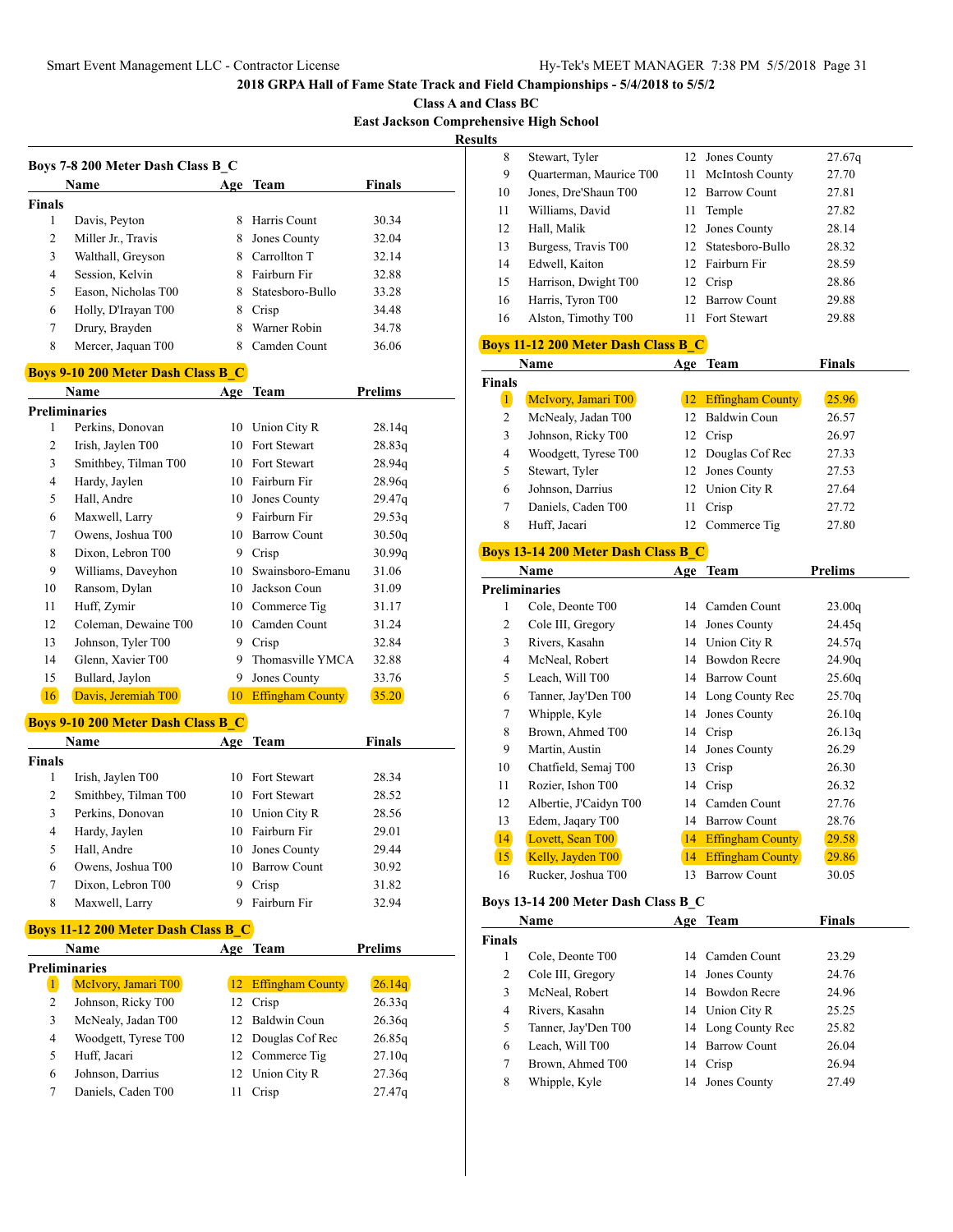**Class A and Class BC East Jackson Comprehensive High School**

**Results**

|                | Name                 | Age | Team             | <b>Finals</b> |
|----------------|----------------------|-----|------------------|---------------|
| Finals         |                      |     |                  |               |
| 1              | Malueg, William      | 8   | Jefferson Dr     | 1:11.41       |
| $\overline{2}$ | Marshall, Brody T00  | 8   | Glynn County     | 1:18.37       |
| 3              | Session, Kelvin      | 8   | Fairburn Fir     | 1:18.39       |
| 4              | Hall, J'Shaun T00    | 8   | Camden Count     | 1:18.70       |
| 5              | Drury, Brayden       | 8   | Warner Robin     | 1:23.43       |
| 6              | Dugger, Devin        | 7   | Warner Robin     | 1:24.36       |
| 7              | Carter, Nicholas T00 | 8   | Camden Count     | 1:24.67       |
| 8              | Sloan, Roman         | 7   | Fairburn Fir     | 1:25.38       |
| 9              | Stephens, Duncan     | 7   | Jefferson Dr     | 1:27.69       |
| 10             | Reddick, Dorian T00  | 7   | Sumter           | 1:30.92       |
| 11             | Shumake, Michael     | 8   | Jefferson Dr     | 1:31.98       |
| 12             | Barfield, Carson T00 | 8   | Crisp            | 1:32.03       |
| 13             | Bedore, Matthew T00  | 8   | Crisp            | 1:32.27       |
| 14             | Patterson, Heath T00 | 8   | Statesboro-Bullo | 1:36.10       |
|                | Mobley, Jake         |     | Elite Stride     | DO            |

# **Boys 9-10 400 Meter Dash Class B\_C**

| Name |                      | Age | <b>Team</b>           | <b>Prelims</b> |  |
|------|----------------------|-----|-----------------------|----------------|--|
|      | Preliminaries        |     |                       |                |  |
| 1    | Wilcox, William      | 9   | Fairburn Fir          | 1:06.67q       |  |
| 2    | Langford Jr., Cedric | 10  | Union City R          | 1:07.10q       |  |
| 3    | Hardy, Jaylen        | 10  | Fairburn Fir          | 1:07.49q       |  |
| 4    | Boyd, Jamir T00      | 10  | Ware County Rec       | 1:12.21q       |  |
| 5    | Dawson, Chad T00     | 10  | Crisp                 | 1:12.79q       |  |
| 6    | Thomas, Rett T00     | 9   | <b>Appling County</b> | 1:13.33q       |  |
| 7    | Allen, Jayben        | 9   | Warner Robin          | 1:15.68q       |  |
| 8    | Brown, Max           | 10  | Commerce Tig          | 1:16.40q       |  |
| 9    | Green, Sean T00      | 9   | Camden Count          | 1:17.52        |  |
| 10   | Camacho, Julian      | 10  | Jackson Coun          | 1:18.00        |  |
| 11   | McInnis, Walker T00  | 10  | <b>Barrow Count</b>   | 1:18.09        |  |
| 12   | Walters, Preston     | 9   | Wwprd                 | 1:18.85        |  |
| 13   | Glenn, Xavier T00    | 9   | Thomasville YMCA      | 1:20.94        |  |
| 14   | Wojtas, Wyatt T00    | 9   | Morgan Count          | 1:24.73        |  |
| 15   | Ellison, Ramone T00  | 10  | Statesboro-Bullo      | 1:33.84        |  |

#### **Boys 9-10 400 Meter Dash Class B\_C**

| Name   |                      | Age | Team            | <b>Finals</b> |  |
|--------|----------------------|-----|-----------------|---------------|--|
| Finals |                      |     |                 |               |  |
| 1      | Hardy, Jaylen        | 10  | Fairburn Fir    | 1:04.97       |  |
| 2      | Langford Jr., Cedric |     | 10 Union City R | 1:08.72       |  |
| 3      | Wilcox, William      | 9   | Fairburn Fir    | 1:10.06       |  |
| 4      | Allen, Jayben        | 9   | Warner Robin    | 1:13.85       |  |
| 5      | Brown, Max           |     | 10 Commerce Tig | 1:16.88       |  |
| 6      | Boyd, Jamir T00      | 10  | Ware County Rec | 1:17.02       |  |
|        | Dawson, Chad T00     | 10  | Crisp           | 1:45.71       |  |
|        |                      |     |                 |               |  |

# **Boys 11-12 400 Meter Dash Class B\_C**

| <b>Name</b> |                     | Age Team            | <b>Prelims</b> |  |
|-------------|---------------------|---------------------|----------------|--|
|             | Preliminaries       |                     |                |  |
|             | McIvory, Jamari T00 | 12 Effingham County | 59.82q         |  |
|             | Kelly, Andre        | 12 Union City R     | 1:02.77q       |  |

| 3             | Irons, Derrick T00                            | 12 | <b>Glynn County</b>   | 1:04.11q           |
|---------------|-----------------------------------------------|----|-----------------------|--------------------|
| 4             | West, Nehemiah T00                            | 12 | McIntosh County       | 1:05.00q           |
| 5             | Jones, Dre'Shaun T00                          |    | 12 Barrow Count       | 1:05.74q           |
| 6             | Blanton, Marino T00                           | 12 | Crisp                 | 1:05.94q           |
| 7             | Johnson, Jayden                               | 11 | Union City R          | 1:06.15q           |
| 8             | Slappey, Eli                                  |    | 12 Carrollton T       | 1:06.87q           |
| 9             | Little, David                                 |    | 12 Jones County       | 1:07.15            |
| 10            | Newton, Nathaniel                             |    | 11 Warner Robin       | 1:07.64            |
| 11            | Davis, Nathan T00                             |    | 12 Ware County Rec    | 1:08.38            |
| 12            | Jones, Aaron T00                              |    | 12 Barrow Count       | 1:08.61            |
| 13            | Tate, Jamaal                                  |    | 12 Warner Robin       | 1:09.21            |
| 14            | Coombs, Jacob                                 | 11 | Jackson Coun          | 1:10.64            |
| 15            | Drew, Joe T00                                 | 12 | Statesboro-Bullo      | 1:11.30            |
| 16            | Taylor, Keaston T00                           | 11 | Sumter                | 1:19.54            |
| ---           | Terry Jr, Michael T00                         | 12 | Sumter                | DNF                |
|               |                                               |    |                       |                    |
|               | <b>Boys 11-12 400 Meter Dash Class B C</b>    |    |                       |                    |
|               | Name                                          |    | Age Team              | <b>Finals</b>      |
| <b>Finals</b> |                                               |    |                       |                    |
| $\mathbf{1}$  | McIvory, Jamari T00                           |    | 12 Effingham County   | 59.42              |
| 2             | Kelly, Andre                                  |    | 12 Union City R       | 1:02.30            |
| 3             | Jones, Dre'Shaun T00                          |    | 12 Barrow Count       | 1:03.38            |
| 4             | Irons, Derrick T00                            |    | 12 Glynn County       | 1:04.15            |
| 5             | Johnson, Jayden                               |    | 11 Union City R       | 1:04.97            |
| 6             | West, Nehemiah T00                            | 12 | McIntosh County       | 1:06.18            |
| 7             | Slappey, Eli                                  | 12 | Carrollton T          | 1:06.69            |
| 8             | Blanton, Marino T00                           |    | 12 Crisp              | 1:06.87            |
|               | Boys 13-14 400 Meter Dash Class B C           |    |                       |                    |
|               | Name                                          |    | Age Team              | Prelims            |
|               | <b>Preliminaries</b>                          |    |                       |                    |
| 1             | Taylor, Jasai T00                             |    | 14 Fort Stewart       | 56.20q             |
| 2             | Rivers, Kasahn                                | 14 | Union City R          | 59.06q             |
| 3             | Martin, Austin                                | 14 | Jones County          | 59.14q             |
| 4             | Solomon, Renyeir William T0 14 Appling County |    |                       | 59.49q             |
| 5             | Saulsberry, Kenneth                           |    | 14 Union City R       | 59.71q             |
| 6             | Sharpe, Quinton                               |    | 14 Habersham Co       | 59.80q             |
| 7             | Williams III, Rickey T00                      |    | 13 Camden Count       | 1:02.02q           |
| 8             | Diaz-Velazquez, Brandon                       | 13 | Wwprd                 | 1:02.55q           |
| 9             | Smith, Ethan                                  | 14 | Dawson Count          | 1:02.87            |
| 10            | Stiles, Cannon T00                            | 13 | <b>Barrow Count</b>   | 1:03.21            |
| 11            | Vonier, Jordan T00                            | 13 | Crisp                 | 1:03.74            |
| 12            | Milledge, LaVaris T00                         | 13 | Sumter                |                    |
| 13            | Mitchell, Demerius                            | 13 | Warner Robin          | 1:04.69<br>1:10.69 |
|               |                                               |    | Statesboro-Bullo      |                    |
| 14<br>---     | Weston, Raequan T00<br>Rozier, Ishon T00      | 14 | Crisp                 | 1:14.48            |
|               |                                               | 14 |                       | DQ                 |
|               | Boys 13-14 400 Meter Dash Class B_C           |    |                       |                    |
|               | Name                                          |    | Age Team              | <b>Finals</b>      |
| Finals        |                                               |    |                       |                    |
| $\mathbf{1}$  | Taylor, Jasai T00                             |    | 14 Fort Stewart       | 53.99              |
| 2             | Sharpe, Quinton                               |    | 14 Habersham Co       | 56.91              |
| 3             | Rivers, Kasahn                                |    | 14 Union City R       | 57.05              |
| 4             | Solomon, Renyeir William T0 14                |    | <b>Appling County</b> | 58.92              |
|               |                                               |    |                       |                    |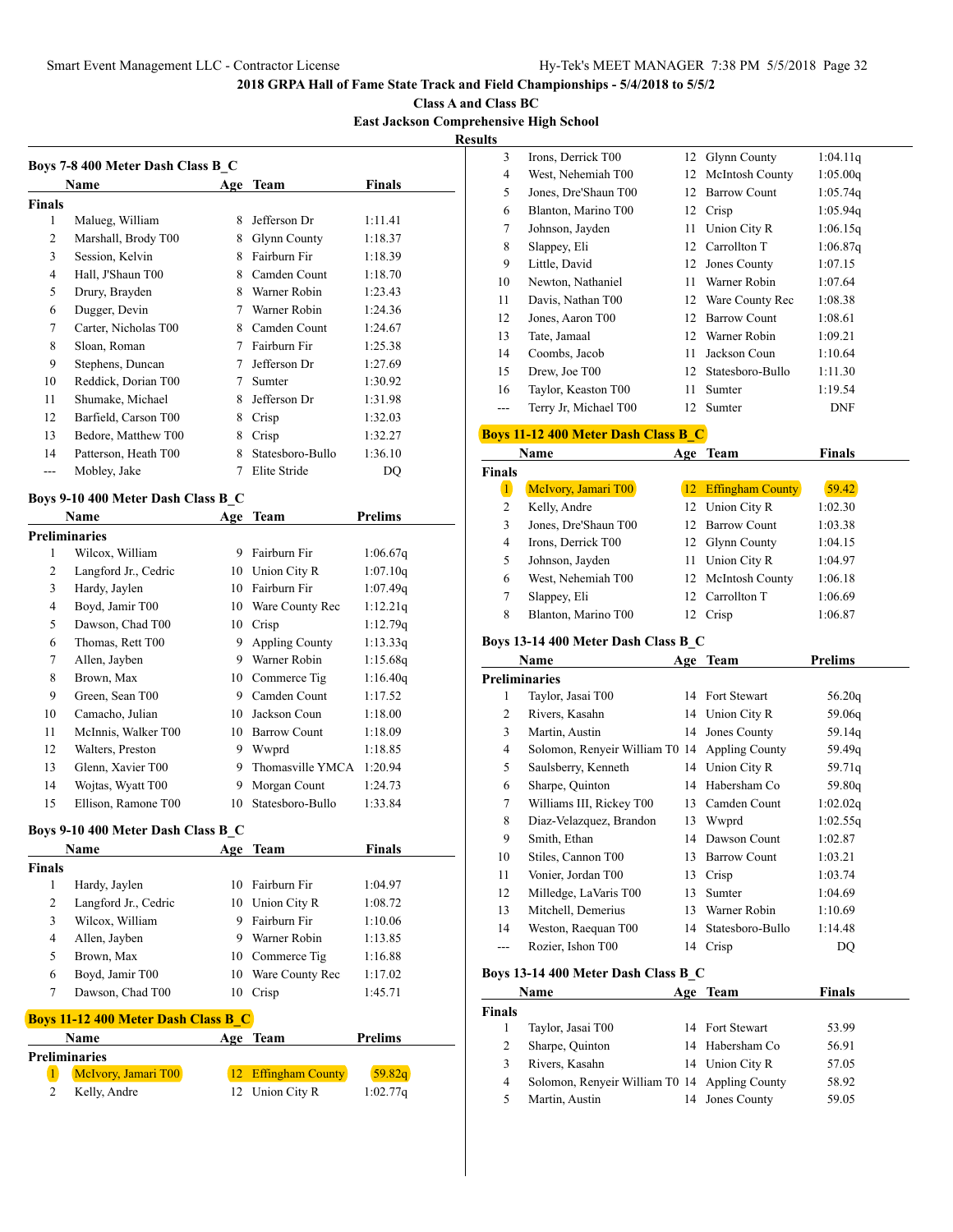**Class A and Class BC East Jackson Comprehensive High School**

|                |                                               |                 |                     | <b>East Jackson Con</b> |
|----------------|-----------------------------------------------|-----------------|---------------------|-------------------------|
|                |                                               |                 |                     |                         |
|                | Finals  (Boys 13-14 400 Meter Dash Class B C) |                 |                     |                         |
|                | Name                                          |                 | Age Team            | Finals                  |
| 6              | Saulsberry, Kenneth                           |                 | 14 Union City R     | 59.62                   |
| 7              | Williams III, Rickey T00                      | 13 <sup>7</sup> | Camden Count        | 1:02.56                 |
|                | Boys 7-8 800 Meter Run Class B C              |                 |                     |                         |
|                | <b>Name</b>                                   | Age             | <b>Team</b>         | <b>Finals</b>           |
| <b>Finals</b>  |                                               |                 |                     |                         |
| 1              | Malueg, William                               |                 | 8 Jefferson Dr      | 2:46.41                 |
| $\overline{2}$ | Hall, J'Shaun T00                             |                 | 8 Camden Count      | 3:00.02                 |
| 3              | Carter, Nicholas T00                          |                 | 8 Camden Count      | 3:00.30                 |
| $\overline{4}$ | Dugger, Devin                                 |                 | 7 Warner Robin      | 3:08.61                 |
| 5              | Mobley, Jake                                  | 7               | Elite Stride        | 3:10.64                 |
| 6              | Evans, Elliott T00                            | 8               | <b>Fort Stewart</b> | 3:10.84                 |
| 7              | Stephens, Duncan                              | 7               | Jefferson Dr        | 3:12.45                 |
| 8              | Jones, Cameron                                |                 | 8 Carrollton T      | 3:16.44                 |
| 9              | Howard, Ja'Cheon T00                          |                 | 8 Statesboro-Bullo  | 3:23.35                 |
| 10             | Blakley, Kasen                                | 8.              | Habersham Co        | 3:30.28                 |
| 11             | Reddick, Dorian T00                           | 7               | Sumter              | 3:32.20                 |
| 12             | McCook, Ethan T00                             | 7               | Sumter              | 3:34.79                 |
|                | <b>Boys 9-10 800 Meter Run Class B C</b>      |                 |                     |                         |
|                | <b>Name</b>                                   | Age             | Team                | <b>Finals</b>           |
| <b>Finals</b>  |                                               |                 |                     |                         |
| 1              | Taylor, Jayden T00                            |                 | 10 Fort Stewart     | 2:38.39                 |
| 2              | Allen, Jayben                                 | 9               | Warner Robin        | 2:44.84                 |
| 3              | Rivers, Zakhari                               |                 | 10 Union City R     | 2:45.55                 |
|                |                                               |                 |                     |                         |

| 2  | Allen, Jayben         | 9  | Warner Robin            | 2:44.84 |
|----|-----------------------|----|-------------------------|---------|
| 3  | Rivers, Zakhari       | 10 | Union City R            | 2:45.55 |
| 4  | Bass, Jeremiah T00    | 10 | Camden Count            | 2:46.06 |
| 5  | Johnson, Paul T00     | 10 | Statesboro-Bullo        | 2:51.83 |
| 6  | Mason, Dylan          | 10 | Fairburn Fir            | 2:52.32 |
| 7  | Bizzell, Santiago T00 | 10 | Alma/Bacon              | 2:53.05 |
| 8  | Jones, Ethan T00      | 9  | Barrow Count            | 2:56.00 |
| 9  | Lee, Jeremiah         | 10 | Jefferson Dr            | 3:01.60 |
| 10 | Dodd, Aiden           | 9  | Dawson Count            | 3:01.74 |
| 11 | Taybron, Jarius T00   | 10 | Riverdale Bl            | 3:10.89 |
| 12 | Greene, Gabriel       | 9  | Jones County            | 3:13.78 |
| 13 | Harbuck, Peyton T00   | 10 | <b>Effingham County</b> | 3:31.94 |
| 14 | Bradley, Caleb T00    | 9  | Thomasville YMCA        | 3:56.97 |
| 15 | Gibson, Javian        | 10 | Jones County            | 3:57.06 |

## **Boys 11-12 800 Meter Run Class B\_C**

| <b>Name</b>   |                          |                 | Age Team              | <b>Finals</b> |  |
|---------------|--------------------------|-----------------|-----------------------|---------------|--|
| <b>Finals</b> |                          |                 |                       |               |  |
| 1             | Kelly, Andre             |                 | 12 Union City R       | 2:28.85       |  |
| 2             | Jones, Aaron T00         | 12 <sub>1</sub> | <b>Barrow Count</b>   | 2:30.61       |  |
| 3             | Stephens, Chase          |                 | 12 Commerce Tig       | 2:31.54       |  |
| 4             | McGinnis, Sawyer T00     | 11              | Crisp                 | 2:32.57       |  |
| 5             | Little, David            | 12              | Jones County          | 2:33.29       |  |
| 6             | Irby, Jalen              | 11              | Fairburn Fir          | 2:33.85       |  |
| 7             | Tate, Jamaal             |                 | 12 Warner Robin       | 2:40.65       |  |
| 8             | Lee, Harrison T00        |                 | 12 Alma/Bacon         | 2:41.67       |  |
| 9             | Slappey, Eli             | 12              | Carrollton T          | 2:42.42       |  |
| 10            | Pounds, Lamar T00        |                 | 12 Baldwin Coun       | 2:43.12       |  |
| 11            | Ramirez, Alan T00        | 11              | <b>Appling County</b> | 2:47.24       |  |
| 12            | Kirkpatrick, Braylon T00 | 11              | Camden Count          | 2:49.29       |  |

| <b>Results</b> |                                     |    |                          |               |
|----------------|-------------------------------------|----|--------------------------|---------------|
| 13             | Scott, Damion T00                   |    | 12 Statesboro-Bullo      | 2:50.81       |
| 14             | Roberts, Logan                      | 11 | Jefferson Dr             | 3:04.28       |
| 15             | Lowe, Jacob T00                     | 11 | Thomasville YMCA 3:09.82 |               |
|                | Boys 13-14 800 Meter Run Class B C  |    |                          |               |
|                | Name                                |    | Age Team                 | <b>Finals</b> |
| <b>Finals</b>  |                                     |    |                          |               |
| $\mathbf{1}$   | Taylor, Jasai T00                   |    | 14 Fort Stewart          | 2:11.50       |
| 2              | Sharpe, Quinton                     |    | 14 Habersham Co          | 2:19.44       |
| 3              | Smith, Nathan                       |    | 14 Commerce Tig          | 2:20.13       |
| $\overline{4}$ | Smith, Ethan                        |    | 14 Dawson Count          | 2:24.12       |
| 5              | Saulsberry, Kenneth                 |    | 14 Union City R          | 2:27.20       |
| 6              | Mays, Eli                           |    | 14 Bowdon Recre          | 2:30.56       |
| 7              | Vonier, Jordan T00                  |    | 13 Crisp                 | 2:31.17       |
| 8              | Rivera, James                       |    | 14 Jones County          | 2:31.88       |
| 9              | Swanson, NevIn T00                  |    | 13 Douglas Cof Rec       | 2:35.01       |
| 10             | Hopson, Andrew                      |    | 14 Bowdon Recre          | 2:35.96       |
| 11             | Mitchell, Demerius                  |    | 13 Warner Robin          | 2:40.45       |
| 12             | Burney, D'troye                     |    | 13 Jones County          | 2:55.23       |
| $\overline{a}$ | Williams III, Rickey T00            |    | 13 Camden Count          | DNF           |
|                | Boys 9-10 1600 Meter Run Class B C  |    |                          |               |
|                | Name                                |    | Age Team                 | <b>Finals</b> |
| <b>Finals</b>  |                                     |    |                          |               |
| 1              | Taylor, Jayden T00                  |    | 10 Fort Stewart          | 5:53.21       |
| 2              | Bass, Jeremiah T00                  |    | 10 Camden Count          | 5:57.97       |
| 3              | Mason, Dylan                        |    | 10 Fairburn Fir          | 6:07.49       |
| $\overline{4}$ | Brackin, Dashel                     |    | 9 Carrollton T           | 6:12.35       |
| 5              | Dodd, Aiden                         |    | 9 Dawson Count           | 6:13.77       |
| 6              | Griffin, Zavien T00                 |    | 10 Camden Count          | 6:14.48       |
| 7              | Talley, Marcellus                   |    | 10 Carrollton T          | 6:18.56       |
| 8              | Mullis, Sawyer                      |    | 10 Commerce Tig          | 6:19.21       |
| 9              | Johnson, Paul T00                   |    | 10 Statesboro-Bullo      | 6:19.58       |
| 10             | Dalton, Chance                      |    | 9 Jefferson Dr           | 6:23.58       |
|                | Boys 11-12 1600 Meter Run Class B_C |    |                          |               |
|                | Name                                |    | Age Team                 | <b>Finals</b> |
| <b>Finals</b>  |                                     |    |                          |               |
| 1              | McGinnis, Sawyer T00                | 11 | Crisp                    | 5:30.07       |
| 2              | Brush, Brock                        | 11 | Jefferson Dr             | 5:30.91       |
| $\mathfrak{Z}$ | Stephens, Chase                     | 12 | Commerce Tig             | 5:44.33       |
| $\overline{4}$ | Irby, Jalen                         | 11 | Fairburn Fir             | 5:47.77       |
| 5              | Lee, Harrison T00                   | 12 | Alma/Bacon               | 5:52.18       |
| 6              | Thaxton, Aiden                      |    | 12 Habersham Co          | 5:55.23       |
| 7              | Shipes, Talan T00                   | 12 | <b>Appling County</b>    | 5:59.56       |
| 8              | Johnson, Kevin                      | 11 | Harris Count             | 6:04.30       |
| 9              | Felt, Dylan                         | 11 | Harris Count             | 6:07.37       |
| 10             | McLaughlin, Jackson                 | 11 | Warner Robin             | 6:19.48       |
| 11             | Spinks, Shep T00                    | 11 | Morgan Count             | 6:35.87       |
| 12             |                                     |    |                          |               |
|                | McMillian, Jermaine T00             | 12 | <b>Appling County</b>    | 6:58.14       |

--- Bessette, Paul 12 Morgan Count DNF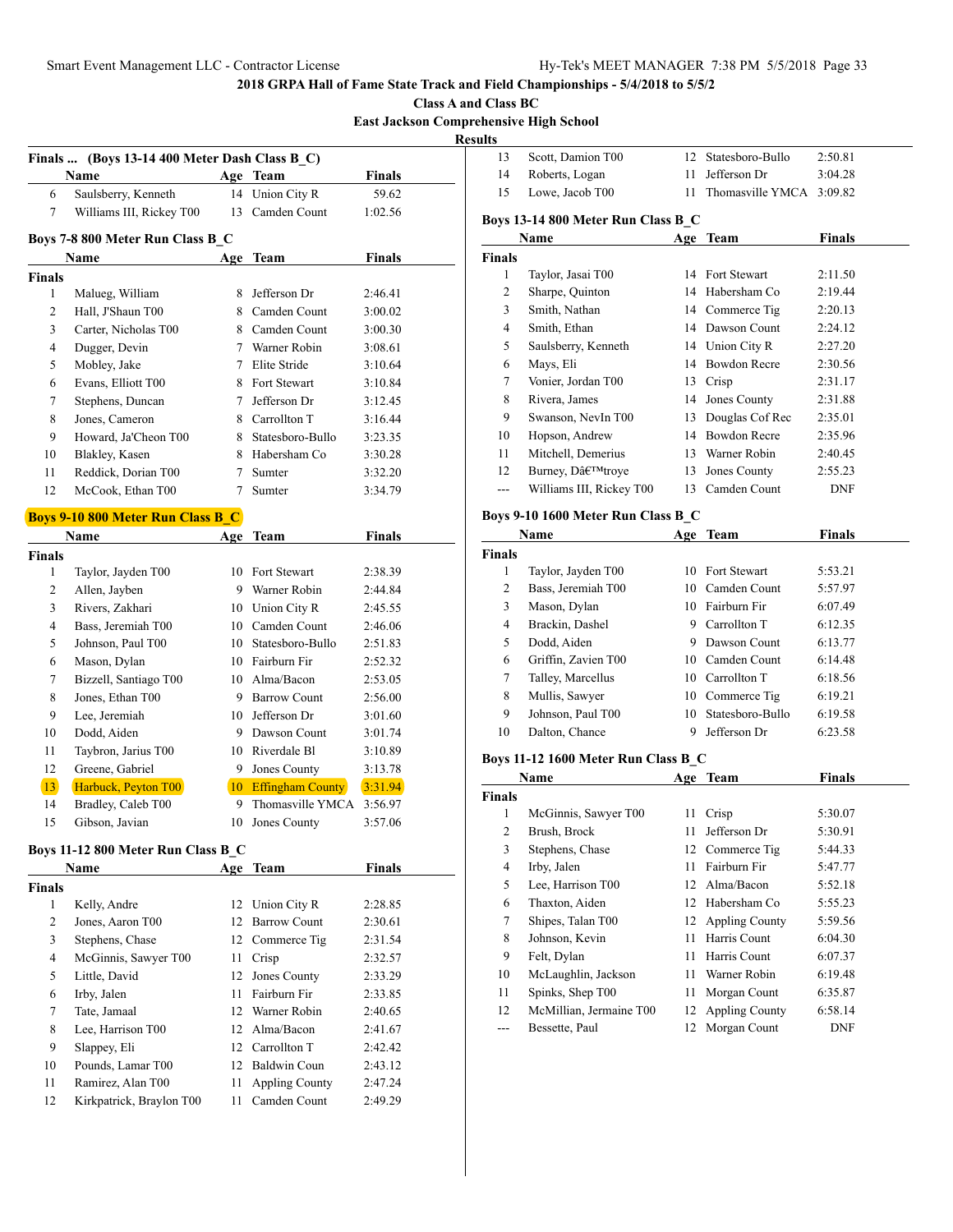### **Class A and Class BC**

**East Jackson Comprehensive High School**

**Result** 

|        | Boys 13-14 1600 Meter Run Class B C<br><b>Name</b> |    | Age Team            | <b>Finals</b> |
|--------|----------------------------------------------------|----|---------------------|---------------|
| Finals |                                                    |    |                     |               |
| 1      | Diaz-Velazquez, Brandon                            | 13 | Wwprd               | 5:17.35       |
| 2      | Smith, Nathan                                      |    | 14 Commerce Tig     | 5:19.49       |
| 3      | Swanson, NevIn T00                                 | 13 | Douglas Cof Rec     | 5:30.18       |
| 4      | Rolen, Markese T00                                 | 13 | Riverdale Bl        | 5:30.94       |
| 5      | Hopson, Andrew                                     | 14 | <b>Bowdon Recre</b> | 5:39.86       |
| 6      | Barnes, Joseph T00                                 |    | 14 Glynn County     | 5:42.72       |
| 7      | Rivera, James                                      | 14 | Jones County        | 5:57.82       |
| 8      | Bradley, Dawson T00                                | 13 | <b>Barrow Count</b> | 6:02.67       |
| 9      | Gordon, Kimani T00                                 |    | 14 Camden Count     | 6:07.06       |
| 10     | Andrews, Jameson                                   | 13 | Elite Stride        | 6:37.27       |
| 11     | Hutchins, Jackson T00                              | 14 | Barrow Count        | 6:38.31       |

## **Boys 7-8 4x100 Meter Relay Class B\_C**

| Team           |                       | Relay               | Finals                 |  |
|----------------|-----------------------|---------------------|------------------------|--|
| Finals         |                       |                     |                        |  |
| 1              | Carrollton Track      | A                   | 1:03.42                |  |
|                | 1) Crowder, Kyion 7   | 2) Jones, Cameron 8 |                        |  |
|                | 3) Smith, Omavi 8     |                     | 4) Walthall, Greyson 8 |  |
| 2              | Jackson County        | А                   | 1:05.15                |  |
|                | 1) Bolton, Amari 7    |                     | 2) Stephens, Blake 8   |  |
|                | 3) Randolph, Daelin 7 | 4) Brock, Kaden 7   |                        |  |
|                | 5) Gavin, Cayden 7    | 6) Cherry, Tyson 7  |                        |  |
| 3              | Camden Count          | А                   | 1:05.53                |  |
| $\overline{4}$ | Crisp County          | A                   | 1:07.63                |  |
|                | 1) Woodall, Jordan 7  |                     | 2) Rogers, Kelcey 7    |  |
|                | 3) Holly, D'Irayan 8  |                     | 4) Bedore, Matthew 8   |  |
|                | 5) Barfield, Carson 8 |                     |                        |  |
| 5              | <b>Baldwin County</b> | A                   | 1:13.57                |  |
|                | 1) Brett, Caden 8     |                     | 2) Brown, Cristian 7   |  |
|                | 3) Seals, Noah 8      |                     | 4) Seals, Thomas 8     |  |
|                | 5) Wood, Braden 8     |                     |                        |  |

## **Boys 9-10 4x100 Meter Relay Class B\_C**

|        | Team                       | Relav              | <b>Finals</b>               |
|--------|----------------------------|--------------------|-----------------------------|
| Finals |                            |                    |                             |
| 1      | Union City R               | А                  | 56.29                       |
|        | 1) Langford Jr., Cedric 10 |                    | 2) Rivers, Zakhari 10       |
|        | 3) Brown, Preston 10       |                    | 4) Perkins, Donovan 10      |
|        | 5) Brandon, Lorenzo 10     |                    |                             |
| 2      | Jackson County             | А                  | 1:00.83                     |
|        | 1) Wiley, Deacon 10        |                    | 2) Ransom, Dylan 10         |
|        | 3) Johnson, Javen 9        |                    | 4) Randolph-Spry, Robert 10 |
| 3      | Thomasville YMCA           | А                  | 1:01.70                     |
|        | 1) Davis, Kyle 9           | 2) Love, Eric 9    |                             |
|        | 3) Brinson, Donovan 9      | 4) Glenn, Xavier 9 |                             |
| 4      | Jones County Pups          | А                  | 1:04.80                     |
|        | 1) Hall, Andre 10          |                    | 2) Norris, Armani 10        |
|        | 3) Bradley, David 9        |                    | 4) Greene, Gabriel 9        |
|        | 5) Richardson, Aiden 9     | 6) Burney, Zion 9  |                             |

| ults          |                                        |       |                        |
|---------------|----------------------------------------|-------|------------------------|
|               | Fort Stewart                           | A     | DO                     |
|               | 1) Irish, Jaylen 10                    |       | 2) Sharpe, Zion 10     |
|               | 3) Smithbey, Tilman 10                 |       | 4) Taylor, Jayden 10   |
|               | Boys 11-12 4x100 Meter Relay Class B_C |       |                        |
|               | Team                                   | Relay | <b>Finals</b>          |
| <b>Finals</b> |                                        |       |                        |
| 1             | <b>Baldwin County</b>                  | А     | 51.79                  |
|               | 1) Jones, Antquan 12                   |       | 2) McNealy, Jadan 12   |
|               | 3) Evans, Jamaul 12                    |       | 4) Pounds, Lamar 12    |
|               | 5) Burden, LaBraydon 12                |       |                        |
| 2             | Crisp County                           | A     | 52.90                  |
|               | 1) Blanton, Marino 12                  |       | 2) Harrison, Dwight 12 |
|               | 3) Daniels, Caden 11                   |       | 4) Johnson, Ricky 12   |
|               | 5) Redding, Kadarius 11                |       | 6) McGinnis, Sawyer 11 |
| 3             | Fairburn Fire                          | A     | 53.95                  |
|               | 1) Ferguson, Jace 12                   |       | 2) Howard, Jordan 12   |
|               | 3) Ridley, Brandan 11                  |       | 4) Edwell, Kaiton 12   |
|               | 5) Alberto, Jayden 11                  |       |                        |
| 4             | Camden Count                           | A     | 54.04                  |
|               | 1) Coleman, David 11                   |       | 2) King, Natarian 12   |
|               | 3) Kirkpatrick, Braylon 11             |       | 4) Sims, Maurice 11    |
|               | 5) Hutchinson, Kevon 12                |       | 6) Whitley, Dane 11    |
| 5             | <b>Barrow County Track</b>             | A     | 56.28                  |
|               | 1) Jones, Aaron 12                     |       | 2) Bulloch, Brayden 12 |
|               | 3) Jones, Dre'Shaun 12                 |       | 4) Harris, Tyron 12    |
|               | 5) McInnis, Tanner 12                  |       |                        |

## **Boys 13-14 4x100 Meter Relay Class B\_C**

|               | Team                       | Relay | Finals                     |
|---------------|----------------------------|-------|----------------------------|
| <b>Finals</b> |                            |       |                            |
| 1             | Camden Count               | А     | 48.23                      |
|               | 1) Albertie, J'Caidyn 14   |       | 2) Cole, Deonte 14         |
|               | 3) Lee, Mario 14           |       | 4) Roche, Saige 13         |
|               | 5) Priester, Jaden 13      |       | 6) Williams III, Rickey 13 |
| 2             | <b>Jones County Pups</b>   | A     | 48.45                      |
|               | 1) Martin, Austin 14       |       | 2) Cole III, Gregory 14    |
|               | 3) Rivera, James 14        |       | 4) Whipple, Kyle 14        |
|               | 5) Hall, Kentrell 13       |       |                            |
| 3             | Crisp County               | A     | 51.02                      |
|               | 1) Thomas, Mariek 14       |       | 2) Chatfield, Semaj 13     |
|               | 3) Rozier, Ishon 14        |       | 4) Brown, Ahmed 14         |
|               | 5) Lester, Rontae 13       |       | 6) Vonier, Jordan 13       |
| 4             | Union City R               | A     | 51.59                      |
|               | 1) Martin Jr., Jakarri 13  |       | 2) Morton, Hollis 13       |
|               | 3) Rivers, Kasahn 14       |       | 4) Saulsberry, Kenneth 14  |
|               | 5) Perkinson, Daniel 14    |       |                            |
| 5.            | <b>Barrow County Track</b> | A     | 53.52                      |
|               | 1) Stiles, Cannon 13       |       | 2) Foskey, Emorrie 14      |
|               | 3) Edem, Jaqary 14         |       | 4) Rucker, Joshua 13       |
|               | 5) Allen Jr, Tyrone 13     |       | 6) Leach, Will 14          |
|               |                            |       |                            |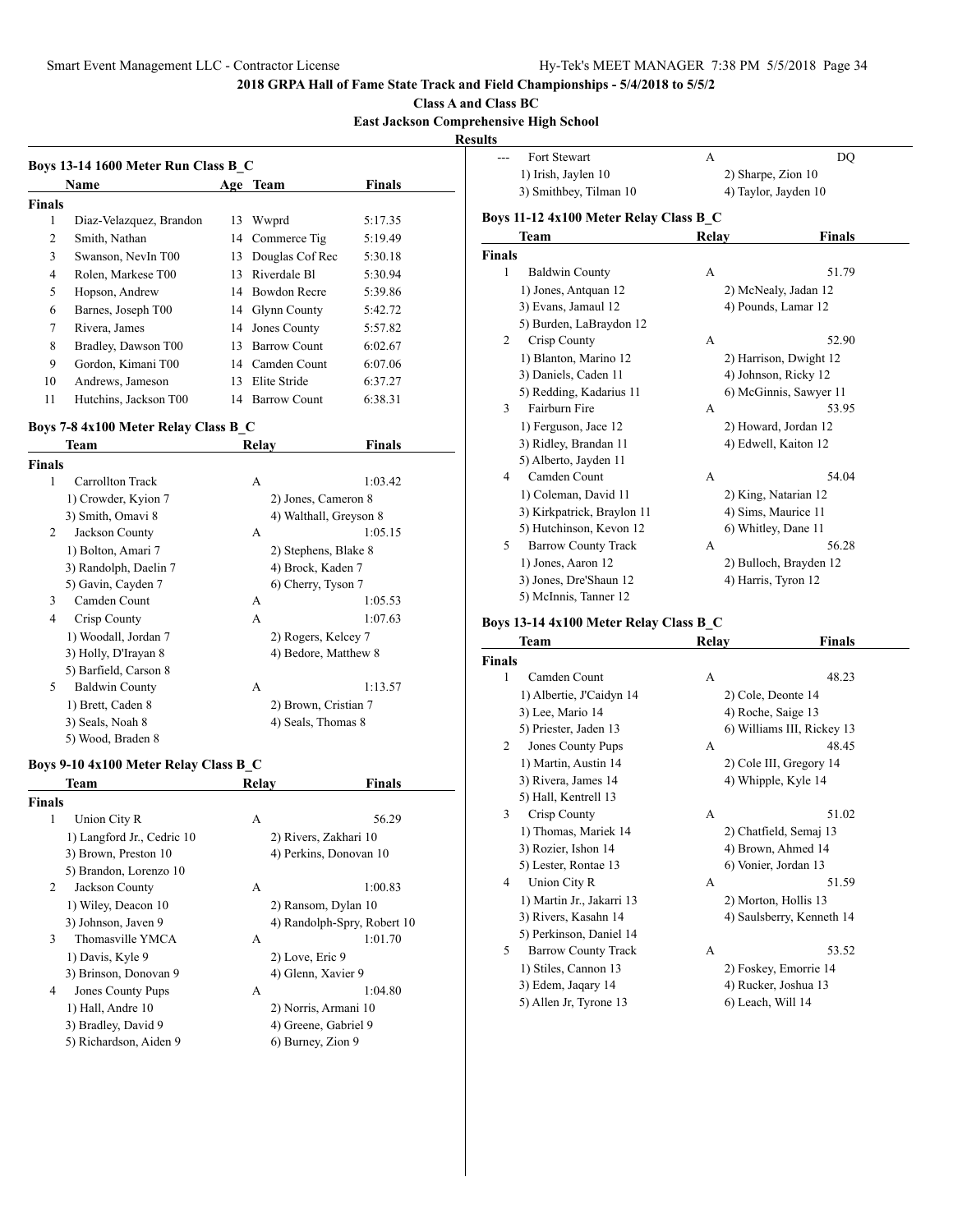**Class A and Class BC**

## **East Jackson Comprehensive High School**

**Resul** 

|               | Team                     | Relay             | Finals                      |
|---------------|--------------------------|-------------------|-----------------------------|
| <b>Finals</b> |                          |                   |                             |
| 1             | Fairburn Fire            | A                 | 4:52.70                     |
|               | 1) Wilcox, William 9     |                   | 2) Mason, Dylan 10          |
|               | 3) Maxwell, Larry 9      |                   | 4) Hardy, Jaylen 10         |
| 2             | Camden Count             | A                 | 5:18.40                     |
|               | 1) Bass, Jeremiah 10     |                   | 2) Russo, Nicholas 10       |
|               | 3) Green, Sean 9         |                   | 4) Booth, Davion 9          |
|               | 5) Coleman, Dewaine 10   |                   | 6) Griffin, Zavien 10       |
| 3             | Jackson County           | A                 | 5:21.95                     |
|               | 1) Ransom, Dylan 10      |                   | 2) Johnson, Javen 9         |
|               | 3) Camacho, Julian 10    |                   | 4) Randolph-Spry, Robert 10 |
| 4             | <b>Jones County Pups</b> | A                 | 6:19.68                     |
|               | 1) Richardson, Aiden 9   | 2) Hall, Andre 10 |                             |
|               | 3) Norris, Armani 10     |                   | 4) Greene, Gabriel 9        |
|               | 5) Bradley, David 9      |                   | 6) Gibson, Javian 10        |

## **Boys 11-12 4x400 Meter Relay Class B\_C**

|               | Team                       | Relay | Finals                     |
|---------------|----------------------------|-------|----------------------------|
| <b>Finals</b> |                            |       |                            |
| 1             | Union City R               | А     | 4:24.80                    |
|               | 1) Harper, Fenix 12        |       | 2) Johnson, Darrius 12     |
|               | 3) Kelly, Andre 12         |       | 4) Johnson, Jayden 11      |
|               | 5) Pullins, Darius 11      |       |                            |
| 2             | <b>Baldwin County</b>      | A     | 4:26.91                    |
|               | 1) Jones, Antquan 12       |       | 2) McNealy, Jadan 12       |
|               | 3) Evans, Jamaul 12        |       | 4) Burden, LaBraydon 12    |
|               | 5) Pounds, Lamar 12        |       | 6) Jones, Quantavious 12   |
| 3             | Crisp County               | A     | 4:36.39                    |
|               | 1) Blanton, Marino 12      |       | 2) Johnson, Ricky 12       |
|               | 3) McGinnis, Sawyer 11     |       | 4) Daniels, Caden 11       |
|               | 5) Redding, Kadarius 11    |       | 6) Harrison, Dwight 12     |
| 4             | <b>Barrow County Track</b> | A     | 4:38.11                    |
|               | 1) Jones, Aaron 12         |       | 2) Jones, Dre'Shaun 12     |
|               | 3) Goddard, Elijah 12      |       | 4) Harris, Tyron 12        |
|               | 5) McInnis, Tanner 12      |       |                            |
| 5             | Camden Count               | A     | 5:00.18                    |
|               | 1) Coleman, David 11       |       | 2) Kirkpatrick, Braylon 11 |
|               | 3) Sims, Maurice 11        |       | 4) Hutchinson, Kevon 12    |
|               | 5) King, Natarian 12       |       | 6) Reed, Caleb 11          |

## **Boys 13-14 4x400 Meter Relay Class B\_C**

|               | Team                      | Relav | <b>Finals</b>           |
|---------------|---------------------------|-------|-------------------------|
| <b>Finals</b> |                           |       |                         |
|               | Camden Count              | A     | 4:00.95                 |
| 2             | Jones County Pups         | A     | 4:20.49                 |
|               | 1) Martin, Austin 14      |       | 2) Cole III, Gregory 14 |
|               | 3) Rivera, James 14       |       | 4) Whipple, Kyle 14     |
|               | 5) Hall, Kentrell 13      |       |                         |
| 3             | Union City R              | A     | 4:24.17                 |
|               | 1) Martin Jr., Jakarri 13 |       | 2) Morton, Hollis 13    |
|               | 3) Perkinson, Daniel 14   |       | 4) Rivers, Kasahn 14    |
|               | 5) Saulsberry, Kenneth 14 |       |                         |
|               |                           |       |                         |

| ults               |                                |      |                        |               |  |
|--------------------|--------------------------------|------|------------------------|---------------|--|
| 4                  | <b>Barrow County Track</b>     |      | А                      | 4:26.47       |  |
|                    | 1) Stiles, Cannon 13           |      | 2) Sanders, Isaac 13   |               |  |
|                    | 3) Rucker, Joshua 13           |      | 4) Leach, Will 14      |               |  |
|                    | 5) Edem, Jaqary 14             |      |                        |               |  |
| 5                  | Crisp County                   |      | А                      | 4:34.06       |  |
|                    | 1) Brown, Ahmed 14             |      | 2) Chatfield, Semaj 13 |               |  |
|                    | 3) Rozier, Ishon 14            |      | 4) Vonier, Jordan 13   |               |  |
|                    | 5) Lester, Rontae 13           |      | 6) Tyson, KaMareon 13  |               |  |
|                    | Boys 9-10 High Jump Class B C  |      |                        |               |  |
|                    | Name                           | Age  | Team                   | <b>Finals</b> |  |
| Finals             |                                |      |                        |               |  |
| 1                  | Thomas, Rett T00               | 9.   | <b>Appling County</b>  | $3-10.00$     |  |
| 2                  | Bazell, Jeremiah T00           | 10   | Douglas Cof Rec        | 3-07.00       |  |
| 3                  | Taybron, Jarius T00            |      | 10 Riverdale Bl        | 3-06.00       |  |
| 4                  | Rankin, Ziyan T00              |      | 10 Glynn County        | J3-06.00      |  |
| 5                  | Avrett, Eli                    |      | 9 Jefferson Dr         | 3-04.00       |  |
| 5                  | Burns, Seth                    |      | 10 Carrollton T        | 3-04.00       |  |
| 7                  | Ervin, Edwin T00               |      | 10 Riverdale Bl        | $3-02.00$     |  |
| $\,$ 8 $\,$        | Dalton, Chance                 | 9    | Jefferson Dr           | $3 - 00.00$   |  |
|                    | Boys 11-12 High Jump Class B C |      |                        |               |  |
|                    | Name                           | Age  | Team                   | <b>Finals</b> |  |
| <b>Finals</b>      |                                |      |                        |               |  |
| 1                  | Coglin, Jaylin T00             | 12   | Alma/Bacon             | 4-10.00       |  |
| 2                  | Elder, Jaylen                  | 12   | Morgan Count           | 4-07.00       |  |
| 3                  | Demus, Anthony                 |      | 12 Habersham Co        | 4-04.00       |  |
| 4                  | Coleman, David T00             | 11 - | Camden Count           | 4-02.00       |  |
| 4                  | Goddard, Elijah T00            |      | 12 Barrow Count        | 4-02.00       |  |
| 6                  | Fuller, Matthew                |      | 12 Wayne Co Rec        | J4-02.00      |  |
| 7                  | Savage, Landyn                 |      | 11 Habersham Co        | 4-00.00       |  |
| ---                | Harris, Diallo                 | 11   | Jones County           | NH            |  |
| $---$              | Bynum, Chane                   | 12   | Union City R           | NH            |  |
|                    |                                |      |                        |               |  |
|                    | Boys 13-14 High Jump Class B C |      |                        |               |  |
|                    | Name                           | Age  | Team                   | <b>Finals</b> |  |
| <b>Finals</b><br>1 | Rankin, Riyan T00              | 13   | Glynn County           | 5-04.00       |  |
| 2                  | Cole III, Gregory              | 14   | Jones County           | 5-03.00       |  |
| 3                  | Edem, Jaqary T00               |      | 14 Barrow Count        | 4-07.00       |  |
| $---$              | Garrison, Hildrick T00         |      | 13 Ware County Rec     | NH            |  |
|                    | Burney, D'troye                | 13   | Jones County           | NΗ            |  |
|                    | Ackles, Malachi                | 13   | Carrollton T           | NΗ            |  |
|                    |                                |      |                        |               |  |
|                    | Boys 7-8 Long Jump Class B_C   |      |                        |               |  |
|                    | Name                           | Age  | <b>Team</b>            | <b>Finals</b> |  |
| Finals             |                                |      |                        |               |  |
| 1                  | Davis, Peyton                  | 8    | Harris Count           | 11-00.00      |  |
| $\mathbf{2}$       | Jones, Cameron                 | 8    | Carrollton T           | 10-06.25      |  |
| 3                  | Smith, Omavi                   |      | 8 Carrollton T         | 10-00.00      |  |
| 3                  | Holmes, Jordan T00             | 7    | Sumter                 | 10-00.00      |  |
| 5                  | Coleman, Seandarius T00        | 7    | Thomasville YMCA       | $9-10.50$     |  |
| 6                  | Wireman, Julian                | 7    | Wayne Co Rec           | 9-08.00       |  |
| 7                  | Randolph, Daelin               | 7    | Jackson Coun           | 9-00.75       |  |
| 8                  | Marshall, Brody T00            | 8    | <b>Glynn County</b>    | $9 - 00.00$   |  |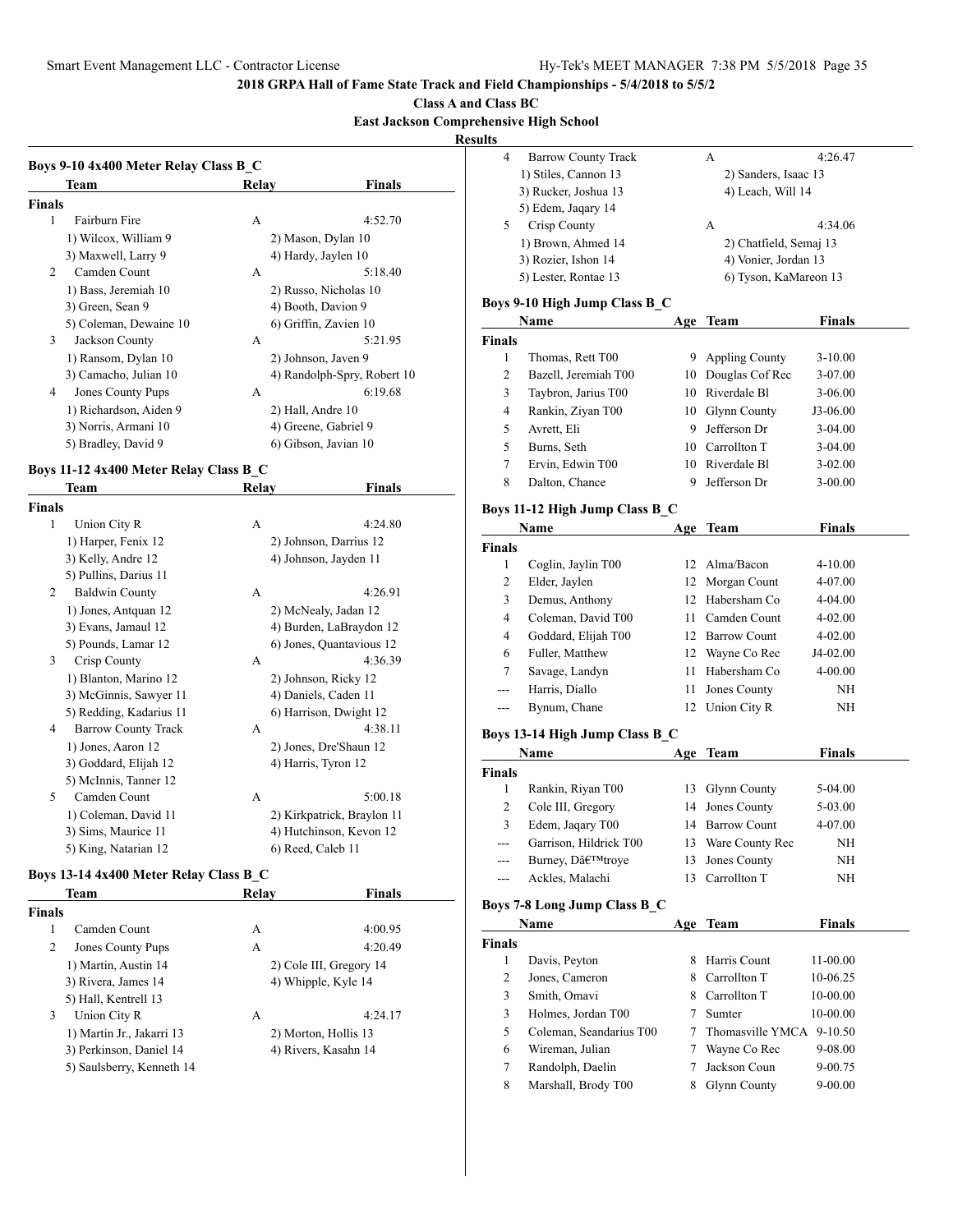**Class A and Class BC East Jackson Comprehensive High School**

|               |                                        |    |                           |               | л, |
|---------------|----------------------------------------|----|---------------------------|---------------|----|
|               | Finals  (Boys 7-8 Long Jump Class B C) |    |                           |               |    |
|               | <b>Name</b>                            |    | Age Team                  | <b>Finals</b> |    |
| 9             | Johnson, Carter T00                    | 8. | <b>Appling County</b>     | 8-08.50       |    |
| 10            | Duke, Grayson                          | 8  | Commerce Tig              | 8-03.00       |    |
| 11            | Drury, Brayden                         | 8  | Warner Robin              | 8-00.25       |    |
| 12            | Landress, Brix                         | 8. | Jackson Coun              | $6 - 11.50$   |    |
|               | Holly, D'Irayan T00                    | 8  | Crisp                     | <b>FOUL</b>   |    |
|               | Boys 9-10 Long Jump Class B C          |    |                           |               |    |
|               | <b>Name</b>                            |    | Age Team                  | <b>Finals</b> |    |
| <b>Finals</b> |                                        |    |                           |               |    |
| 1             | Love, Eric T00                         | 9  | Thomasville YMCA 13-01.75 |               |    |
| 2             | Coleman, Dewaine T00                   | 10 | Camden Count              | 13-01.00      |    |

| 2  | Coleman, Dewaine T00 |    | 10 Camden Count           | 13-01.00     |
|----|----------------------|----|---------------------------|--------------|
| 3  | Brinson, Donovan T00 | 9  | Thomasville YMCA 12-06.25 |              |
| 4  | Leonard, Tracy       |    | 10 Fairburn Fir           | 12-00.25     |
| 5  | Ransom, Dylan        | 10 | Jackson Coun              | 11-09.75     |
| 6  | Brown, Max           |    | 10 Commerce Tig           | $11 - 05.00$ |
| 7  | Knox, Jordan         | 10 | Wwprd                     | 11-03.25     |
| 8  | Young, Makijay T00   | 9  | Irwin County              | 11-02.75     |
| 9  | Wiley, Deacon        | 10 | Jackson Coun              | $10-10.25$   |
| 10 | Williams, Daveyhon   | 10 | Swainsboro-Emanu          | 10-09.25     |
| 11 | Mobley, William      | 9  | Elite Stride              | 10-06.25     |
| 12 | Turman, Gavin        | 10 | Wwprd                     | 10-05.00     |
| 13 | Ferguson, Cale       | 10 | Morgan Count              | $9 - 06.50$  |
|    | Smith, Tresean T00   | 9  | Douglas Cof Rec           | <b>FOUL</b>  |

## **Boys 11-12 Long Jump Class B\_C**

|                | Name                                  | Age | Team                | <b>Finals</b> |
|----------------|---------------------------------------|-----|---------------------|---------------|
| Finals         |                                       |     |                     |               |
| 1              | Jones, Antquan T00                    | 12  | Baldwin Coun        | 15-00.25      |
| 2              | Stewart, Tyler                        | 12  | Jones County        | 14-06.00      |
| 3              | Shareef, Muhammad T00                 | 12  | Statesboro-Bullo    | 14-05.75      |
| 4              | Johnson, Ricky T00                    | 12  | Crisp               | 13-10.00      |
| 5              | Coleman, David T00                    | 11  | Camden Count        | 13-05.50      |
| 6              | Barlow, Jeremiah T00                  | 11  | McIntosh County     | 13-04.50      |
| 7              | Daniels, Caden T00                    | 11  | Crisp               | 13-02.75      |
| 8              | Ridley, Brandan                       | 11  | Fairburn Fir        | 13-00.50      |
| 9              | Coombs, Jacob                         | 11  | Jackson Coun        | 13-00.25      |
| 10             | King, Natarian T00                    | 12  | Camden Count        | 12-11.50      |
| 11             | Person, Zyleigh                       | 12  | Elite Stride        | 12-10.75      |
| 12             | Johnson, Keshawn T00                  | 12  | Statesboro-Bullo    | 12-09.75      |
| 13             | Elder, Jaylen                         | 12  | Morgan Count        | 12-08.00      |
| 14             | Nieto, Nicholas Patrick               | 12  | Jackson Coun        | 12-05.75      |
| 15             | Demus, Anthony                        | 12  | Habersham Co        | 12-00.00      |
| 16             | Graham, Mister T00                    | 12  | Irwin County        | 9-07.50       |
| $---$          | Howard, Jordan                        | 12  | Fairburn Fir        | <b>FOUL</b>   |
|                | <b>Boys 13-14 Long Jump Class B_C</b> |     |                     |               |
|                | <b>Name</b>                           | Age | <b>Team</b>         | <b>Finals</b> |
| Finals         |                                       |     |                     |               |
| 1              | Cole, Deonte T00                      | 14  | Camden Count        | 19-07.25      |
| $\overline{2}$ | McNeal, Robert                        | 14  | <b>Bowdon Recre</b> | 16-10.75      |
| 3              | Martin, Austin                        | 14  | Jones County        | 16-09.00      |
| $\overline{4}$ | Taylor, Jasai T00                     | 14  | Fort Stewart        | 16-04.00      |
| 5              | Sharpe, Quinton                       | 14  | Habersham Co        | 15-11.50      |

|    | Lee, Cordarius         |    | 14 Swainsboro-Emanu 15-03.50 |              |
|----|------------------------|----|------------------------------|--------------|
|    | Smith, Ethan           |    | 14 Dawson Count              | 15-03.25     |
| 8  | Christmas, William T00 |    | 14 Effingham County          | $13 - 10.00$ |
| 9  | Prather, Antonio       |    | 13 Fairburn Fir              | 13-07.50     |
| 10 | Campbell, Ethan        |    | 13 Wwprd                     | 12-09.50     |
| 11 | Scott, Jatazious       | 13 | Wwprd                        | 12-06.00     |
| 12 | Ackles, Malachi        |    | 13 Carrollton T              | 11-11.50     |

## **Boys 7-8 Triple Jump Standing Lon Class B\_C**

|               | Name                 | Age | <b>Team</b>           | <b>Finals</b> |
|---------------|----------------------|-----|-----------------------|---------------|
| <b>Finals</b> |                      |     |                       |               |
| 1             | West, Brandon T00    | 8   | Camden Count          | $6 - 00.00$   |
| 2             | Henderson, Noah T00  | 8   | <b>Appling County</b> | 5-10.00       |
| 3             | Miller Jr., Travis   | 8   | Jones County          | 5-09.50       |
| 4             | Randolph, Daelin     | 7   | Jackson Coun          | 5-08.00       |
| 5             | Wilhite, Matthew T00 | 7   | <b>Barrow Count</b>   | 5-07.50       |
| 6             | Vaughn, Malik T00    | 8   | Riverdale Bl          | 5-06.00       |
| 7             | Dixon, Logan T00     | 8   | Riverdale Bl          | 5-04.00       |
| 8             | Stephens, Blake      | 8   | Jackson Coun          | 5-03.00       |
| 9             | Johnson, Aaron       | 8   | Carrollton T          | 5-01.00       |
| 10            | Jones, Zion T00      | 8   | Fort Stewart          | J5-01.00      |
| 11            | Bell, Kamm'ryn       | 8   | Swainsboro-Emanu      | 4-09.00       |
| 12            | Rogers, Kelcey T00   | 7   | Crisp                 | 4-07.50       |
| 13            | Colvin, Trenton T00  | 8   | Thomasville YMCA      | 4-07.00       |
| 14            | Freeman, Nolan T00   | 8   | Morgan Count          | $4 - 03.00$   |

## **Boys 9-10 Triple Jump Standing Lon Class B\_C**

|               | Name                    | Age | <b>Team</b>         | <b>Finals</b> |  |
|---------------|-------------------------|-----|---------------------|---------------|--|
| <b>Finals</b> |                         |     |                     |               |  |
| 1             | Adderley, Jude          | 10  | Fairburn Fir        | 6-09.00       |  |
| 2             | Cockrell II, Thaddeus   | 9   | Fairburn Fir        | 6-06.50       |  |
| 3             | Kirkpatrick, Davion T00 | 9   | Camden Count        | 6-05.00       |  |
| 4             | Boyd, Ramir T00         | 10  | Ware County Rec     | $J6-05.00$    |  |
| 5             | King, Zion T00          | 9   | Crisp               | $6 - 00.50$   |  |
| 6             | Turner, Aaden           | 9   | Carrollton T        | 5-11.50       |  |
| 7             | Nash, Nalen             | 10  | Jackson Coun        | 5-09.00       |  |
| 8             | Wilhite, Kristian T00   | 9   | <b>Barrow Count</b> | 5-07.50       |  |
| 9             | Camacho, Julian         | 10  | Jackson Coun        | 5-04.00       |  |
| 10            | Allen, Dawson T00       | 9   | Crisp               | 5-02.50       |  |
| 11            | Standard, Jarrett T00   | 9   | Morgan Count        | 5-00.00       |  |
| 12            | Davis, Daylen           | 9   | Wwprd               | $4 - 02.50$   |  |

## **Boys 11-12 Triple Jump Standing Lon Class B\_C**

|               | Name                 | Age | Team                    | Finals      |  |
|---------------|----------------------|-----|-------------------------|-------------|--|
| <b>Finals</b> |                      |     |                         |             |  |
| 1             | Coglin, Jaylin T00   |     | 12 Alma/Bacon           | 8-05.00     |  |
| 2             | Woodgett, Tyrese T00 |     | 12 Douglas Cof Rec      | 8-00.00     |  |
| 3             | Goddard, Elijah T00  | 12. | <b>Barrow Count</b>     | 7-08.00     |  |
| 4             | Fuller, Jeremiah     |     | 12 Temple               | 7-04.00     |  |
| 5             | Blanton, Marino T00  | 12  | Crisp                   | 7-01.00     |  |
| 6             | Jones, Dre'Shaun T00 | 12  | <b>Barrow Count</b>     | $6 - 10.00$ |  |
| 7             | Wallace, Tavion      | 11  | Wayne Co Rec            | 6-05.00     |  |
| 8             | Harper, Landon T00   | 12  | <b>Effingham County</b> | $6 - 04.00$ |  |
| 9             | Foster, Mason        | 11  | Fairburn Fir            | $6 - 02.00$ |  |
| 10            | Taylor, Keaston T00  | 11  | Sumter                  | $6 - 01.00$ |  |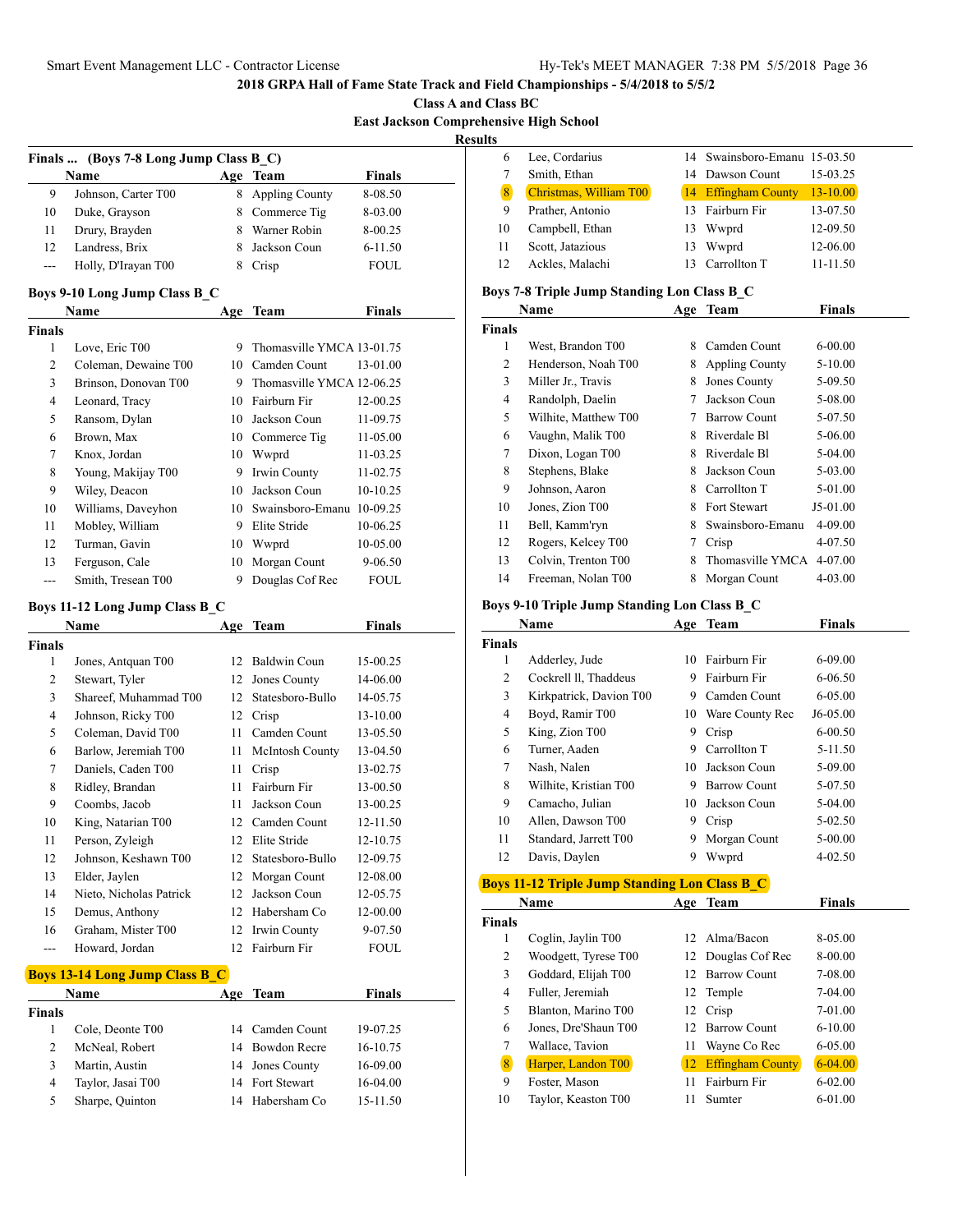**Class A and Class BC**

**East Jackson Comprehensive High School Results**

| Finals  (Boys 11-12 Triple Jump Standing Lon Class B_C) |                                     |     |                         |               |  |  |  |
|---------------------------------------------------------|-------------------------------------|-----|-------------------------|---------------|--|--|--|
|                                                         | Name                                |     | Age Team                | <b>Finals</b> |  |  |  |
| 11                                                      | Jackson, Christian                  | 11  | Fairburn Fir            | 5-09.00       |  |  |  |
| 12                                                      | Jordan, Tony                        | 12  | Swainsboro-Emanu        | 5-08.00       |  |  |  |
| <b>Boys 13-14 Triple Jump Standing Lon Class B_C</b>    |                                     |     |                         |               |  |  |  |
|                                                         | Name                                |     | Age Team                | <b>Finals</b> |  |  |  |
| Finals                                                  |                                     |     |                         |               |  |  |  |
| 1                                                       | Leach, Will T00                     |     | 14 Barrow Count         | 8-03.00       |  |  |  |
| $\mathbf{2}$                                            | Priester, Jaden T00                 |     | 13 Camden Count         | 8-02.00       |  |  |  |
| 3                                                       | Quick, Gerald T00                   |     | 14 Glynn County         | 8-01.00       |  |  |  |
| $\overline{4}$                                          | Christmas, William T00              | 14  | <b>Effingham County</b> | $8 - 00.00$   |  |  |  |
| 5                                                       | Roche, Saige T00                    | 13  | Camden Count            | 7-07.00       |  |  |  |
| 6                                                       | Rucker, Joshua T00                  |     | 13 Barrow Count         | 7-04.00       |  |  |  |
| 7                                                       | Vonier, Jordan T00                  |     | 13 Crisp                | 7-01.50       |  |  |  |
| 8                                                       | Hopson, Andrew                      |     | 14 Bowdon Recre         | 7-00.00       |  |  |  |
| 9                                                       | Burney, Lorenzo                     | 14  | Jones County            | $6 - 11.00$   |  |  |  |
| 9                                                       | Tyson, KaMareon T00                 |     | 13 Crisp                | $6 - 11.00$   |  |  |  |
| 11                                                      | Poole, Josiah T00                   | 14  | Baldwin Coun            | 6-07.50       |  |  |  |
| 12                                                      | Sanders, Isaac T00                  |     | 13 Barrow Count         | 6-06.50       |  |  |  |
| 13                                                      | Kelly, Jayden T00                   | 14  | <b>Effingham County</b> | $6 - 02.00$   |  |  |  |
| 14                                                      | Lester, Rontae T00                  | 13  | Crisp                   | 5-09.00       |  |  |  |
|                                                         |                                     |     |                         |               |  |  |  |
|                                                         | <b>Boys 9-10 Shot Put Class B C</b> |     |                         |               |  |  |  |
|                                                         | Name                                | Age | Team                    | Finals        |  |  |  |
| Finals<br>1                                             | Walton, Jonaz                       | 10  | Elite Stride            | 27-08.50      |  |  |  |
| 2                                                       | Hickox, Harrison F00                | 9.  | <b>Appling County</b>   | 26-04.00      |  |  |  |
| 3                                                       | Thomasson, Jayden                   |     | 10 Carrollton T         | 22-07.00      |  |  |  |
| 4                                                       | Shields, Rylan F00                  |     | 10 Barrow Count         | 22-02.00      |  |  |  |
| 5                                                       | Richardson, Chase F00               |     | 10 Glynn County         | 22-00.00      |  |  |  |
| 6                                                       | Lee, Jeremiah                       |     | 10 Jefferson Dr         | 21-02.00      |  |  |  |
| 7                                                       | Rushin, Noah                        |     | 10 Jones County         | 20-07.50      |  |  |  |
| 8                                                       | Rucker, Jacob F00                   |     | 10 Barrow Count         | 20-04.00      |  |  |  |
| 9                                                       | Walton, Jacez                       |     | 9 Elite Stride          | 20-02.50      |  |  |  |
| 10                                                      | Jenkins, Julian F00                 |     | 10 Camden Count         | 19-10.50      |  |  |  |
| 11                                                      | Lipsey, Ha'zari F00                 | 10  | Statesboro-Bullo        | 15-06.00      |  |  |  |
|                                                         |                                     |     |                         |               |  |  |  |
| <b>Boys 11-12 Shot Put Class B C</b>                    |                                     |     |                         |               |  |  |  |
|                                                         | Name                                |     | Age Team                | Finals        |  |  |  |
| Finals                                                  |                                     |     |                         |               |  |  |  |
| 1                                                       | Chosewood, Bradford                 | 12  | Habersham Co            | 30-11.00      |  |  |  |
| $\overline{c}$                                          | Williams, Lucas                     | 12  | Carrollton T            | J30-11.00     |  |  |  |
| 3                                                       | Richardson, Kregg F00               | 11  | <b>Glynn County</b>     | 29-10.50      |  |  |  |
| $\overline{4}$                                          | Butts, Ethan                        | 12  | Jones County            | 29-07.50      |  |  |  |
| 5                                                       | Jackson, Alonzo                     | 11  | Union City R            | 28-09.50      |  |  |  |
| 6                                                       | Brown, Jayden F00                   | 12  | Statesboro-Bullo        | 28-02.00      |  |  |  |
| 7                                                       | Williams, Roger F00                 | 12  | Alma/Bacon              | 27-00.50      |  |  |  |
| 7                                                       | Lee, Harrison F00                   | 12  | Alma/Bacon              | 27-00.50      |  |  |  |
| 9                                                       | West, Maddox F00                    | 12  | <b>Barrow Count</b>     | 26-04.50      |  |  |  |
| 10                                                      | Smith, Lije                         | 11  | Habersham Co            | 25-09.50      |  |  |  |
| 11                                                      | Ferguson, Jace                      | 12  | Fairburn Fir            | 23-04.00      |  |  |  |
| 12                                                      | Joseph, Kristian                    | 12  | Warner Robin            | 22-10.50      |  |  |  |

| Name<br>Age Team<br><b>Finals</b><br>1<br>Foskey, Emorrie F00<br>14 Barrow Count<br>$\overline{2}$<br>Ransom, Latravious<br>14 Jackson Coun<br>$\overline{3}$<br>Franklin, John F00<br>14 Effingham County<br>13 Warner Robin<br>4<br>Jackson, Jayden<br>5<br>Priester, Jaden F00<br>13 Camden Count<br>6<br>Wilson, Elijah<br>14 Warner Robin<br>Ledesma, Luisito<br>13 Wayne Co Rec<br>7<br>8<br>Walton, Juliuz<br>13 Elite Stride<br>13 Elite Stride<br>9<br>Andrews, Jameson<br>10<br>Peppers, Dason F00<br>13 Barrow Count<br>Washington, Jesse F00<br>13 Baldwin Coun<br>11<br>Richardson, Kenneth<br>12<br>14 Fairburn Fir<br>13<br>Weston, Raequan F00<br>14 Statesboro-Bullo<br><b>Boys 11-12 Discus Throw Class B C</b><br>Name<br>Age Team<br><b>Finals</b><br>Butts, Ethan<br>Jones County<br>1<br>12<br>2<br>12 Carrollton T<br>Williams, Lucas<br>3<br>Richardson, Kregg F00<br>11 -<br>Glynn County<br>Slade, Delonta F00<br>11 Riverdale Bl<br>4<br>5<br>Bennett, Creighton<br>12 Habersham Co<br>Maxwell, Jamari F00<br>6<br>11 Camden Count<br>7<br>Brannen, Jadon F00<br>12 Barrow Count<br>8<br>Smith, Lije<br>Habersham Co<br>11.<br>9<br>Kennedy, James<br>11<br>Glynn County<br>12 Riverdale Bl<br>10<br>Baker Jr., Alandre<br><b>Boys 13-14 Discus Throw Class B C</b><br>Name<br>Age Team<br><b>Finals</b><br>Foskey, Emorrie F00<br>14 Barrow Count<br>1<br>2<br>Roberts, George F00<br>13 Alma/Bacon<br>Rolen, Markese F00<br>3<br>13 Riverdale Bl<br>4<br>Peppers, Dason F00<br>13 Barrow Count<br>5<br>Walton, Juliuz<br>13 Elite Stride<br>6<br>Washington, Javian<br>13<br>Jones County<br>Walsh, Ryan F00<br>7<br>14 Glynn County<br>8<br>Fulton, Williams F00<br>Alma/Bacon<br>14<br>Andrews, Trenton<br>9<br>14<br>Jones County<br>10<br>Goss, Eli<br>13<br>Habersham Co<br>Boys 11-12 Javelin Throw Class B_C<br><b>Team</b><br>Name<br>Age<br>Finals | <b>Finals</b><br>49-05.50<br>48-01.00<br>$45 - 11.50$<br>43-00.00<br>38-09.50<br>37-04.00<br>33-05.00<br>31-06.00<br>31-01.50<br>30-06.50<br>29-06.50<br>28-03.50<br>20-00.00<br><b>Finals</b><br>71-00<br>63-03<br>53-09<br>50-02<br>49-01<br>48-08.50<br>48-02.50<br>41-11<br>40-08.50<br>34-08.50<br><b>Finals</b><br>113-05<br>83-08.50<br>71-08<br>70-02.50<br>$62 - 03$<br>58-00<br>55-05<br>48-08<br>47-09.50<br>40-09<br><b>Finals</b><br>Howell, Carter<br>11<br>Jackson Coun<br>1<br>97-02 | <b>Boys 13-14 Shot Put Class B_C</b> |  |  |
|------------------------------------------------------------------------------------------------------------------------------------------------------------------------------------------------------------------------------------------------------------------------------------------------------------------------------------------------------------------------------------------------------------------------------------------------------------------------------------------------------------------------------------------------------------------------------------------------------------------------------------------------------------------------------------------------------------------------------------------------------------------------------------------------------------------------------------------------------------------------------------------------------------------------------------------------------------------------------------------------------------------------------------------------------------------------------------------------------------------------------------------------------------------------------------------------------------------------------------------------------------------------------------------------------------------------------------------------------------------------------------------------------------------------------------------------------------------------------------------------------------------------------------------------------------------------------------------------------------------------------------------------------------------------------------------------------------------------------------------------------------------------------------------------------------------------------------------------------------------------------------------|------------------------------------------------------------------------------------------------------------------------------------------------------------------------------------------------------------------------------------------------------------------------------------------------------------------------------------------------------------------------------------------------------------------------------------------------------------------------------------------------------|--------------------------------------|--|--|
|                                                                                                                                                                                                                                                                                                                                                                                                                                                                                                                                                                                                                                                                                                                                                                                                                                                                                                                                                                                                                                                                                                                                                                                                                                                                                                                                                                                                                                                                                                                                                                                                                                                                                                                                                                                                                                                                                          |                                                                                                                                                                                                                                                                                                                                                                                                                                                                                                      |                                      |  |  |
|                                                                                                                                                                                                                                                                                                                                                                                                                                                                                                                                                                                                                                                                                                                                                                                                                                                                                                                                                                                                                                                                                                                                                                                                                                                                                                                                                                                                                                                                                                                                                                                                                                                                                                                                                                                                                                                                                          |                                                                                                                                                                                                                                                                                                                                                                                                                                                                                                      |                                      |  |  |
|                                                                                                                                                                                                                                                                                                                                                                                                                                                                                                                                                                                                                                                                                                                                                                                                                                                                                                                                                                                                                                                                                                                                                                                                                                                                                                                                                                                                                                                                                                                                                                                                                                                                                                                                                                                                                                                                                          |                                                                                                                                                                                                                                                                                                                                                                                                                                                                                                      |                                      |  |  |
|                                                                                                                                                                                                                                                                                                                                                                                                                                                                                                                                                                                                                                                                                                                                                                                                                                                                                                                                                                                                                                                                                                                                                                                                                                                                                                                                                                                                                                                                                                                                                                                                                                                                                                                                                                                                                                                                                          |                                                                                                                                                                                                                                                                                                                                                                                                                                                                                                      |                                      |  |  |
|                                                                                                                                                                                                                                                                                                                                                                                                                                                                                                                                                                                                                                                                                                                                                                                                                                                                                                                                                                                                                                                                                                                                                                                                                                                                                                                                                                                                                                                                                                                                                                                                                                                                                                                                                                                                                                                                                          |                                                                                                                                                                                                                                                                                                                                                                                                                                                                                                      |                                      |  |  |
|                                                                                                                                                                                                                                                                                                                                                                                                                                                                                                                                                                                                                                                                                                                                                                                                                                                                                                                                                                                                                                                                                                                                                                                                                                                                                                                                                                                                                                                                                                                                                                                                                                                                                                                                                                                                                                                                                          |                                                                                                                                                                                                                                                                                                                                                                                                                                                                                                      |                                      |  |  |
|                                                                                                                                                                                                                                                                                                                                                                                                                                                                                                                                                                                                                                                                                                                                                                                                                                                                                                                                                                                                                                                                                                                                                                                                                                                                                                                                                                                                                                                                                                                                                                                                                                                                                                                                                                                                                                                                                          |                                                                                                                                                                                                                                                                                                                                                                                                                                                                                                      |                                      |  |  |
|                                                                                                                                                                                                                                                                                                                                                                                                                                                                                                                                                                                                                                                                                                                                                                                                                                                                                                                                                                                                                                                                                                                                                                                                                                                                                                                                                                                                                                                                                                                                                                                                                                                                                                                                                                                                                                                                                          |                                                                                                                                                                                                                                                                                                                                                                                                                                                                                                      |                                      |  |  |
|                                                                                                                                                                                                                                                                                                                                                                                                                                                                                                                                                                                                                                                                                                                                                                                                                                                                                                                                                                                                                                                                                                                                                                                                                                                                                                                                                                                                                                                                                                                                                                                                                                                                                                                                                                                                                                                                                          |                                                                                                                                                                                                                                                                                                                                                                                                                                                                                                      |                                      |  |  |
|                                                                                                                                                                                                                                                                                                                                                                                                                                                                                                                                                                                                                                                                                                                                                                                                                                                                                                                                                                                                                                                                                                                                                                                                                                                                                                                                                                                                                                                                                                                                                                                                                                                                                                                                                                                                                                                                                          |                                                                                                                                                                                                                                                                                                                                                                                                                                                                                                      |                                      |  |  |
|                                                                                                                                                                                                                                                                                                                                                                                                                                                                                                                                                                                                                                                                                                                                                                                                                                                                                                                                                                                                                                                                                                                                                                                                                                                                                                                                                                                                                                                                                                                                                                                                                                                                                                                                                                                                                                                                                          |                                                                                                                                                                                                                                                                                                                                                                                                                                                                                                      |                                      |  |  |
|                                                                                                                                                                                                                                                                                                                                                                                                                                                                                                                                                                                                                                                                                                                                                                                                                                                                                                                                                                                                                                                                                                                                                                                                                                                                                                                                                                                                                                                                                                                                                                                                                                                                                                                                                                                                                                                                                          |                                                                                                                                                                                                                                                                                                                                                                                                                                                                                                      |                                      |  |  |
|                                                                                                                                                                                                                                                                                                                                                                                                                                                                                                                                                                                                                                                                                                                                                                                                                                                                                                                                                                                                                                                                                                                                                                                                                                                                                                                                                                                                                                                                                                                                                                                                                                                                                                                                                                                                                                                                                          |                                                                                                                                                                                                                                                                                                                                                                                                                                                                                                      |                                      |  |  |
|                                                                                                                                                                                                                                                                                                                                                                                                                                                                                                                                                                                                                                                                                                                                                                                                                                                                                                                                                                                                                                                                                                                                                                                                                                                                                                                                                                                                                                                                                                                                                                                                                                                                                                                                                                                                                                                                                          |                                                                                                                                                                                                                                                                                                                                                                                                                                                                                                      |                                      |  |  |
|                                                                                                                                                                                                                                                                                                                                                                                                                                                                                                                                                                                                                                                                                                                                                                                                                                                                                                                                                                                                                                                                                                                                                                                                                                                                                                                                                                                                                                                                                                                                                                                                                                                                                                                                                                                                                                                                                          |                                                                                                                                                                                                                                                                                                                                                                                                                                                                                                      |                                      |  |  |
|                                                                                                                                                                                                                                                                                                                                                                                                                                                                                                                                                                                                                                                                                                                                                                                                                                                                                                                                                                                                                                                                                                                                                                                                                                                                                                                                                                                                                                                                                                                                                                                                                                                                                                                                                                                                                                                                                          |                                                                                                                                                                                                                                                                                                                                                                                                                                                                                                      |                                      |  |  |
|                                                                                                                                                                                                                                                                                                                                                                                                                                                                                                                                                                                                                                                                                                                                                                                                                                                                                                                                                                                                                                                                                                                                                                                                                                                                                                                                                                                                                                                                                                                                                                                                                                                                                                                                                                                                                                                                                          |                                                                                                                                                                                                                                                                                                                                                                                                                                                                                                      |                                      |  |  |
|                                                                                                                                                                                                                                                                                                                                                                                                                                                                                                                                                                                                                                                                                                                                                                                                                                                                                                                                                                                                                                                                                                                                                                                                                                                                                                                                                                                                                                                                                                                                                                                                                                                                                                                                                                                                                                                                                          |                                                                                                                                                                                                                                                                                                                                                                                                                                                                                                      |                                      |  |  |
|                                                                                                                                                                                                                                                                                                                                                                                                                                                                                                                                                                                                                                                                                                                                                                                                                                                                                                                                                                                                                                                                                                                                                                                                                                                                                                                                                                                                                                                                                                                                                                                                                                                                                                                                                                                                                                                                                          |                                                                                                                                                                                                                                                                                                                                                                                                                                                                                                      |                                      |  |  |
|                                                                                                                                                                                                                                                                                                                                                                                                                                                                                                                                                                                                                                                                                                                                                                                                                                                                                                                                                                                                                                                                                                                                                                                                                                                                                                                                                                                                                                                                                                                                                                                                                                                                                                                                                                                                                                                                                          |                                                                                                                                                                                                                                                                                                                                                                                                                                                                                                      |                                      |  |  |
|                                                                                                                                                                                                                                                                                                                                                                                                                                                                                                                                                                                                                                                                                                                                                                                                                                                                                                                                                                                                                                                                                                                                                                                                                                                                                                                                                                                                                                                                                                                                                                                                                                                                                                                                                                                                                                                                                          |                                                                                                                                                                                                                                                                                                                                                                                                                                                                                                      |                                      |  |  |
|                                                                                                                                                                                                                                                                                                                                                                                                                                                                                                                                                                                                                                                                                                                                                                                                                                                                                                                                                                                                                                                                                                                                                                                                                                                                                                                                                                                                                                                                                                                                                                                                                                                                                                                                                                                                                                                                                          |                                                                                                                                                                                                                                                                                                                                                                                                                                                                                                      |                                      |  |  |
|                                                                                                                                                                                                                                                                                                                                                                                                                                                                                                                                                                                                                                                                                                                                                                                                                                                                                                                                                                                                                                                                                                                                                                                                                                                                                                                                                                                                                                                                                                                                                                                                                                                                                                                                                                                                                                                                                          |                                                                                                                                                                                                                                                                                                                                                                                                                                                                                                      |                                      |  |  |
|                                                                                                                                                                                                                                                                                                                                                                                                                                                                                                                                                                                                                                                                                                                                                                                                                                                                                                                                                                                                                                                                                                                                                                                                                                                                                                                                                                                                                                                                                                                                                                                                                                                                                                                                                                                                                                                                                          |                                                                                                                                                                                                                                                                                                                                                                                                                                                                                                      |                                      |  |  |
|                                                                                                                                                                                                                                                                                                                                                                                                                                                                                                                                                                                                                                                                                                                                                                                                                                                                                                                                                                                                                                                                                                                                                                                                                                                                                                                                                                                                                                                                                                                                                                                                                                                                                                                                                                                                                                                                                          |                                                                                                                                                                                                                                                                                                                                                                                                                                                                                                      |                                      |  |  |
|                                                                                                                                                                                                                                                                                                                                                                                                                                                                                                                                                                                                                                                                                                                                                                                                                                                                                                                                                                                                                                                                                                                                                                                                                                                                                                                                                                                                                                                                                                                                                                                                                                                                                                                                                                                                                                                                                          |                                                                                                                                                                                                                                                                                                                                                                                                                                                                                                      |                                      |  |  |
|                                                                                                                                                                                                                                                                                                                                                                                                                                                                                                                                                                                                                                                                                                                                                                                                                                                                                                                                                                                                                                                                                                                                                                                                                                                                                                                                                                                                                                                                                                                                                                                                                                                                                                                                                                                                                                                                                          |                                                                                                                                                                                                                                                                                                                                                                                                                                                                                                      |                                      |  |  |
|                                                                                                                                                                                                                                                                                                                                                                                                                                                                                                                                                                                                                                                                                                                                                                                                                                                                                                                                                                                                                                                                                                                                                                                                                                                                                                                                                                                                                                                                                                                                                                                                                                                                                                                                                                                                                                                                                          |                                                                                                                                                                                                                                                                                                                                                                                                                                                                                                      |                                      |  |  |
|                                                                                                                                                                                                                                                                                                                                                                                                                                                                                                                                                                                                                                                                                                                                                                                                                                                                                                                                                                                                                                                                                                                                                                                                                                                                                                                                                                                                                                                                                                                                                                                                                                                                                                                                                                                                                                                                                          |                                                                                                                                                                                                                                                                                                                                                                                                                                                                                                      |                                      |  |  |
|                                                                                                                                                                                                                                                                                                                                                                                                                                                                                                                                                                                                                                                                                                                                                                                                                                                                                                                                                                                                                                                                                                                                                                                                                                                                                                                                                                                                                                                                                                                                                                                                                                                                                                                                                                                                                                                                                          |                                                                                                                                                                                                                                                                                                                                                                                                                                                                                                      |                                      |  |  |
|                                                                                                                                                                                                                                                                                                                                                                                                                                                                                                                                                                                                                                                                                                                                                                                                                                                                                                                                                                                                                                                                                                                                                                                                                                                                                                                                                                                                                                                                                                                                                                                                                                                                                                                                                                                                                                                                                          |                                                                                                                                                                                                                                                                                                                                                                                                                                                                                                      |                                      |  |  |
|                                                                                                                                                                                                                                                                                                                                                                                                                                                                                                                                                                                                                                                                                                                                                                                                                                                                                                                                                                                                                                                                                                                                                                                                                                                                                                                                                                                                                                                                                                                                                                                                                                                                                                                                                                                                                                                                                          |                                                                                                                                                                                                                                                                                                                                                                                                                                                                                                      |                                      |  |  |
|                                                                                                                                                                                                                                                                                                                                                                                                                                                                                                                                                                                                                                                                                                                                                                                                                                                                                                                                                                                                                                                                                                                                                                                                                                                                                                                                                                                                                                                                                                                                                                                                                                                                                                                                                                                                                                                                                          |                                                                                                                                                                                                                                                                                                                                                                                                                                                                                                      |                                      |  |  |
|                                                                                                                                                                                                                                                                                                                                                                                                                                                                                                                                                                                                                                                                                                                                                                                                                                                                                                                                                                                                                                                                                                                                                                                                                                                                                                                                                                                                                                                                                                                                                                                                                                                                                                                                                                                                                                                                                          |                                                                                                                                                                                                                                                                                                                                                                                                                                                                                                      |                                      |  |  |
|                                                                                                                                                                                                                                                                                                                                                                                                                                                                                                                                                                                                                                                                                                                                                                                                                                                                                                                                                                                                                                                                                                                                                                                                                                                                                                                                                                                                                                                                                                                                                                                                                                                                                                                                                                                                                                                                                          |                                                                                                                                                                                                                                                                                                                                                                                                                                                                                                      |                                      |  |  |
|                                                                                                                                                                                                                                                                                                                                                                                                                                                                                                                                                                                                                                                                                                                                                                                                                                                                                                                                                                                                                                                                                                                                                                                                                                                                                                                                                                                                                                                                                                                                                                                                                                                                                                                                                                                                                                                                                          |                                                                                                                                                                                                                                                                                                                                                                                                                                                                                                      |                                      |  |  |
|                                                                                                                                                                                                                                                                                                                                                                                                                                                                                                                                                                                                                                                                                                                                                                                                                                                                                                                                                                                                                                                                                                                                                                                                                                                                                                                                                                                                                                                                                                                                                                                                                                                                                                                                                                                                                                                                                          |                                                                                                                                                                                                                                                                                                                                                                                                                                                                                                      |                                      |  |  |
|                                                                                                                                                                                                                                                                                                                                                                                                                                                                                                                                                                                                                                                                                                                                                                                                                                                                                                                                                                                                                                                                                                                                                                                                                                                                                                                                                                                                                                                                                                                                                                                                                                                                                                                                                                                                                                                                                          |                                                                                                                                                                                                                                                                                                                                                                                                                                                                                                      |                                      |  |  |
|                                                                                                                                                                                                                                                                                                                                                                                                                                                                                                                                                                                                                                                                                                                                                                                                                                                                                                                                                                                                                                                                                                                                                                                                                                                                                                                                                                                                                                                                                                                                                                                                                                                                                                                                                                                                                                                                                          |                                                                                                                                                                                                                                                                                                                                                                                                                                                                                                      |                                      |  |  |
|                                                                                                                                                                                                                                                                                                                                                                                                                                                                                                                                                                                                                                                                                                                                                                                                                                                                                                                                                                                                                                                                                                                                                                                                                                                                                                                                                                                                                                                                                                                                                                                                                                                                                                                                                                                                                                                                                          |                                                                                                                                                                                                                                                                                                                                                                                                                                                                                                      |                                      |  |  |
|                                                                                                                                                                                                                                                                                                                                                                                                                                                                                                                                                                                                                                                                                                                                                                                                                                                                                                                                                                                                                                                                                                                                                                                                                                                                                                                                                                                                                                                                                                                                                                                                                                                                                                                                                                                                                                                                                          |                                                                                                                                                                                                                                                                                                                                                                                                                                                                                                      |                                      |  |  |
|                                                                                                                                                                                                                                                                                                                                                                                                                                                                                                                                                                                                                                                                                                                                                                                                                                                                                                                                                                                                                                                                                                                                                                                                                                                                                                                                                                                                                                                                                                                                                                                                                                                                                                                                                                                                                                                                                          |                                                                                                                                                                                                                                                                                                                                                                                                                                                                                                      |                                      |  |  |
|                                                                                                                                                                                                                                                                                                                                                                                                                                                                                                                                                                                                                                                                                                                                                                                                                                                                                                                                                                                                                                                                                                                                                                                                                                                                                                                                                                                                                                                                                                                                                                                                                                                                                                                                                                                                                                                                                          |                                                                                                                                                                                                                                                                                                                                                                                                                                                                                                      |                                      |  |  |
|                                                                                                                                                                                                                                                                                                                                                                                                                                                                                                                                                                                                                                                                                                                                                                                                                                                                                                                                                                                                                                                                                                                                                                                                                                                                                                                                                                                                                                                                                                                                                                                                                                                                                                                                                                                                                                                                                          |                                                                                                                                                                                                                                                                                                                                                                                                                                                                                                      |                                      |  |  |
|                                                                                                                                                                                                                                                                                                                                                                                                                                                                                                                                                                                                                                                                                                                                                                                                                                                                                                                                                                                                                                                                                                                                                                                                                                                                                                                                                                                                                                                                                                                                                                                                                                                                                                                                                                                                                                                                                          |                                                                                                                                                                                                                                                                                                                                                                                                                                                                                                      |                                      |  |  |
|                                                                                                                                                                                                                                                                                                                                                                                                                                                                                                                                                                                                                                                                                                                                                                                                                                                                                                                                                                                                                                                                                                                                                                                                                                                                                                                                                                                                                                                                                                                                                                                                                                                                                                                                                                                                                                                                                          |                                                                                                                                                                                                                                                                                                                                                                                                                                                                                                      |                                      |  |  |
|                                                                                                                                                                                                                                                                                                                                                                                                                                                                                                                                                                                                                                                                                                                                                                                                                                                                                                                                                                                                                                                                                                                                                                                                                                                                                                                                                                                                                                                                                                                                                                                                                                                                                                                                                                                                                                                                                          |                                                                                                                                                                                                                                                                                                                                                                                                                                                                                                      |                                      |  |  |
| 2<br>12<br>Chosewood, Bradford<br>Habersham Co                                                                                                                                                                                                                                                                                                                                                                                                                                                                                                                                                                                                                                                                                                                                                                                                                                                                                                                                                                                                                                                                                                                                                                                                                                                                                                                                                                                                                                                                                                                                                                                                                                                                                                                                                                                                                                           | 95-09                                                                                                                                                                                                                                                                                                                                                                                                                                                                                                |                                      |  |  |
|                                                                                                                                                                                                                                                                                                                                                                                                                                                                                                                                                                                                                                                                                                                                                                                                                                                                                                                                                                                                                                                                                                                                                                                                                                                                                                                                                                                                                                                                                                                                                                                                                                                                                                                                                                                                                                                                                          |                                                                                                                                                                                                                                                                                                                                                                                                                                                                                                      |                                      |  |  |
| 3<br>Whitley, Dane F00<br>11<br>Camden Count                                                                                                                                                                                                                                                                                                                                                                                                                                                                                                                                                                                                                                                                                                                                                                                                                                                                                                                                                                                                                                                                                                                                                                                                                                                                                                                                                                                                                                                                                                                                                                                                                                                                                                                                                                                                                                             | J95-09                                                                                                                                                                                                                                                                                                                                                                                                                                                                                               |                                      |  |  |
| Reed, Caleb F00<br>4<br>11<br>Camden Count                                                                                                                                                                                                                                                                                                                                                                                                                                                                                                                                                                                                                                                                                                                                                                                                                                                                                                                                                                                                                                                                                                                                                                                                                                                                                                                                                                                                                                                                                                                                                                                                                                                                                                                                                                                                                                               | 83-03                                                                                                                                                                                                                                                                                                                                                                                                                                                                                                |                                      |  |  |
| 5<br>Free, Eli<br>12<br>Habersham Co                                                                                                                                                                                                                                                                                                                                                                                                                                                                                                                                                                                                                                                                                                                                                                                                                                                                                                                                                                                                                                                                                                                                                                                                                                                                                                                                                                                                                                                                                                                                                                                                                                                                                                                                                                                                                                                     | 72-02                                                                                                                                                                                                                                                                                                                                                                                                                                                                                                |                                      |  |  |
|                                                                                                                                                                                                                                                                                                                                                                                                                                                                                                                                                                                                                                                                                                                                                                                                                                                                                                                                                                                                                                                                                                                                                                                                                                                                                                                                                                                                                                                                                                                                                                                                                                                                                                                                                                                                                                                                                          |                                                                                                                                                                                                                                                                                                                                                                                                                                                                                                      |                                      |  |  |
|                                                                                                                                                                                                                                                                                                                                                                                                                                                                                                                                                                                                                                                                                                                                                                                                                                                                                                                                                                                                                                                                                                                                                                                                                                                                                                                                                                                                                                                                                                                                                                                                                                                                                                                                                                                                                                                                                          |                                                                                                                                                                                                                                                                                                                                                                                                                                                                                                      |                                      |  |  |
|                                                                                                                                                                                                                                                                                                                                                                                                                                                                                                                                                                                                                                                                                                                                                                                                                                                                                                                                                                                                                                                                                                                                                                                                                                                                                                                                                                                                                                                                                                                                                                                                                                                                                                                                                                                                                                                                                          |                                                                                                                                                                                                                                                                                                                                                                                                                                                                                                      |                                      |  |  |
|                                                                                                                                                                                                                                                                                                                                                                                                                                                                                                                                                                                                                                                                                                                                                                                                                                                                                                                                                                                                                                                                                                                                                                                                                                                                                                                                                                                                                                                                                                                                                                                                                                                                                                                                                                                                                                                                                          |                                                                                                                                                                                                                                                                                                                                                                                                                                                                                                      |                                      |  |  |
|                                                                                                                                                                                                                                                                                                                                                                                                                                                                                                                                                                                                                                                                                                                                                                                                                                                                                                                                                                                                                                                                                                                                                                                                                                                                                                                                                                                                                                                                                                                                                                                                                                                                                                                                                                                                                                                                                          |                                                                                                                                                                                                                                                                                                                                                                                                                                                                                                      |                                      |  |  |